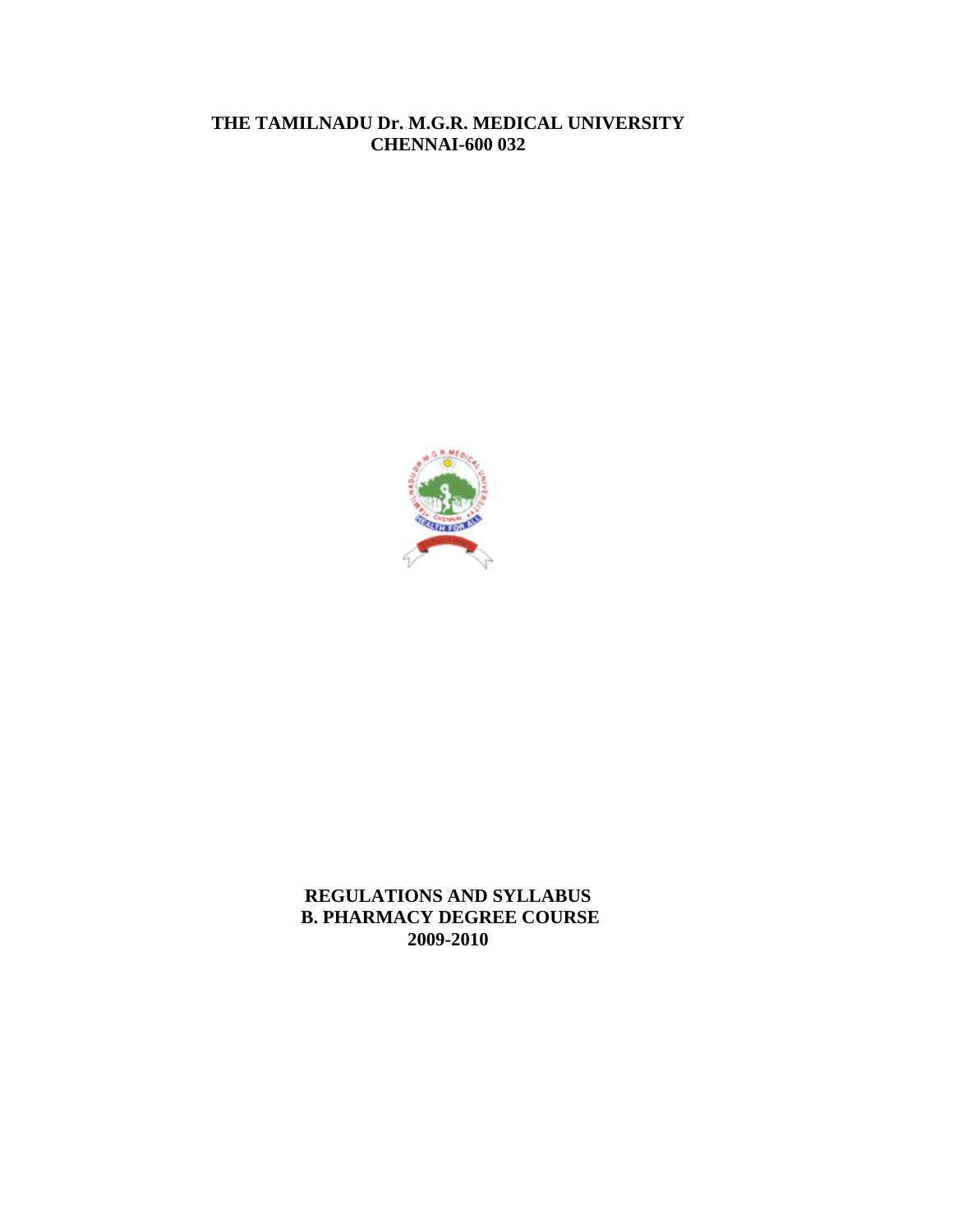# **THE TAMILNADU Dr. M.G.R. MEDICAL UNIVERSITY CHENNAI – 600 032**

| S.No. | DI LIANNIAU LUUNDE<br><b>Description</b>                                    | Page No.  |
|-------|-----------------------------------------------------------------------------|-----------|
| 1.    | <b>Short Title and Commencement</b>                                         | 5         |
| 2.    | <b>Eligibility for admission</b>                                            | 5         |
| 3.    | <b>Other Criteria</b>                                                       | 6         |
| 4.    | <b>National Open School Qualification</b>                                   | 7         |
| 5.    | <b>Vocational Course</b>                                                    | 7         |
| 6.    | <b>Re-appearance of failed candidates</b>                                   | 7         |
| 7.    | Qualification for admission into direct II year<br><b>B.Pharmacy course</b> | 8         |
|       |                                                                             |           |
| 8.    | Age limit for admission                                                     | 8         |
| 9.    | <b>Physical Fitness Certificate</b>                                         | 8         |
| 10.   | <b>Eligibility Certificate</b>                                              | 8         |
| 11.   | <b>Website as Voluntary Blood Donors</b>                                    | 8         |
| 12.   | <b>Cut-off Date for Admission to Examination</b>                            | 9         |
| 13.   | <b>Registration</b>                                                         | 9         |
| 14.   | <b>Duration of the Course</b>                                               | 9         |
| 15.   | <b>Commencement of the Course</b>                                           | 9         |
| 16.   | <b>Curriculum</b>                                                           | 9         |
| 17.   | <b>Medium of Instruction</b>                                                | 9         |
| 18.   | Working days in the Academic Year                                           | 9         |
| 19.   | Attendance required for admission to examinations                           | 9         |
| 20.   | <b>Internal Assessment</b>                                                  | <b>10</b> |

# **B. PHARMACY COURSE**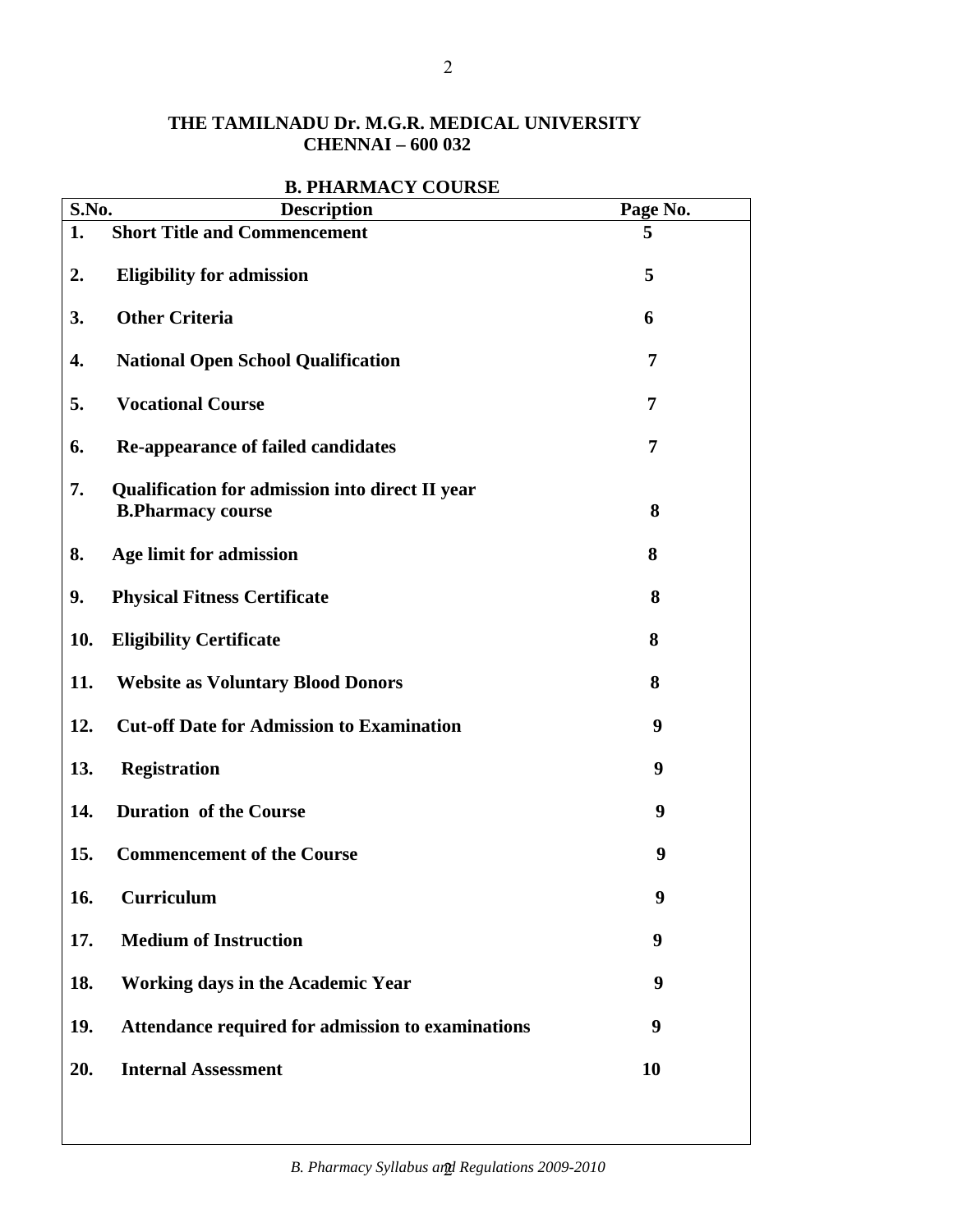| S.No. | <b>Description</b>                                                      | Page No. |
|-------|-------------------------------------------------------------------------|----------|
| 21.   | <b>Subjects of Study:</b><br><b>FIRST B.PHARM:</b>                      | 10       |
|       | 1. Pharmaceutical Inorganic Chemistry                                   | 21       |
|       | 2. Pharmaceutical Organic Chemistry                                     | 24       |
|       | 3. Anatomy, Physiology and Health Education                             | 26       |
|       | 4. Bio-chemistry                                                        | 28       |
|       | 5. Biostatistics and Computer Applications                              | 30       |
|       | <b>SECOND B.PHARM:</b>                                                  |          |
|       | <b>Physical Pharmaceutics</b><br>1.                                     | 32       |
|       | <b>Pharmaceutical Analysis and Physical Chemistry</b><br>1.             | 34       |
|       | <b>Advanced Pharmaceutical Organic Chemistry</b><br>3.                  | 37       |
|       | <b>Pharmaceutical Technology</b><br>4.                                  | 39       |
|       | 5.<br><b>Pharmacy Practice and Pathophysiology</b>                      | 41       |
|       | <b>THIRD B.PHARM:</b>                                                   |          |
|       | Pharmacognosy and Phyto chemistry<br>1.                                 | 43       |
|       | <b>Medical Chemistry - I</b><br>2.                                      | 46       |
|       | 3.<br><b>Pharmaceutical Dosage Forms and Cosmetic Technology</b>        | 50       |
|       | 4.<br><b>Pharmacology - I</b>                                           | 52       |
|       | 5.<br><b>Hospital and Clinical Pharmacy</b>                             | 54       |
|       | <b>Pharmaceutical Biotechnology</b><br>6.                               | 56       |
|       | <b>FOURTH B.PHARM:</b><br>1. Formulative Pharmacy and Bio-Pharmaceutics | 59       |
|       | 2. Advanced Pharmacognosy                                               | 61       |
|       |                                                                         |          |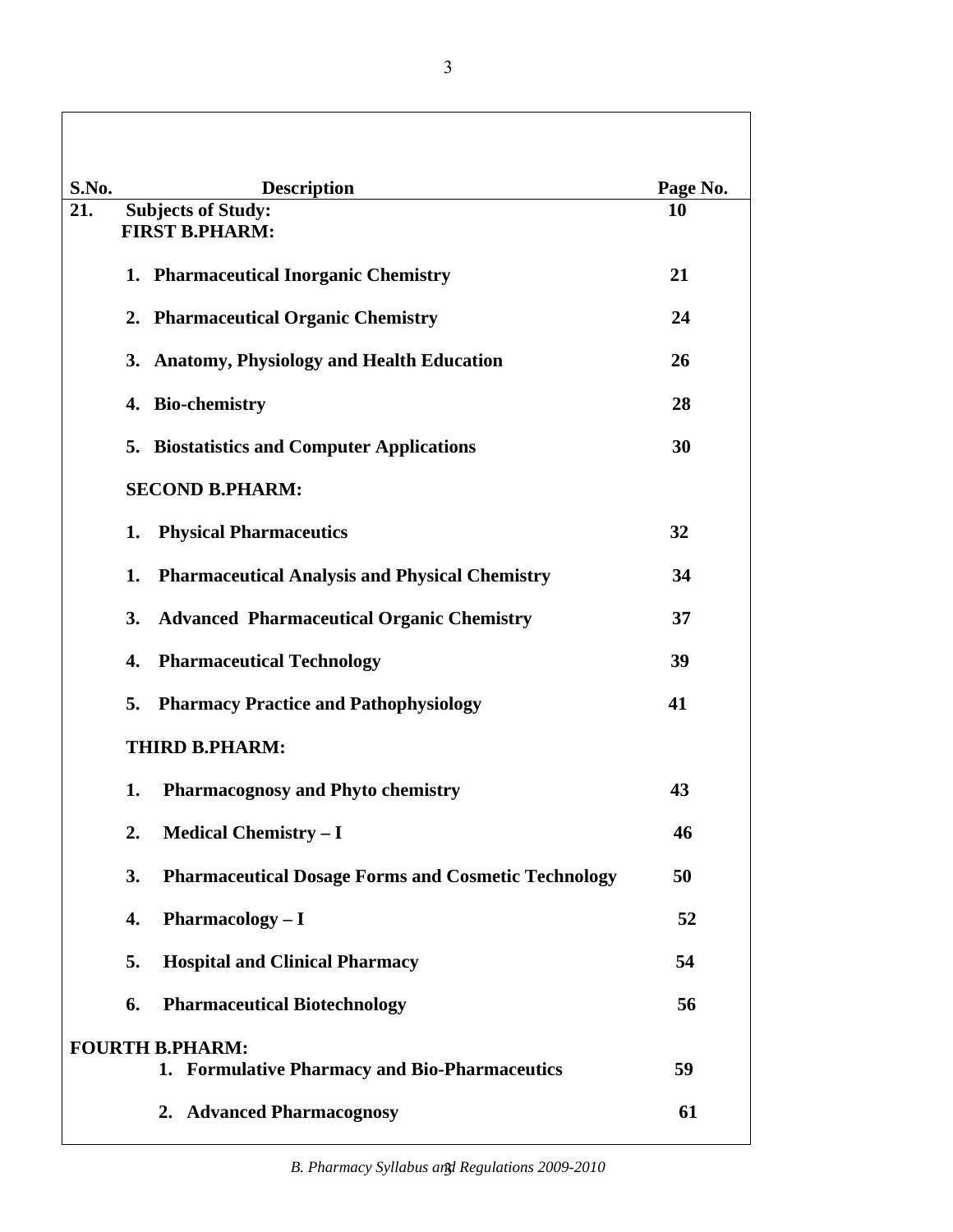|            | 3. Pharmacology-II                                                    | 64       |
|------------|-----------------------------------------------------------------------|----------|
| S.No.      | <b>Description</b>                                                    | Page No. |
|            | 4. Modern methods of Pharmaceutical Analysis                          | 67       |
|            | 5. Medicinal Chemistry-II                                             | 69       |
|            | 6. Pharmaceutical Jurisprudence and Pharmacy Business                 |          |
|            | <b>Management</b>                                                     | 72       |
| 22.        | <b>Commencement of Examination</b>                                    | 11       |
| 23.        | <b>Question Pattern</b>                                               | 11       |
| 24.        | Carry over of failed subjects                                         | 12       |
| 25.        | <b>Submission of Laboratory Record Note Books</b>                     | 12       |
| 26.        | <b>Minimum Marks for a pass</b>                                       | 13       |
| 27.        | <b>Exemption from the re-examination in a subject</b>                 | 13       |
| 28.        | <b>Revaluation / Retotalling of Answer papers</b>                     | 13       |
| 29.        | <b>Practical Training</b>                                             | 13       |
| 30.        | <b>Project Work</b>                                                   | 13       |
| 31.        | Duration for completion of the course of study                        | 14       |
| 32.        | <b>Classification of successful candidates</b>                        | 14       |
| 33.        | Re-admission after break of study                                     | 14       |
| 34.        | <b>Migration / Transfer of Candidates</b>                             | 14       |
| 35.        | <b>Vacation</b>                                                       | 15       |
| 36.        | <b>Award of Medals and Prizes</b>                                     | 15       |
| 37.<br>38. | <b>Authority to Issue Transcript</b><br><b>Scheme of Examinations</b> | 15<br>16 |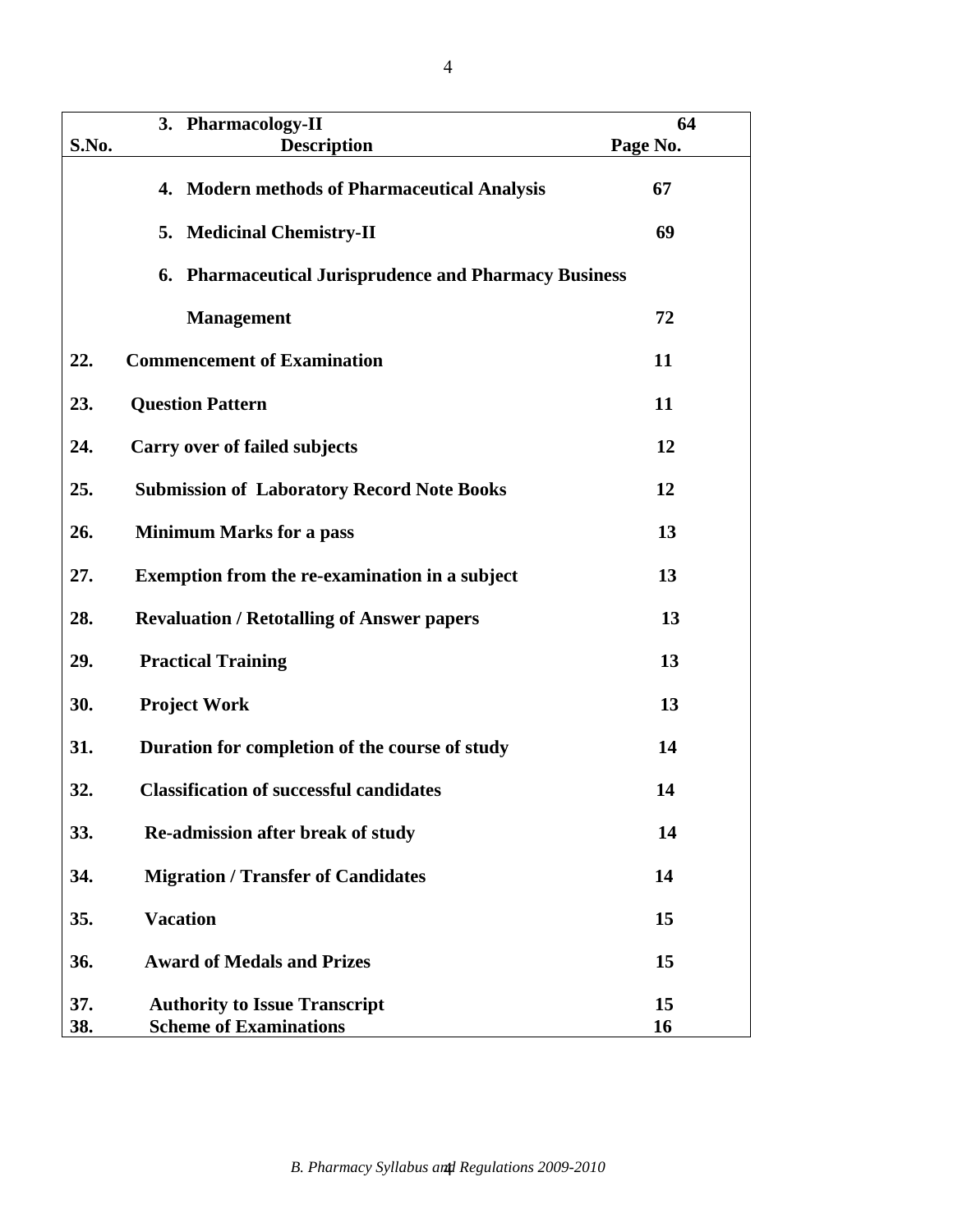# **THE TAMIL NADU Dr. M. G. R. MEDICAL UNIVERSITY, CHENNAI-600 032.**

#### **REGULATIONS OF THE UNIVERSITY**

In exercise of the powers conferred by section 44 of The Tamil Nadu Dr. M.G.R. Medical University, Chennai, Act, 1987 (Tamil Nadu Act 37 of 1987), The Standing Academic Board of The Tamil Nadu Dr. M.G.R. Medical University, Chennai hereby makes the following regulations.

#### **1. SHORT TITLE AND COMMENCEMENT**

# These regulations shall be called "**THE REGULATIONS FOR THE B.PHARMACY DEGREE COURSE OF THE TAMIL NADU Dr. M.G.R. MEDICAL UNIVERSITY, CHENNAI**".

They shall come into force from the Academic Year 2009-2010.

The Regulations framed is subject to modifications from time to time by the Standing Academic Board.

### **1. ELIGIBILITY FOR ADMISSION :**

a.) Candidates belonging to all categories except Scheduled Castes / Scheduled Tribes for admission to the B. Pharmacy course must have obtained individual pass marks in Physics, Chemistry, Biology or Botany & Zoology or Mathematics both in theory and practical with a minimum of 35% marks. Not less than 50% aggregate marks in the above subjects is mandatory at the qualifying examination (Academic Stream) after a period of 12 years of study i.e.10 + 2 pattern of education.

b.) Candidates belonging to Scheduled Castes / Scheduled Tribes must have obtained individual pass marks in Physics, Chemistry, Biology or Botany & Zoology (or) Mathematics both in Theory & Practical with a minimum of 35% marks and with not less than 40% aggregate marks in the above subjects.

c.) A pass in English with a minimum of 35% marks is mandatory for all categories for admission to the course.

#### **(OR)**

d.) Candidates qualified in the Diploma in Pharmacy examination conducted by the Board of Examinations of the Government of Tamil Nadu or any other Board of any other State recognized as equivalent thereto by the authority of this University.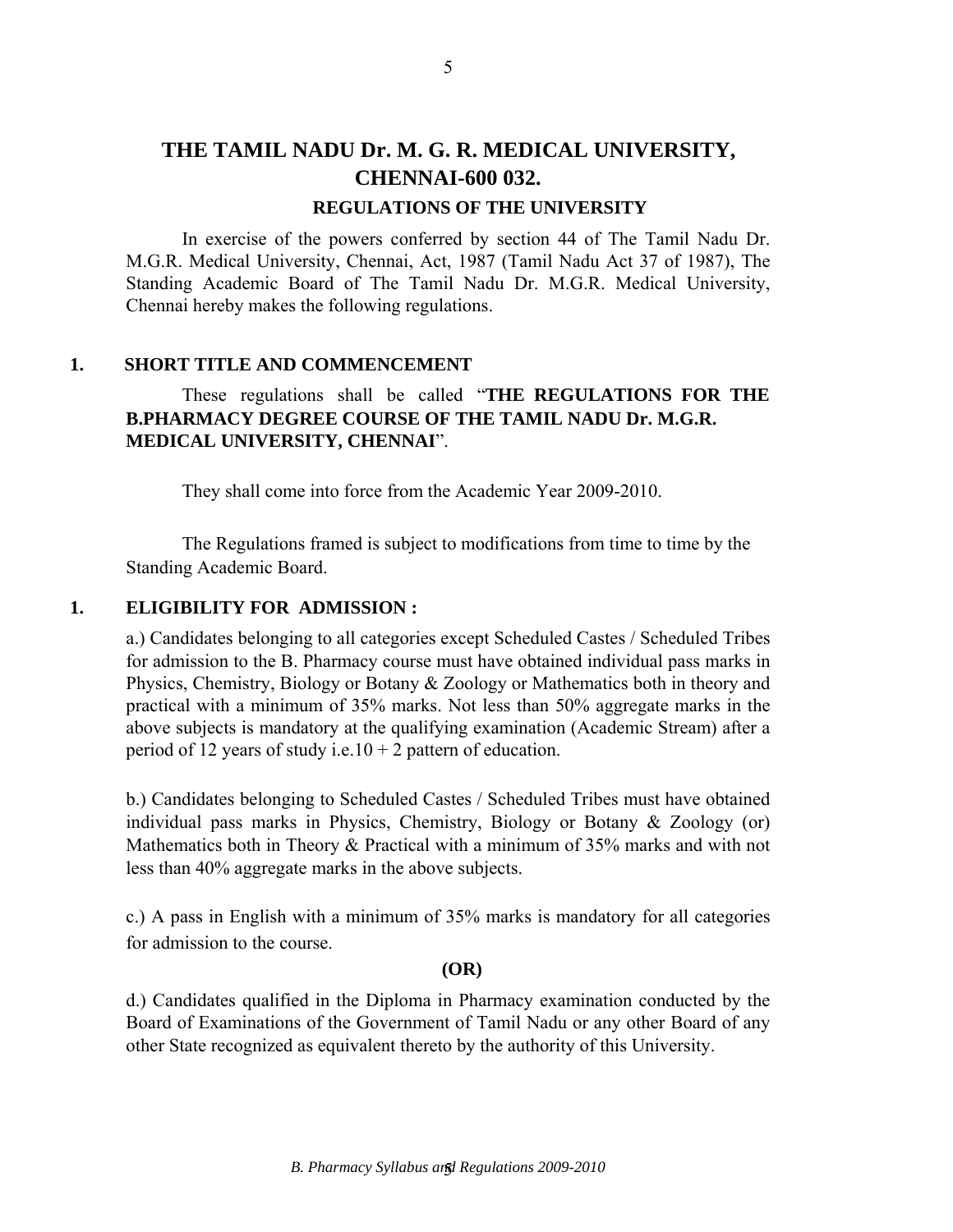# **3. OTHER CRITERIA**

a.) Wherever the State Board / Body or appropriate authority have taken into account only the Plus Two level marks to determine the class of the candidate and issue the statement of marks accordingly, it alone would be taken into consideration.

b.) Wherever the State Board / Body or appropriate authority have taken into account the marks obtained at the Plus one and Plus two levels to determine the class of the candidate the aggregate of the two examinations shall be taken into consideration.

c.) Candidates who have studied abroad and have passed the equivalency qualification as determined by the Association of Indian Universities will form the guidelines to determine the eligibility and must have passed in the subjects of Physics, Chemistry, Biology, Botany  $\&$ Zoology or Mathematics in  $12^{th}$  Standard Level with 50% marks aggregate and with pass in English language. It is mandatory that the Candidate gets 35% marks in English and individual pass marks with a minimum of 35% in Physics, Chemistry, Biology or Botany and Zoology or Mathematics.

d.) Regarding any criteria not covered under the above provisions, the ruling of the Eligibility Committee / BOS-Pharmacy / SAB / GC regulations shall be adopted.

# **Minimum Eligibility mark and also admission procedure for NRI Quota seats in Self – Financing College. \*\* ( G.O.(Ms.) No.137 Health & Family Welfare Department, dated 14.8.2006).**

- (1) The marks fixed as indicated below shall be adopted as minimum eligibility marks for admission to B.Pharmacy course under NRI Quota in Self-Financing Colleges.
	- ( ) The candidates must pass Physics, Chemistry, Biology (Botany and Zoology) and English individually and obtain minimum of 50% of marks taken together in Physics, Chemistry and Biology in the qualifying examination.
	- (i) For SC/ST students  $-40\%$  of the marks as stated above.
- (2) The following guidelines shall be followed for admission to NRI Students in Self Financing Colleges:-

(i) Admission to the NRI seats may be made on the basis of the marks in the qualifying examination.

(ii) The candidates who are seeking admission under NRI Quota are exempted from appearing for the Tamil Nadu Professional Courses Entrance Examination.

(iii) NRI financially supporting the candidate must be a blood relation such as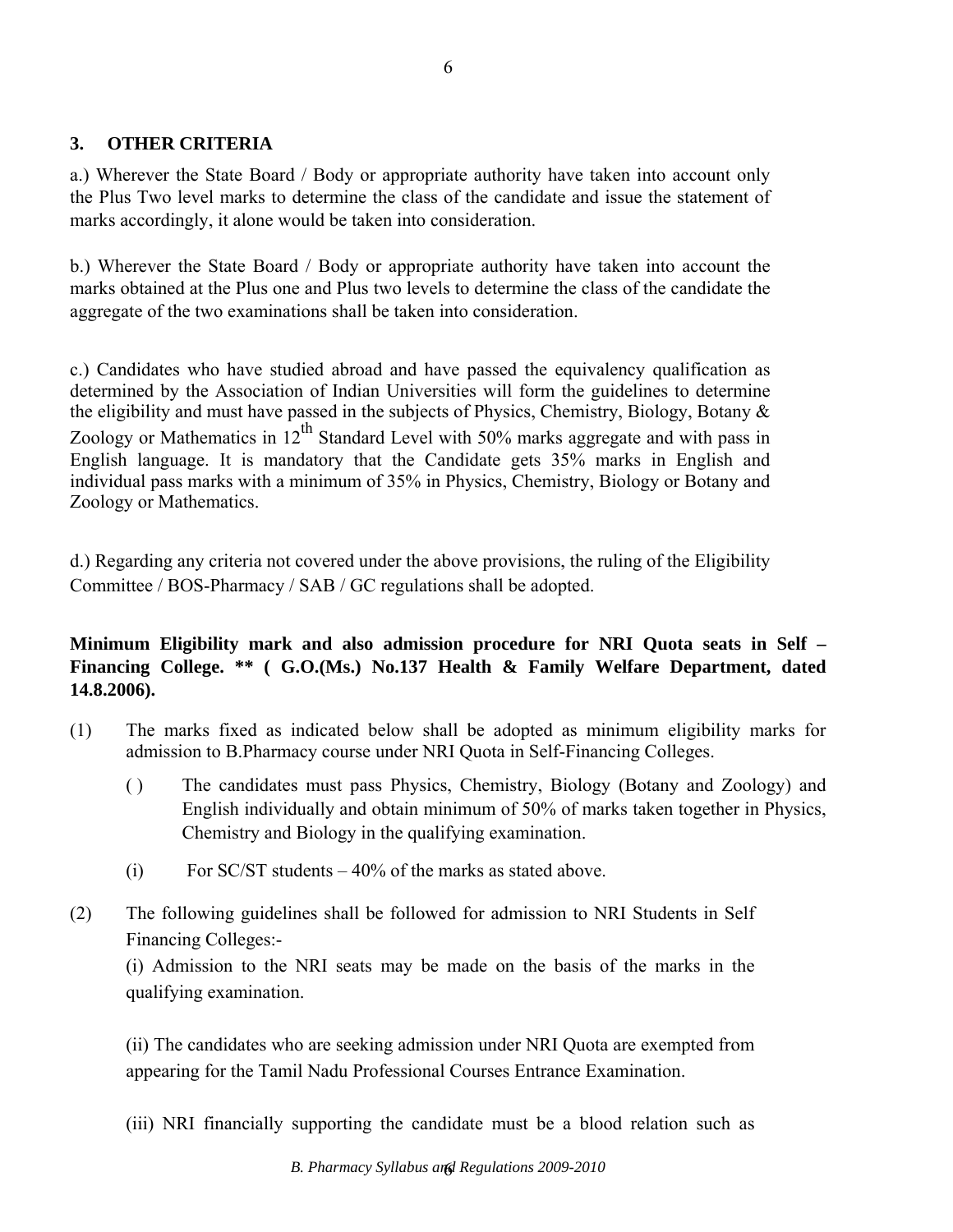Father / Mother / Brother / Sister / Uncle / Aunt only.

(iv) Applicants for admission under NRI Quota shall not have completed 21 years of age on the  $1<sup>st</sup>$  of July of the respective academic year.

 (v.) Candidate must furnish the Xerox copies of the following supporting documents:-

- a) NRI Status Certificate of the financial supporter issued by the Embassy of respective Country under their seal.
- b) NRI Bank Account Pass Book of the financial supporter.
- c) Passport of the Financial Supporter.
- d) Nativity Certificate of the Financial Supporter.
- c) Evidence of payment of Development Charges in USD(\$)

 $(**32^{nd} S.A.B. dated 21.12.2006.)$ 

#### **4. NATIONAL OPEN SCHOOL QUALIFICATION:**

Candidates who have passed the Secondary School examination of National Open School with Minimum 5 subjects with any of the following group of subjects.

n. English, Physics, Chemistry, Botany, Zoology.

o. English, Physics, Chemistry, Biology and any other language.

(To be read along with Qualification for Admission under Regulations)

### **5. VOCATIONAL COURSE:**

As per the orders of Government issued in G.O. Ms.No.186, and Family Welfare Department dated 25.03.1996, the students who have passed Vocational Higher Secondary Course of Kerala are not eligible for admission to the course.

#### **6. RE-APPEARANCE OF FAILED CANDIDATES**

Candidates who have passed the failed subjects in the qualifying examination in two opportunities from the first appearance are eligible for admission to the first B. Pharm Course.

#### **7. QUALIFICATION FOR ADMISSION INTO DIRECT II YEAR B. PHARMACY COURSE**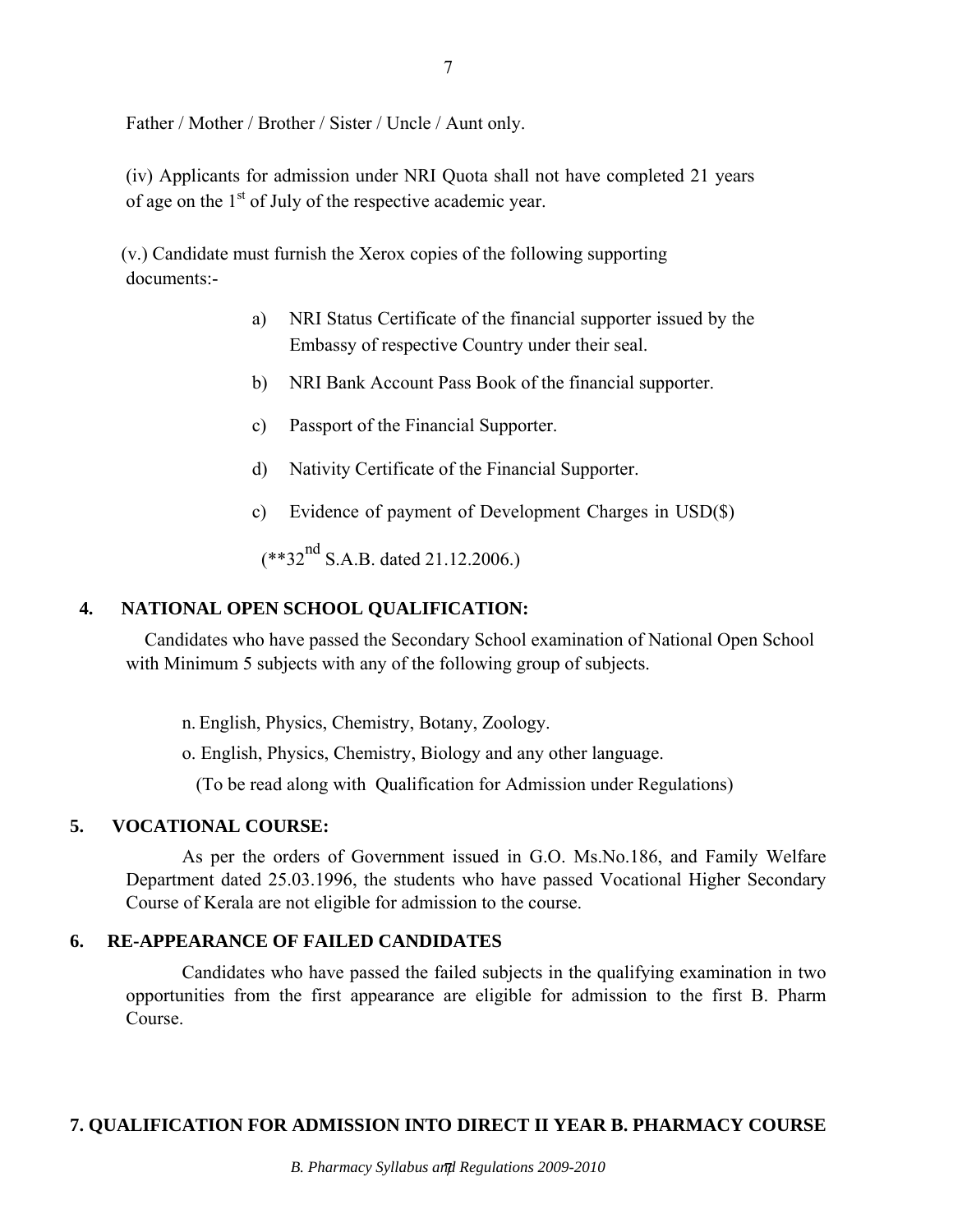a) Should have aggregate of 50% marks in the First and Second year D. Pharmacy Examination with a pass in HSC or equivalent with Physics, Chemistry and Biology (Botany & Zoology) or Mathematics.

#### **OR**

b) Minimum qualifying marks in 10+2 examination as per Regulation (1a) above with pass in two year D. Pharmacy course.

#### **8. AGE LIMIT FOR ADMISSION:**

 Should have completed the age of 17 years at the time of admission or would complete the said age on or before 31<sup>st</sup> December of the year of admission to the first year B.Pharm course.

#### **9. PHYSICAL FITNESS CERTIFICATE:**

 Every candidate before admission to the course shall submit to the Principal of the Institution a Certificate of Medical Fitness from an authorized Medical Officer that the candidate is physically fit to undergo the academic course and does not suffer from any disability or contagious disease.

#### **10. ELIGIBILITY CERTIFICATE :**

 The candidate who have passed any qualifying examination other than the Higher Secondary Course Examination conducted by the Government of Tamil Nadu shall obtain an Eligibility Certificate from the University by remitting the prescribed fees along with the filled in Application Form (which can be downloaded from the University website (www.tnmmu.ac.in), Mark sheet, Transfer Certificate and other relevant documents required by the University before seeking admission to any one of the affiliated Institutions.

 The candidates should obtain the Eligibility Certificate before admission. Due to some unavoidable reason; if the candidate got admission only on the last day of the cut-off date, then the candidate shall directly go and join the college without Eligibility Certificate. The institution, shall admit such candidates without Eligibility Certificate with a condition that the Eligibility Certificate should be produced within 15 days.

 The candidates should apply to the University directly for Eligibility Certificate and the institutions; need not apply on behalf of the candidate.  $(31<sup>st</sup> S.A.B. date 28.07.2006)$ .

### **11. WEBSITE AS VOLUNTARY BLOOD DONORS:**

The University opened a Website for Voluntary Blood Donors to motivate some sort of social service among the students which will be useful, not only for the students but also for general public.

Hence every candidate should submit his / her Blood Group (Certificate from a competent person), contact number, willingness to donate the blood during emergencies in the prescribed proforma at the time registration which shall be made available in the website for Voluntary Blood Donors.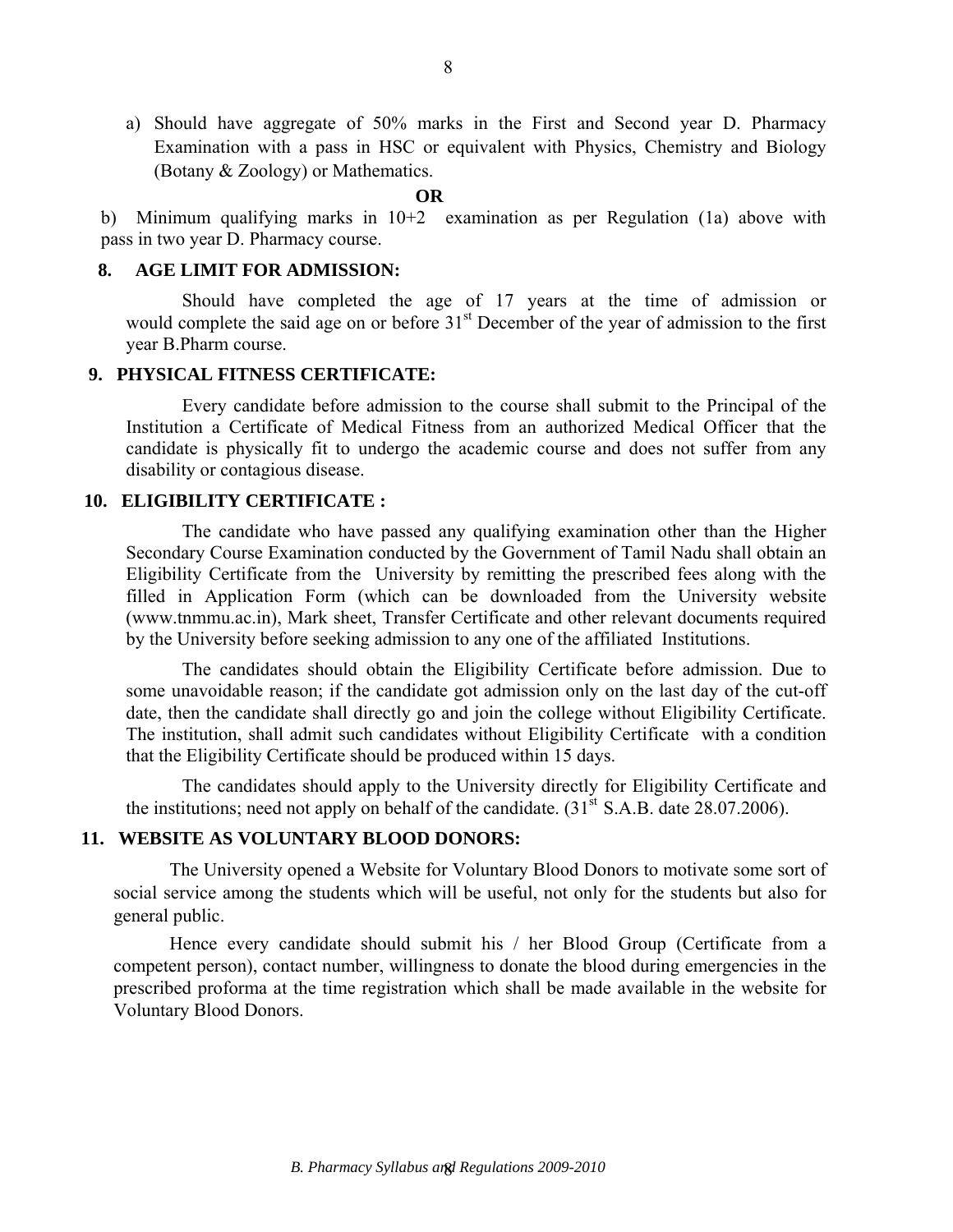## **12. CUT-OFF DATE FOR ADMISSION TO EXAMINATION:**

The Candidates admitted up to 30<sup>th</sup> September shall be registered to take up their  $1<sup>st</sup>$  year examination during August of the next year. All kinds of admissions shall be completed on or before 30<sup>th</sup> September of the academic year. There shall not be any admissions after 30<sup>th</sup> September even if seats are vacant.

#### **13. REGISTRATION** :

A candidate admitted in the B. Pharmacy Degree Course in any one of the affiliated Institutions of this University shall register his / her name in the prescribed application form for registration duly filled along with the prescribed fee and a declaration in the format, (as in Annexure) to The Deputy Controller of Examinations in Pharmacy, through the affiliated Institution within 60 days from the Cut-off date prescribed for B. Pharmacy Degree course for admission.

#### **19. DURATION OF THE COURSE :**

20 (four) academic years (Non-Semester).

# **20. COMMENCEMENT OF THE COURSE** :

From 1<sup>st</sup> August of the academic year.

#### **21. CURRICULUM :**

The Curriculum and the syllabi for the course shall be as prescribed by the University from time to time.

### **17. MEDIUM OF INSTRUCTION :**

English shall be the medium of instruction for all the subjects of study for examinations of the B. Pharmacy Degree course.

## **1. WORKING DAYS IN THE ACADEMIC YEAR :**

 From the academic year 2009-2010 onwards each academic year shall consist of not less than 220 working days.

### **1. ATTENDANCE REQUIRED FOR ADMISSION TO EXAMINATIONS :**

- . No candidate shall be permitted to appear in any one of the part of B.Pharm Examinations, unless he / she has attended the course in the subject for the prescribed period in an affiliated Institution recognized by this University and produces the necessary certificate of study attendance, satisfactory conduct and progress from the Head of the institution.
- a. A candidate is required to put in a minimum of 80% of attendance in both theory and practical separately in each subject before admission to the examination for all the years of study in B. Pharmacy degree course of this University.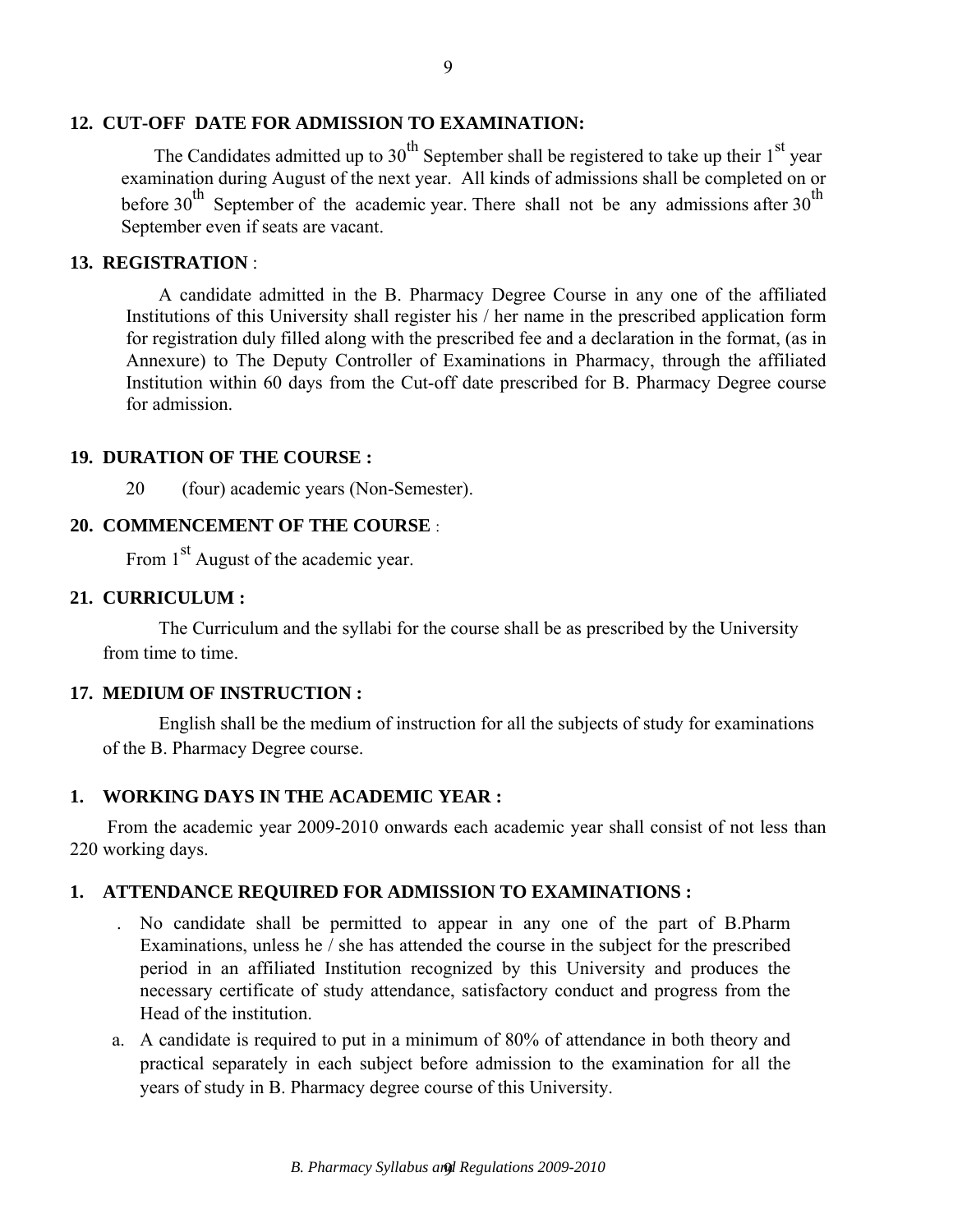b. A candidate lacking in the prescribed attendance and progress in any one subject in theory and practical shall not be permitted for admission to the entire examination in the first appearance.

#### **20. INTERNAL ASSESSMENT:**

The following procedure shall be adopted for the candidates admitted during the academic year 2009-10:

A minimum of four written examinations shall be conducted in each subject during an academic year and the average marks of three best performances shall be taken into consideration for award of sessional marks.

A minimum of three practical examinations shall be conducted in each subject during an academic year and an average of two best performances shall be taken into consideration for award of sessional marks.

A failed candidate in any subject should be provided an opportunity to improve his sessional marks by conducting a minimum of two examinations in theory and practical separately and the average may be considered for improvement.

The Internal Assessment marks (both in written and practical taken together) should be submitted to the University endorsed by the Head of the Institution 15 days prior to the commencement of the theory Examinations.

A Candidate to be eligible for appearing to the University examination should have appeared for the internal assessment examination conducted by the institution and secure a minimum of 35% of marks in internal assessment.

# **21. SUBJECTS OF STUDY: F** <sup>f</sup>**IRST B.PHARM:**

- 27. Pharmaceutical Inorganic Chemistry
- 28. Pharmaceutical Organic Chemistry
- 29. Anatomy, Physiology & Health Education
- 30. Bio-Chemistry
- 31. Biostatistics and Computer Applications

#### **SECOND B. PHARM**

- 1. Physical Pharmaceutics
- 2. Pharmaceutical Analysis and Physical Chemistry
- 3. Advanced Pharmaceutical Organic Chemistry
- 4. Pharmaceutical Technology
- 5. Pharmacy Practice and Pathophysiology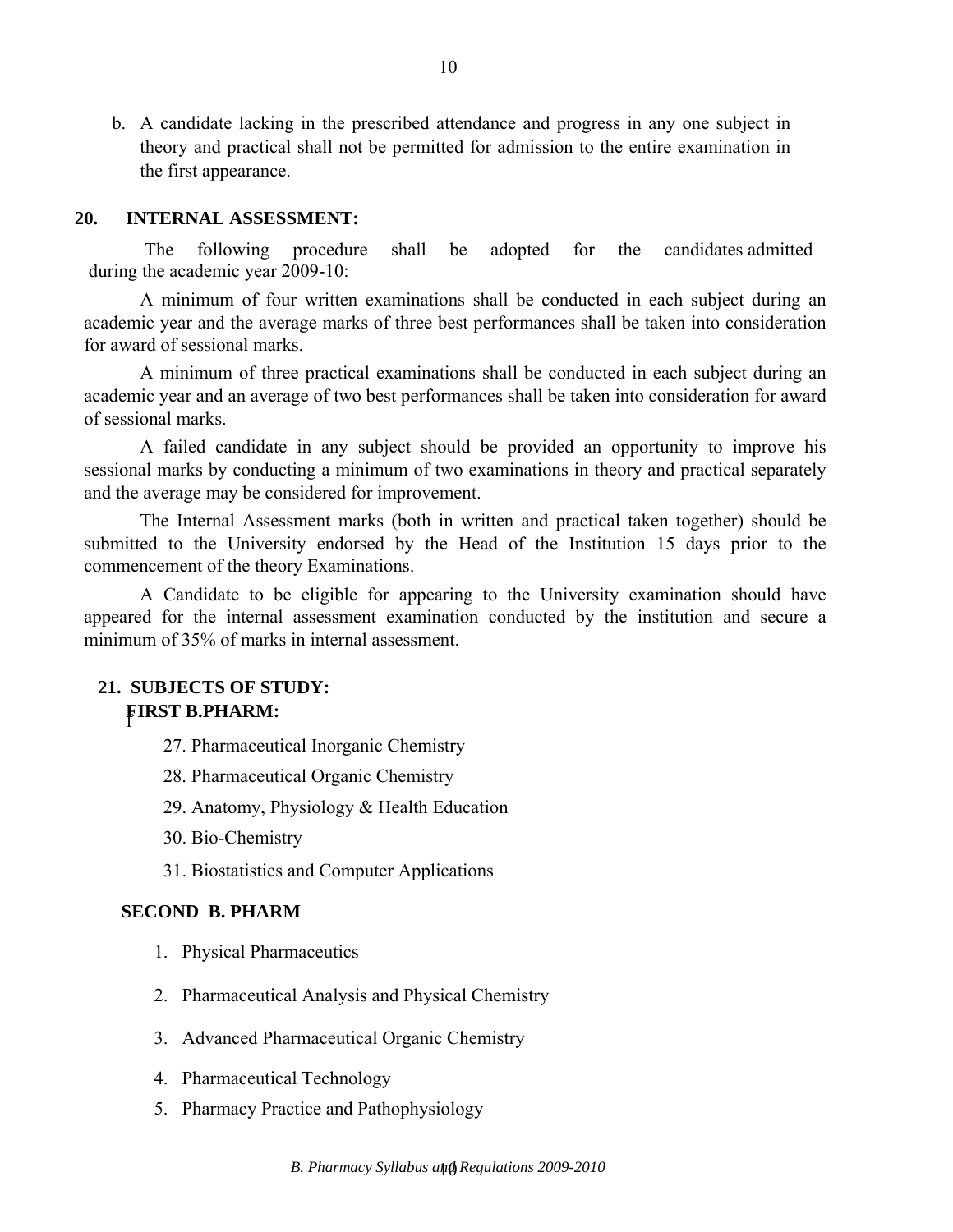### **THIRD B. PHARM**

- 1. Pharmacognosy and Phyto-Chemistry
- 2. Medicinal Chemistry –I
- 3. Pharmaceutical Dosage Forms and Cosmetic Technology
- 4. Pharmacology-I
- 5. Hospital & Clinical Pharmacy
- 6. Pharmaceutical Biotechnology

#### **FOURTH B. PHARM**

- 1. Formulative Pharmacy and Bio-Pharmaceutics
- 2. Advanced Pharmacognosy
- 3. Pharmacology-II
- 4. Modern Methods of Pharmaceutical Analysis
- 5. Medicinal Chemistry-II
- 6. Pharmaceutical Jurisprudence and Pharmacy Business Management

# **(37th S.A.B. Meeting held on 10-6-09)**

The Internal Assessment should consist of the following points of evaluation:-

Theory Practical / Clinical Viva Voce

## **22. COMMENCEMENT OF EXAMINATION:-**

Regular Examinations will commence from  $1<sup>st</sup>$  August and supplementary Examinations will commence from 1<sup>st</sup> February.

If the date of commencement of the examination falls on Saturday, Sunday or declared Public Holidays, the examination shall begin on the next working day.

### **23. QUESTION PATTERN:**

 The uniform mark system for all subjects in B.Pharmacy is: **Theory – 100 Marks (80 Marks - Written and 20 Marks - IA)**  80 Marks (Theory) Choices are given Essay  $2 \times 20$  Marks = 40 Marks  $2/3$ Short Notes 6 x 5 Marks =  $30$  Marks 6/8 Short Answer Questions  $5 \times 2$  Marks = 10 Marks  $5/7$  ----- 80 Marks -----

**B. Pharmacy Syllabus and Regulations 2009-2010**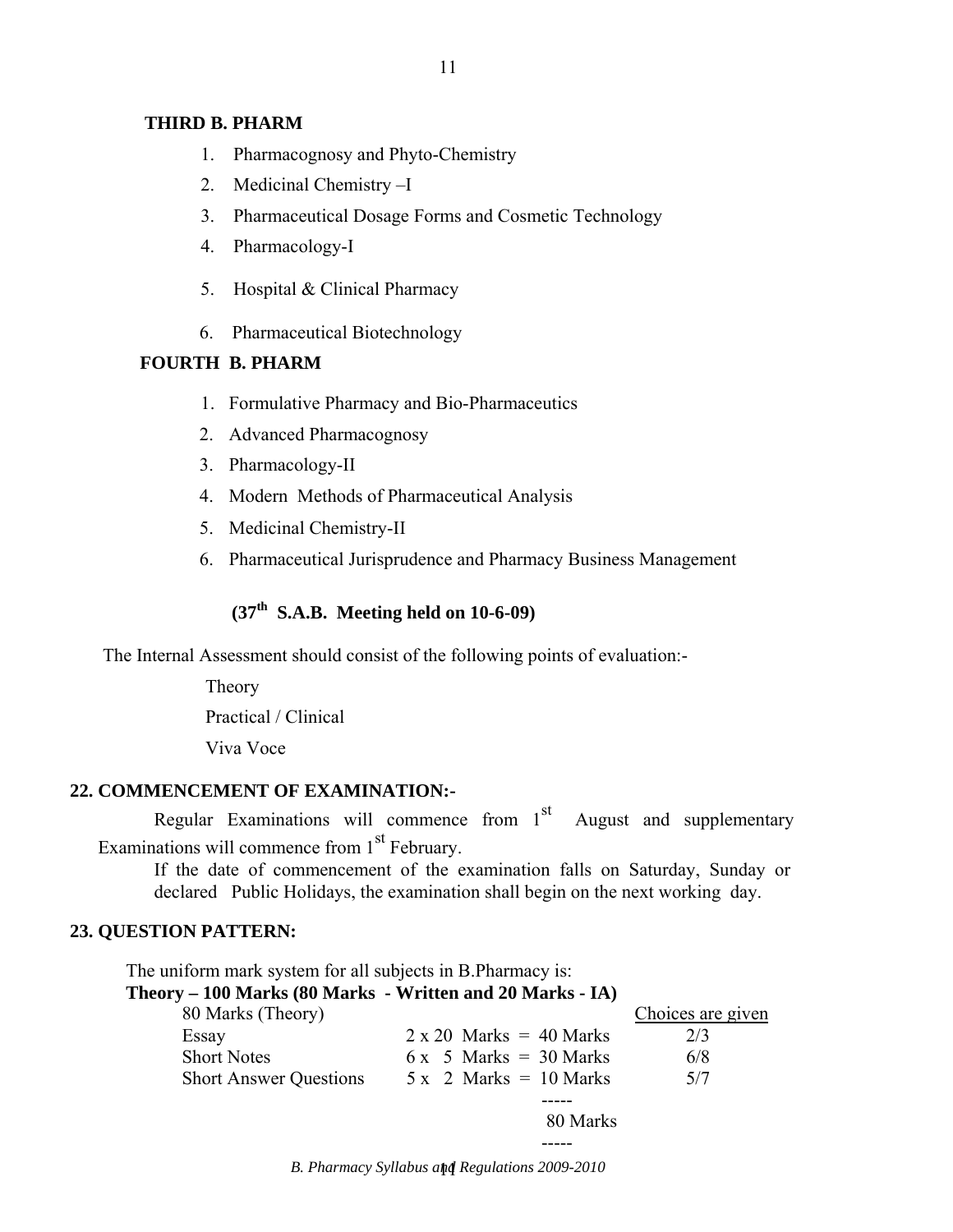## **Practicals – 100 Marks (70 Marks for the University exam and 30 Marks as detailed below)**

15 Marks – IA

5 Marks – Record Marks

10 Marks – Oral Marks

This will be implemented from August 2010 examinations for all the regulations.  $(37<sup>th</sup>$ Standing Academic Board Meeting held on 10.6.09)

Question paper pattern for:

- ii) Biostatistics and Computer Applications (PGL III) ,
- iii) Pharmaceutical Analysis and Physical Chemistry (PC III),
- iv) Advanced Pharmaceutical Organic Chemistry(APOC & CNP-PC-IV),
- v) Pharmacy Practice and Pathophysiology (P-III)
- vi) Pharmaceutical Jurisprudence and Pharmacy Business Management (PGL-IV):

Question Papers divided as **Part I and Part II** each carrying 40 Marks.

| <b>Section A</b>                     |                                  | Choices are given |
|--------------------------------------|----------------------------------|-------------------|
| One Essay Question (out of 2)        | $1 \times 20$ Marks $= 20$ Marks | 1/2               |
| $(4 \times 5)$<br><b>Short Notes</b> | $3 \times 5$ Marks = 15 Marks    | 3/5               |
| <b>Short Answer Questions</b>        | $2 \times 2.5$ Marks = 5 Marks   | 2/3               |
|                                      |                                  |                   |
|                                      | 40 Marks                         |                   |
|                                      |                                  |                   |
|                                      |                                  |                   |
| <b>Section B</b>                     |                                  | Choices are given |
| One Essay Question (out of 2)        | $1 \times 20$ Marks = 20 Marks   | 1/2               |
| <b>Short Notes</b><br>$(4 \times 5)$ | $3 \times 5$ Marks = 15 Marks    | 3/5               |
| <b>Short Answer Questions</b>        | $2 \times 2.5$ Marks = 5 Marks   | 2/3               |
|                                      |                                  |                   |
|                                      | Marks<br>40                      |                   |

(As per the 37<sup>th</sup> Standing Academic Board Meeting held on 10.6.09).

## **1. CARRY OVER OF FAILED SUBJECTS:**

Break System in the Under-Graduate Program (B.Pharmacy) will be followed from the academic year 2009-2010 onwards. The I and II year subjects should be passed before entering into the final year. The candidates can carry over only two subjects of III year to the final year. If the candidate fails in more than two subjects of the III year, it is a break. Before writing the final year examination, all the subjects of III year should be completed.  $(38<sup>th</sup> S.A.B. Meeting$ held on 19.11.09).

### **2. SUBMISSION OF LABORATORY RECORD NOTE BOOKS :**

At the time of practical examination, each candidate shall submit to the Examiners his/ her laboratory note books duly certified by the Head of the Department as a bona-fide record of the work done by the candidate.

The practical record shall be evaluated by the concerned Subject staff of the Department (Internal Evaluator) and the practical record marks shall be submitted to the University 15 days prior to the commencement of the theory Examinations.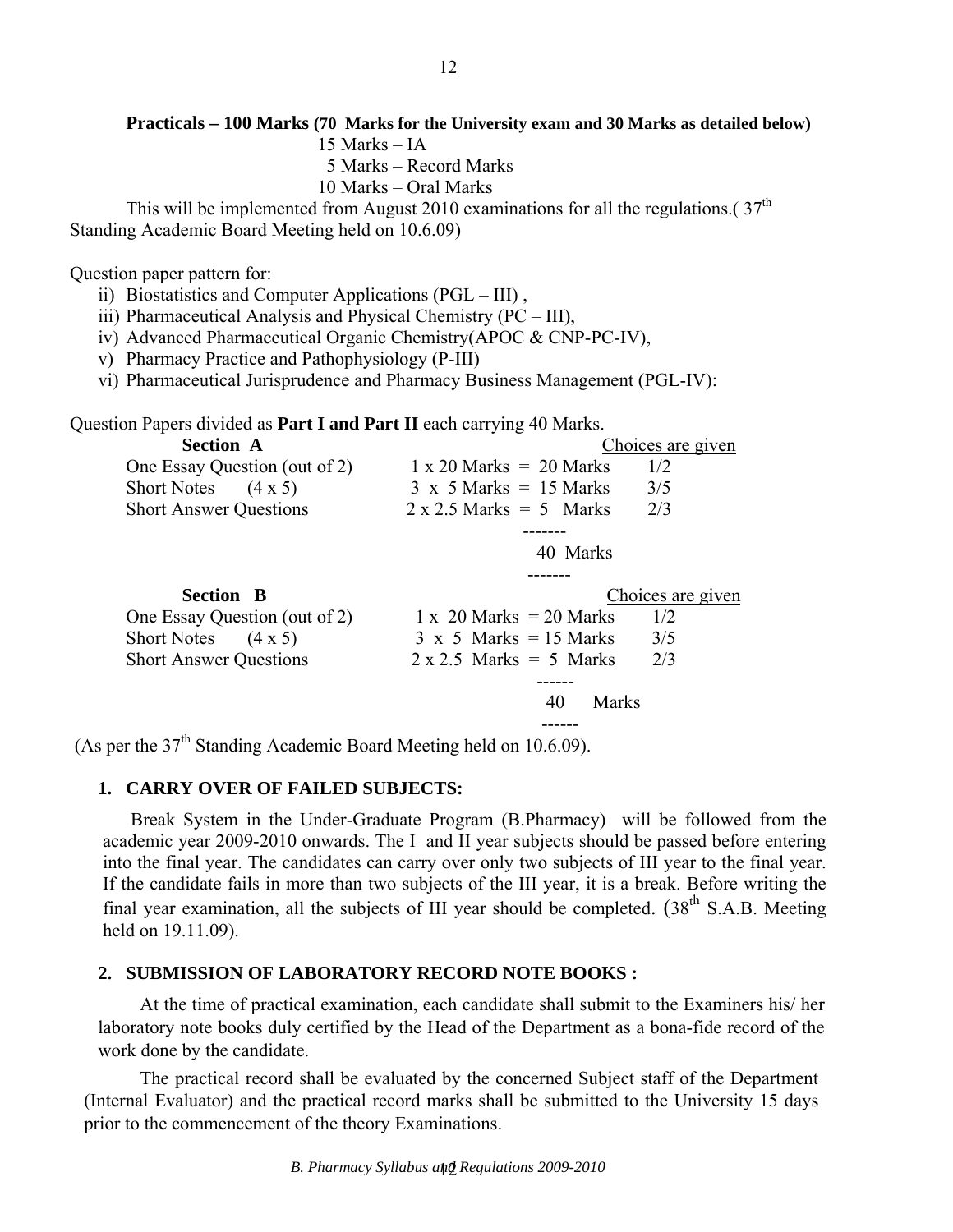In respect of failed candidates the marks awarded for record at previous examination will be carried over for the subsequent examination of the candidate and shall have the option to improve their performance by submission of fresh records.

# **26. MINIMUM MARKS FOR A PASS**

50% of marks in the University Theory examination.

50% of marks in the University Practical examination.

50% of marks in aggregate in Theory, Practical, I.A. & Oral.

# **1. EXEMPTION FROM THE RE-EXAMINATION IN A SUBJECT:-**

a) Candidates who have failed in the examination but obtained pass marks in any subject shall be exempted from reappearing in that subject.

b) Failed candidates who are not permitted to the next phase of study are also required to put in a minimum of 80% attendance during the calendar period of study before appearing for next examination.

# **28. REVALUATION / RETOTALLING OF ANSWER PAPERS**

There is no provision for revaluation of the answer papers of failed candidates in any examination. However, the failed candidates can apply for retotalling.

### **29. PRACTICAL TRAINING:**

A practical training of 3 months at the end of third academic year in Dispensing Hospital Pharmacy or a Pharmaceutical Industry should be encouraged, which is optional.

# **30. PROJECT WORK**

All the students must submit a short report on a project study undertaken in any of the following subjects:-

- x) Pharmaceutics
- y) Pharmaceutical Chemistry
- z) Pharmacognosy
- aa) Pharmacology
- bb) Pharmacy Practice
- cc) Pharmaceutical Analysis
- $\div$  The project shall be carried out under the guidance of a teacher in the College.
- $\cdot \cdot$  The project may be carried out either individually or in groups not exceeding 5 in number.
- $\div$  The project report shall be submitted in triplicate (typed copy not exceeding 25 pages).
- $\cdot \cdot$  The project will be evaluated by the examiner at the time of the Practical examination (Final year) appointed by the University.
- $\cdot \cdot$  The Projects shall be evaluated by qualitative grading as Excellent / Good / Average.
- The evaluation of the project report shall not be considered for the purpose of pass/class/rank, but the grading shall be included in the Mark Sheet of the Final B.Pharm Course.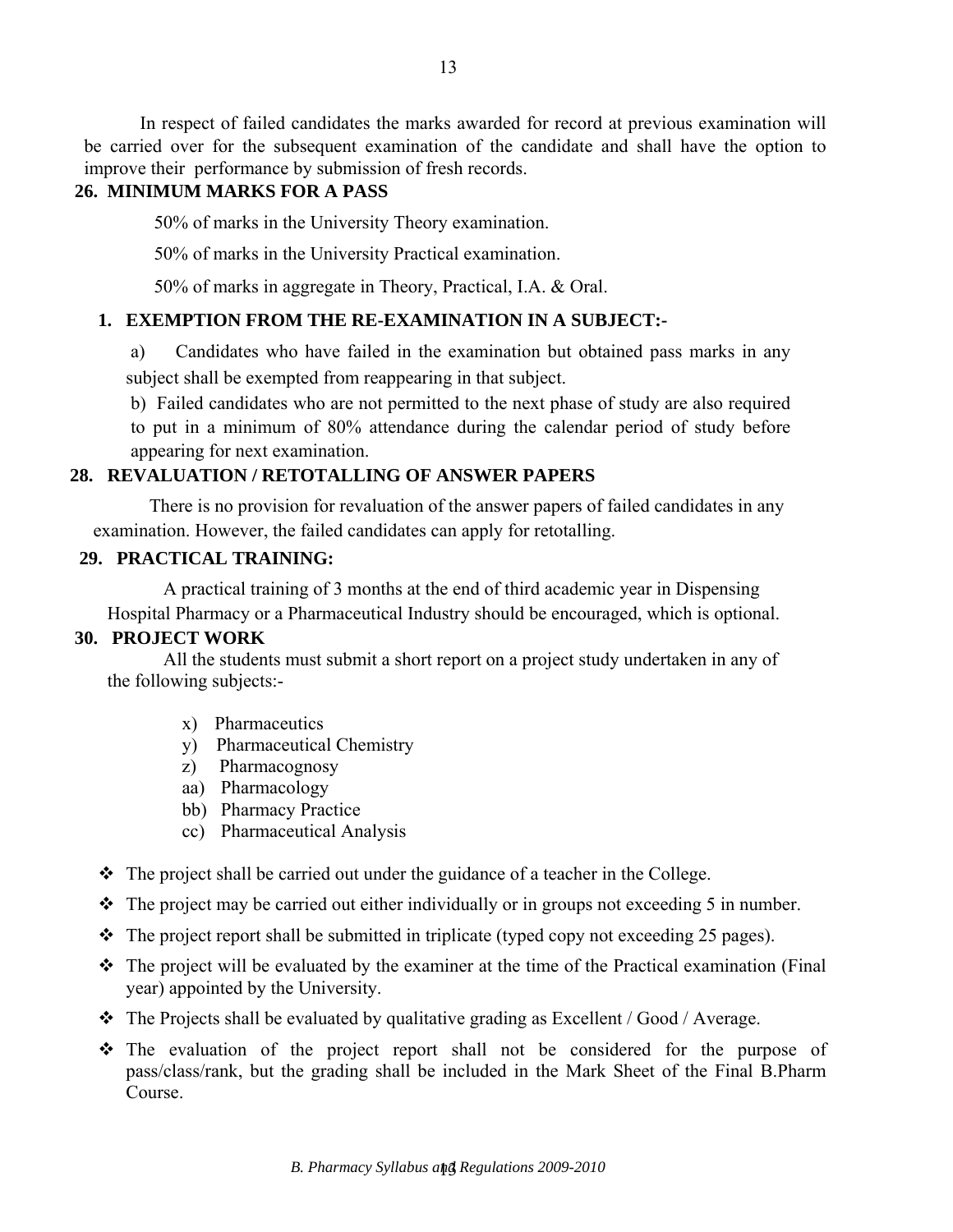# **31. DURATION FOR COMPLETION OF THE COURSE OF STUDY**

The duration for the completion of the course shall be fixed as double the actual duration of the course and the students have to pass within the said period, otherwise they have to get fresh Registration.

# **32. CLASSIFICATION OF SUCCESSFUL CANDIDATES**

The candidate should have appeared for theory practical and Oral examinations for securing a pass in a subject.

Distinction to the candidates who secure 75% marks will be awarded.

 $(31<sup>st</sup>$  Meeting of the S.A.B.)

The name of FIRST TEN University rank holders in each batch of candidates who have passed all the subjects from first year to final year in the first attempt and completed the course, taking their cumulative aggregate into consideration, the rank list will be published in the University Website and the Rank Certificates will be issued to the candidates.

It was implemented for the batch of students of all the courses appearing for final examination in August 2007 onwards.  $(32<sup>nd</sup> S.A.B.$  dated 21.12.2006).

# **33. RE-ADMISSION AFTER BREAK OF STUDY:**

As per the University common Regulations for Re-admission after break of study for all courses. (As approved by the Standing Academic Board in its XXVI Meeting held on 16-12-03).

# **34. MIGRATION / TRANSFER OF CANDIDATES**

Migration/Transfer of candidates from one recognized institution to another recognized institution of this University shall be granted on the following conditions:-

a) All migrations / transfers are subject to the approval of the Vice-Chancellor.

b) Transfer shall be effected only at the beginning of the academic year.

c) The transfer application should be sent through proper channel to the Academic Officer within three months of publications of the results or admission to the course.

d) Transfers shall be effected during any year of study after fulfillment of the regulations of this university.

e) The Vice-Chancellor has been empowered to decide and issue transfer from one college to another college, subject to verification of the vacancy position available in the college without contravention to the statutory rules of the Central Council and such transfers permitted by the University be placed in the Governing Council for information.

a) The provision of combination of attendance shall be granted to the transfers for admission to the examination of the University on satisfactory fulfillment of the regulations of this University.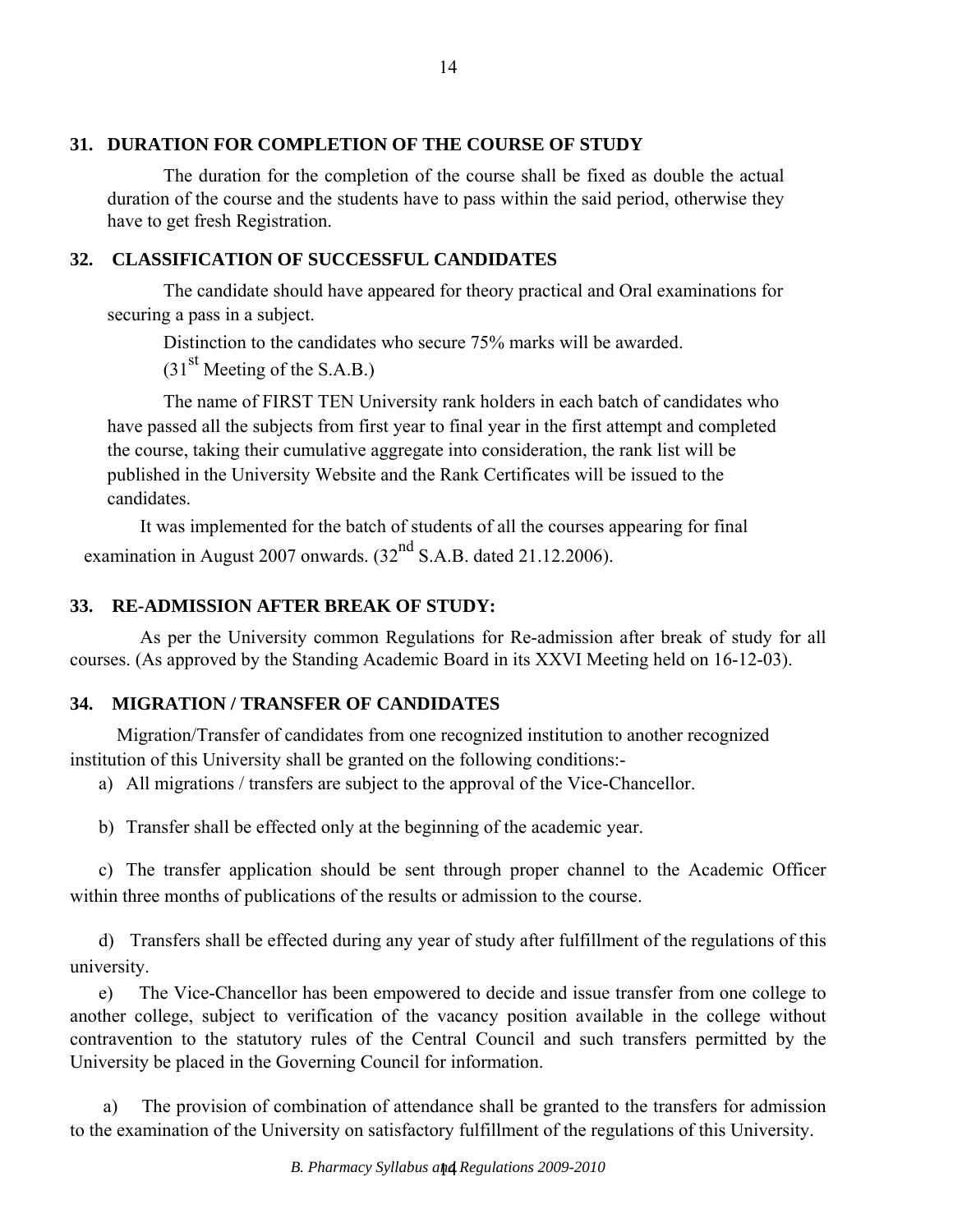### **35. VACATION:**

Six (6) Weeks in an Academic year.

## **36. AWARD OF MEDALS AND PRIZES:**

The University shall award at its Convocation, medals and prizes to outstanding candidates as and when instituted by the donors as per the schedule prescribed for the award.

# **37. AUTHORITY TO ISSUE TRANSCRIPT:**

The controller of Examinations shall be the Authority for issuing Transcript of marks after remitting the prescribed fee of Rs. 1,000/- (Rupees One thousand only) or as may be prescribed from time to time.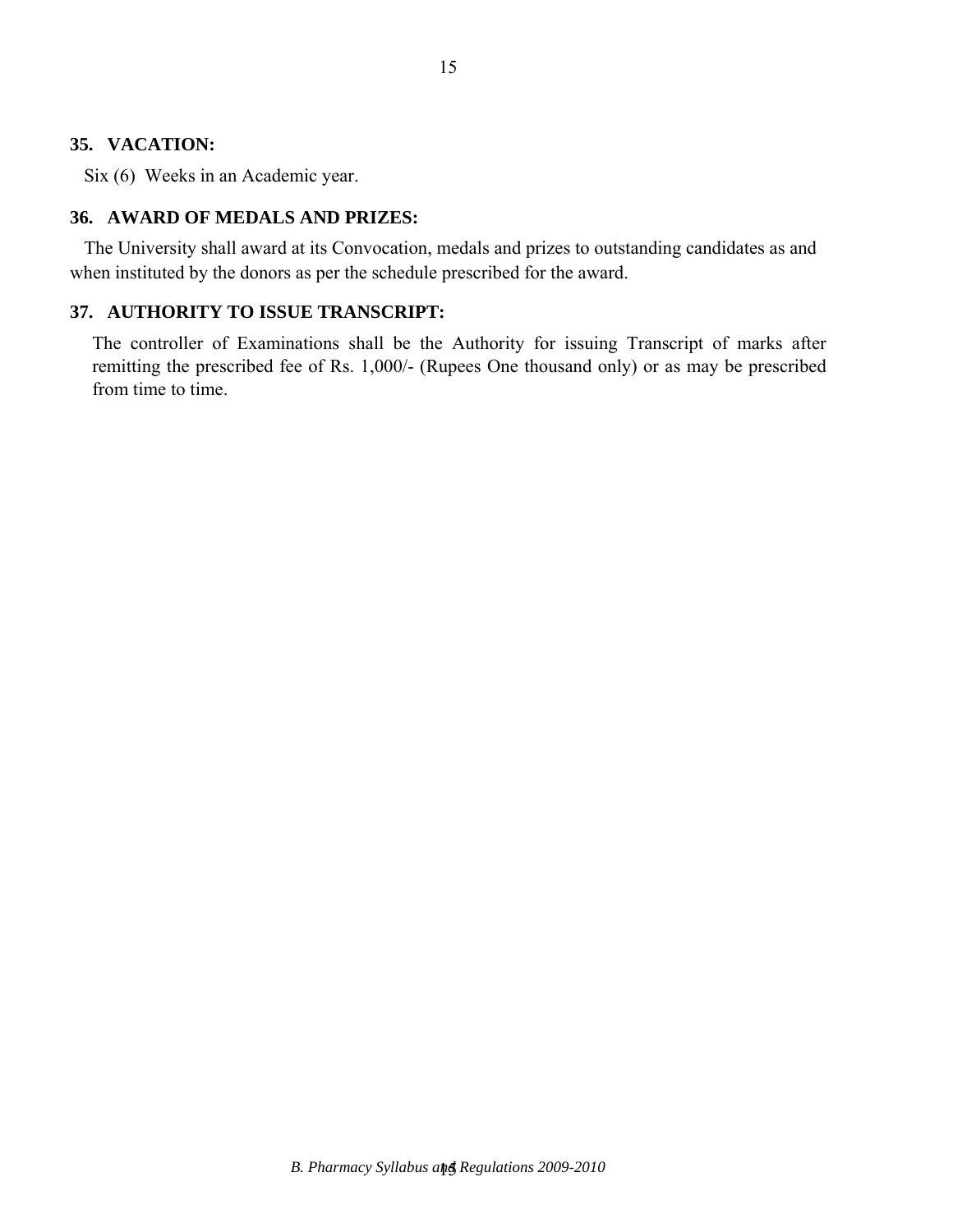| study / Wk<br><b>Marks</b><br><b>Pharmaceutical Inorganic</b><br>I B.Pharm<br><b>PCI</b><br>3 Hrs.<br>80<br>20<br>1.<br>3 Hrs<br>100<br><b>Chemistry</b><br><b>Pharmaceutical Organic</b><br><b>PCII</b><br>I B. Pharm<br>3 Hrs.<br>80<br>20<br>100<br>2.<br><b>Chemistry</b><br>3 Hrs<br>Anatomy, Physiology &<br>I B. Pharm<br>80<br>3.<br><b>PGL-I</b><br><b>Health Education</b><br>3 Hrs.<br>3 Hrs<br>20<br>100<br>80<br><b>PGL-II</b><br>I B.Pharm<br>20<br>100<br>4.<br><b>Biochemistry</b><br>3 Hrs.<br>3 Hrs<br><b>Biostatistics and Computer</b><br><b>PGL-III</b><br>80<br>5.<br><b>Applications</b><br><b>I</b> B.Pharm<br>3 Hrs.<br>3 Hrs<br>20<br>100<br>6.<br>$P-1$<br><b>Physical Pharmaceutics</b><br><b>II B.Pharm</b><br>3 Hrs<br>80<br>20<br>100<br>3 Hrs.<br><b>Pharmaceutical Analysis and</b><br>PC-III<br><b>Physical Chemistry</b><br><b>II B. Pharm</b><br>3 Hrs.<br>3 Hrs<br>80<br>20<br>100<br>7.<br><b>Advanced Pharmaceutical</b><br><b>II B. Pharm</b><br>PC-IV<br>8.<br><b>Organic Chemistry</b><br>3 Hrs.<br>80<br>20<br>100<br>3 Hrs<br>80<br>20<br>9.<br>$P-II$<br><b>Pharmaceutical Technology</b><br><b>II B.Pharm</b><br>3 Hrs.<br>3 Hrs<br>100<br><b>Pharmacy Practice &amp;</b><br>$P-III$<br>Pathophysiology<br><b>II B.Pharm</b><br>3 Hrs.<br>80<br>20<br>100<br>10.<br>3 Hrs<br>Pharmacognosy and<br><b>PCOG-I</b><br>Phytochemistry<br><b>III B.Pharm</b><br>3 Hrs.<br>3 Hrs<br>80<br>100<br>11.<br>20<br><b>III B.Pharm</b><br>3Hrs.<br>$PC-V$<br>12.<br>3 Hrs<br>80<br><b>Medicinal Chemistry-1</b><br>20<br>100<br><b>Pharmaceutical Dosage</b><br><b>Forms and Cosmetic</b><br>3 Hrs.<br>$P-IV$<br><b>Technology</b><br>80<br>20<br>13.<br><b>III B.Pharm</b><br>3 Hrs<br>100<br>3 Hrs.<br>$PT-1$<br>80<br>20<br>14.<br><b>Pharmacology -1</b><br><b>III</b> B.Pharm<br>3 Hrs<br>100<br><b>Hospital and Clinical</b><br>$P-V$<br><b>Pharmacy</b><br><b>III B.Pharm</b><br>3 Hrs<br>15.<br>3 Hrs<br>80<br>20<br><b>100</b><br>Pharmaceutical<br><b>III B.Pharm</b><br><b>P-VI</b><br><b>Biotechnology</b><br>3 Hrs<br>80<br>100<br>16.<br>3 Hrs<br>20 | SI. | Sub  | <b>SUBJECT</b> | Year of | <b>Course of</b> | Duration Uty. | <b>I.A.</b> | <b>Total</b> |
|------------------------------------------------------------------------------------------------------------------------------------------------------------------------------------------------------------------------------------------------------------------------------------------------------------------------------------------------------------------------------------------------------------------------------------------------------------------------------------------------------------------------------------------------------------------------------------------------------------------------------------------------------------------------------------------------------------------------------------------------------------------------------------------------------------------------------------------------------------------------------------------------------------------------------------------------------------------------------------------------------------------------------------------------------------------------------------------------------------------------------------------------------------------------------------------------------------------------------------------------------------------------------------------------------------------------------------------------------------------------------------------------------------------------------------------------------------------------------------------------------------------------------------------------------------------------------------------------------------------------------------------------------------------------------------------------------------------------------------------------------------------------------------------------------------------------------------------------------------------------------------------------------------------------------------------------------------------------------------------------------------------------------------------------------------------------------------------------------|-----|------|----------------|---------|------------------|---------------|-------------|--------------|
|                                                                                                                                                                                                                                                                                                                                                                                                                                                                                                                                                                                                                                                                                                                                                                                                                                                                                                                                                                                                                                                                                                                                                                                                                                                                                                                                                                                                                                                                                                                                                                                                                                                                                                                                                                                                                                                                                                                                                                                                                                                                                                      | No. | Code |                | study   |                  |               |             |              |
|                                                                                                                                                                                                                                                                                                                                                                                                                                                                                                                                                                                                                                                                                                                                                                                                                                                                                                                                                                                                                                                                                                                                                                                                                                                                                                                                                                                                                                                                                                                                                                                                                                                                                                                                                                                                                                                                                                                                                                                                                                                                                                      |     |      |                |         |                  |               |             |              |
|                                                                                                                                                                                                                                                                                                                                                                                                                                                                                                                                                                                                                                                                                                                                                                                                                                                                                                                                                                                                                                                                                                                                                                                                                                                                                                                                                                                                                                                                                                                                                                                                                                                                                                                                                                                                                                                                                                                                                                                                                                                                                                      |     |      |                |         |                  |               |             |              |
|                                                                                                                                                                                                                                                                                                                                                                                                                                                                                                                                                                                                                                                                                                                                                                                                                                                                                                                                                                                                                                                                                                                                                                                                                                                                                                                                                                                                                                                                                                                                                                                                                                                                                                                                                                                                                                                                                                                                                                                                                                                                                                      |     |      |                |         |                  |               |             |              |
|                                                                                                                                                                                                                                                                                                                                                                                                                                                                                                                                                                                                                                                                                                                                                                                                                                                                                                                                                                                                                                                                                                                                                                                                                                                                                                                                                                                                                                                                                                                                                                                                                                                                                                                                                                                                                                                                                                                                                                                                                                                                                                      |     |      |                |         |                  |               |             |              |
|                                                                                                                                                                                                                                                                                                                                                                                                                                                                                                                                                                                                                                                                                                                                                                                                                                                                                                                                                                                                                                                                                                                                                                                                                                                                                                                                                                                                                                                                                                                                                                                                                                                                                                                                                                                                                                                                                                                                                                                                                                                                                                      |     |      |                |         |                  |               |             |              |
|                                                                                                                                                                                                                                                                                                                                                                                                                                                                                                                                                                                                                                                                                                                                                                                                                                                                                                                                                                                                                                                                                                                                                                                                                                                                                                                                                                                                                                                                                                                                                                                                                                                                                                                                                                                                                                                                                                                                                                                                                                                                                                      |     |      |                |         |                  |               |             |              |
|                                                                                                                                                                                                                                                                                                                                                                                                                                                                                                                                                                                                                                                                                                                                                                                                                                                                                                                                                                                                                                                                                                                                                                                                                                                                                                                                                                                                                                                                                                                                                                                                                                                                                                                                                                                                                                                                                                                                                                                                                                                                                                      |     |      |                |         |                  |               |             |              |
|                                                                                                                                                                                                                                                                                                                                                                                                                                                                                                                                                                                                                                                                                                                                                                                                                                                                                                                                                                                                                                                                                                                                                                                                                                                                                                                                                                                                                                                                                                                                                                                                                                                                                                                                                                                                                                                                                                                                                                                                                                                                                                      |     |      |                |         |                  |               |             |              |
|                                                                                                                                                                                                                                                                                                                                                                                                                                                                                                                                                                                                                                                                                                                                                                                                                                                                                                                                                                                                                                                                                                                                                                                                                                                                                                                                                                                                                                                                                                                                                                                                                                                                                                                                                                                                                                                                                                                                                                                                                                                                                                      |     |      |                |         |                  |               |             |              |
|                                                                                                                                                                                                                                                                                                                                                                                                                                                                                                                                                                                                                                                                                                                                                                                                                                                                                                                                                                                                                                                                                                                                                                                                                                                                                                                                                                                                                                                                                                                                                                                                                                                                                                                                                                                                                                                                                                                                                                                                                                                                                                      |     |      |                |         |                  |               |             |              |
|                                                                                                                                                                                                                                                                                                                                                                                                                                                                                                                                                                                                                                                                                                                                                                                                                                                                                                                                                                                                                                                                                                                                                                                                                                                                                                                                                                                                                                                                                                                                                                                                                                                                                                                                                                                                                                                                                                                                                                                                                                                                                                      |     |      |                |         |                  |               |             |              |
|                                                                                                                                                                                                                                                                                                                                                                                                                                                                                                                                                                                                                                                                                                                                                                                                                                                                                                                                                                                                                                                                                                                                                                                                                                                                                                                                                                                                                                                                                                                                                                                                                                                                                                                                                                                                                                                                                                                                                                                                                                                                                                      |     |      |                |         |                  |               |             |              |
|                                                                                                                                                                                                                                                                                                                                                                                                                                                                                                                                                                                                                                                                                                                                                                                                                                                                                                                                                                                                                                                                                                                                                                                                                                                                                                                                                                                                                                                                                                                                                                                                                                                                                                                                                                                                                                                                                                                                                                                                                                                                                                      |     |      |                |         |                  |               |             |              |
|                                                                                                                                                                                                                                                                                                                                                                                                                                                                                                                                                                                                                                                                                                                                                                                                                                                                                                                                                                                                                                                                                                                                                                                                                                                                                                                                                                                                                                                                                                                                                                                                                                                                                                                                                                                                                                                                                                                                                                                                                                                                                                      |     |      |                |         |                  |               |             |              |
|                                                                                                                                                                                                                                                                                                                                                                                                                                                                                                                                                                                                                                                                                                                                                                                                                                                                                                                                                                                                                                                                                                                                                                                                                                                                                                                                                                                                                                                                                                                                                                                                                                                                                                                                                                                                                                                                                                                                                                                                                                                                                                      |     |      |                |         |                  |               |             |              |
|                                                                                                                                                                                                                                                                                                                                                                                                                                                                                                                                                                                                                                                                                                                                                                                                                                                                                                                                                                                                                                                                                                                                                                                                                                                                                                                                                                                                                                                                                                                                                                                                                                                                                                                                                                                                                                                                                                                                                                                                                                                                                                      |     |      |                |         |                  |               |             |              |
|                                                                                                                                                                                                                                                                                                                                                                                                                                                                                                                                                                                                                                                                                                                                                                                                                                                                                                                                                                                                                                                                                                                                                                                                                                                                                                                                                                                                                                                                                                                                                                                                                                                                                                                                                                                                                                                                                                                                                                                                                                                                                                      |     |      |                |         |                  |               |             |              |
|                                                                                                                                                                                                                                                                                                                                                                                                                                                                                                                                                                                                                                                                                                                                                                                                                                                                                                                                                                                                                                                                                                                                                                                                                                                                                                                                                                                                                                                                                                                                                                                                                                                                                                                                                                                                                                                                                                                                                                                                                                                                                                      |     |      |                |         |                  |               |             |              |
|                                                                                                                                                                                                                                                                                                                                                                                                                                                                                                                                                                                                                                                                                                                                                                                                                                                                                                                                                                                                                                                                                                                                                                                                                                                                                                                                                                                                                                                                                                                                                                                                                                                                                                                                                                                                                                                                                                                                                                                                                                                                                                      |     |      |                |         |                  |               |             |              |
|                                                                                                                                                                                                                                                                                                                                                                                                                                                                                                                                                                                                                                                                                                                                                                                                                                                                                                                                                                                                                                                                                                                                                                                                                                                                                                                                                                                                                                                                                                                                                                                                                                                                                                                                                                                                                                                                                                                                                                                                                                                                                                      |     |      |                |         |                  |               |             |              |
|                                                                                                                                                                                                                                                                                                                                                                                                                                                                                                                                                                                                                                                                                                                                                                                                                                                                                                                                                                                                                                                                                                                                                                                                                                                                                                                                                                                                                                                                                                                                                                                                                                                                                                                                                                                                                                                                                                                                                                                                                                                                                                      |     |      |                |         |                  |               |             |              |
|                                                                                                                                                                                                                                                                                                                                                                                                                                                                                                                                                                                                                                                                                                                                                                                                                                                                                                                                                                                                                                                                                                                                                                                                                                                                                                                                                                                                                                                                                                                                                                                                                                                                                                                                                                                                                                                                                                                                                                                                                                                                                                      |     |      |                |         |                  |               |             |              |
|                                                                                                                                                                                                                                                                                                                                                                                                                                                                                                                                                                                                                                                                                                                                                                                                                                                                                                                                                                                                                                                                                                                                                                                                                                                                                                                                                                                                                                                                                                                                                                                                                                                                                                                                                                                                                                                                                                                                                                                                                                                                                                      |     |      |                |         |                  |               |             |              |
|                                                                                                                                                                                                                                                                                                                                                                                                                                                                                                                                                                                                                                                                                                                                                                                                                                                                                                                                                                                                                                                                                                                                                                                                                                                                                                                                                                                                                                                                                                                                                                                                                                                                                                                                                                                                                                                                                                                                                                                                                                                                                                      |     |      |                |         |                  |               |             |              |
|                                                                                                                                                                                                                                                                                                                                                                                                                                                                                                                                                                                                                                                                                                                                                                                                                                                                                                                                                                                                                                                                                                                                                                                                                                                                                                                                                                                                                                                                                                                                                                                                                                                                                                                                                                                                                                                                                                                                                                                                                                                                                                      |     |      |                |         |                  |               |             |              |
|                                                                                                                                                                                                                                                                                                                                                                                                                                                                                                                                                                                                                                                                                                                                                                                                                                                                                                                                                                                                                                                                                                                                                                                                                                                                                                                                                                                                                                                                                                                                                                                                                                                                                                                                                                                                                                                                                                                                                                                                                                                                                                      |     |      |                |         |                  |               |             |              |
|                                                                                                                                                                                                                                                                                                                                                                                                                                                                                                                                                                                                                                                                                                                                                                                                                                                                                                                                                                                                                                                                                                                                                                                                                                                                                                                                                                                                                                                                                                                                                                                                                                                                                                                                                                                                                                                                                                                                                                                                                                                                                                      |     |      |                |         |                  |               |             |              |
|                                                                                                                                                                                                                                                                                                                                                                                                                                                                                                                                                                                                                                                                                                                                                                                                                                                                                                                                                                                                                                                                                                                                                                                                                                                                                                                                                                                                                                                                                                                                                                                                                                                                                                                                                                                                                                                                                                                                                                                                                                                                                                      |     |      |                |         |                  |               |             |              |
|                                                                                                                                                                                                                                                                                                                                                                                                                                                                                                                                                                                                                                                                                                                                                                                                                                                                                                                                                                                                                                                                                                                                                                                                                                                                                                                                                                                                                                                                                                                                                                                                                                                                                                                                                                                                                                                                                                                                                                                                                                                                                                      |     |      |                |         |                  |               |             |              |
|                                                                                                                                                                                                                                                                                                                                                                                                                                                                                                                                                                                                                                                                                                                                                                                                                                                                                                                                                                                                                                                                                                                                                                                                                                                                                                                                                                                                                                                                                                                                                                                                                                                                                                                                                                                                                                                                                                                                                                                                                                                                                                      |     |      |                |         |                  |               |             |              |
|                                                                                                                                                                                                                                                                                                                                                                                                                                                                                                                                                                                                                                                                                                                                                                                                                                                                                                                                                                                                                                                                                                                                                                                                                                                                                                                                                                                                                                                                                                                                                                                                                                                                                                                                                                                                                                                                                                                                                                                                                                                                                                      |     |      |                |         |                  |               |             |              |
|                                                                                                                                                                                                                                                                                                                                                                                                                                                                                                                                                                                                                                                                                                                                                                                                                                                                                                                                                                                                                                                                                                                                                                                                                                                                                                                                                                                                                                                                                                                                                                                                                                                                                                                                                                                                                                                                                                                                                                                                                                                                                                      |     |      |                |         |                  |               |             |              |
|                                                                                                                                                                                                                                                                                                                                                                                                                                                                                                                                                                                                                                                                                                                                                                                                                                                                                                                                                                                                                                                                                                                                                                                                                                                                                                                                                                                                                                                                                                                                                                                                                                                                                                                                                                                                                                                                                                                                                                                                                                                                                                      |     |      |                |         |                  |               |             |              |
|                                                                                                                                                                                                                                                                                                                                                                                                                                                                                                                                                                                                                                                                                                                                                                                                                                                                                                                                                                                                                                                                                                                                                                                                                                                                                                                                                                                                                                                                                                                                                                                                                                                                                                                                                                                                                                                                                                                                                                                                                                                                                                      |     |      |                |         |                  |               |             |              |
|                                                                                                                                                                                                                                                                                                                                                                                                                                                                                                                                                                                                                                                                                                                                                                                                                                                                                                                                                                                                                                                                                                                                                                                                                                                                                                                                                                                                                                                                                                                                                                                                                                                                                                                                                                                                                                                                                                                                                                                                                                                                                                      |     |      |                |         |                  |               |             |              |
|                                                                                                                                                                                                                                                                                                                                                                                                                                                                                                                                                                                                                                                                                                                                                                                                                                                                                                                                                                                                                                                                                                                                                                                                                                                                                                                                                                                                                                                                                                                                                                                                                                                                                                                                                                                                                                                                                                                                                                                                                                                                                                      |     |      |                |         |                  |               |             |              |
|                                                                                                                                                                                                                                                                                                                                                                                                                                                                                                                                                                                                                                                                                                                                                                                                                                                                                                                                                                                                                                                                                                                                                                                                                                                                                                                                                                                                                                                                                                                                                                                                                                                                                                                                                                                                                                                                                                                                                                                                                                                                                                      |     |      |                |         |                  |               |             |              |
|                                                                                                                                                                                                                                                                                                                                                                                                                                                                                                                                                                                                                                                                                                                                                                                                                                                                                                                                                                                                                                                                                                                                                                                                                                                                                                                                                                                                                                                                                                                                                                                                                                                                                                                                                                                                                                                                                                                                                                                                                                                                                                      |     |      |                |         |                  |               |             |              |
|                                                                                                                                                                                                                                                                                                                                                                                                                                                                                                                                                                                                                                                                                                                                                                                                                                                                                                                                                                                                                                                                                                                                                                                                                                                                                                                                                                                                                                                                                                                                                                                                                                                                                                                                                                                                                                                                                                                                                                                                                                                                                                      |     |      |                |         |                  |               |             |              |
|                                                                                                                                                                                                                                                                                                                                                                                                                                                                                                                                                                                                                                                                                                                                                                                                                                                                                                                                                                                                                                                                                                                                                                                                                                                                                                                                                                                                                                                                                                                                                                                                                                                                                                                                                                                                                                                                                                                                                                                                                                                                                                      |     |      |                |         |                  |               |             |              |
|                                                                                                                                                                                                                                                                                                                                                                                                                                                                                                                                                                                                                                                                                                                                                                                                                                                                                                                                                                                                                                                                                                                                                                                                                                                                                                                                                                                                                                                                                                                                                                                                                                                                                                                                                                                                                                                                                                                                                                                                                                                                                                      |     |      |                |         |                  |               |             |              |
|                                                                                                                                                                                                                                                                                                                                                                                                                                                                                                                                                                                                                                                                                                                                                                                                                                                                                                                                                                                                                                                                                                                                                                                                                                                                                                                                                                                                                                                                                                                                                                                                                                                                                                                                                                                                                                                                                                                                                                                                                                                                                                      |     |      |                |         |                  |               |             |              |
|                                                                                                                                                                                                                                                                                                                                                                                                                                                                                                                                                                                                                                                                                                                                                                                                                                                                                                                                                                                                                                                                                                                                                                                                                                                                                                                                                                                                                                                                                                                                                                                                                                                                                                                                                                                                                                                                                                                                                                                                                                                                                                      |     |      |                |         |                  |               |             |              |
|                                                                                                                                                                                                                                                                                                                                                                                                                                                                                                                                                                                                                                                                                                                                                                                                                                                                                                                                                                                                                                                                                                                                                                                                                                                                                                                                                                                                                                                                                                                                                                                                                                                                                                                                                                                                                                                                                                                                                                                                                                                                                                      |     |      |                |         |                  |               |             |              |
|                                                                                                                                                                                                                                                                                                                                                                                                                                                                                                                                                                                                                                                                                                                                                                                                                                                                                                                                                                                                                                                                                                                                                                                                                                                                                                                                                                                                                                                                                                                                                                                                                                                                                                                                                                                                                                                                                                                                                                                                                                                                                                      |     |      |                |         |                  |               |             |              |
|                                                                                                                                                                                                                                                                                                                                                                                                                                                                                                                                                                                                                                                                                                                                                                                                                                                                                                                                                                                                                                                                                                                                                                                                                                                                                                                                                                                                                                                                                                                                                                                                                                                                                                                                                                                                                                                                                                                                                                                                                                                                                                      |     |      |                |         |                  |               |             |              |
|                                                                                                                                                                                                                                                                                                                                                                                                                                                                                                                                                                                                                                                                                                                                                                                                                                                                                                                                                                                                                                                                                                                                                                                                                                                                                                                                                                                                                                                                                                                                                                                                                                                                                                                                                                                                                                                                                                                                                                                                                                                                                                      |     |      |                |         |                  |               |             |              |
| <b>Formulative Pharmacy and</b>                                                                                                                                                                                                                                                                                                                                                                                                                                                                                                                                                                                                                                                                                                                                                                                                                                                                                                                                                                                                                                                                                                                                                                                                                                                                                                                                                                                                                                                                                                                                                                                                                                                                                                                                                                                                                                                                                                                                                                                                                                                                      |     |      |                |         |                  |               |             |              |
| <b>IV B.Pharm</b><br><b>P-VII</b><br><b>Biopharmaceutics</b><br>3 Hrs.<br>20<br>17.<br>3 Hrs<br>80<br>100                                                                                                                                                                                                                                                                                                                                                                                                                                                                                                                                                                                                                                                                                                                                                                                                                                                                                                                                                                                                                                                                                                                                                                                                                                                                                                                                                                                                                                                                                                                                                                                                                                                                                                                                                                                                                                                                                                                                                                                            |     |      |                |         |                  |               |             |              |

# **38. SCHEME OF EXAMINATION (2009-10 Batch Regulation): THEORY**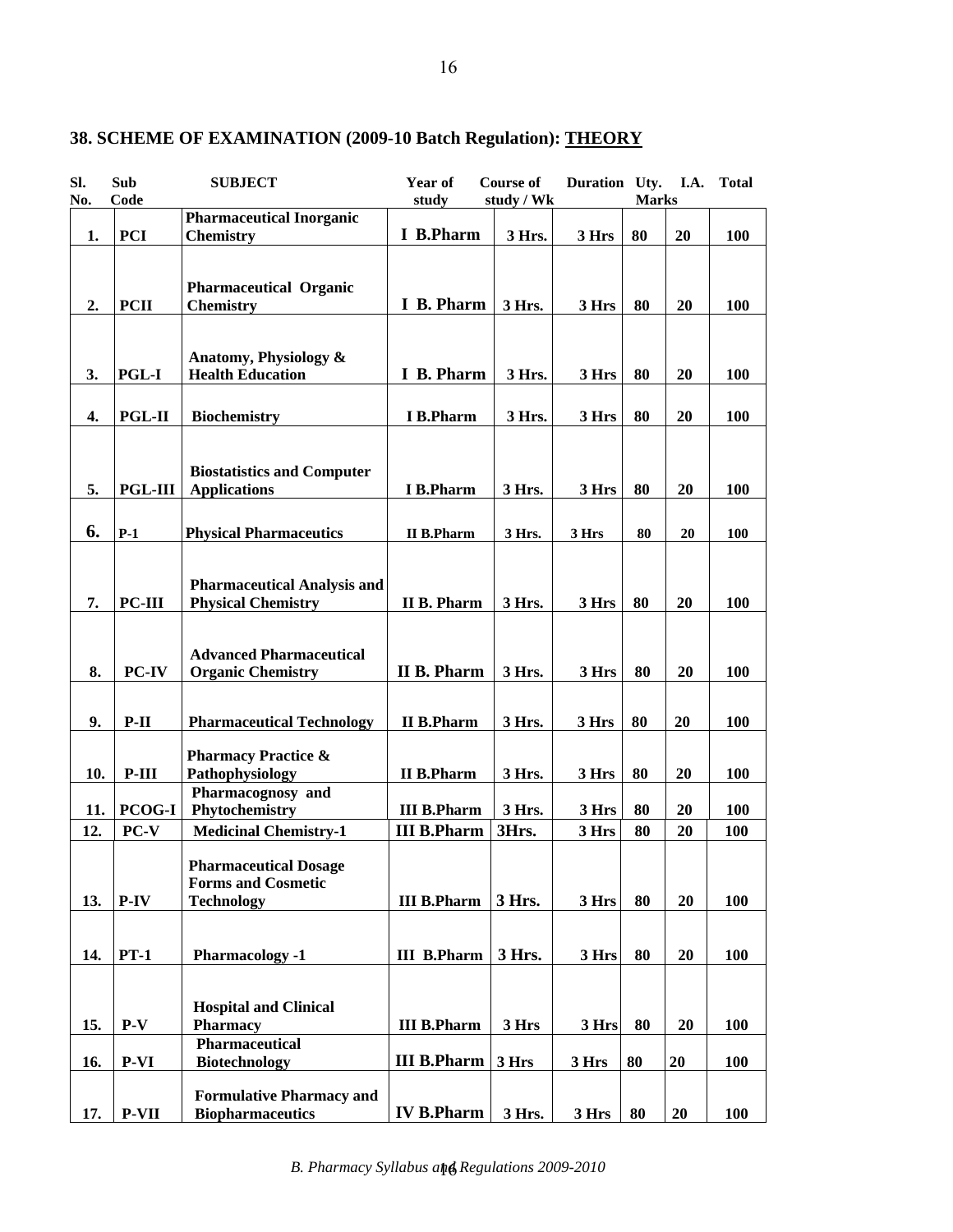| 18. | <b>PCOG</b><br>-11 | <b>Advanced Pharmacognosy</b>                                                   | <b>IV B.Pharm</b>  | 3 Hrs. | 3 Hrs | 80 | 20 | <b>100</b> |
|-----|--------------------|---------------------------------------------------------------------------------|--------------------|--------|-------|----|----|------------|
| 19. | $PT-2$             | <b>Pharmacology</b> -II                                                         | <b>IV B. Pharm</b> | 3 Hrs  | 3 Hrs | 80 | 20 | <b>100</b> |
| 20. | PC-VI              | <b>Modern Methods of</b><br><b>Pharmaceutical Analysis</b>                      | <b>IV B.Pharm</b>  | 3 Hrs. | 3 Hrs | 80 | 20 | <b>100</b> |
| 21. | <b>PC-VII</b>      | <b>Medicinal Chemistry -II</b>                                                  | <b>IV B.Pharm</b>  | 3 Hrs  | 3 Hrs | 80 | 20 | <b>100</b> |
| 22  | <b>PGL-IV</b>      | <b>Pharmaceutical</b><br>Jurisprudence & Pharmacy<br><b>Business Management</b> | <b>IV B.Pharm</b>  | 3 Hrs  | 3 Hrs | 80 | 20 | 100        |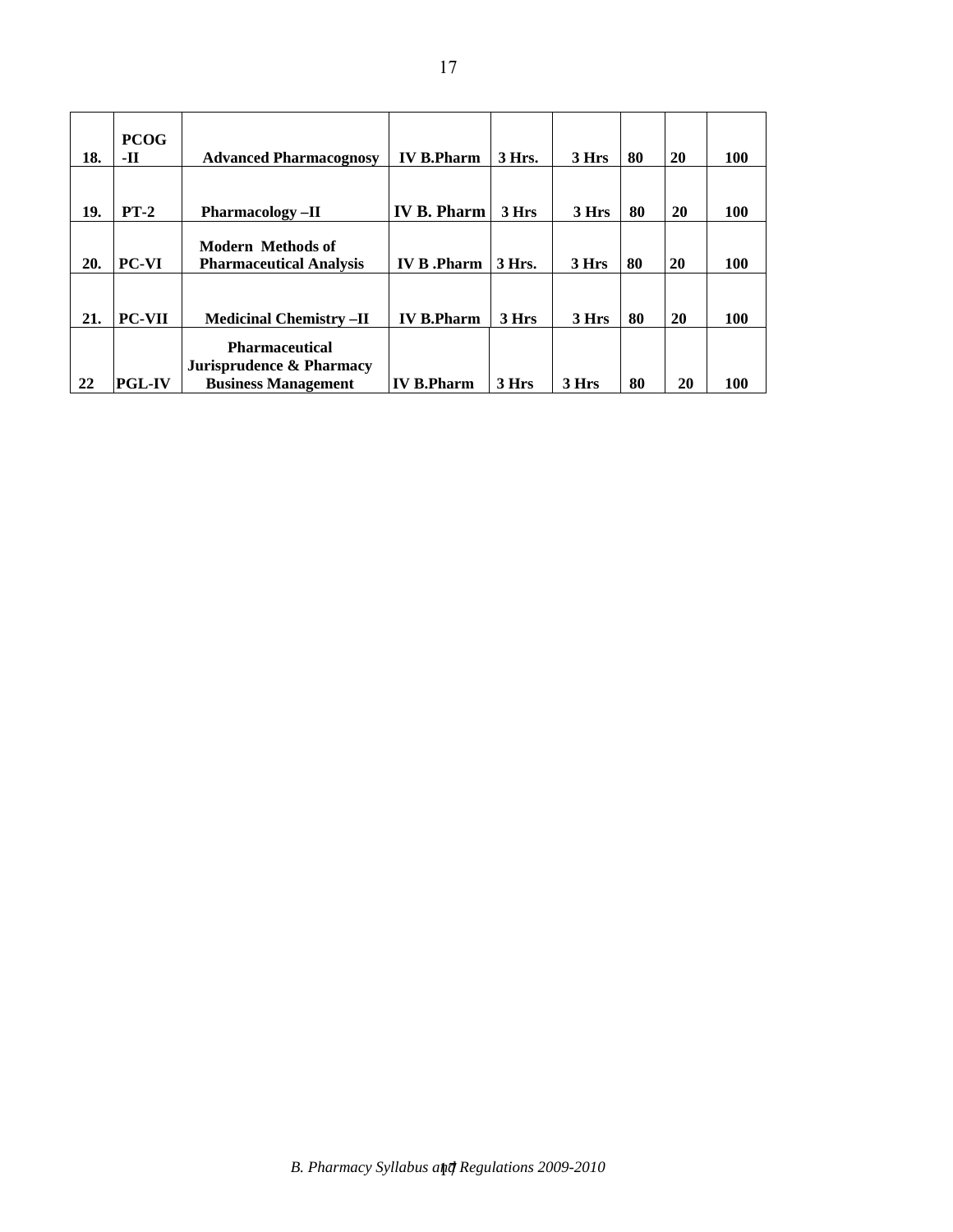# **SCHEME OF EXAMINATION (2009-10 Batch Regulation): PRACTICAL**

| Sl.<br>No. | Sub<br>Code    | <b>SUBJECTS</b>                                                 | Year<br>of study       | Course<br>of study/<br>week | Duration Uty. I.A. Record Uty Total | Marks          |                |                | orals          |                |
|------------|----------------|-----------------------------------------------------------------|------------------------|-----------------------------|-------------------------------------|----------------|----------------|----------------|----------------|----------------|
| 1.         | <b>PCI</b>     | <b>Pharmaceutical Inorganic</b><br><b>Chemistry</b>             | I B.Pharm              | 3 Hrs.                      | 4 Hrs                               | 70             | 15             | 5              | 10             | 100            |
|            |                |                                                                 |                        |                             |                                     |                |                |                |                |                |
| 2.         | <b>PCII</b>    | <b>Pharmaceutical Organic</b><br><b>Chemistry</b>               | I B. Pharm             | 3 Hrs.                      | 4 Hrs.                              | 70             | 15             | 5              | 10             | <b>100</b>     |
| 3.         | $PGL-I$        | Anatomy, Physiology &<br><b>Health Education</b>                | I B. Pharm             | 3 Hrs.                      | 4 Hrs.                              | 70             | 15             | $\sqrt{5}$     | 10             | 100            |
| 4          | <b>PGL-II</b>  | <b>Biochemistry</b>                                             | <b>I</b> B.Pharm       | 3 Hrs.                      | 4 Hrs.                              | 70             | 15             | 5              | 10             | <b>100</b>     |
| 5.         | <b>PGL-III</b> | <b>Biostatistics and Computer</b><br><b>Applications</b>        | I B.Pharm              | 3 Hrs.                      | 4 Hrs.                              | 70             | 15             | 5              | 10             | 100            |
| 6.         | $P-1$          | <b>Physical Pharmaceutics</b>                                   | <b>II B</b> .<br>Pharm | 3 Hrs.                      | 4 Hrs.                              | 70             | 15             | 5              | 10             | 100            |
| 7.         | $PC-III$       | <b>Pharmaceutical Analysis and</b><br><b>Physical chemistry</b> | <b>II B.Pharm</b>      | 3 Hrs.                      | 4 Hrs.                              | 70             | 15             | 5              | 10             | <b>100</b>     |
| 8.         | PC-IV          | <b>Advanced Pharmaceutical</b><br><b>Organic Chemistry</b>      | II B. Pharm            | 3 Hrs.                      | 4 Hrs.                              | 70             | 15             | $\sqrt{5}$     | 10             | <b>100</b>     |
| 9.         | $P-II$         | <b>Pharmaceutical Technology</b>                                | <b>II B.Pharm</b>      | ä,                          |                                     | $\blacksquare$ | $\blacksquare$ | $\blacksquare$ | $\blacksquare$ | $\blacksquare$ |
| 10.        | $P-III$        | <b>Pharmacy Practice &amp;</b><br>Pathophysiology               | <b>II B.Pharm</b>      | 3 Hrs.                      | 4 Hrs.                              | 70             | 15             | 5              | 10             | 100            |

 **Scheme of examination**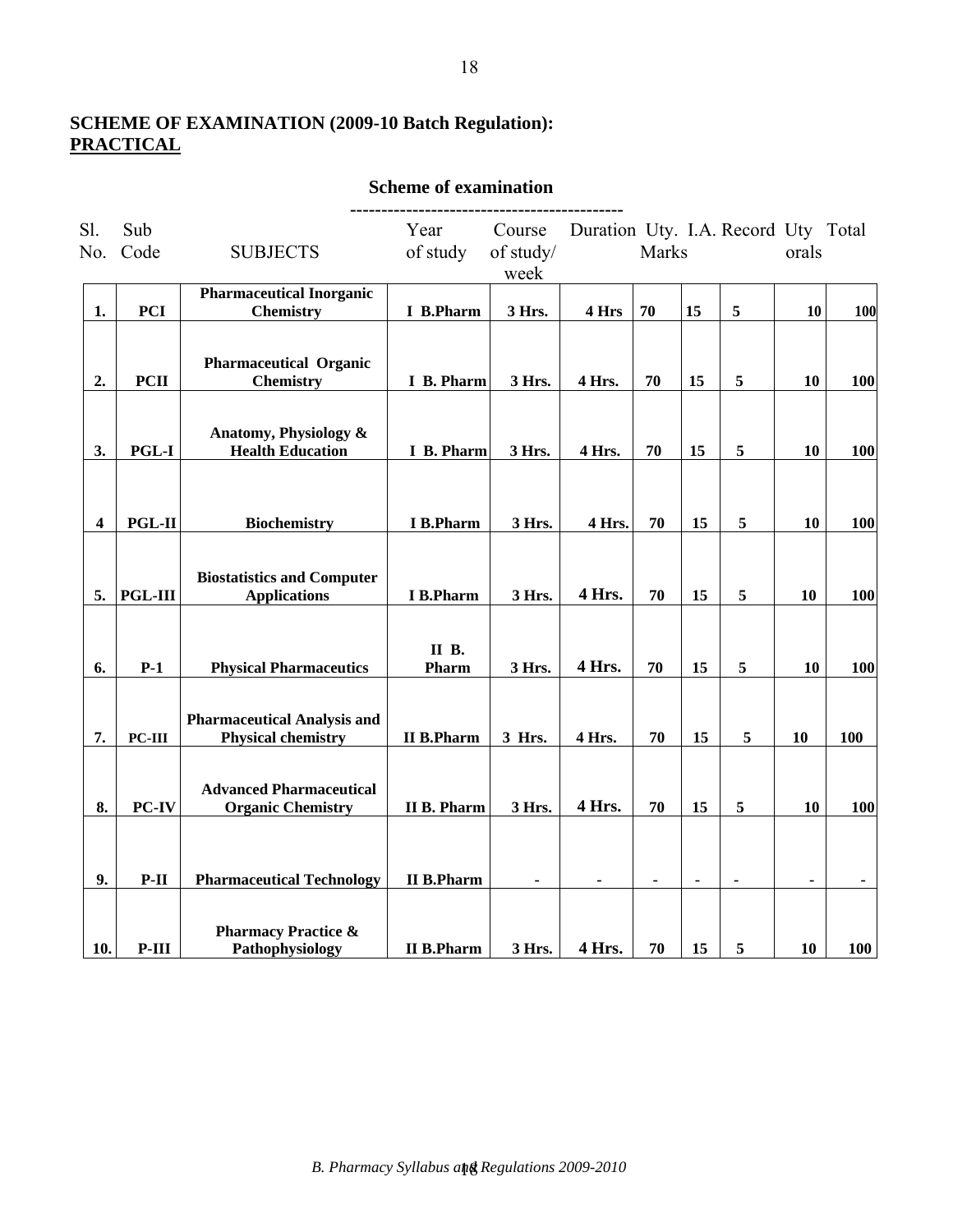|            | Pharmacognosy and                                                                 |                                                                                                                                                                                                                                                                                                         |                                                                                                                                                      |                                                                            |                                                                  |                                  |                                              |                                 |                                                          |
|------------|-----------------------------------------------------------------------------------|---------------------------------------------------------------------------------------------------------------------------------------------------------------------------------------------------------------------------------------------------------------------------------------------------------|------------------------------------------------------------------------------------------------------------------------------------------------------|----------------------------------------------------------------------------|------------------------------------------------------------------|----------------------------------|----------------------------------------------|---------------------------------|----------------------------------------------------------|
| PCOG-I     | Phytochemistry                                                                    | <b>III B.Pharm</b>                                                                                                                                                                                                                                                                                      | 3 Hrs.                                                                                                                                               | 4 Hrs.                                                                     | 70                                                               | 15                               | 5                                            | 10                              | 100                                                      |
|            |                                                                                   |                                                                                                                                                                                                                                                                                                         |                                                                                                                                                      |                                                                            |                                                                  |                                  |                                              |                                 |                                                          |
|            |                                                                                   |                                                                                                                                                                                                                                                                                                         |                                                                                                                                                      |                                                                            |                                                                  |                                  |                                              |                                 |                                                          |
|            |                                                                                   |                                                                                                                                                                                                                                                                                                         |                                                                                                                                                      |                                                                            |                                                                  |                                  |                                              |                                 |                                                          |
|            |                                                                                   |                                                                                                                                                                                                                                                                                                         |                                                                                                                                                      |                                                                            |                                                                  |                                  |                                              |                                 | 100                                                      |
|            |                                                                                   |                                                                                                                                                                                                                                                                                                         |                                                                                                                                                      |                                                                            |                                                                  |                                  |                                              |                                 |                                                          |
|            |                                                                                   |                                                                                                                                                                                                                                                                                                         |                                                                                                                                                      |                                                                            |                                                                  |                                  |                                              |                                 |                                                          |
|            |                                                                                   |                                                                                                                                                                                                                                                                                                         |                                                                                                                                                      |                                                                            |                                                                  |                                  |                                              |                                 | 100                                                      |
|            |                                                                                   |                                                                                                                                                                                                                                                                                                         |                                                                                                                                                      |                                                                            |                                                                  |                                  |                                              |                                 |                                                          |
|            |                                                                                   |                                                                                                                                                                                                                                                                                                         |                                                                                                                                                      |                                                                            |                                                                  |                                  |                                              |                                 |                                                          |
|            |                                                                                   |                                                                                                                                                                                                                                                                                                         |                                                                                                                                                      |                                                                            |                                                                  |                                  |                                              |                                 | <b>100</b>                                               |
|            |                                                                                   |                                                                                                                                                                                                                                                                                                         |                                                                                                                                                      |                                                                            |                                                                  |                                  |                                              |                                 |                                                          |
|            |                                                                                   |                                                                                                                                                                                                                                                                                                         |                                                                                                                                                      |                                                                            |                                                                  |                                  |                                              |                                 |                                                          |
|            | <b>Hospital and Clinical</b>                                                      |                                                                                                                                                                                                                                                                                                         |                                                                                                                                                      |                                                                            |                                                                  |                                  |                                              |                                 |                                                          |
| $P-V$      | <b>Pharmacy</b>                                                                   | <b>III B.Pharm</b>                                                                                                                                                                                                                                                                                      | ۰                                                                                                                                                    |                                                                            |                                                                  |                                  | $\blacksquare$                               | $\blacksquare$                  |                                                          |
|            |                                                                                   |                                                                                                                                                                                                                                                                                                         |                                                                                                                                                      |                                                                            |                                                                  |                                  |                                              |                                 |                                                          |
|            |                                                                                   |                                                                                                                                                                                                                                                                                                         |                                                                                                                                                      |                                                                            |                                                                  |                                  |                                              |                                 |                                                          |
|            |                                                                                   |                                                                                                                                                                                                                                                                                                         |                                                                                                                                                      |                                                                            |                                                                  |                                  |                                              |                                 |                                                          |
|            |                                                                                   |                                                                                                                                                                                                                                                                                                         |                                                                                                                                                      |                                                                            |                                                                  |                                  |                                              |                                 | 100                                                      |
|            |                                                                                   |                                                                                                                                                                                                                                                                                                         |                                                                                                                                                      |                                                                            |                                                                  |                                  |                                              |                                 |                                                          |
|            |                                                                                   |                                                                                                                                                                                                                                                                                                         |                                                                                                                                                      |                                                                            |                                                                  |                                  |                                              |                                 | 100                                                      |
|            |                                                                                   |                                                                                                                                                                                                                                                                                                         |                                                                                                                                                      |                                                                            |                                                                  |                                  |                                              |                                 |                                                          |
|            |                                                                                   |                                                                                                                                                                                                                                                                                                         |                                                                                                                                                      |                                                                            |                                                                  |                                  |                                              |                                 |                                                          |
|            |                                                                                   |                                                                                                                                                                                                                                                                                                         |                                                                                                                                                      |                                                                            |                                                                  |                                  |                                              |                                 |                                                          |
|            |                                                                                   |                                                                                                                                                                                                                                                                                                         |                                                                                                                                                      |                                                                            |                                                                  |                                  |                                              |                                 | 100                                                      |
|            |                                                                                   |                                                                                                                                                                                                                                                                                                         |                                                                                                                                                      |                                                                            |                                                                  |                                  |                                              |                                 |                                                          |
|            |                                                                                   |                                                                                                                                                                                                                                                                                                         |                                                                                                                                                      |                                                                            |                                                                  |                                  |                                              |                                 |                                                          |
|            |                                                                                   |                                                                                                                                                                                                                                                                                                         |                                                                                                                                                      |                                                                            | 70                                                               |                                  |                                              |                                 | 100                                                      |
|            |                                                                                   |                                                                                                                                                                                                                                                                                                         |                                                                                                                                                      |                                                                            |                                                                  |                                  |                                              |                                 |                                                          |
|            | <b>Modern Methods of</b>                                                          |                                                                                                                                                                                                                                                                                                         |                                                                                                                                                      |                                                                            |                                                                  |                                  |                                              |                                 |                                                          |
| PC-VI      | <b>Pharmaceutical Analysis</b>                                                    | <b>IV B.Pharm</b>                                                                                                                                                                                                                                                                                       |                                                                                                                                                      | 4 Hrs.                                                                     | 70                                                               |                                  |                                              | 10                              | 100                                                      |
|            |                                                                                   |                                                                                                                                                                                                                                                                                                         |                                                                                                                                                      |                                                                            |                                                                  |                                  |                                              |                                 |                                                          |
|            |                                                                                   |                                                                                                                                                                                                                                                                                                         |                                                                                                                                                      |                                                                            |                                                                  |                                  |                                              |                                 |                                                          |
|            |                                                                                   |                                                                                                                                                                                                                                                                                                         |                                                                                                                                                      |                                                                            |                                                                  |                                  |                                              |                                 |                                                          |
| PC-VII     | <b>Medicinal Chemistry-II</b>                                                     | <b>IV B.Pharm</b>                                                                                                                                                                                                                                                                                       | 3 Hrs                                                                                                                                                | 4 Hrs.                                                                     | 70                                                               | 15                               | 5                                            | 10                              | 100                                                      |
|            | <b>Pharmaceutical</b>                                                             |                                                                                                                                                                                                                                                                                                         |                                                                                                                                                      |                                                                            |                                                                  |                                  |                                              |                                 |                                                          |
| PGL-<br>IV | Jurisprudence &<br><b>Pharmacy Business</b>                                       |                                                                                                                                                                                                                                                                                                         |                                                                                                                                                      |                                                                            |                                                                  |                                  |                                              |                                 |                                                          |
|            | PC-V<br>P-IV<br>$PT-1$<br>P-VI<br><b>P-VII</b><br>PCOG-<br>$\mathbf{H}$<br>$PT-2$ | <b>Medicinal Chemistry-1</b><br><b>Pharmaceutical Dosage</b><br><b>Forms and Cosmetic</b><br><b>Technology</b><br><b>Pharmacology -1</b><br>Pharmaceutical<br><b>Biotechnology</b><br><b>Formulative Pharmacy</b><br>and BioPharmaceutics<br><b>Advanced</b><br>Pharmacognosy<br><b>Pharmacology-II</b> | <b>III B.Pharm</b><br><b>III B.Pharm</b><br><b>III B.Pharm</b><br><b>III B.Pharm</b><br><b>IV B.Pharm</b><br><b>IV B.Pharm</b><br><b>IV B. Pharm</b> | 3 Hrs.<br>3 Hrs.<br>3 Hrs.<br>3 Hrs<br>3 Hrs.<br>3 Hrs.<br>3 Hrs<br>3 Hrs. | 4 Hrs.<br>4 Hrs.<br>4 Hrs.<br>4 Hrs<br>4 Hrs<br>4 Hrs.<br>4 Hrs. | 70<br>70<br>70<br>70<br>70<br>70 | 15<br>15<br>15<br>15<br>15<br>15<br>15<br>15 | 5<br>5<br>5<br>5<br>5<br>5<br>5 | 10<br>10<br>5 <sub>l</sub><br>10<br>10<br>10<br>10<br>10 |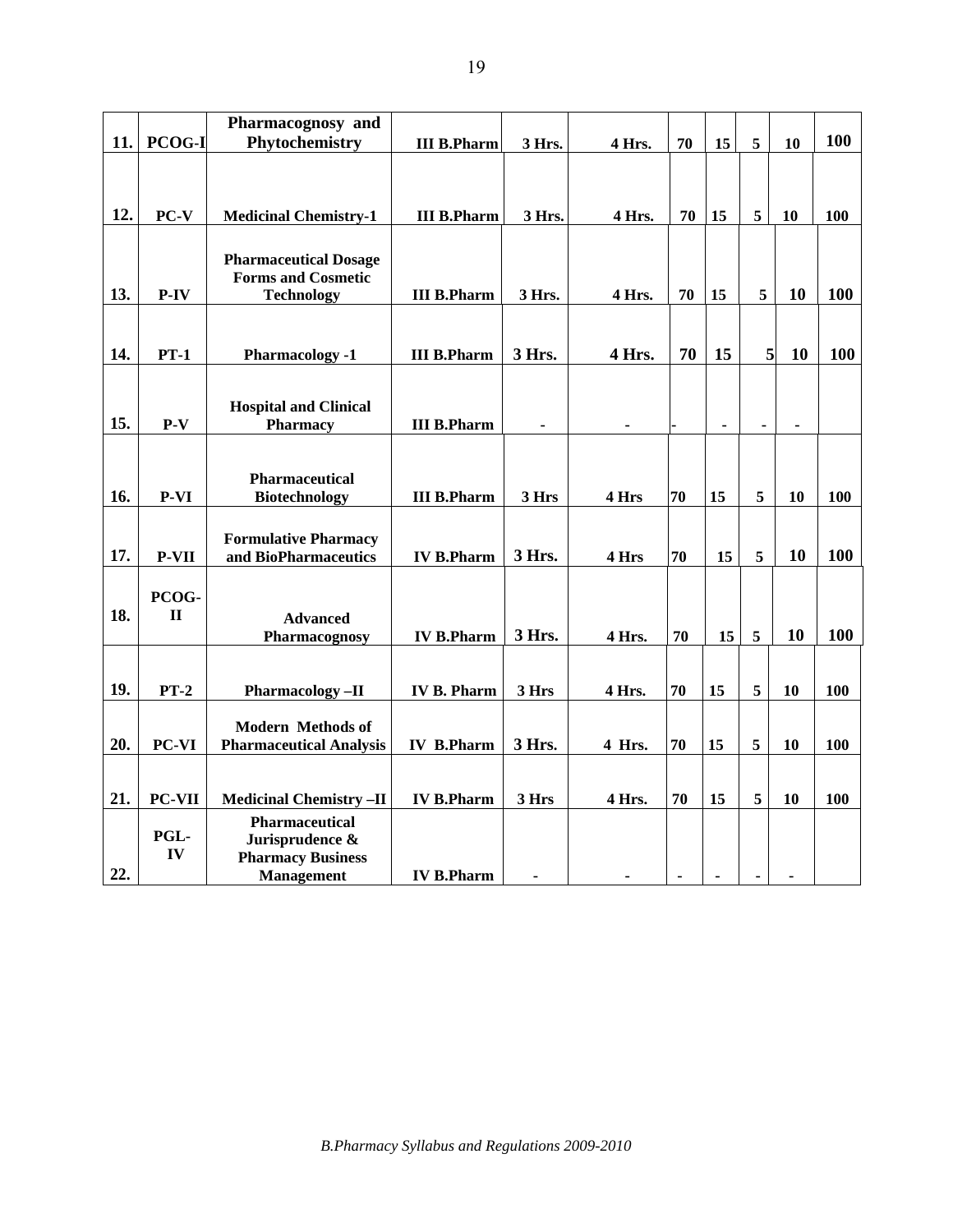# **ANNEXURE – 1**

# **DECLARATION**

| son / daughter of                                                               |
|---------------------------------------------------------------------------------|
|                                                                                 |
| residing at                                                                     |
|                                                                                 |
|                                                                                 |
| of the course U.G./P.G.) at                                                     |
|                                                                                 |
|                                                                                 |
|                                                                                 |
| (Name of the college) do hereby solemnly affirm and sincerely state as follows: |

**I declare that I shall abide by the rules and regulations prescribed by The Tamil Nadu Dr. M. G. R. Medical University, Chennai for the………………………………….. ……………………..……………(course) including regulations for re-admission after the break of study.**

**Date:** Signature of candidate.

**/Counter signed/**

**Dean / Principal / Director**

**(Office date seal)**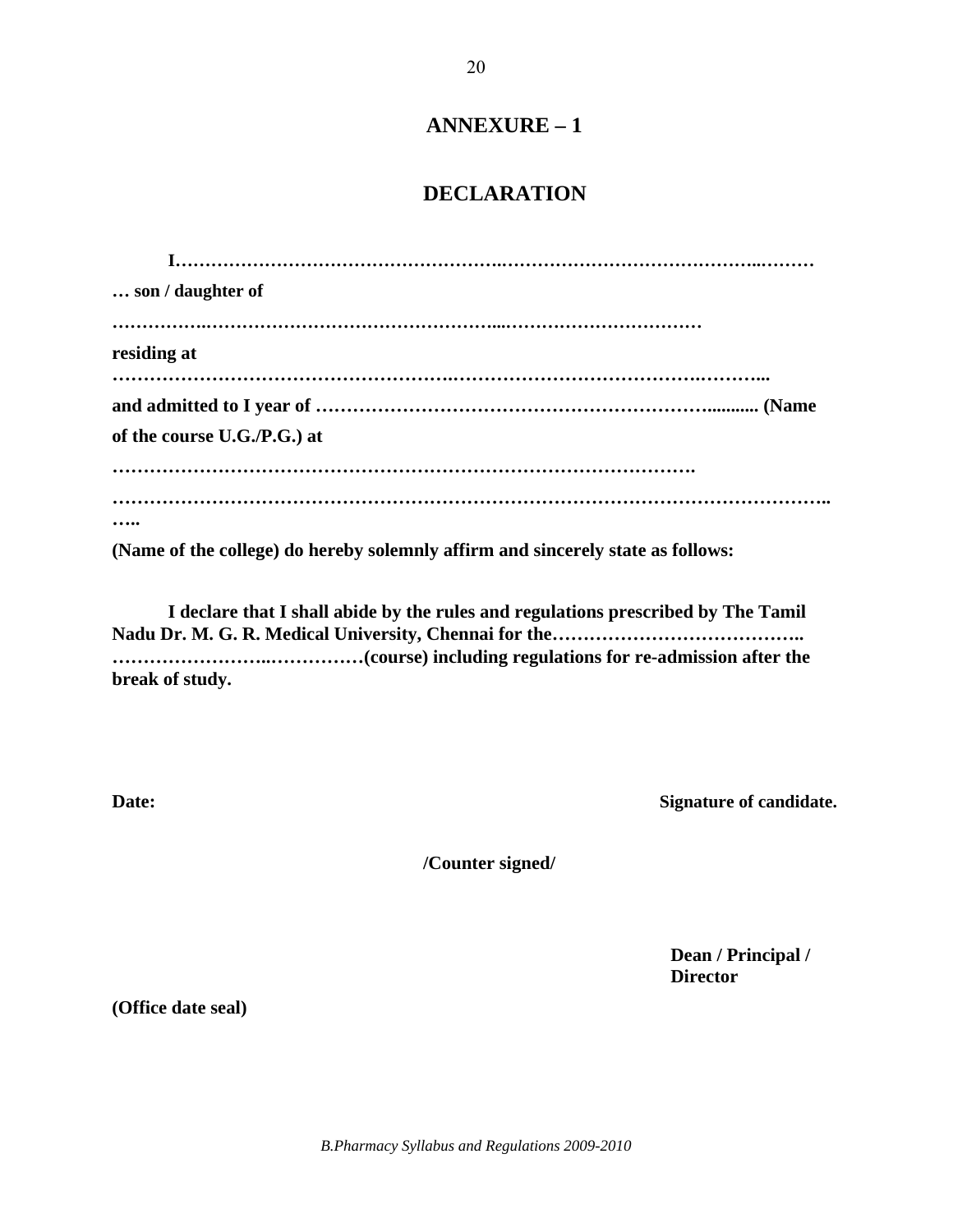# **FIRST YEAR B.PHARMACY DEGREE 1.1. PHARMACEUTICAL INORGANIC CHEMISTRY**

# **THEORY (Total 75 Hours)**

## 1**. Fundamentals of Volumetry 5 hours**

Methods of expressing concentrations, primary and secondary standards & practical oriented theory

2. **Introduction:** Learning symbols and valency of elements. Writing molecular formula, balancing equation, Pharmacopoeia and monograph. Development of periodic table on the modern concept of atomic structure and its importance. **10 hours** 

3. **Quality control and test for purity:** Sources of impurities in pharmaceutical substances. Limit tests: Definition, importance, general procedure for limit test for chlorides, sulphates, iron, arsenic, heavy metals, lead and modifications in procedures with suitable examples.**12 hours**

4. **Radiopharmaceuticals and contrast media:** Nuclear reactions, nomenclature, units and measurement of radioactivity, clinical applications and dosage, hazards and precautions, Radio pharmaceutical preparations and standards of radioactive material such as <sup>131</sup>Iodine. <sup>58</sup>Cobalt. Radio opaque contrast medium-barium sulphate. **8 hours** 

5. *Method of preparation, assay, identification test, test for purity, official preparation, storage conditions and uses of inorganic compounds listed in I.P belonging to the following categories.* **30 hours** 

## a) **Gastrointestinal agents and related compounds**

i. Acidifiers: Dilute hydrochloric acid, Sodium phosphate, Ammonium chloride.

ii. Antacids: Classification, qualities of an ideal antacid, side effects, advantages, combination therapy, acid neutralizing capacity, sodium bicarbonate, potassium citrate, aluminium hydroxide gel, dried aluminium hydroxide gel, aluminium phosphate, magnesium hydroxide, light and heavy magnesium trisilicate, light and heavy magnesium carbonate, calcium carbonate, magaldrate and bismuth carbonate.

iii. Adsorbents and protectives**:** Light kaolin, heavy kaolin and bismuth sub-carbonate.

iv. Saline cathartics**:** Magnesium hydroxide, magnesium sulphate, magnesium carbonate and sodium phosphate.

# b) **Topical Agents**

i. Protectives: Talc, zinc oxide, calamine, zinc stearate, titanium dioxide, kaolin, silicon polymers and dimethicone.

ii.Astringents: Alum, zinc sulphate and zinc chloride.

iii. Anti-microbials: Hydrogen peroxide, potassium permanganate, chlorinated lime, iodine, boric acid, silver nitrate, sodium stilbogluconate, povidone-iodine, selenium sulphide and zinc undecenoate.

# c) **Dental products**

i. Anti-caries Agents: Role of fluorides as anti-caries agents, sodium fluoride.

ii. Dentifrices: Calcium carbonate, dibasic calcium phosphate, strontium chloride, zinc chloride.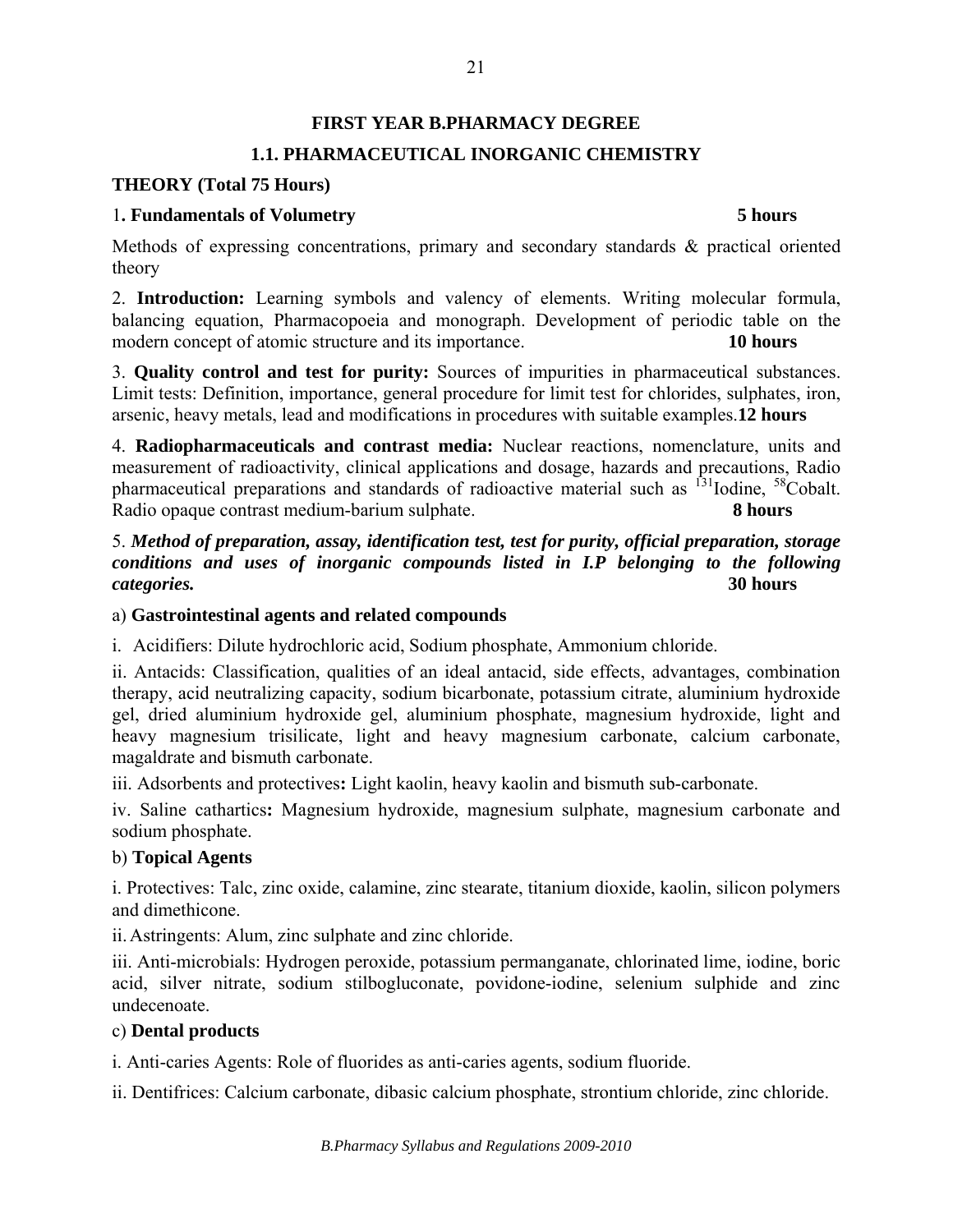# d) **Major intra and extra cellular electrolytes:**

i. Physiological role of chloride, phosphate, bicarbonate, sodium, potassium, calcium and magnesium.

ii. Electrolytes used for replacement therapy: Sodium chloride, potassium chloride, calcium chloride, calcium gluconate, calcium lactate, dibasic calcium phosphate, tribasic calcium phosphate.

iii. Physiological acid-base balance and its importance.

iv. Electrolytes used in the acid-base therapy : Sodium acetate, potassium acetate, sodium bicarbonate, potassium bicarbonate, sodium citrate, sodium lactate, ammonium chloride. electrolyte combination therapy, compound sodium chloride solution, sodium chloride injection and oral rehydration salt.

e) **Gases:** Oxygen, carbon dioxide, helium, nitrogen and nitrous oxide.

f) **Essential and Trace ions:** Definition, physiological role of iron, copper, zinc, chromium, manganese, molybdenum, selenium, sulphur and iodine ferrous fumarate, ferrous gluconate, ferrous sulphate, iron and ammonium citrate.

Official formulation**:** Iron dextran injection, strong iodine solution.

g) **Pharmaceutical Aids:** Sodium bisulphite, sodium metabisulphite, sulphurdioxide, bentonite, magnesium stearate, zinc stearate, aluminium sulphate, sodium carboxy methyl cellulose, sodium formaldehyde sulphoxylate, purified water, water for injection and sterile water for injection.

#### h) **Miscellaneous:**

- i. Sclerosing agents: Hypertonic saline, sodium tetra decyl sulphate.
- ii. Expectorants: Potassium citrate and potassium iodide.

iii.Sedative: Potassium bromide.

- iv. Antidotes: Sodium nitrite, sodium thiosulphate and charcoal
- v. Respiratory stimulant: Ammonium carbonate.

6. **Theory of co-ordination compounds** with special reference to application in pharmacy and pharmaceutical analysis. EDTA, dimercaprol, penicillamine and 1, 10-phenanthroline. **10 hours**

# **PRACTICALS**

- I. Volumetric analysis
	- a. Preparation and standardization of some standard solutions
	- b. Volumetric analysis of some important compounds mentioned in theory

II. Preparation of the following inorganic pharmaceuticals and their identification tests and other tests given in I.P.

| a. Aluminium hydroxide                                                                                                                                                                                                                                                                                                                  | b. Zinc oxide        |
|-----------------------------------------------------------------------------------------------------------------------------------------------------------------------------------------------------------------------------------------------------------------------------------------------------------------------------------------|----------------------|
| c. Barium sulphate                                                                                                                                                                                                                                                                                                                      | d. Calcium carbonate |
| e. Potassium citrate                                                                                                                                                                                                                                                                                                                    | f. Boric acid        |
| g. Magnesium sulphate                                                                                                                                                                                                                                                                                                                   | h. Ferrous sulphate. |
| $\ell$ , $\ell$ , and $\ell$ , $\ell$ , $\ell$ , $\ell$ , $\ell$ , $\ell$ , $\ell$ , $\ell$ , $\ell$ , $\ell$ , $\ell$ , $\ell$ , $\ell$ , $\ell$ , $\ell$ , $\ell$ , $\ell$ , $\ell$ , $\ell$ , $\ell$ , $\ell$ , $\ell$ , $\ell$ , $\ell$ , $\ell$ , $\ell$ , $\ell$ , $\ell$ , $\ell$ , $\ell$ , $\ell$ , $\ell$ , $\ell$ , $\ell$ , |                      |

III. Test for purity for the following: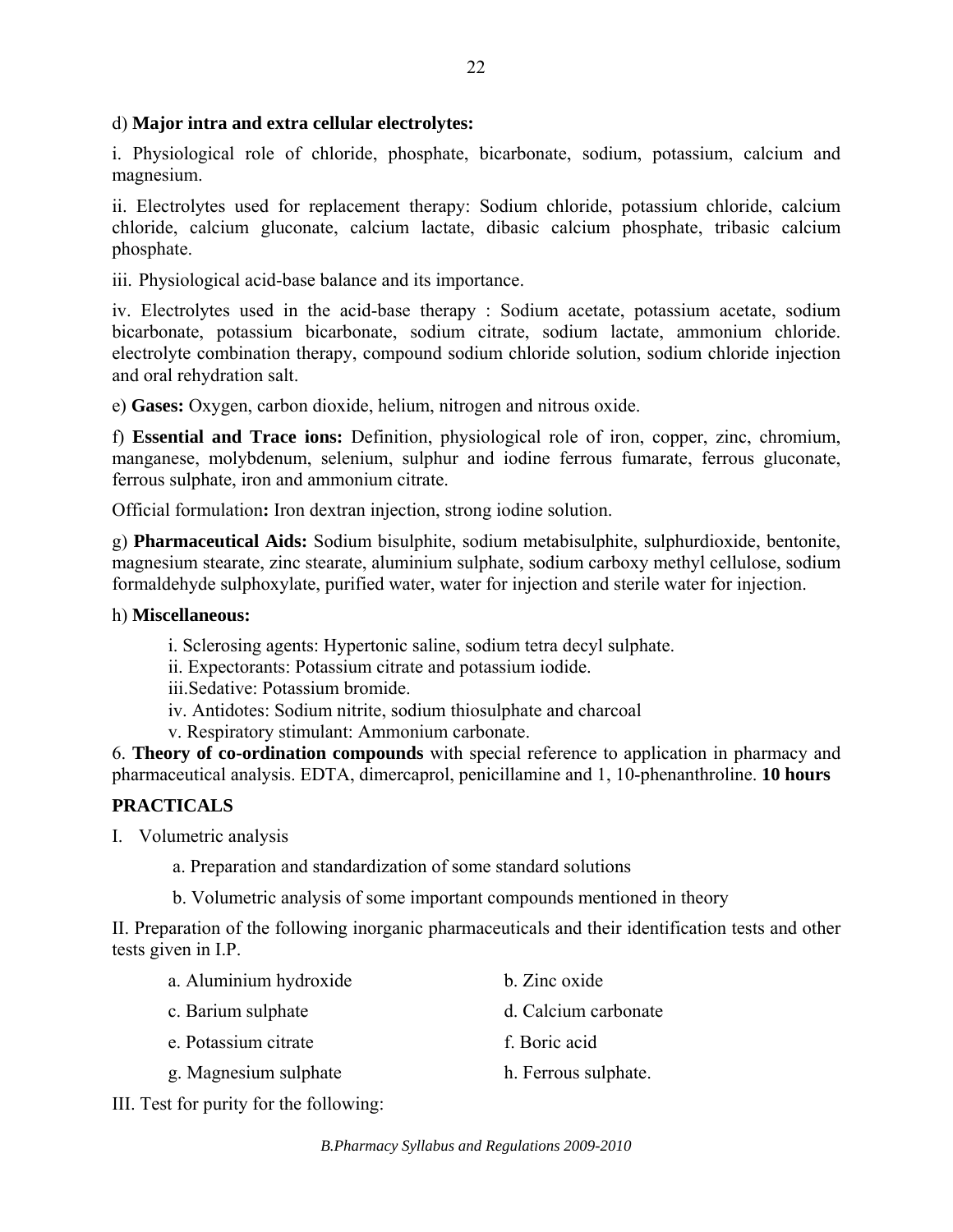- a. Swelling property of bentonite.
- b. Acid neutralizing capacity of aluminium hydroxide gel.
- c. Ammonium salts in potash alum.
- d. Adsorption power in heavy kaolin.
- e. Presence of iodates in potassium iodide.
- f. Ferric ion and reducing sugars in ferrous gluconate.

IV**.** Limit test for chlorides, sulphates, iron, heavy metals, arsenic and modified procedure for limit test for chloride and sulphates on potassium permanganate, sodium bicarbonate, sodium benzoate and sodium salicylate.

V. Systematic qualitative analysis of inorganic mixtures upto two acid radicals and two basic radicals.

### **REFERENCES**

1. Pharmaceutical inorganic Chemistry by Discher.

2. Advanced inorganic Chemistry by G.R.Chatwal

3. Bentley and Driver's, Textbook of Pharmaceutical Chemistry.

4. Inorganic Medicinal and Pharmaceutical Chemistry by J.H. Block, E.B. Roche, T.O.Soine and C.O.Wilson.

5. Roger's Inorganic Pharmaceutical Chemistry by T.O.Soine and C.O.Wilson.

6. Pharmaceutical Chemistry by M.L. Schroff.

7. Indian Pharmacopoeia 1985, 1996 and 2007.

- 8. Organic Chemistry Reactions and Reagents by O.P. Agarwal.
- 9. Analytical chemistry principles by John H. Kennedy
- 10. A text book Inorganic medicinal chemistry by Surendra N. Pandeya
- 11. A. H. Beckett and J. B. Stanlake's Practical Pharmaceutical chemistry Vol-I & II
- 12. Inorganic Pharmaceutical Chemistry III-Edition P.Gundu Rao
- 13. Inorganic Pharmaceutical Chemistry by Anand & Chatwal.
- 14. Pharmaceutical Inorganic chemistry by Dr.B.G.Nagavi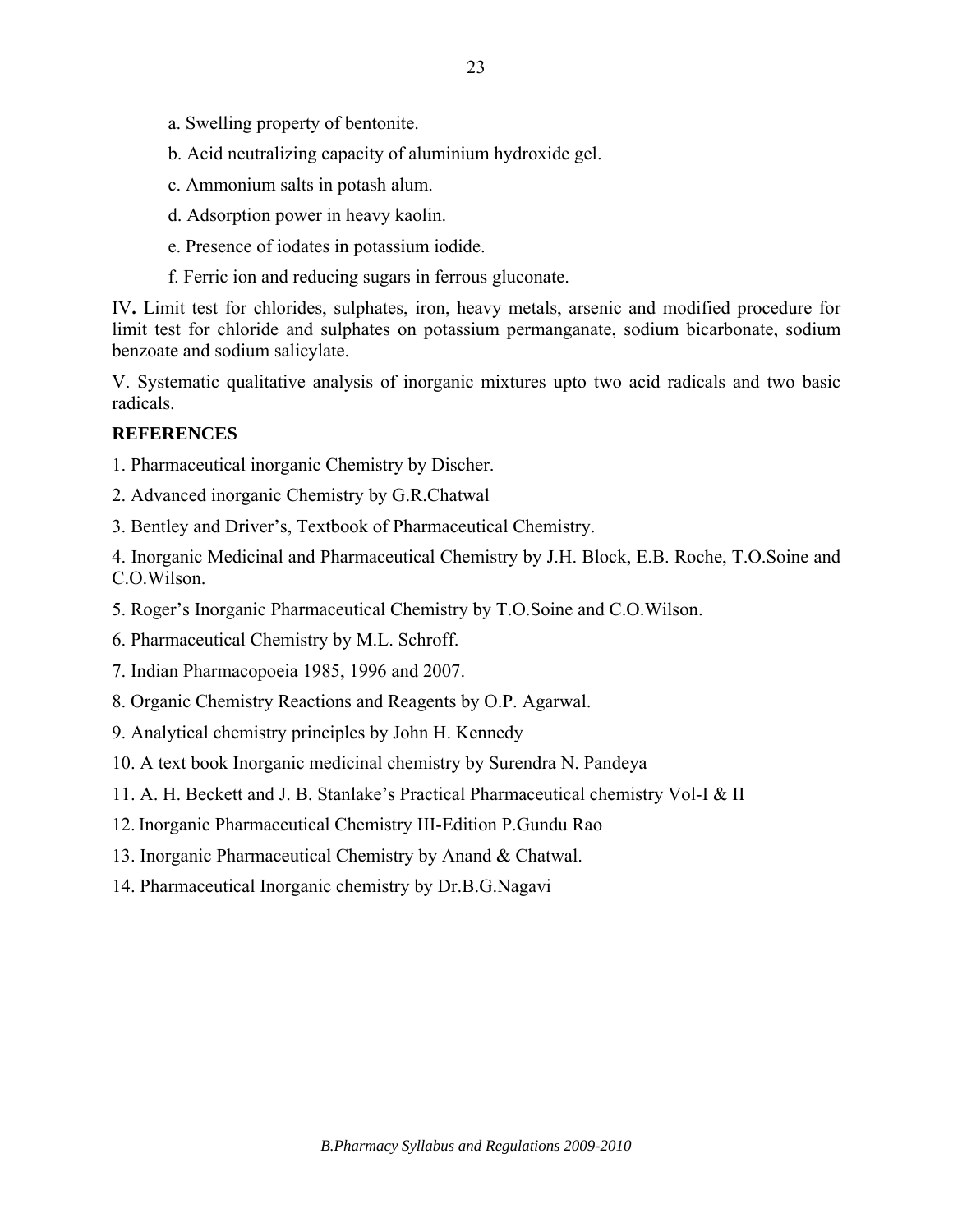## **1.2. PHARMACEUTICAL ORGANIC CHEMISTRY**

### **THEORY (Total 75 Hours)**

1. Molecular orbital theory, wave equations, molecular orbitals, bonding, anti-bonding orbitals, unshared pair of electrons and hybrid orbitals. intra-molecular and inter-molecular forces, their effect on solubility, boiling point, melting point, covalent bond, polarity of bond, polarity of molecule, dipole moment, bond dissociation energy, energy of activation, solubility of ionic solutes and non ionic solutes. inductive effect, electromeric effect, mesomeric effect, resonance effect, resonance, tautomerism, conjugation, hyper conjugation, types of bond fission, electrophiles and nucleophiles. iupac nomenclature of organic compounds. **10 hours** 

2. Structure, nomenclature, preparation and reactions of alkanes, alkenes, alkynes, cycloalkanes and dienes with special emphasis on the following:

Mechanism of halogenation of alkanes, thermodynamics and kinetics of the reactions of methane with a halogen, Saytzeff's rule, free radical and electrophilic addition on C=C bond, Markownikoff's rule, peroxide effect, ozonolysis, Bayer's strain theory, Coulson and Moffitt's modification, mechanism of Diel's–Alder reaction and addition reaction of conjugated dienes.

#### **15 hours**

3. Benzene: Kekule structure, heat of hydrogenation and stability, C-C bond length in benzene, Resonance structure of benzene, orbital picture, aromatic character, Huckel's rule, Mechanism of electrophilic and nucleophilic aromatic substitution, theory of effect of substituent on reactivity and orientation. **10 hours**

4. a) Preparation and properties of poly aromatic compounds : naphthalene, anthracene, phenanthrene, diphenyl methane, triphenyl methane and diphenyl ethane.

b) Preparation, test for purity and medicinal uses of dicophane, gammaxene, saccharin, methyl salicylate, phenindione, ethylbiscoumacetate, vanillin, urethane, carbromal, amphetamine and acetanilide. **10 hours** 

5. a) General structure, nomenclature, preparation and reaction mechanism of alkyl and aryl halides (Mechanism of  $SN_1$ ,  $SN_2$ ,  $E_1$  and  $E_2$ ), alcohols, ethers, epoxides, amines (basicity of amines, influence of substitutent on basic property), aldehydes, ketones, carboxylic acids and functional derivatives of carboxylic acids.

b) Preparation, test for purity and medicinal uses of Chloroform, Iodoform, Mephenesin, Citric acid, Lactic acid, Benzoic acid, Sodium lauryl sulphate and Glycol. **15 hours** 

6. a) Reactive intermediates: Carbocations, carbanions, carbenes, free radicals – generation, relative stability, fate and applications.

b) Properties of Alpha  $(\alpha)$  and Beta  $(\beta)$  unsaturated carbonyl compounds.

 c) Preparation and synthetic utility of aceto-acetic ester, malonic ester, Grignard reagent and diazonium salts. **15 hours**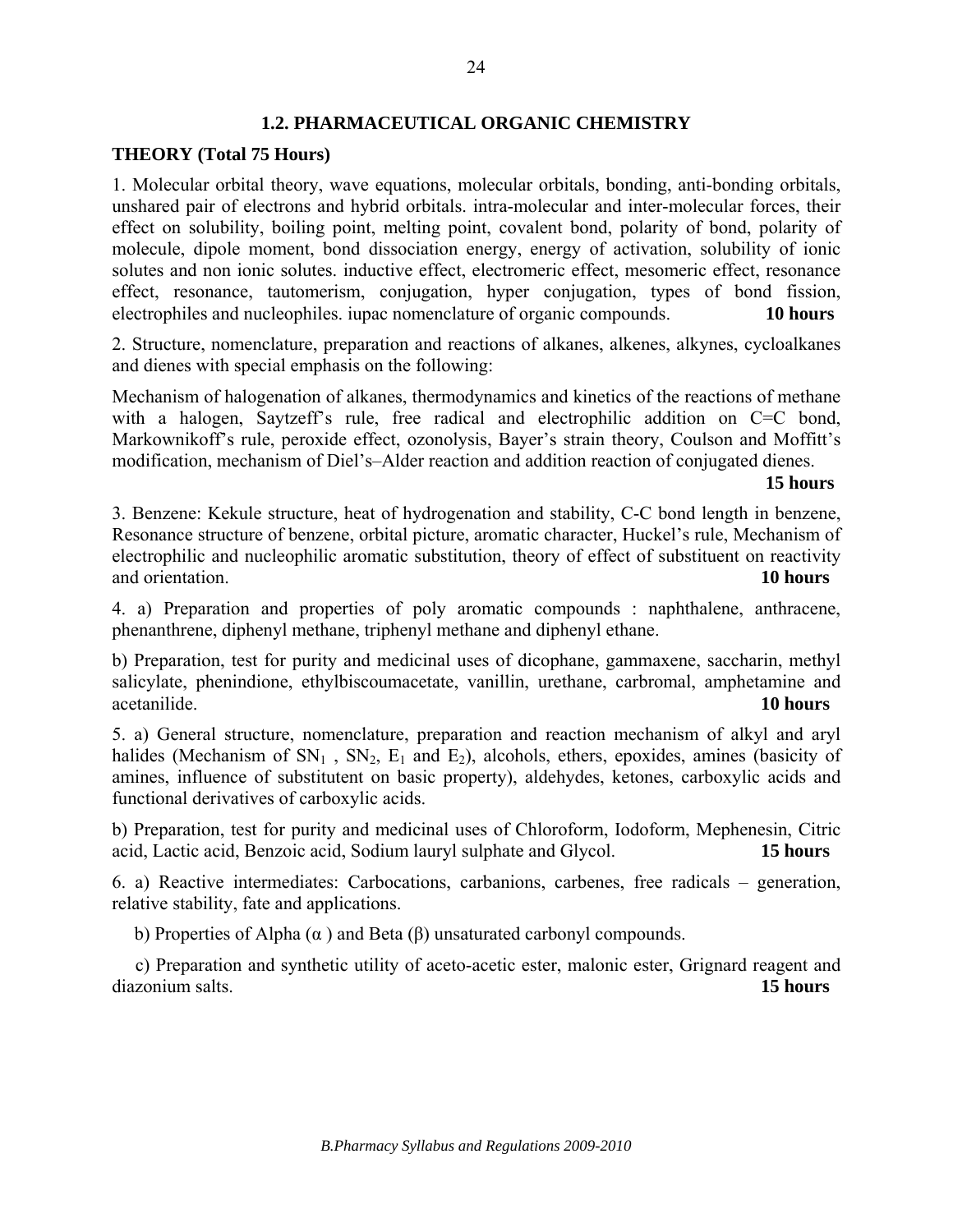# **PRACTICALS**

1. Assay of organic compounds involving acidimetry, alkalimetry and iodimetry.

(at least 04).

2. Systematic qualitative analysis of organic compounds including preparation of derivative

(not less than 10 compounds with different functional groups).

3. Preparation of organic drugs or intermediate involving one-step reaction

(at least 08 compounds).

4. Determination of melting point and boiling point of organic compounds including mixed melting point technology.

5. Introduction to the use of stereo models

a) Methane b) Ethane c) Acetylene d) Ketone e) Benzene

(The ball and stick stereo molecules may be prepared by students using china clay and plastic sticks in order to explain the formation of bonds, bond angles, bond lengths, etc.)

## **REFERENCES**

1**.** Organic Chemistry by R.L. Morrison and R.N. Boyd.

- 2. Organic Chemistry by I.L. Finar Vol. I and II.
- 3. Organic Chemistry by P.L. Soni.
- 4. Textbook of Organic Chemistry by B.S. Bahl and Arun Bahl.
- 5. Reaction and reagents by O.P. Agarwal.
- 6. Bentley and Driver's, Textbook of Pharmaceutical Chemistry.
- 7. Indian Pharmacopoeia (I.P.) , 1985, 1996 and 2007.
- 8. Vogel's Practical Organic Chemistry, Vol I, II and III.
- 9. Stereo Chemistry of Organic Compounds by E.I. Elliel.
- 10. Advanced Organic Chemistry by Arun Bahl.
- 11. Organic chemistry J.M.Cram and D.J.Cram
- 12. Organic chemistry- Brown
- 13. Organic chemistry- Cram and Hammered, Pine Hendrickson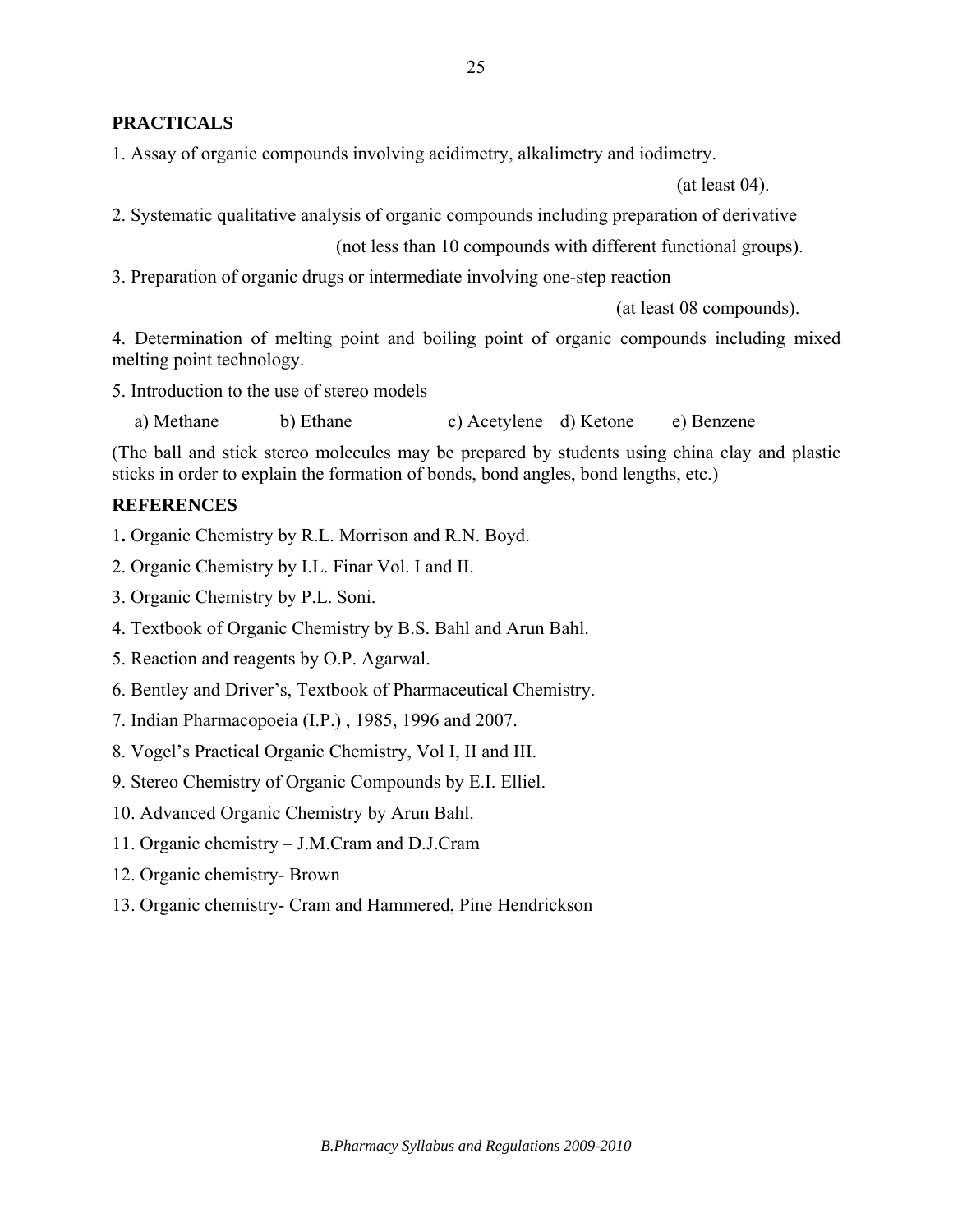# **1.3. ANATOMY, PHYSIOLOGY AND HEALTH EDUCATION**

## **THEORY (Total 75 Hours)**

1. Scope of anatomy, physiology and basic terminology. **1 hour** 

2. **Cell physiology**: Different type of cells, cell membrane physiology, development of action potential, impulse transmission, cardiac and skeletal muscles electrophysiology, cell stimulation and neuronal functions. **4 hours**

3. **Tissues**: Epithelial, connective, muscular and nervous tissues, their types and characteristics.

#### **2 hours**

4. **Bones and Joints:** Structure and function of skeleton, types of joints and their disorders.

#### **5 hours**

5. **Blood and Lymph:** Composition and functions of blood including their disorders. Blood grouping and its significance, mechanism of coagulation, bleeding and clotting disorders. Formation of lymph and its composition. Reticulo-endothelial system and its functions.

#### **7 hours**

6. **Cardiovascular system:** Anatomy and physiology of heart, blood circulation - systemic, hepatic, pulmonary, fetal and circle of Willis, cardiac cycle, heart rate, blood pressure and its regulation, ECG and heart sounds. **6 hours**

7. **Digestive system:** Gross anatomy of the G.I.T. and its physiology with special reference to liver, pancreas and stomach. Digestion, absorption, movements of intestine and disorders of digestive system- constipation, diarrhoea and vomiting. **6 hours**

8. **Respiratory system:** Anatomy of respiratory tract, mechanism of respiration, lung volumes, transport of oxygen and carbon dioxide. Disorders like cyanosis, mountain sickness and Caisson's disease. Cough and sneezing reflex. **5 hours**

9. **Urinary system:** Structure and functions of kidney and urinary tract. Physiology of urine formation and acid-base balance. **5 hours**

10. **Reproductive system:** Structure and functions of male and female reproductive systems, sex hormones, physiology of menstruation, coitus and fertilization. Spermatogenesis and oogenesis, pregnancy and parturition, oral contraceptives. **4 hours**

11. **Endocrine system:** Basic anatomy and physiology of pituitary, thyroid, parathyroid, adrenal and pancreatic hormones and disorders of these glands. **7 hours**

12. **Central nervous system:** Structure and functions of brain and spinal cord. Functions of cerebrum, cerebellum, vital centers of medulla oblongata, cerebral ventricles, cranial nerves and their functions. Reflex arc, cerebrospinal fluid and its functions, meninges. **7 hours**

13. **Autonomic nervous system:** Anatomy, physiology and divisions of ANS. Motor and sensory pathways. **3hours**

14. **Sense organs:** Physiology of vision, audition, olfaction, taste and skin. **4 hours**

15. **Health education:** Concepts of health and disease. Disease causing agents and prevention of disease. **2 hours**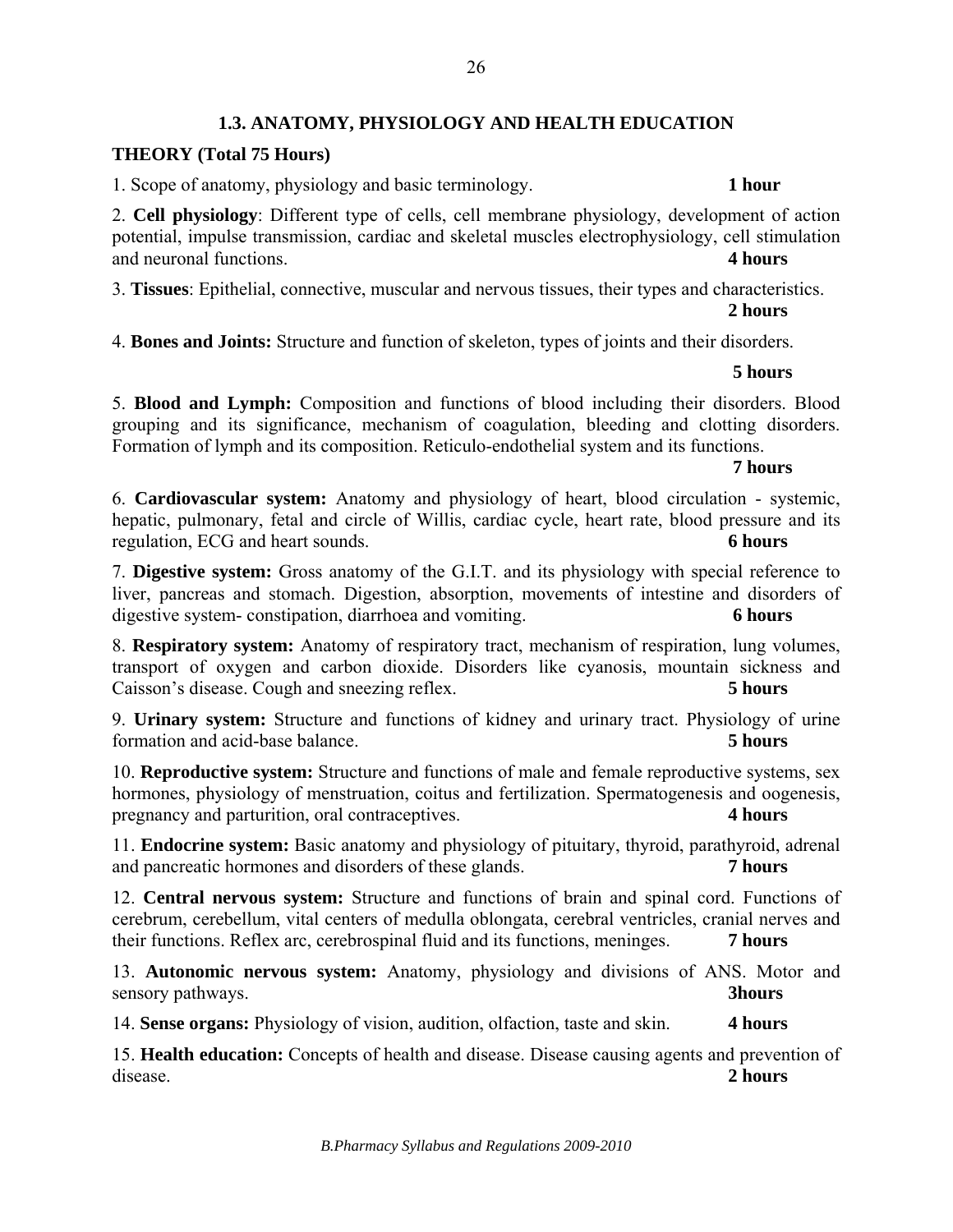16. **Nutrition:** Balanced diet, deficiency disorders of various nutrients, their prevention and treatment. **2 hours**

17. **Communicable diseases:** The causative agents, modes of transmission and prevention of chicken pox, measles, diphtheria, tuberculosis, malaria, poliomyelitis, filariasis, rabies, tetanus, STD and AIDS. Vaccination schedule. **3 hours**

18. **First Aid:** Emergency treatment of shock, snakebite, burns, poisoning, fractures and resuscitation methods. **1 hour**

19. **Family planning:** Different measures of family planning in male and female. **1 hour** 

# **PRACTICALS**

1. Study of different organs and systems using models and specimen

2. Microscopic study of different tissues.

3. Blood experiments: Enumeration of RBC and WBC, Haemoglobin estimation, ESR, blood group determination, bleeding and clotting time, heart rate and blood pressure recording, differential leucocyte count

- 4. Identification of bones and points of identification.
- 5. Health education charts for various communicable diseases.

6. Determination of vital capacity.

# **REFERENCES**

1. Best and Tailor's "Physiological basis of Medical Practice".

2. Guyton A.C. Hall J.E. Text book of Medical Physiology.

- 3. Human Physiology by C.C. Chatterjee.
- 4. Samson Wright's Applied Physiology by Cyril A. Keek, Eric Neil and Norman Joels.
- 5. Textbook of Preventive and Social Medicine by J.E. Park and K. Park.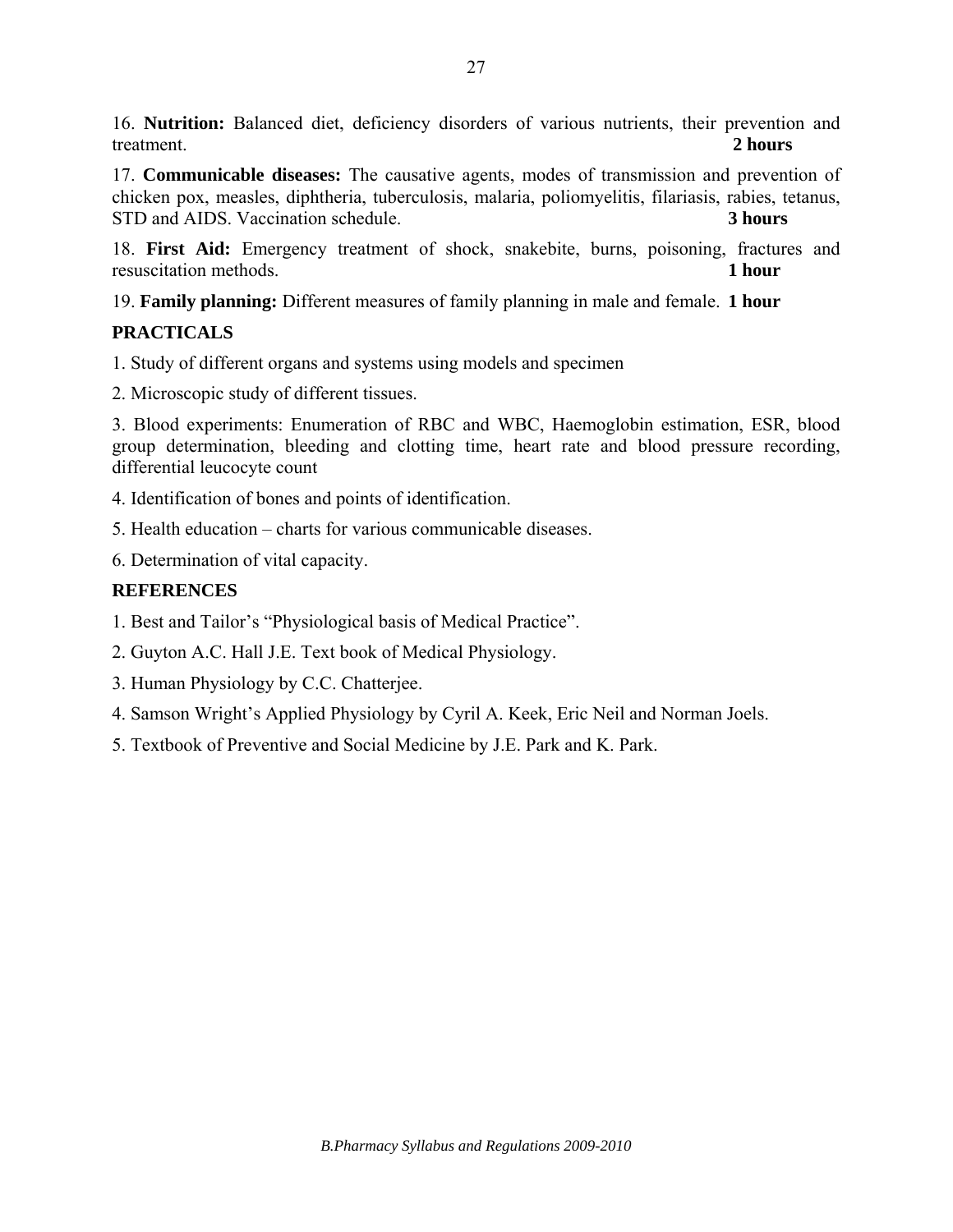## **1.4. BIOCHEMISTRY**

### **THEORY (Total 75 Hours)**

**1. Bioenergetics:** Digestion, absorption and metabolism of carbohydrates, proteins and nucleoprotein. The concept of free energy, determination of change in free energy from equilibrium constant and reduction potential. TCA cycle and its biological significance, energetics of the TCA cycle. **10 hours**

**2** . Biochemical organization of the cell and transport process across cell membrane. **1 hour** 

**3 Enzymes:** Nomenclature, enzyme kinetics, classification and their properties, mechanism of action, enzyme induction and inhibition, enzymes of clinical importance. **5 hours** 

**4 Carbohydrates:** Classification and their properties. Starch, glycogen, dextrin, inulin, cellulose. Metabolism of carbohydrates – glycolysis, gluconeogenesis, glycogen synthesis and break down, HMP shunt. Role of sugars in nucleotide biosynthesis **8 hours**

**5. Lipids:** Classification and properties, study of sterols, essential fatty acids, eicosanoids, phospholipids, sphingolipids, oxidation of fatty acids,  $\alpha$ ,  $\beta$  - oxidation and biosynthesis of fatty acids, ketone bodies, lipoproteins. **8 hours** 

**6. Proteins and amino acids**: Classification and properties of amino acids and proteins, Essential amino acids, metabolism of amino acids and proteins. **6 hours** 

**7. Macromolecules:** Physical and chemical properties, structure of haemoglobin, immunoglobulins and nucleoprotein. **4 hours** 

**8. Vitamins:** Classification and their properties, occurrence, functions, requirements, deficiency manifestations; role of vitamins as coenzymes and their significance **4 hours** 

**9. Hormones:** Classes of hormones and their mechanisms of action. Chemical nature, properties and biochemical functions of hormones. **8 hours** 

**10. Nucleic acid and genetics:** Brief introduction to genetic organization of the mammalian genome, genetic code, nucleic acids and structure of DNA and RNA. Biosynthesis of DNA mutation, mutagenesis and carcinogenesis. **8 hours** 

**11. Metabolism of Nitrogen containing monomers:** Nitrogen balance, Porphyrin biosynthesis, formation of bile pigments, hyper bilirubinaemia. **6 hours** 

**12. Mineral metabolism:** Functions and properties of minerals including metabolism – calcium, phosphorous, magnesium, iron, sodium, potassium and trace elements. **2 hours**

**13. Nutrition:** Principles and nutritional significance of carbohydrates, lipids and proteins in major food stuffs, calorific value and basal metabolic rate. Functional tests of liver and kidney. Elementary basis of biochemical mode of action of drugs, liposomal benzoxidation, biochemistry of urine and blood. **5 hours**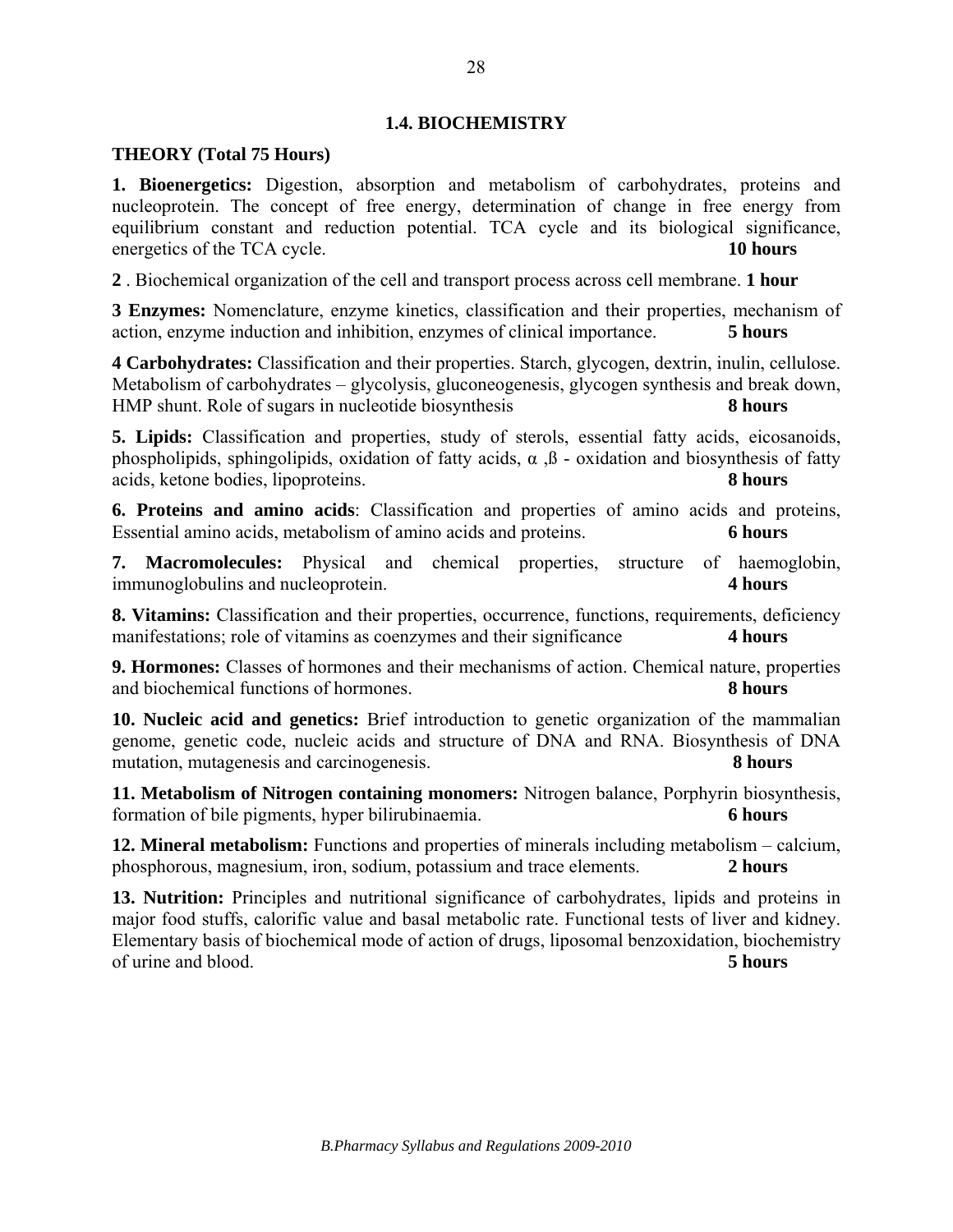# **PRACTICALS**

1. Preparation of standard buffer (nitrate, phosphate, carbonate and measurement of pH).

2. Experiments on amino acids by two-dimensional paper chromatography and gel electrophoresis.

- 3. Separation of lipids by TLC.
- 4. Quantitative estimation of amino acids.
- 5. Quantitative estimation of proteins.
- 6. Isolation and assay of glycogen from the liver and skeletal muscle of rats.
- 7. Estimation of blood glucose, blood cholesterol, SGPT and SGOT activity.
- 8. Enzymatic hydrolysis of glycogen by  $\alpha$  and  $\beta$  amylase.
- 9. Acid hydrolysis and action of salivary amylase on starch.
- 10. Estimation of chloride, glucose, ammonia, creatinine and urea in urine.
- 11. Identification of carbohydrates, proteins and fats.
- 12. Identification of abnormal constituents of urine.

#### **REFERENCES**

- 1. Principles of Biochemistry by Lehninger.
- 2. Harper's Biochemistry.
- 3. Biochemistry by Stryer.
- 4. Textbook of Biochemistry by Rama Rao.
- 5. Textbook of Biochemistry by Deb.
- 6. Practical Biochemistry by R.C. Gupta and S. Bhargavan.
- 7. Introduction of Practical Biochemistry by David T. Plummer. (II Edition)
- 8. Practical Biochemistry for Medical students by Rajagopal and Ramakrishna.
- 9. Handbook of practical Biochemistry by V.K. Malhotra.
- 10. Practical Biochemistry by Harold Varley.
- 11. Text book of Biochemistry by Satyanarayana.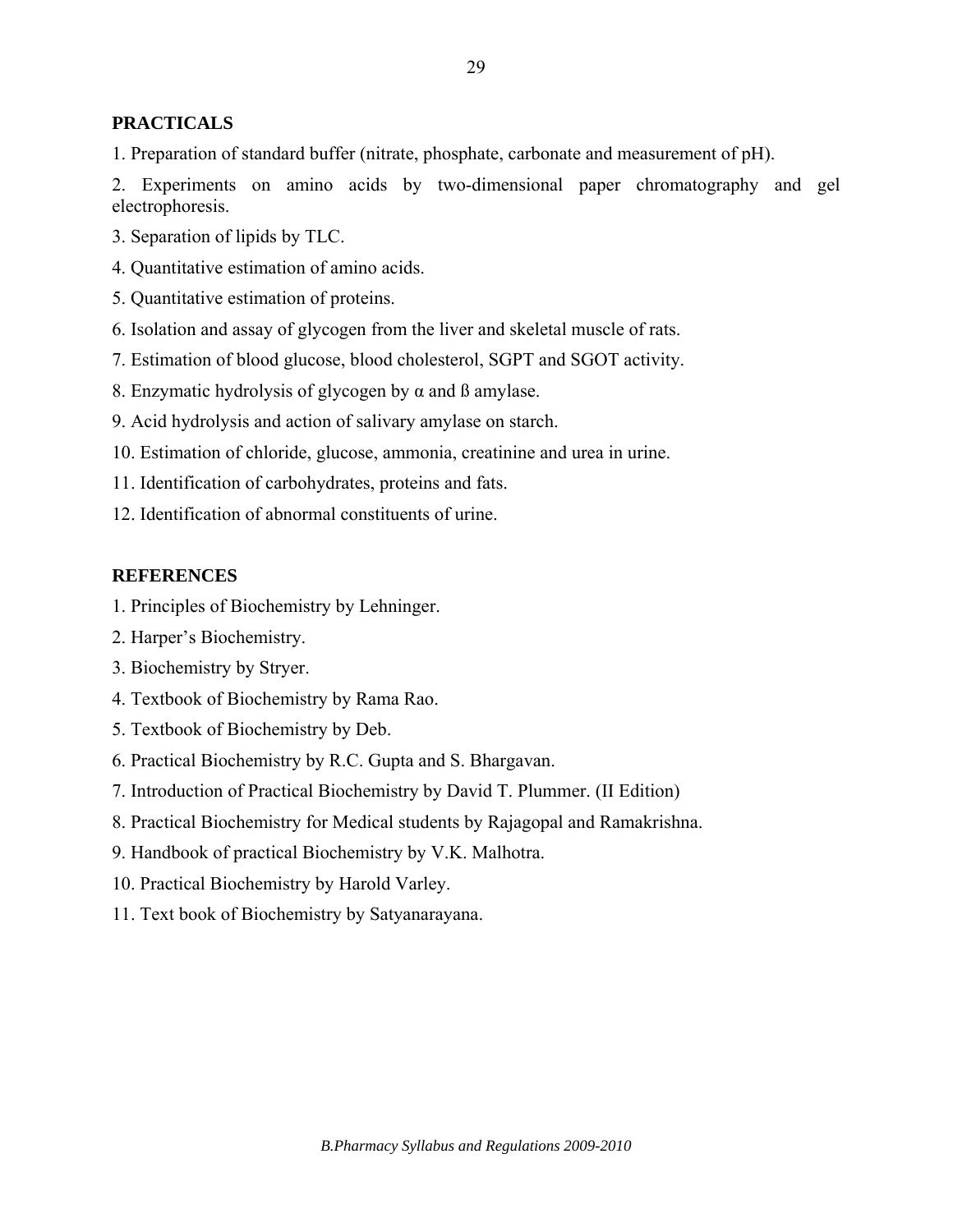# **1.5. BIO-STATISTICS AND COMPUTER APPLICATIONS**

### **THEORY (Total 75 Hours)**

#### **BIOSTATISTICS 34 hours**

- 1. Scope of statistical methods in Medicine and Pharmacy.
- 2. Collection of data.
- 3. Classification and tabulation of collected data.
- 4. Visual aids, diagrams, charts and graphs.
- 5. Measure of central tendency.
- 6. Dispersion.
- 7. Theory of sampling.
- 8. Statistical inference.
- 9. Regression and correlation.
- 10. Probabilities.

### **COMPUTER APPLICATIONS**

#### 1.1 **Introduction to computers: 3 hours**

Basic components of computers, Types of computers, characteristics and hardware aspects of computer.

## 1.2 **Operating systems: 5 hours**

Definition, Types of operating systems, MS-DOS

Memories: RAM, ROM and secondary memory.

#### 1.3 **Languages of computer**

## **Introduction to programming languages 9 hours**

Overview of C, Introduction – Character set – C Token-Keyword, Flowchart and Identifier's-Assigning values to variables-Defining symbolic constants-Arithmetic, Relational, Logical, Assignment, conditional, Bitwise, special increment and decrement operators – Reading and writing a character.

Decision making and Branching – Decision making with IF statements (simple IF statements, IF-ELSE statement, Nesting of IF-ELSE, the ELSE, IF Ladder)-Switch statement.

Decision making and looping: Which statement - the Do statement – FOR statement, Arrays– String handling functions.

### 1.4 **Computer Packages: 9 hours**

MS Office: MS Word, MS Excel, MS Power Point, advantages and use.

## 1.5 **Introduction to Computer Networks: 4 hours**

Definition, LAN, WAN, Advantages. Internet, World Wide Web.

#### 1.6 **Computer Graphics: 6 hours**

Definition, display devices, graphical input and output devices, multimedia – definition and application.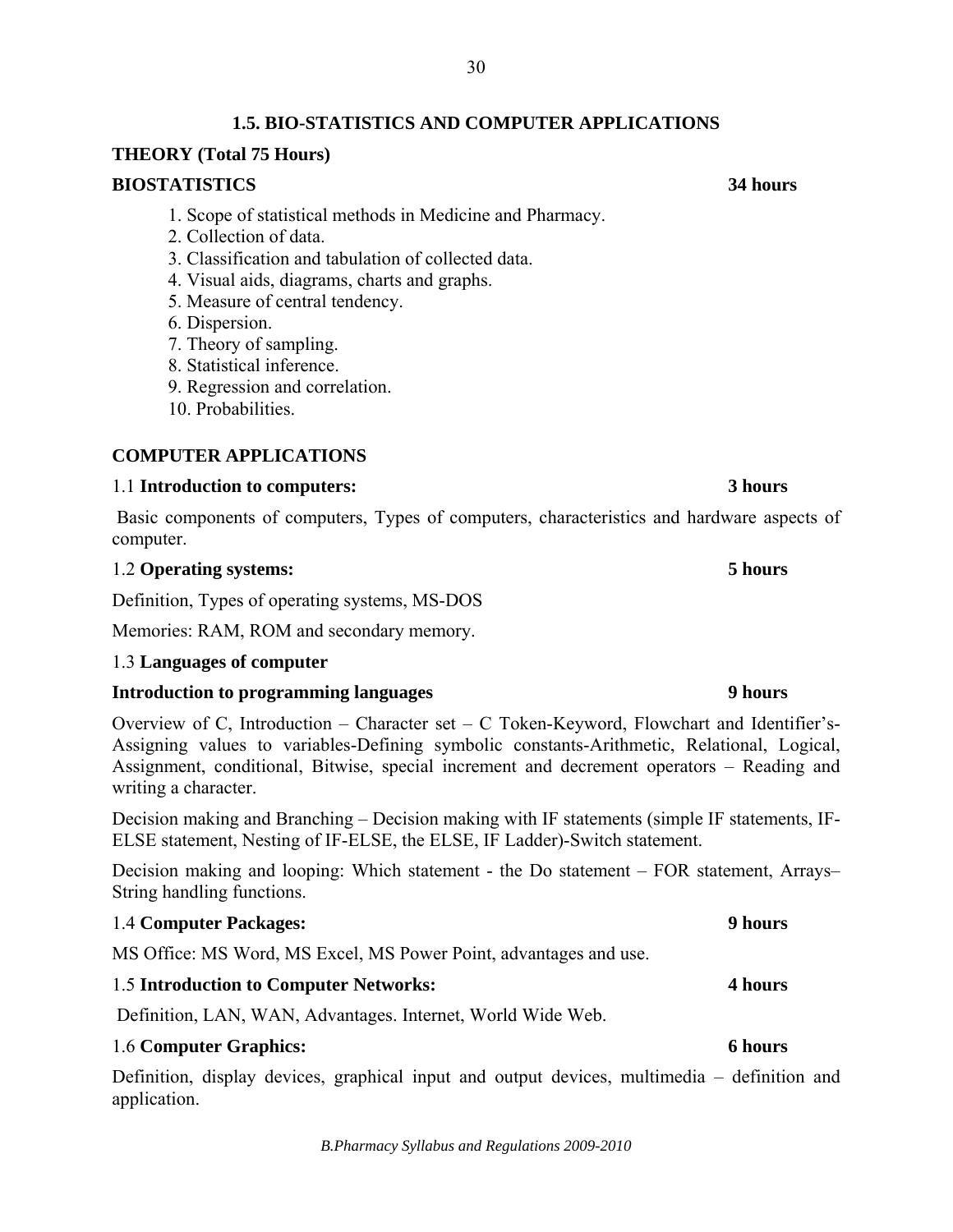1.7 Computer applications in pharmaceutical and clinical studies. Introduction to ACD softwares, Concepts of CPOE (Computerised Prescription Order Entry). **5 hours** 

# **PRACTICALS**

### **Exercises based on the following are to be dealt:**

- 1. Computer operating systems like MS DOS, etc.
- 2. Simple program in C.
- 3. MS Office (MS-Word, MS-Excel, MS-Access, MS-Power point).

### **REFERENCES**

- 1. Statistical methods by S.P. Gupta.
- 2. Statistics by Sancheti D.C., Kapoor V.K., Sultan Chand and son's.
- 3. E. Balaguruswamy Programming in ANSI-C Tata Mc. Graw Hill-1997.
- 4. Byron Gottfield Programming with C.
- 5. C. Nellai Kannan MS-office.

6. Hunt N and Shelly J., Computers and commonsense, Prentice – Hall of India, New Delhi.

7. Popst and Perrum, Computer aided drug design, Academic Press, New York.

8. Writh, Systematic programming an introduction, prentice hall Englewood Cliff's New Jersey.

9. Tanen Baum, computer networks.

10.Medication errors-Michael R.Cohen.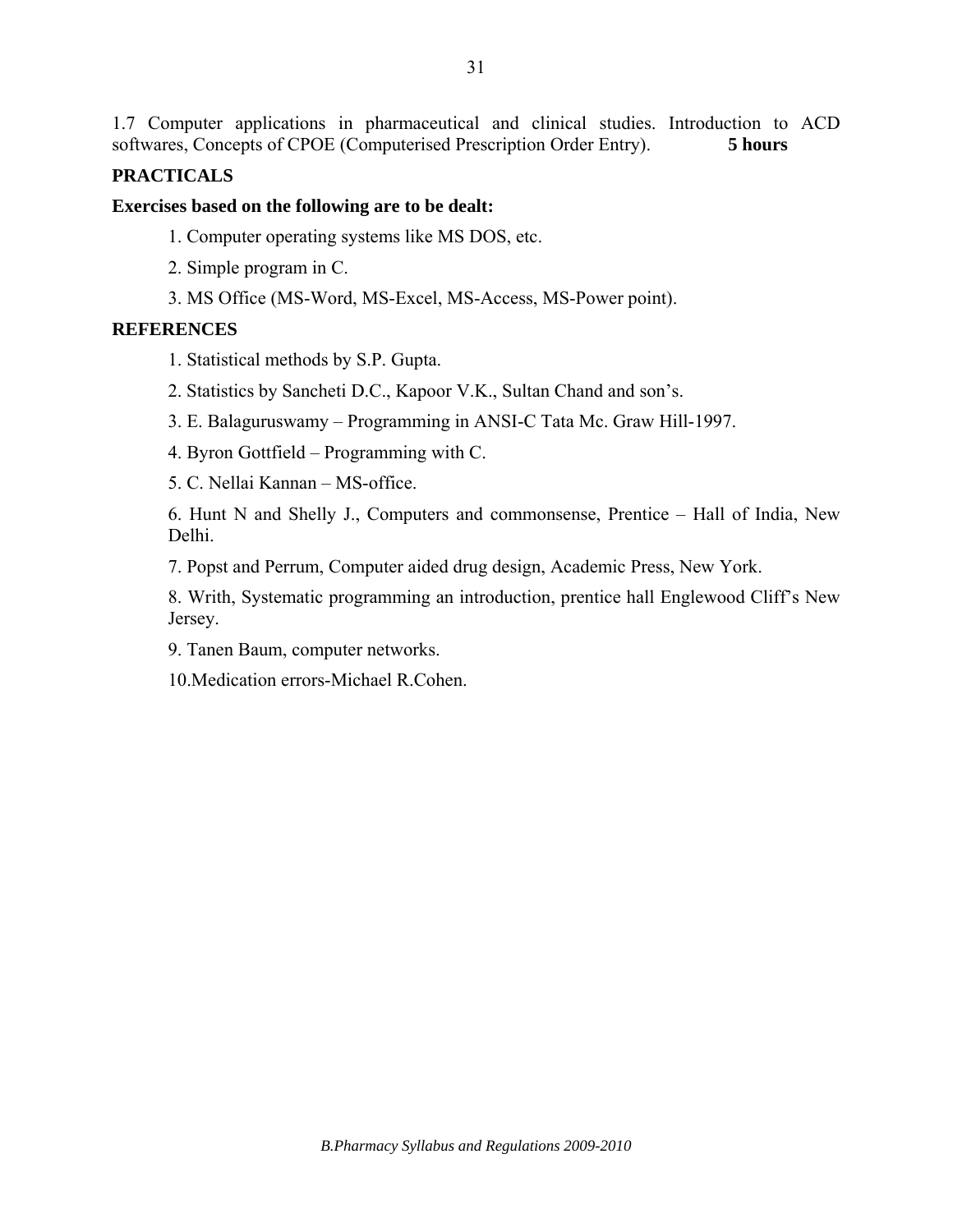# 32

# **SECOND YEAR B. PHARMACY DEGREE 2.1. PHYSICAL PHARMACEUTICS**

# **THEORY (Total 75 Hours)**

## **1. Diffusion and Dissolution** 8 hours

**Diffusion:** steady state diffusion, diffusion principles in biological systems (gastro intestinal absorption of drugs).

**Dissolution:** Dissolution rate and factors affecting rate of dissolution, Noyes Whitney equation.

# **2. Colloids 8 hours**

Definition, types of colloids, purification, stabilization of colloids, solubilization, optical properties, kinetic properties and electrical properties.

## **3. Coarse Dispersion 8 hours 3. Coarse Dispersion 8 hours**

**Suspensions:** Settling of suspensions, preparation, physical stability and evaluation of suspensions.

**Emulsions:** Theories of emulsification, instabilities of emulsion, microemulsion, multiple emulsions.

## **4. Interfacial phenomenon 9 hours**

Interfacial phenomenon, surface active agent, hydrophilic lipophilic balance, spreading coefficient, theory of micelle formation, factors influencing critical micelle concentration, electrical properties at interface.

# **5. Kinetics 9 hours**

Rate and orders of reaction. Determination of order, factors influencing rate of reaction, decomposition and stabilization study of medicinal agents, accelerated stability studies.

# **6. Micromeritics 8 hours**

Particle shape and size distribution, Methods of determining particle size, shape, surface area and derived properties of powders.

# **7. Rheology 8 hours**

Newtonian and Non-Newtonian system, thixotropy, determination of rheological properties, application of rheology in pharmacy.

# **8.** Complexation and protein binding 9 hours **9 hours**

Types of complexes, metal complexes, organic molecular complexes, inclusion complexes, methods of analysis of complexes, protein binding, binding equilibria.

# **9. pH, buffer and isotonic solutions 8 hours** 8 hours

pH determination, applications, buffer equation, buffer capacity, buffers in pharmaceutical and biological systems and buffered isotonic solutions.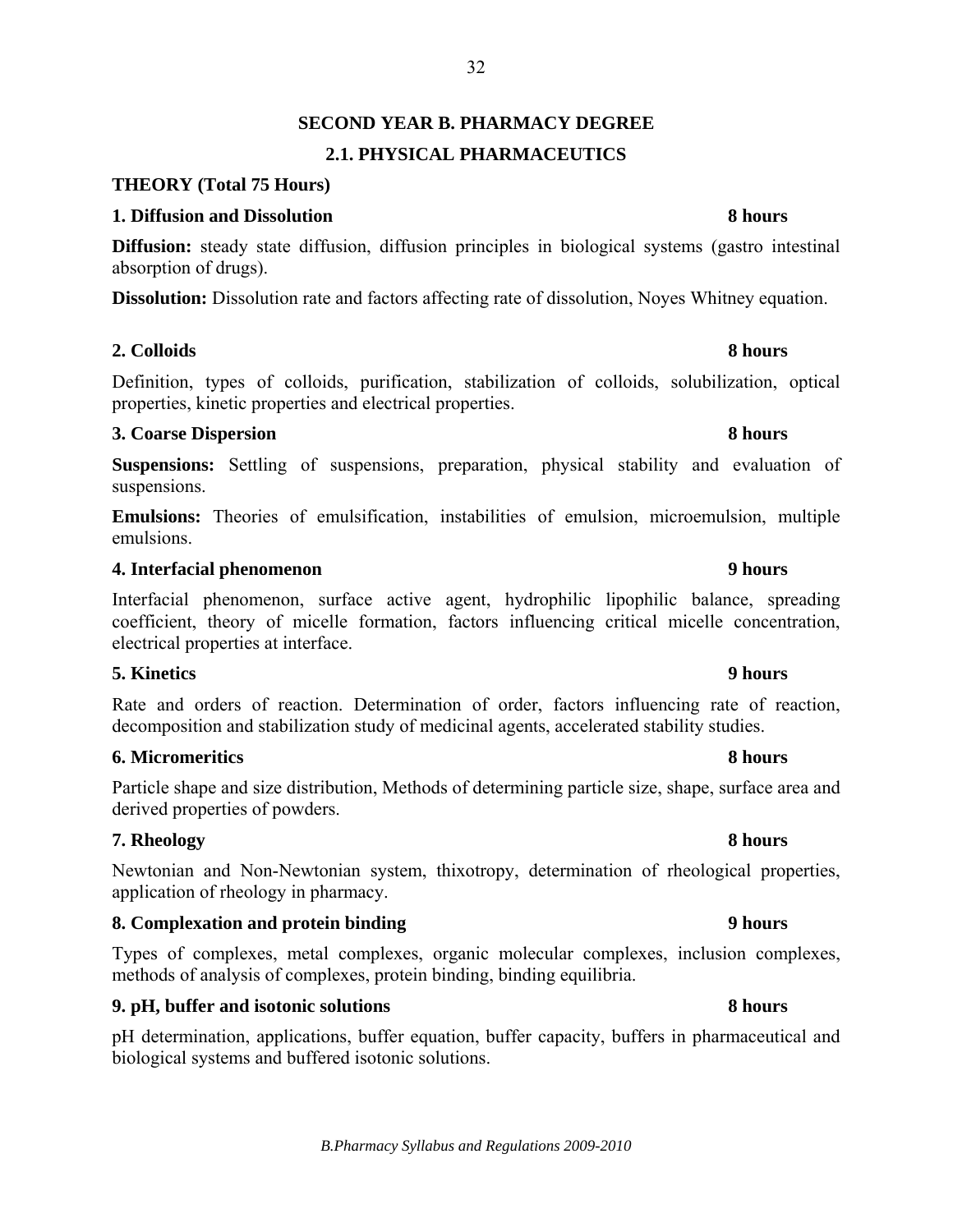# **PRACTICALS**

- 1. Determination of particle size, particle size distribution and surface area using various methods.
- 2. Determination of derived properties of powders like density, porosity, compressibility, angle of repose, etc.
- 3. Determination of surface/interfacial tension, HLB value and critical micellar concentration (CMC) of surfactants.
- 4. Study of rheological properties of various types of systems using different viscometers.
- 5. Study of different types of colloids and their properties.
- 6. Preparation of various types of suspensions and determination of their sedimentation parameters.
- 7. Preparation and stability studies of emulsions.
- 8. Studies on different types of complexes and determination of their stability constants.
- 9. Determination of half-life, rate constant and order of reaction.
- 10. Preparation of pharmaceutical buffers and determination of buffer capacity.
- 11. Experiments involving tonicity adjustments.

## **REFERENCES**

- 1. Physical Pharmacy by Alfred Martin.
- 2. Experimental Pharmaceutics by Eugene, Parott.
- 3. Tutorial Pharmacy by Cooper & Gunn.
- 4. Stocklosam J. Pharmaceutical calculation, Lea & Febiger, Philadelphia.
- 5. Liberman H.A., Riogor M.M, & Banker G. Pharmaceutical dosage forms Disperse systems, Vol.1, 2 and 3 Marcel Dekker Inc, Ny.
- 6. Liberman H.A, Lachman C. Pharmaceutical Dosage forms, Tablets, Vol.1-3, Marcel Dekker Inc.
- 7. Physical Pharmaceutics by R. Manavalan and C. Ramasamy.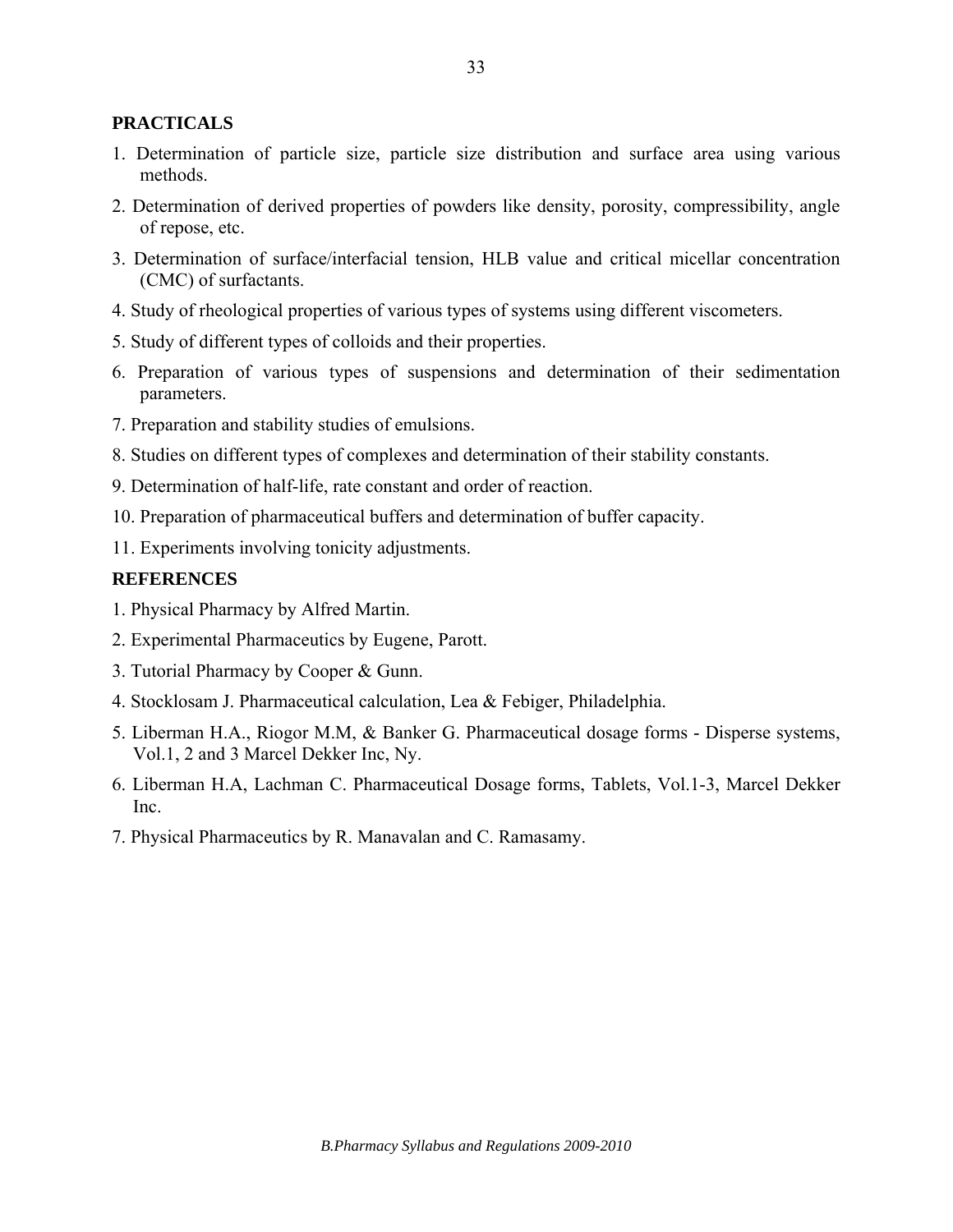# **2.2. PHARMACEUTICAL ANALYSIS AND PHYSICAL CHEMISTRY**

# **THEORY (Total 75 Hours)**

# **Pharmaceutical analysis**

## **1. Introduction: 5 Hours**

Importance of quality control, computation of analytical results, significant figure, concept of error, precision, accuracy, standard deviation, normal distribution curve, calibration of volumetric apparatus, titration - concepts and different types of titration.

## **2. Neutralization titrations: 6 Hours**

Acid-base concepts, relative strength of acids and bases, ionisation, law of mass action, common ion effect, ionic product of water, pH, Henderson–Hasselbalch equation, buffer solutions, theory of indicators, neutralization curves, choice of indicators, mixed and universal indicators, titration of polyprotic system (Mixture of acids), determination of carbonates and bicarbonates by titration.

### **3. Non-aqueous titrations: 5 Hours**

Theory, types of solvents, leveling effect, scope, limitations, preparation and standardization of perchloric acid, lithium,sodium and potassium methoxide, tetrabutyl ammonium hydroxide, titration of weak acid, weak bases and choice of indicators.

## **4. Precipitation titrations: 4 Hours**

Principles of precipitation titrations, solubility product, effect of acids, temperature and solvent on the solubility of precipitate. Argentimetric titration including, Mohr's method, Volhard's method, Fajan's method and Gay Lussac method. Mercurimetric titration involving ammonium or potassium thiocyanate, barium sulphate.

### **5. Complexometirc titrations: 5 Hours**

Complexation, chelation, Werner's co-ordination number, stability of complexes, titration curves, importance of buffer, types of complexometric titration, methods of end point detection, pM indicators, masking and demasking agents.

### **6. Oxidation – reduction titrations: 4 Hours**

Concepts of oxidation–reduction, standard oxidation potential, Nernst equation, theory of redox titrations, redox indicators, preparation,standardization and titrations involving cerric ammonium sulphate, potassium permanganate, titanous chloride, sodium–2,6–dichlorophenol– indophenol, iodimetry, iodometry.

# **7. Gravimetric analysis: 4 Hours**

Basic concepts, precipitation techniques, co-precipitation, post-precipitation. Various steps involved in gravimetric analysis. Pharmaceutical application eg: Determination of barium sulphate as barium chromate, calcium as calcium oxalates, Magnesium as magnesium pyrophosphate and organic precipitants.

### **8. Miscellaneous methods: 5 Hours**

Diazotisation, Kjeldhal method of nitrogen estimation, oxygen flask combustion, gasometry, analysis of oils, fats and waxes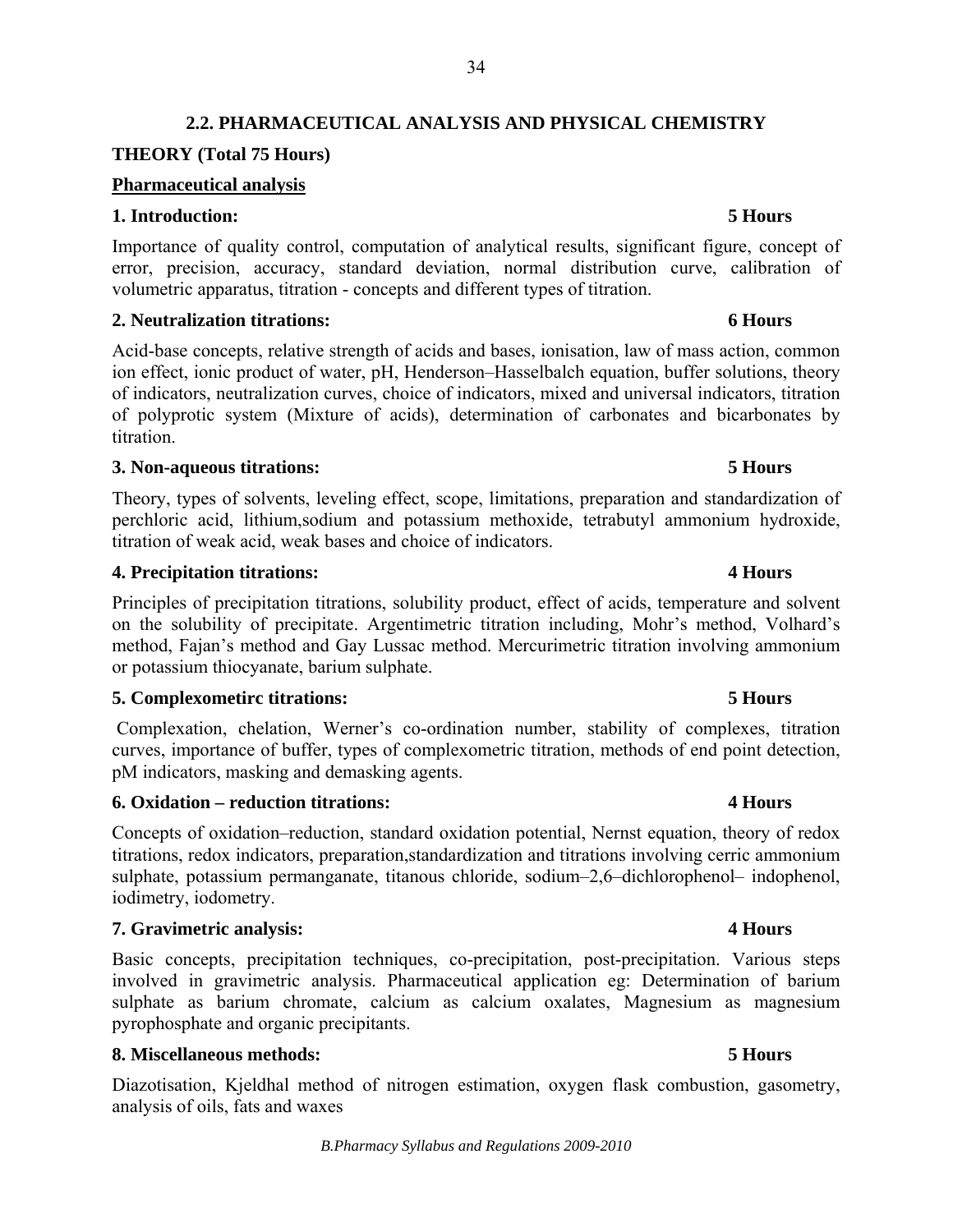# **Phzysical chemistry**

# **1. Solutions: 4 Hours**

Definition and types of solutions, Ideal and real solutions, colligative properties, partition coefficient, Debye-Huckel theory.

# **2. Thermodynamics: 10 Hours**

Terminology of thermodynamics, First law of thermodynamics, internal energy, enthalpy of a system, relation between ΔH and ΔE, molar heat capacity, Joule – Thomson effect, Adiabatic expansion of an ideal gas and Zeroeth law of thermodynamics.

**Second law of thermodynamics:** Need for second law, spontaneous processes, concept of entropy, statement of second law of thermodynamics and Carnot cycle.

**Change in entropy for isothermal changes:** Entropy of vaporization, Trouton's rule, hydrogen bonding, need for Gibb's free energy and definition of free energy, predicting spontaneity of reaction, equilibrium constant and Vant-hoff equation.

**Third law of thermodynamics:** Definition, Zero entropy.

**Phase rule** – Definition of phase, component and degree of freedom. Study of one, two and three component system, and applications of phase rule.

# **3**. **Thermochemistry: 5 Hours**

Enthalpy of combustion, neutralization, solution, formation, precipitation, Hess's law of constant heat of summation, Lavoiser – Laplace law, bond energies and its application in calorimetry, e.g. Bomb calorimeter.

# **4. Adsorption: 4 Hours**

Definition, chemisorption, state of adsorbed molecule, factors influencing

adsorption, types of adsorption isotherms, Freundlich, Langmuir's and Gibb's adsorption isotherms.

# **5. Catalyst: 3 Hours**

Definition, characteristics, types- homogeneous  $\&$  heterogeneous, theory and mechanism of catalysis, phase transfer catalysts, enzyme catalysts (biocatalysts), mechanism of catalysis, pharmaceutical applications.

# **6. Chemical Kinetics: 6 Hours**

Rate of reaction, order of reaction, molecularity of reaction, rate constant or velocity constant, methods for determining the order of reaction, factors affecting the rate of chemical reaction. Concept of activation energy, theories of reaction rates and kinetics of complex reactions.

# **7. Polarimetry and Refractometry : 5 Hours**

Polarimetry- Principle, Polarized light, rotation of the plane of polarized light, Instrumentation and Applications.

Refractometry- Refractometer – theory, refractive index, construction, principle of operation of refractometers and applications.

# *B.Pharmacy Syllabus and Regulations 2009-2010*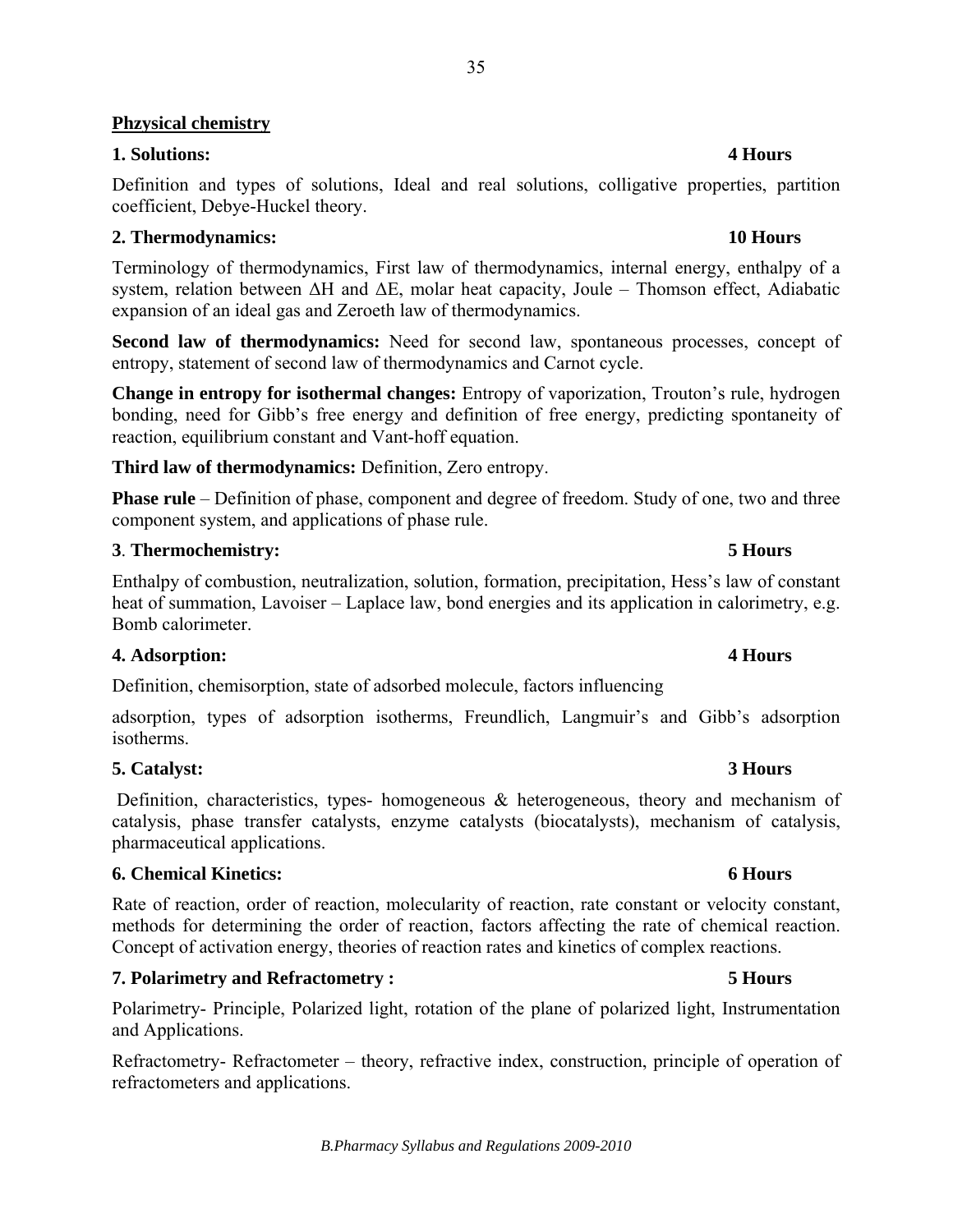## **PRACTICALS**

# **PHARMACEUTICAL ANALYSIS**

1. Standardization of analytical weights and calibration of volumetric apparatus.

2. Preparation and standardization of volumetric solutions and assay of official compounds involving Acidimetry, Alkalimetry, (including Non-aqueous titrimetry), Permanganometry, Ceriometry, Iodimetry, Iodometry, Gravimetry and Complexometry. At least 10 primary standard solution to be prepared and used for 10 different assays strictly as per IP' 96.

## **PHYSICAL CHEMISTRY**

1. Behaviors of gases, kinetic theory of gases, deviation from behaviors and explanation.

2. The liquid state physical properties – surface tension, parachor, viscosity, rheochor, refractive index, optical rotation and chemical constitution.

- 3. Experiment involving partition co-efficient.
- 4. Determination of specific rotation of a compound.
- 5. Determination of refractive index.
- 6. Determination of acidity constant.
- 7. Determination of molecular weight by Rast's camphor method.
- 8. Determination of equilibrium constant of a chemical reaction.
- 9. Determination of order of reaction.
- 10. Adsorption isotherm study.
- 11. Determination of heat of neutralization.
- 12. Preparation of any one buffer solution and verification of its pH.

### **REFERENCES**

- 1. Practical Pharmaceutical Chemistry by A.H. Beckett and J.B. Stenlake.
- 2. Quantitative analysis by V. Alexysev.
- 3. A textbook of Quantitative Analysis by A.L. Vogel.
- 4. Indian Pharmacopoeia '96.
- 5. Physical chemistry by Bahl and Tuli.
- 6. Elements of physical chemistry by P.W. Akkins.
- 7. Principles of physical chemistry by B.R. Puri, I.R. Sharma and M.S. Pathania.
- 8. Physical pharmaceutics by R. Manavalan and C. Ramaswamy.
- 9. Pharmaceutical Analysis by Parimoo.
- 10. Fundamentals of Analytical Chemistry by Skoog, West and James Holler.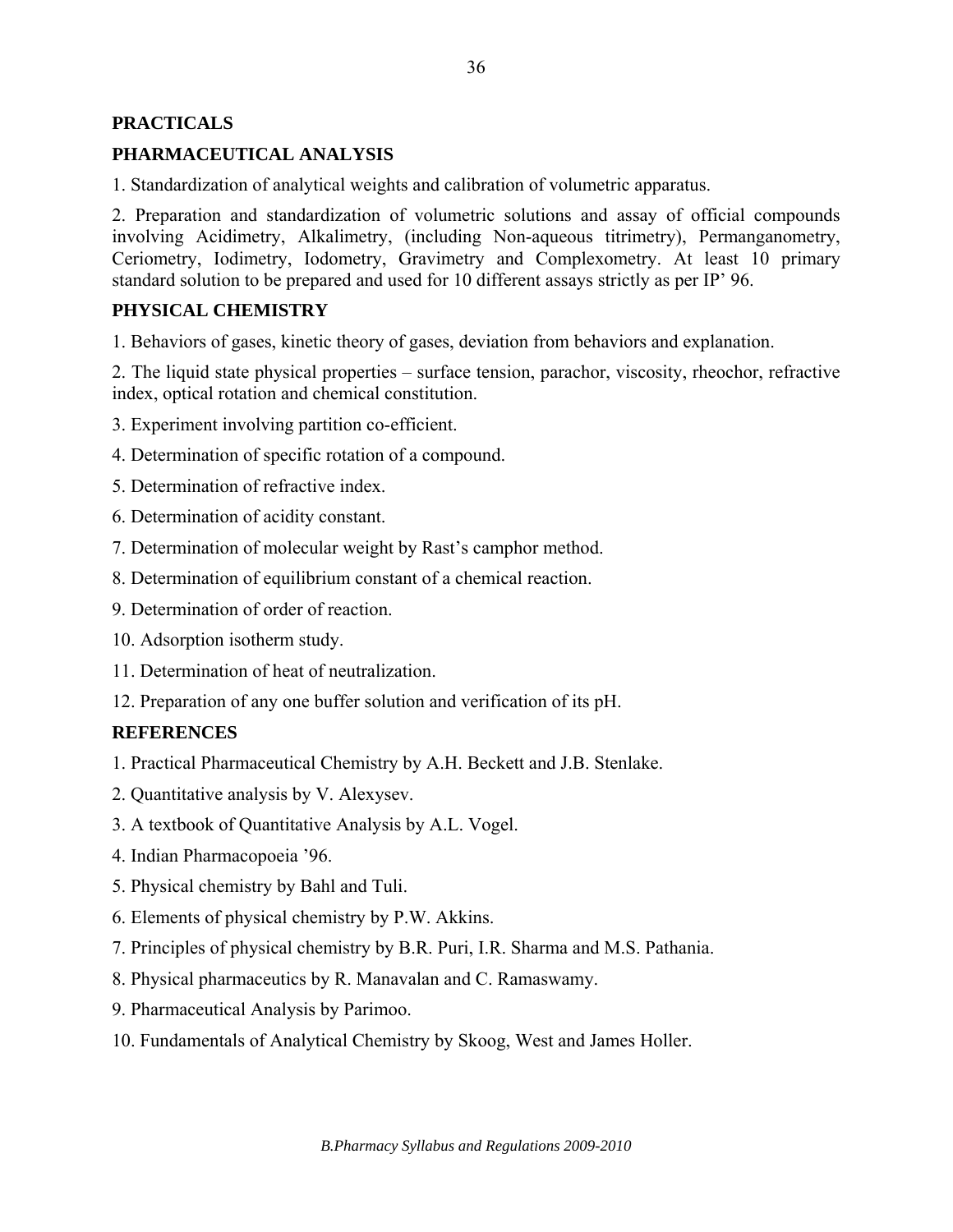# **2.3. ADVANCED PHARMACEUTICAL ORGANIC CHEMISTRY**

37

### **THEORY (Total 75 Hours)**

### **ADVANCED PHARMACEUTICAL ORGANIC CHEMISTRY**

### **1. Stereochemistry: 14 hours**

a) **Optical isomerism:** Definition, Tetrahedral carbon, chirality, relative and absolute configurations and sequence rule. Conventions used in stereochemistry. Lexicon of elements of symmetry, racemic modifications, properties, resolution of racemic modifications and conformational analysis. Walden inversion and stereo mutation. Asymmetric synthesis, stereospecific and stereo-selective synthesis.

b) **Geometrical isomerism:** Nature, rotation about a carbon-carbon double bond. Modern theory of double bonds, Nomenclature of isomers and determination of configuration. Stereochemistry of cyclic compounds.

## 2. **Synthetic tools: 9 hours**

Catalytic hydrogenation, dehydrogenation, metal hydride reduction. Reduction with hydrazine and its derivatives, Birch reduction, Clemmenson's reduction, Meerwin – Pondroff reduction, oxidation with periodic acid, lead tetra acetate, mercuric acetate and selenium oxide. Beckmann rearrangement, Schmidt rearrangement and Darzen's reaction.

### 3. **Heterocyclic chemistry: 18 hours**

- a) Classification of Heterocyclic compounds, nature and nomenclature.
- b) Preparation and important reactions of

i) Pyrrole, furan, thiophene, pyrazole, imidazole, oxazole, isoxazole, thiazole, pyridine and pyrimidine

ii) Indole, quinoline, isoquinoline, acridine, phenothiazine, azepines and Diazepines.

## **CHEMISTRY OF NATURAL PRODUCTS**

## 1. **Terpenoids: 5 hours**

Classification, chemistry and uses of citral, menthol, thymol, camphor, alpha-terpineol and alpha-pinene.

## **2. Alkaloids: 8 hours**

Classification, chemistry and pharmacological activity of

i. Atropine and related compounds ii. Papaverine iii. Ephedrine

## 3. **Glycosides: 5 hours**

Basic ring system, nomenclature and stereochemistry of steroid nucleus. Chemistry of Digitoxin, Digoxin, Lanatosides, Diosgenin and Sennosides.

## 4. **Vitamins: 10 hours**

Chemistry, medicinal and pharmaceutical uses of vitamin A, D, E, K,  $B_1$ ,  $B_2$ ,  $B_6$ ,  $B_{12}$  and Folic acid.

## 5. **Purines:** 4 **hours**

 A brief account of chemistry and structural elucidation of uric acid, interrelation between caffeine, theophylline and theobromine.

6. **Flavonoids:** Classification and chemistry of hespiridine **2 hours**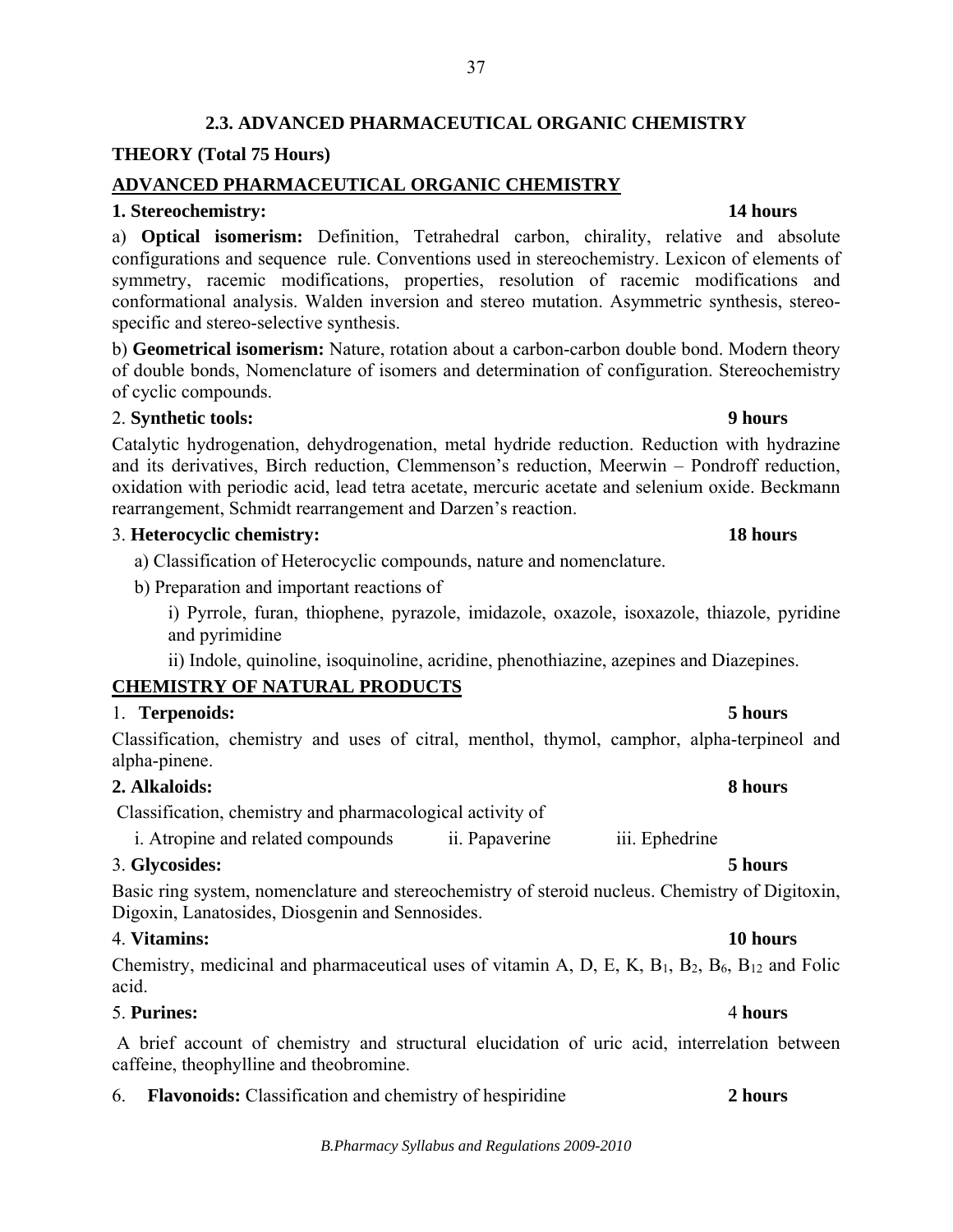# **PRACTICALS**

1. Synthesis of at least five compounds involving heterocyclic ring systems.

2. Qualitative analysis of mixture of organic compounds containing two compounds – methods of separation and analysis.

3. Isolation of active principles from natural sources (atleast three).

4. Determination of hydroxyl (phenolic and alcoholic), aldehydes, ketones and carboxylic acid groups.

## **REFERENCES**

1. Organic Chemistry by Morrison and Boyd.

2. Organic Chemistry by I.L. Finar. Vol. I & II

3. Advanced Organic Chemistry by Jerry March.

4. Stereochemistry of Carbon compounds by E.L. Eliel.

5. Stereochemistry by Potapov.

6. Roberts JD and Caserto MC, Basic Principles of Organic chemistry, WA Benjamin Inc., New York

7. Sykes P, A Guidebook to Mechanism in organic chemistry, Orient Longman, New Delhi.

8. Harkishan Singh and Kapoor V.K., Organic Pharmaceutical Chemistry, Vallabh Prakashan, Delhi.

9. Vogel A.I., A textbook of practical organic chemistry. The English language book society and Longman group limited, London.

10. Gilchrist, T.L. Heterocyclic Chemistry, 3rd Edition, Pitman Publishing, London, 1985.

11. David D. Davies, Aromatic Heterocyclic chemistry, Oxford chemistry Primers.

- 12. Phytochemical Methods J.B. Harbone.
- 13. Alkaloids Chemical and biological perspectives by S.William Pelletier
- 14. Alkaloids by Manske.

15. Chemistry of Natural Products, Agarwal and Chatwal, Vol I & II.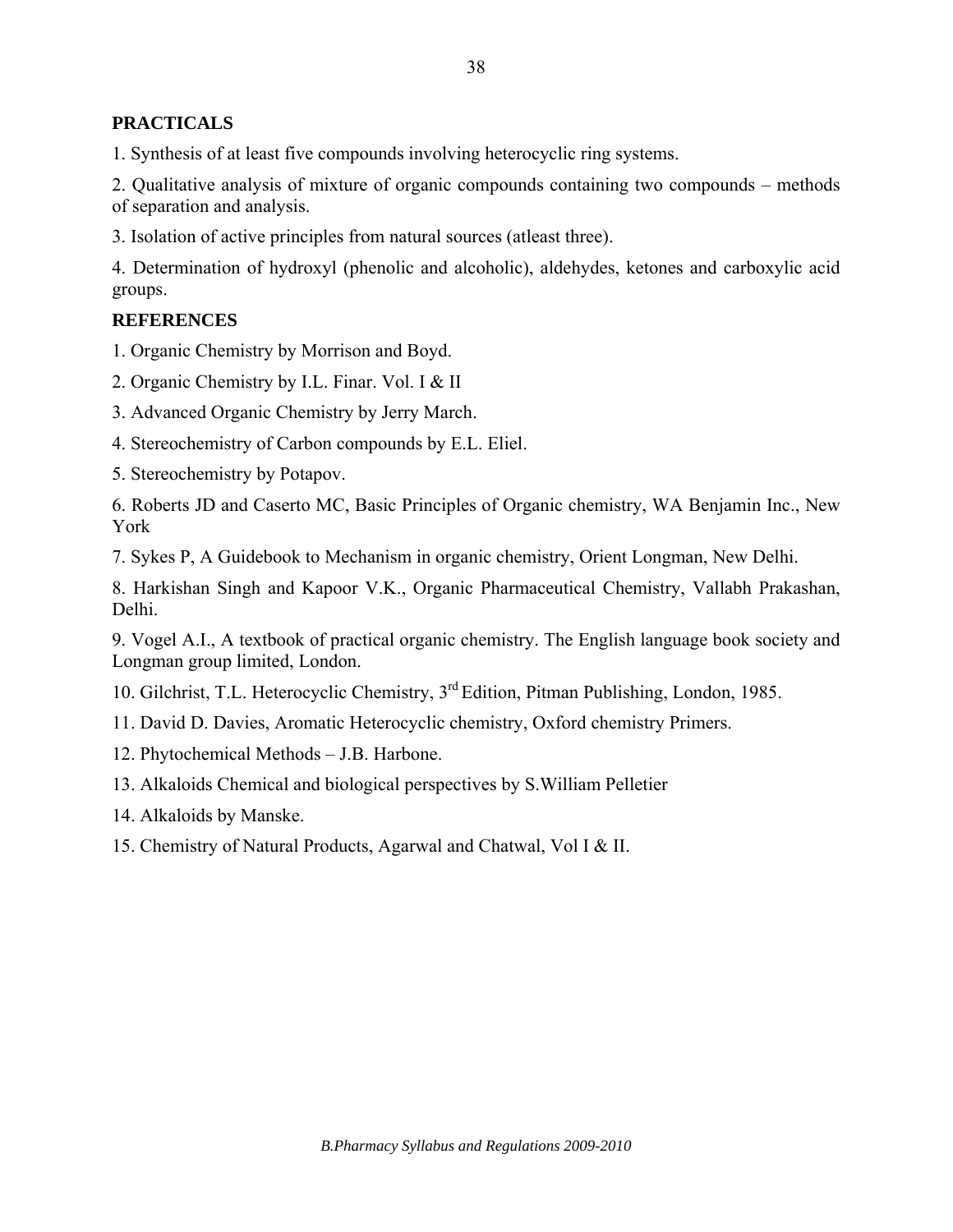## **2.4. PHARMACEUTICAL TECHNOLOGY**

## **THEORY (Total 75 Hours)**

1. **Materials of Pharmaceutical Plant Construction:** General study of composition, corrosion, resistance, properties and applications of the materials of construction with special reference to stainless steel and glass. **7 hours**

2. **Industrial Hazards and Safety Precautions:** Mechanical, Chemical, Electrical, Fire and Dust hazards, Industrial dermatitis, Accident records, etc. **4 hours**

3. **Fluid Flow:** Types of flow, Reynold's number, Viscosity, Concepts of boundary layer, Basic equation of fluid flow, Valves, Pumps, Flow meters, Manometers and Measurement of flow and pressure. **6 hours** 

4. **Filtration and Centrifugation:** Theory of filtration, filter aids, filter media, industrial filters including filter press, rotary press, rotary filter, edge filter, etc. Factors affecting filtration, mathematical problems on filtration, optimum-cleaning cycle in batch filters. Principles of centrifugation, industrial centrifugal filters & centrifugal sedimenters. **8 hours** 

5. **Crystallization:** Characters of crystals like purity, size, shape, geometry, habit, forms, size and factors affecting them. Solubility curves and calculation of yields. Material and heat balances around Swenson Walker crystalliser, Super saturation theory, its limitations, nucleation mechanism and crystal growth. Study of various types of crystallisers. Caking of crystals and its prevention and numerical problems on yields. **6 hours** 

6. **Dehumidification and Humidity Control:** Basic concepts, definition, wet bulb and adiabatic saturation temperatures, psychometric chart and measurement of humidity, application of humidity measurement in pharmacy. Equipments for dehumidification operations. **7 hours** 

7. **Heat Transfer:** Source of heat, heat transfer, steam and electricity as heating media, determination of requirement of amount of steam / electrical energy, steam pressure, Boiler capacity and Mathematical problems on heat transfer. **8 hours** 

8. **Evaporation:** Basic concepts of phase equilibria, factors affecting evaporation, evaporators, film evaporators, single effect and multiple effect evaporators and Mathematical problems on evaporation. **6 hours**

9. **Distillation:** Raoult's law, phase diagrams, volatility, simple steam flash distillation, principles of rectification, method for calculation of number of theoretical plates, Azeotropic and extractive distillation and Mathematical problems of distillation. **6 hours**

10. **Drying:** Moisture content, mechanism of drying, rate of drying, time of drying, calculations; classification, types of dryers, dryers used in pharmaceutical industries, special drying methods and mathematical problems on drying. **6 hours**

11. **Size reduction and Size separation:** Definition, objective of size reduction, factors affecting size reduction, laws governing energy and power requirement of mills, including ball mill, hammer mill, fluid energy mill, etc. **6 hours** 

12. **Mixing:** Theory of mixing, solid-solid, solid-liquid and liquid-liquid mixing equipments.

**5 hours**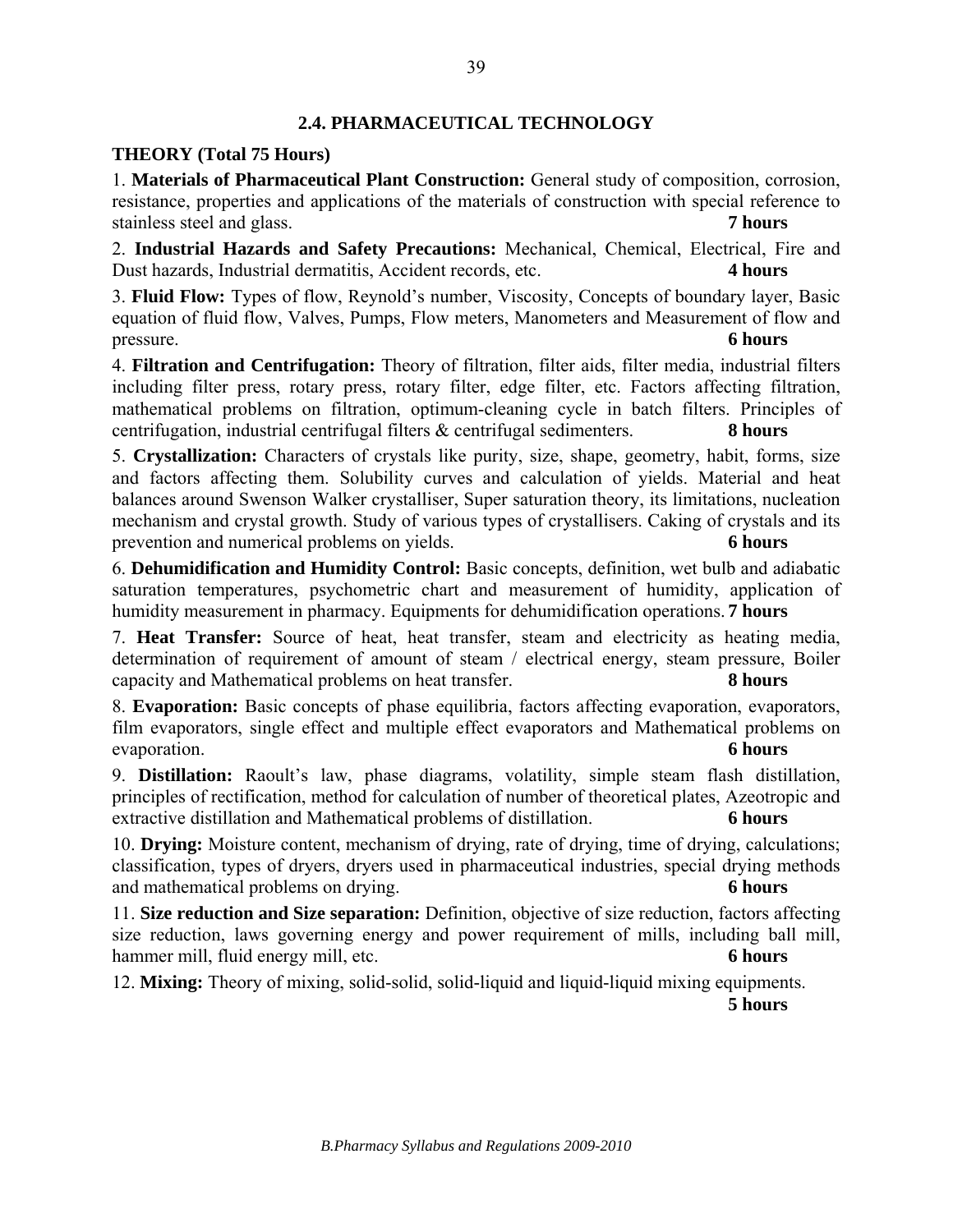### **REFERENCES**

- 1. Introduction to Chemical Engineering by Walter J. Badger.
- 2. Cooper and Gunn's Tutorial Pharmacy, S.J. Carter.
- 3. Theory and practice of Industrial Pharmacy by Lachman.
- 4. Remington's, The Science and Practice of Pharmacy, Mack Publishing Co. Easton.

5. MaCabe WL and Smith J.C. Unit operations of Chemical Engineering McGraw Hill International Book Co. London.

6. Parry R.H. and Chi Kon, C.H. Chemical Engineers Handbook of Kogakusha Ltd.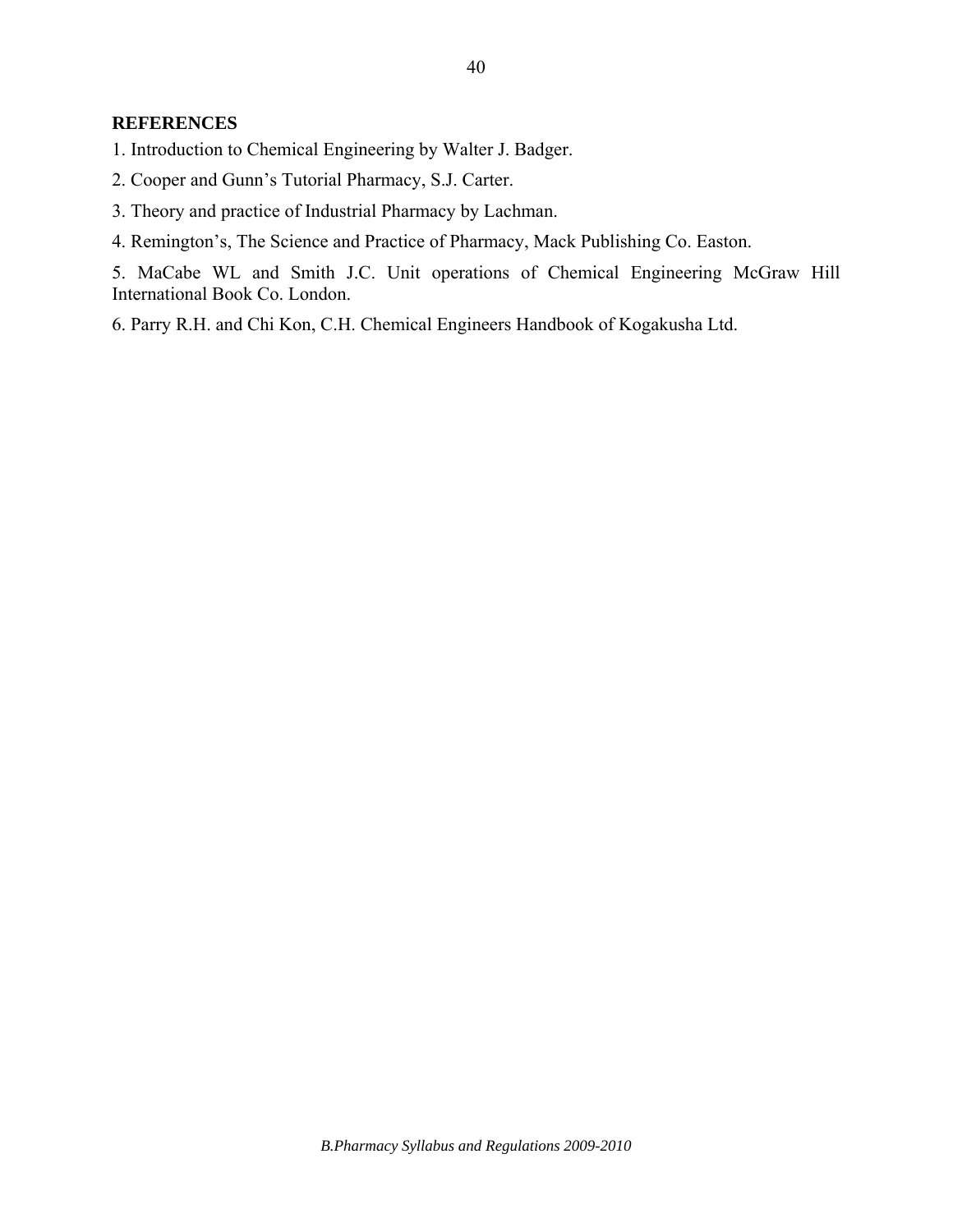# **2.5. PHARMACY PRACTICE AND PATHOPHYSIOLOGY**

# **THEORY (Total 75 Hours)**

# **PHARMACY PRACTICE**

1. **Prescription:** Parts of prescription, handling of prescription, source of errors in prescription, care required in dispensing procedures including labelling of dispensed products. **3 hours**

2. **Pharmaceutical calculations:** Latin terms used in prescription, posology, factors determining doses of drug, calculation of doses for infants, adults and elderly patients; enlarging and reducing recipes, percentage solutions, alligation, alcohol dilution, proof spirit, isotonic solutions, etc.

**10 hours**

3. **Principles involved and procedures adopted in dispensing:** Typical prescription like mixtures, emulsions, powders, pastilles, lozenges, pills, lotions, liniments, inhalations, mouthwashes, gargles, douches, paints, sprays and tablet triturates. **10 hours**

4. **Incompatibilities:** Physical, chemical and therapeutic incompatibilities – definition, reasons and correction of incompatibilities, role of pharmacist in overcoming such incompatibilities in prescription. Incompatibility of alkaloidal salts, barbiturates, salicylates, iodides salts, gas production (chemical types), etc. **7 hours**

5. **Community pharmacy:** Organization and structure of retail and wholesale drug store, types and design of drug store, legal requirements for establishment and maintenance of a drug store, dispensing of proprietary products, maintenance of records of retail and whole sale, rational drug therapy, OTC medication, code of ethics, health screening services, role of pharmacist in community health care and education. **7 hours**

6. **Surgical supplies:** An account of surgical dressing like primary wound dressing, absorbents, bandage, adhesive tapes, protectives, sutures and suture materials (method of preparation are to be avoided). **3 hours**

# **PATHOPHYSIOLOGY**

1. **Basic principles of cell injury and adaptation:** Causes of cellular injury, Pathogenesis and morphology of cell injury. Intercellular alterations in lipids, proteins and carbohydrates, cellular adaptation, atrophy and hypertrophy.

Basic mechanism involved in the process of inflammation and repair: alteration in vascular permeability and blood flow, migration of WBC's, acute and chronic inflammation and mediators of inflammation. Brief outline of the process of repair. **10 hours**

2. **Pathophysiology of common diseases:** Rheumatoid arthritis, gout, epilepsy, hypertension, angina, Congestive Heart Failure (CHF), atherosclerosis, myocardial infarction, diabetes, hepatitis, Parkinson's disease, thyroid diseases, osteoporosis, syphilis & gonorrhea, peptic ulcer, asthma, ulcerative colitis, acute and chronic renal failure, tuberculosis, urinary tract infections. Wherever applicable the molecular basis should be discussed. **25 hours**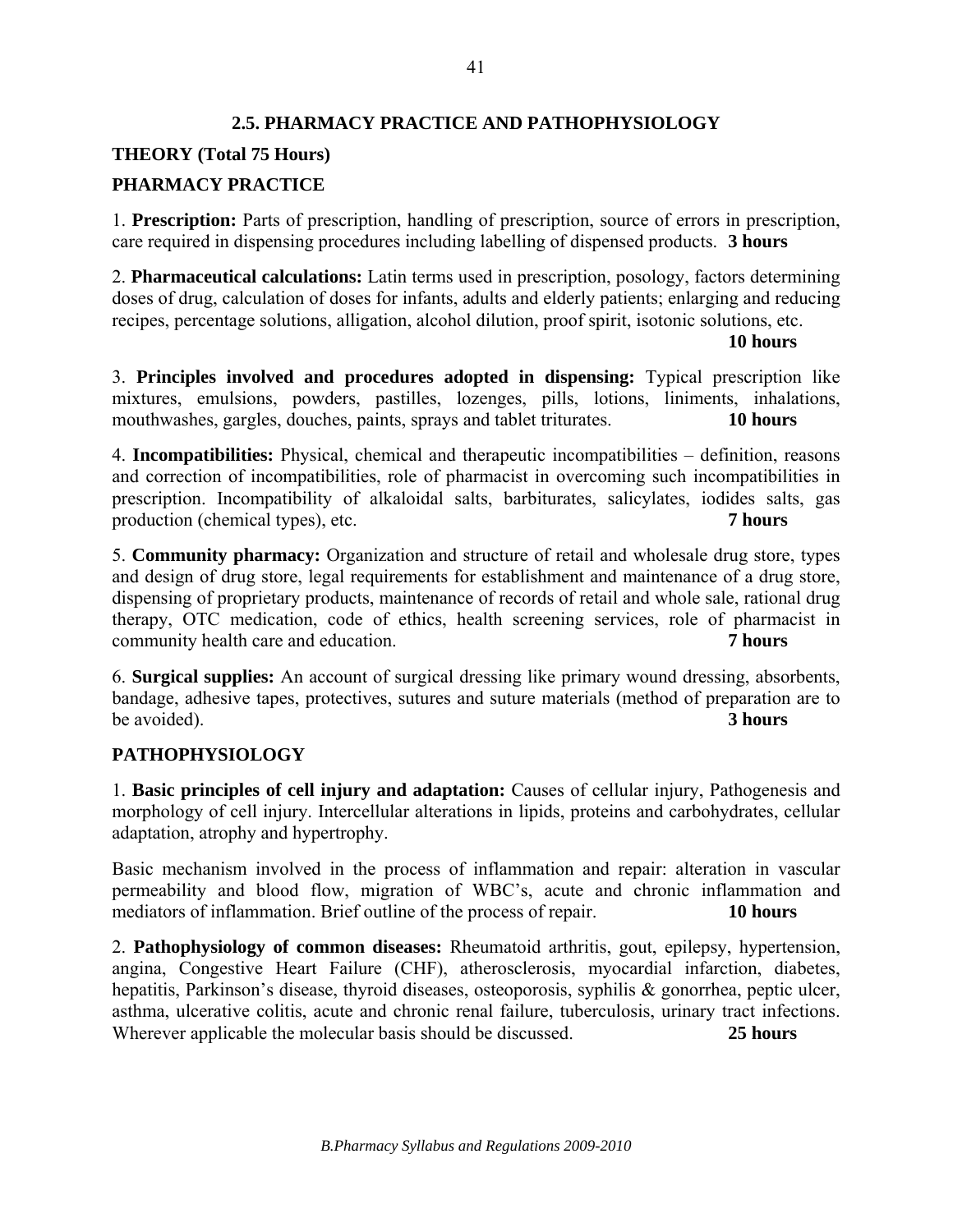## **PRACTICALS**

1. Dispensing of prescription falling under the following categories:

Mixtures, emulsions, powders, mouthwashes, gargles, douches, capsules, lozenges, lotions, liniments, inhalations, paints, etc.

2. Identification of various types of incompatibilities in prescription, correction thereof and dispensing of such prescriptions.

3. Dispensing procedures involving pharmaceutical calculations, pricing of prescriptions and dosage calculations for paediatric and geriartric patients.

## **REFERENCES**

- 1. Remington's Pharmaceutical Sciences (RPS).
- 2. Cooper and Gunn's Dispensing for Pharmaceutical students by S.J. Carter.
- 3. Dispensing of Medication by Robert E. King.
- 4. Introduction to Pharmaceutical dosage form by H.C. Ansel.
- 5. Goodman Gilman's The Pharmacological Basis of Therapeutics.
- 6. Hospital Pharmacy by William E. Hassan.
- 7. A Textbook of Hospital Pharmacy by S.H. Merchant and J.S. Quadry.
- 8. Best and Taylor's Physiological basis of medical practice by William and Wilkins, Baltimore.
- 9. Davidson's Principles and Practice of Medicine, ELBS/Churchill Livingstone.
- 10. Guyton A, Hall J.E., Textbook of Medical Physiology, WB Saunders Company.
- 11. Parmar N.S. Health Education and Community Pharmacy, CBS Publishers.
- 12. Pharmacotherapy: A Pathophysiological Approach, Dipiro, JL Elsevier.
- 13. Robbins SL and Kumar V Basic Pathology, WB Saunders Company.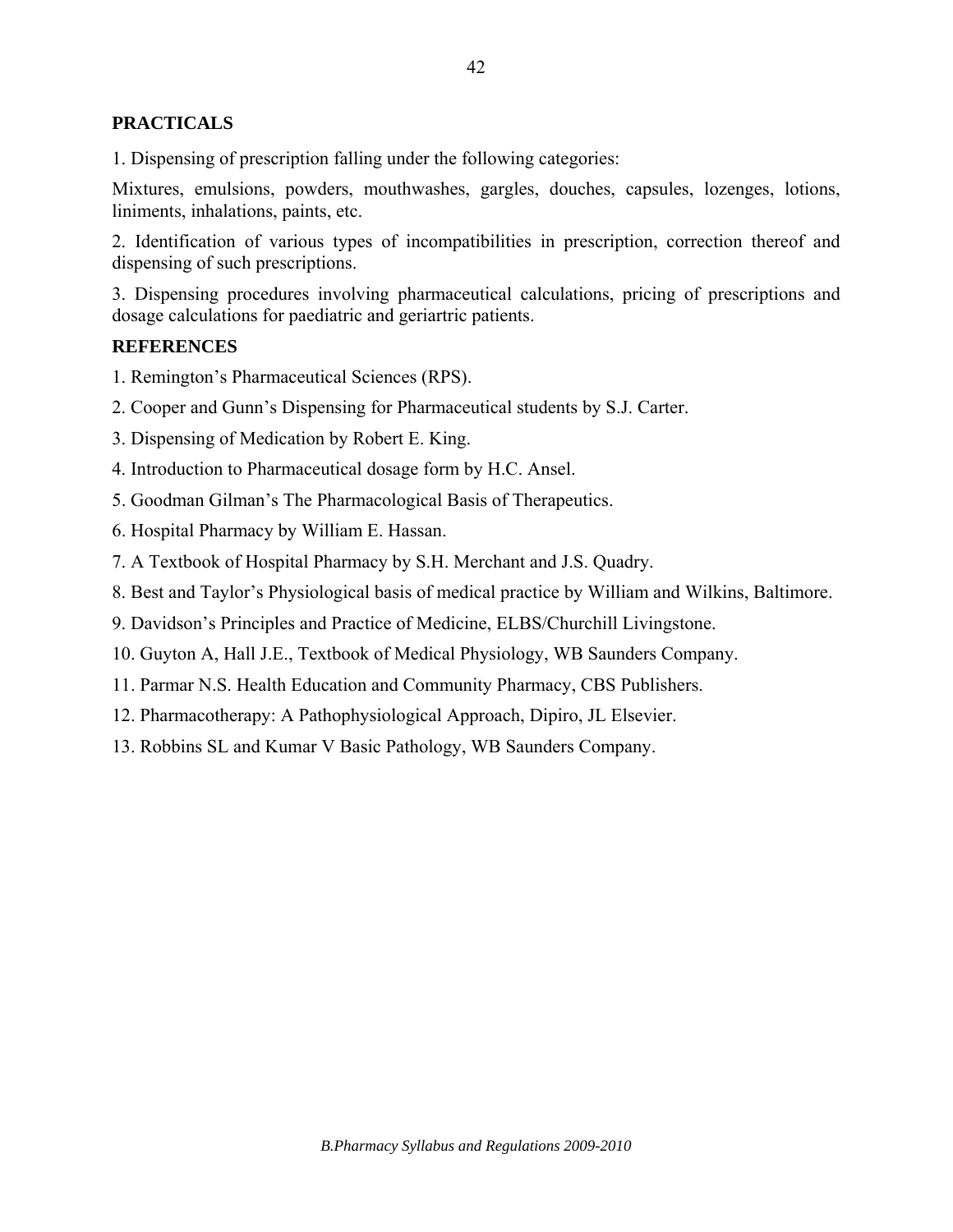# **THIRD YEAR B. PHARMACY DEGREE 3.1. PHARMACOGNOSY AND PHYTO CHEMISTRY**

## **THEORY (Total 75 Hours)**

1. Definition, history, present status, future scope & development of pharmacognosy **2hours** 

## 2. **Classification of crude drugs: 5 hours**

Alphabetical, biological, chemical, pharmacological, taxonomical, chemotaxonomicial & serotaxonomical.

## 3. **Cultivation, Collection, Processing & Storage 5 hours**

a. General principles of cultivation & collection of vegetable drugs of commercial significance from wild & cultivated source.

b. Factors influencing cultivation of medicinal plants.

c. Processing, storage, and preservation of crude drugs.

d. Study of natural pesticides .

# 4. **Quality control of herbal drugs as per WHO Guidelines. 6 hours**

Adulteration of crude drugs & their detection by evaluation methods. Introduction, morphological, microscopical, physical, chemical, biological and spectral analysis of herbal drugs.

5. Detailed study of crude drugs with emphasis on source, cultivation, collection, preparation, storage, diagnostic characters (Macroscopic & Microscopic techniques applicable), constituents,chemical tests, substitutes, adulterants & uses of: **40 hours**

- a. **Carbohydrates and their derived products**: Agar, Gum Acacia, Gum tragacanth, Honey, Isapgol, pectin, Starch.
- b. **Tannins:** Gambier, Black Catechu, Gall, Myrobalan, Pale catechu and Tannic acid.
- c. **Lipids:** Castor oil, Shark liver oil, Wool fat, Beeswax, Neem oil, Cod liver oil and Bran oil.
- d. **Proteins:** Gelatin, Spirullina and soya.
- e. **Volatile oils:** Mentha, Coriander, Cinnamon, Cassia, Caraway, Dill, Clove, Fennel, Nutmeg, Cardamom, Lemon grass oil, Eucalyptus, Sandalwood, palmarosa and citronellal.
- f. **Saponins:** Liquorice, Ginseng, Dioscorea.
- g. **Cardio active sterols:** Digitalis, Squill and Strophanthus.
- h. **Anthraquinone cathartics:** Aloes, Senna, Rhubarb and Cascara.
- i. **Pyridine and Piperidine alkaloids:** Areca and Lobelia.
- j. **Tropane alkaloids:** Belladona, Hyoscyamus, Datura, Cocoa.
- k. **Quinoline and Isoquinoline alkaloids:** Cinchona, Ipecac and Opium
- l. **Indole alkaloids:**Ergot,Rauwolfia,Nuxvomica,Physostigmine.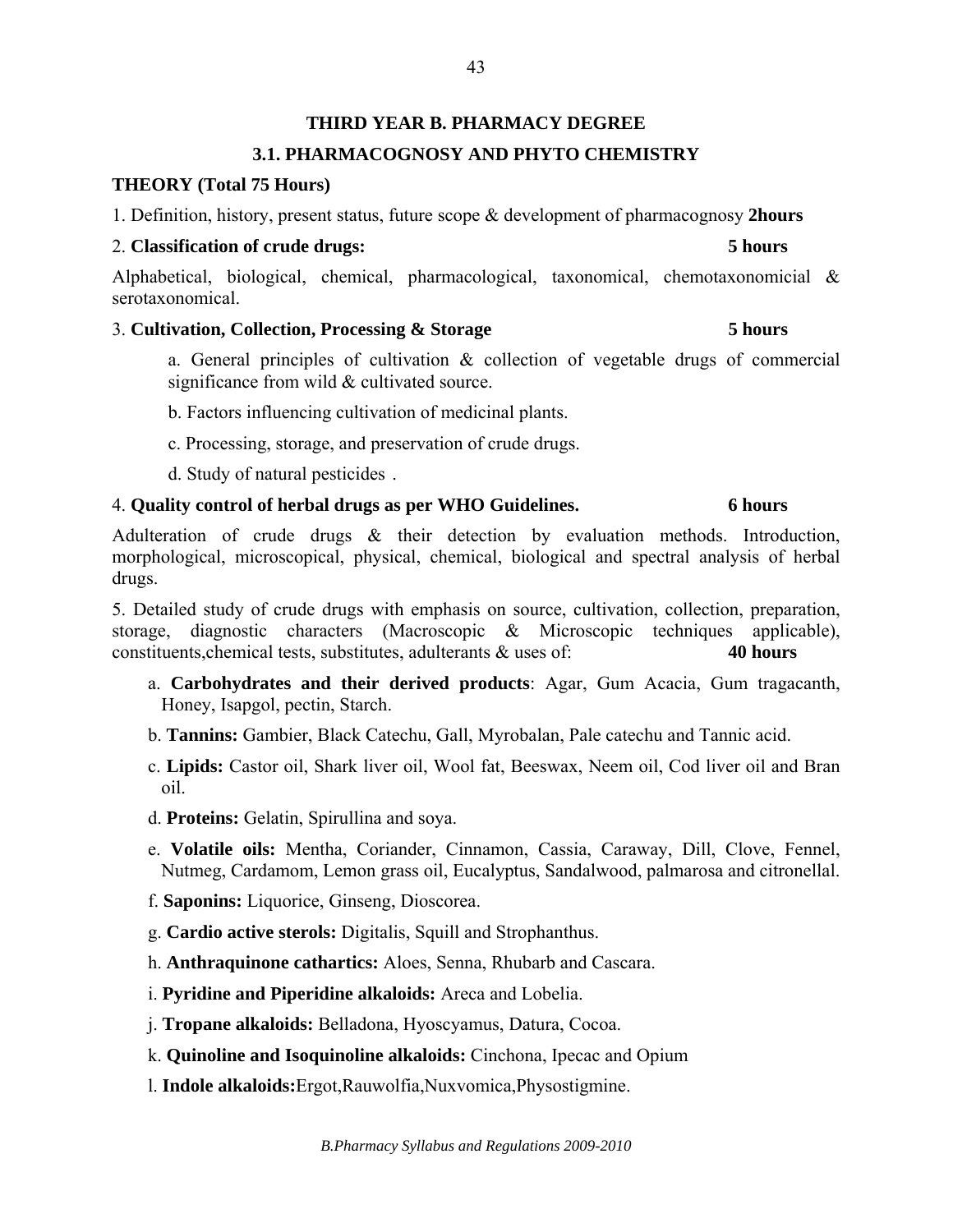- m. **Imidazole:** Pilocarpus.
- n. **Steroidal:** Kurchi, Solasodine.
- o. **Alkaloidal amines:** Ephedra and Colchicum.
- p. **Glycoalkaloids:** Solanum species.
- q. **Purines:** Tea,Coffee.
- r. **Resins:** Colophony, Cannabis, Capsicum, Balsam of Tolu, Benzoin, Balsam of Peru, Asafoetida, Turmeric and Ginger.
- s. **Quinazolidine alkaloids:** Adathoda
- t. **Terpenes**:Neem,Artemesia.
- u. **Others:** Gentian, Saffron, Ashwagandha

| 6. Tumor inhibitors: Taxol, Vinca and Podophyllum |  | 2 hours |
|---------------------------------------------------|--|---------|
|---------------------------------------------------|--|---------|

7. **Anti-hepatotoxic and oral hypoglycemic agents: 2 hours** 

Phyllanthus niruri, Eclipta alba, Gymnema sylvestre.

- 8. **Plant fibres used as surgical dressings: 4 hours**
- a. Cotton, Silk, Wool, Nylon, Rayon, Alginate dressing, Gelatin Sponge, Oxidized cellulose.
- b. Sutures and ligatures.

### 9. **Pharmaceutical aids: 2 hours**

Talc, Kaolin, Bentonite and Natural colours.

## 10. **Studies of traditional drugs: 7 hours**

Common vernacular names, botanical sources, morphology and chemical nature of chief constituents, pharmacology, common use and marketed formulations of the following indigenous drugs.

Amla, Satavari, Tylophora, Bhilawa, Kalijiri, Rasna, Punarnava, Chitrack, Apamarga Gokhru, Shankapuspi, Brahmi, Arjuna, Ashoka, Methi, Lahsun, Guggal, Shilajit, Pyrethrum, Coleus forskolii.

# **PRACTICALS**

1. Identification of crude drugs listed in theory (entire condition) by Morphological characters.

2. Microscopical studies of some selected drugs mentioned in theory: Datura, Digitalis, Senna, Vinca, Cinchona, Cinnamon, Clove, Nuxvomica, Ephedra, Rauwolfia, Ipecac, Ginger, Liquorice, Neem and Phyllanthus.

3. Microscopical studies of some selected powdered drugs of single component or mixture of two components: Datura, Cinchona, Cinnamon, Senna, Digitalis, Rauwolfia, Liquorice, Ipecac, Clove, Nuxvomica, Rhubarb, Neem, Phyllanthus, Fennel and Coriander.

4. Identification of unorganized drugs mentioned in theory by Morphological characters and chemical tests.

5. Quantitative microscopy: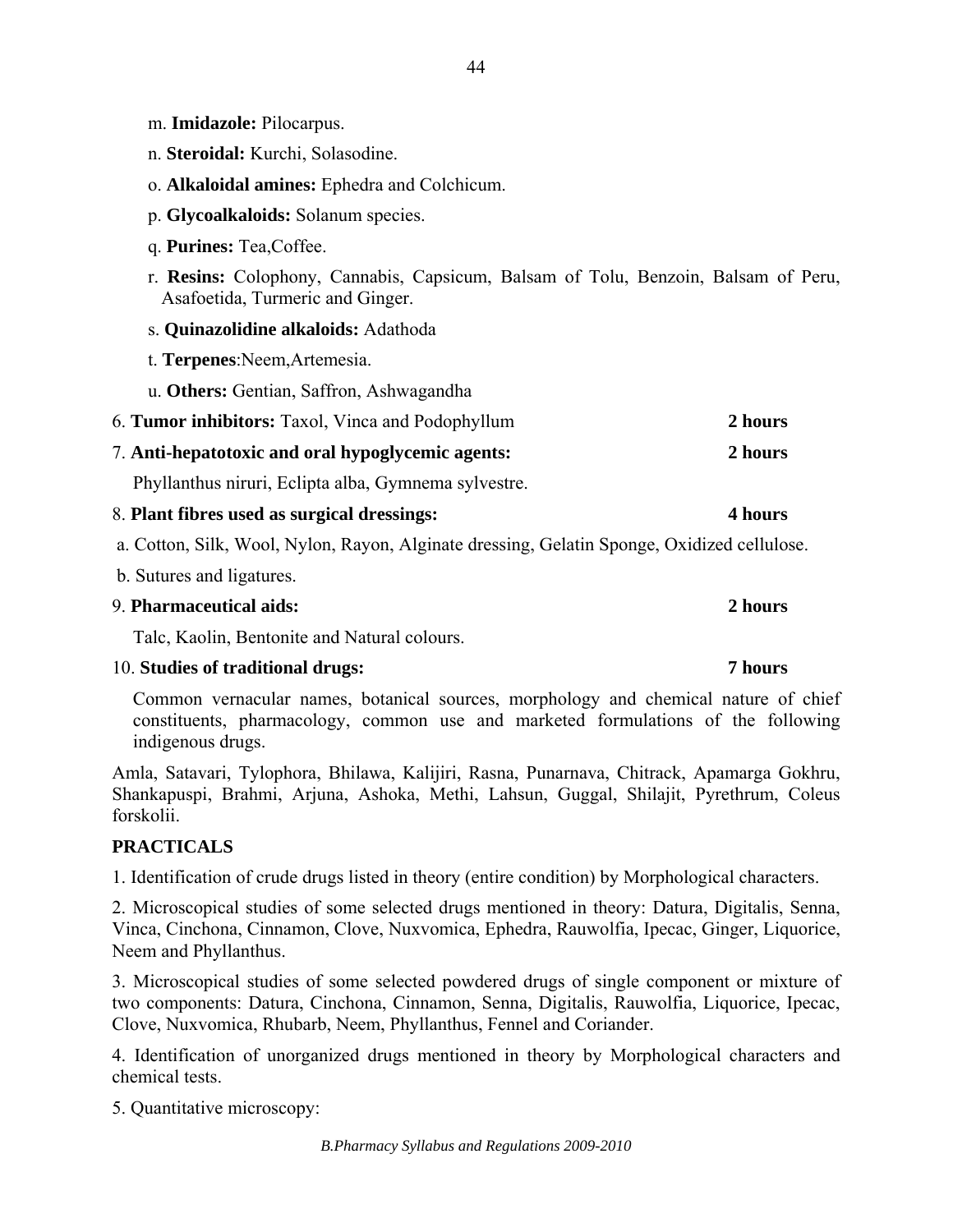a. Microscopical measurements of cells and cell contents: Starch grains, calcium oxalate crystals and phloem fibres.

b. Determination of leaf constants i.e., stomatal index, stomatal number, vein islet number, vein termination number and palisade ratio.

c. Lycopodium spore method.

6. To do simple chemical tests to identify the pharmaceutically important phytoconstituents based on the theory.

# **REFERENCES**

- 1. Pharmacognosy: Varro E. Tyler, Lynn R. Brady, James E. Robgers.
- 2. Textbook of Pharmacognosy T.E. Wallis
- 3. Study of crude drugs Ed. 4-M.A. Iyengar
- 4. A Textbook of Pharmacognosy Shah and Quadry
- 5. Anatomy of Crude drugs M.A. Iyengar and Nayak
- 6. Pharmacognosy of Powdered Crude drugs Iyengar and Nayak
- 7. Trease and Evans Pharmacognosy 14th and 15th edition.

8. Pharmacognosy and Pharmaco biotechnology – James Robbers, Marilyn K. Speedice and Varro E., Tyler.

- 9. Drug Plant Resources of Central Indian Inventory Srivastava.
- 10. Pharmacognosy Ed. 3 Kokate C.K, Purohit A.P, Gokhale S.B.
- 11. Practical Pharmacognosy by Rasheeduz Zafar and Neeraj Gandhi.
- 12. Practical Pharmacognosy by C.K. Kokate.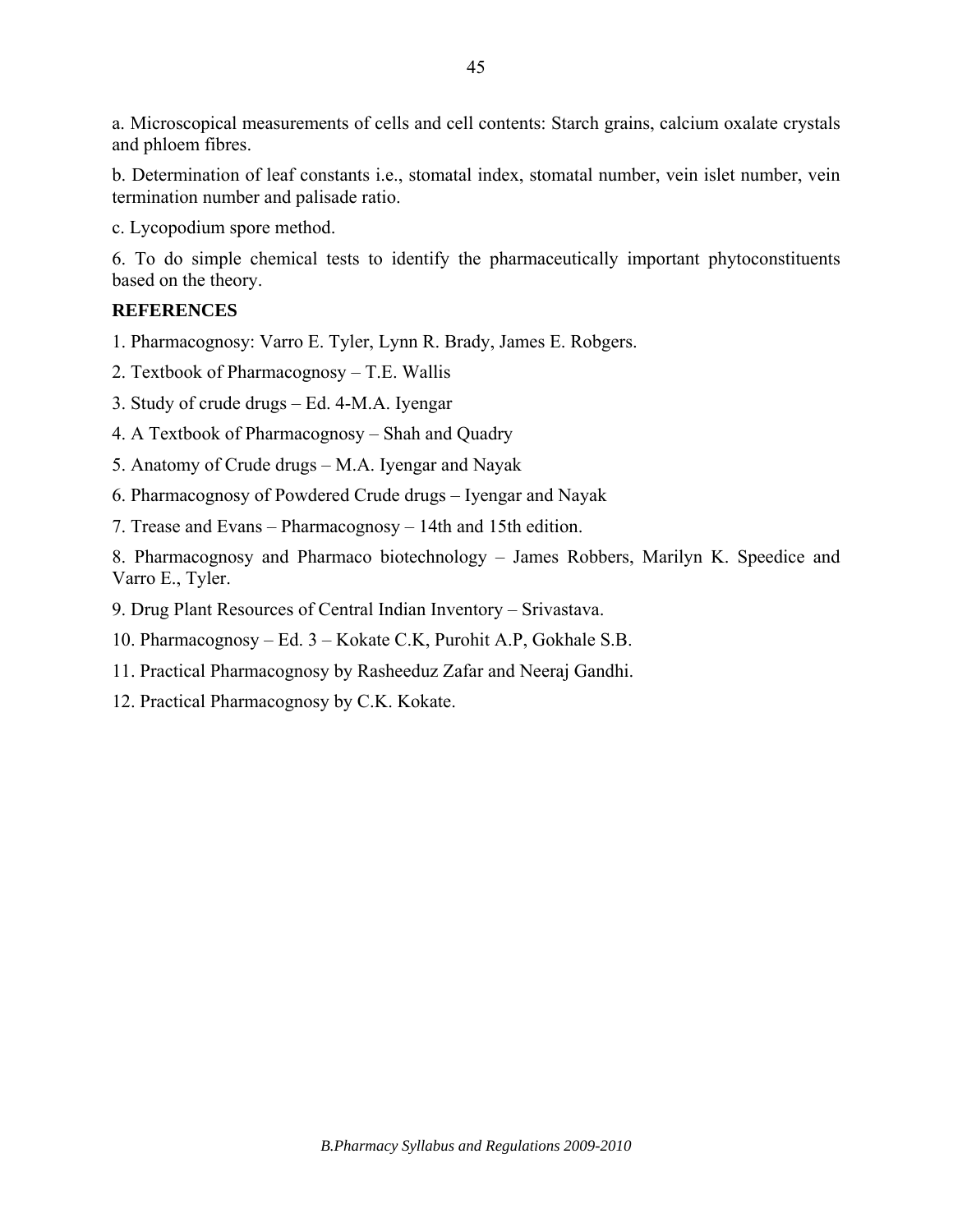# **3.2. MEDICINAL CHEMISTRY – I**

## **THEORY (Total 75 Hours)**

## **I**. **Basic Principles of Medicinal Chemistry 10 hours**

## **A. History and development of medicinal chemistry.**

## **B. Physicochemical properties in relation to biological action** :

Ionization, Drug distribution and pKa values, hydrogen bonding, protein binding, chelation, isosterism, optical and geometrical isomerism, steric effect, redox potential and surface activity.Types of receptors, drug-receptor interaction including signal transduction mechanism.

**C. Drug metabolism:** General pathways of drug metabolism (different types of

reaction in phase-I and phase-II with examples), factors affecting drug metabolism including stereo chemical aspects, significance of drug metabolism in medicinal chemistry.

**D. Drug latentiation and Prodrugs:** Basic concepts and application of prodrug design.

*Study of classification, mechanism of action (biochemical and molecular basis), structure activity relationship including stereo chemical aspects, physiochemical properties and synthesis of selected drugs (only drugs marked with asterisk) on the following categories of drugs.* 

## **II. Drugs acting on CNS 15 hours**

**A. General anaesthetics:** Halothane\*, Methoxyflurane\*, Enflurane, Sevoflurane, Methohexital sodium\*, Thiamylal sodium\*, Thiopental sodium, Etomidate and Ketamine hydrochloride\*.

**B. Anxiolytics, Sedatives and Hypnotics:** Chlordiazepoxide\*, Diazepam\*, Oxazepam, Lorazepam, Halazepam, Flurazepam, Alprazolam, Barbital\*, Phenobarbital, Mephobarbital, Talbutal, Secobarbital, Triclofos sodium\*.

**C. Antipsychotics:** Chloropromazine hydrochloride\*, Triflupromazine, Thioridazine hydrochloride, Mesoridazine hydrochloride, Piperacetazine hydrochloride, Prochlorperazine maleate\*, Trifluoperazine hydrochloride, Chlorprothixene, Thiothixene, Lexapine succinate, Haloperidol, Droperidol, Risperidone.

**D. Anticonvulsants or antiepileptics:** Barbiturates, Mephenytoin\*, Ethotoin,

Trimethadione\*, Paramethadione, Phensuximide, Ethosuximide\*, Phenacemide,

Carbamazepine\*, Primidone\*, Valporic acid\* and Clonazepam\*.

**E. CNS stimulants and Psychedelics:** Nikethamide\*, Doxapram hydrochloride\*, Dextroamphetamine sulphate\*, Pentylenetetrazole, Phenelzine sulphate, Pargyline hydrochloride, Amitriptyline hydrochloride\*, Imipramine hydrochloride\*, Desipraminehydrochloride, Doxepin hydrochloride\*, Psilocybin and Psilocyn, Mescaline, Phenyclidine (PCP) and Tetrahydrocannabinol (THC).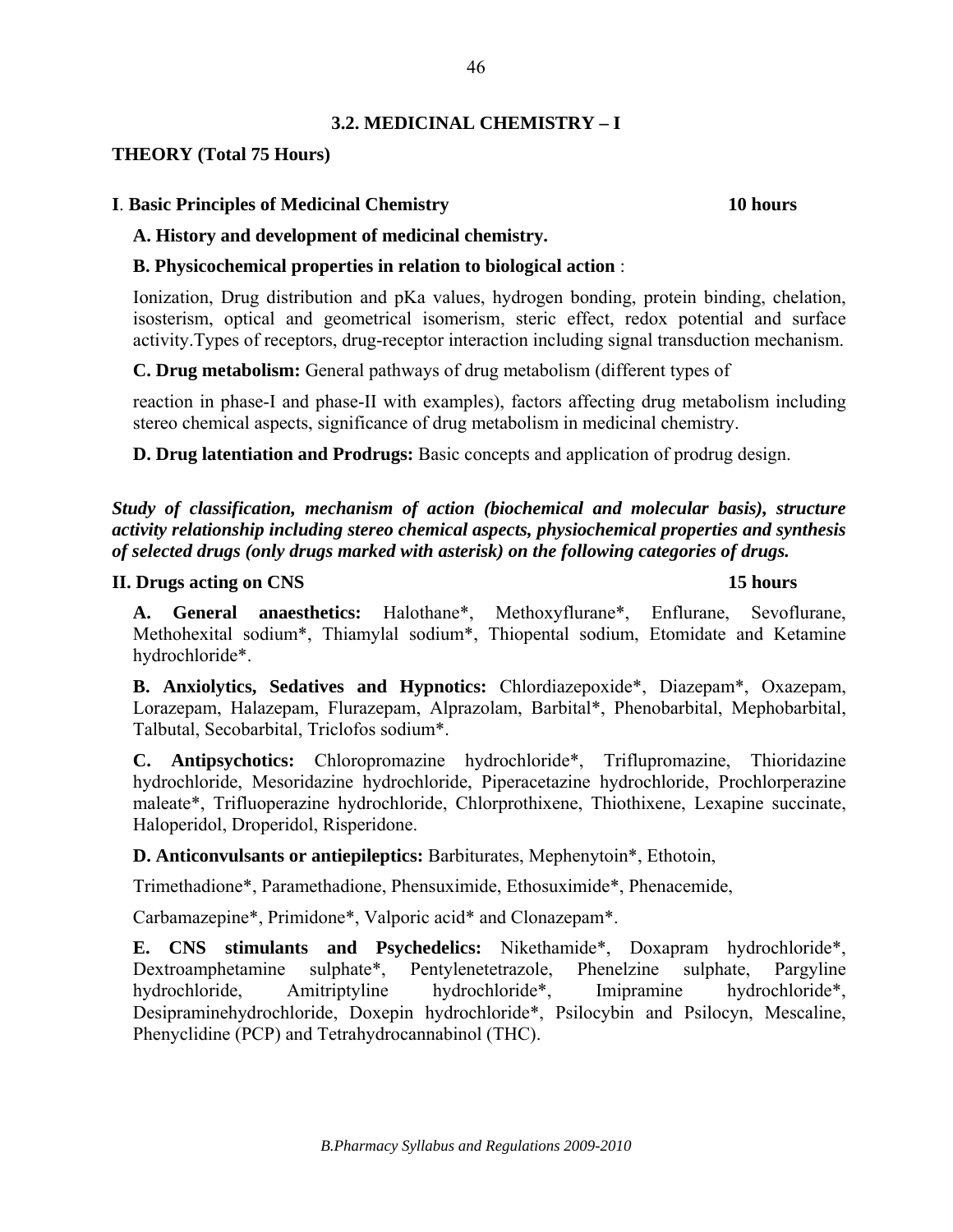## **III.** Drugs acting on ANS 17 hours **17** hours

A. **Adrenergic Neurotransmitters:** Structure and physiochemical properties, biosynthesis and metabolism.

B. **Sympathomimetic agents:** Adrenergic receptor hypothesis, Epinephrine, Nor-

epinephrine,Dopamine, Phenylephrine\*, Salbutamol\*, Terbutaline\*, Ephedrine\*, Pseudoephedrine\*,Methyldopa, Isoproterenol, Salmeterol, Bitolterol, Ritodrine, Dobutamine, Hydroxyamphetamine,Propylhexadrine, Metaraminol, Naphazoline, Tetrahydrazoline, Oxymetazoline and Xylometazoline.

C. **Adrenergic Antagonists:** Tolazoline\*, Phentolamine\*, Phenoxybenzamine,

Prazosin, Tetrazosin, Doxazosin, Ergotamine, Methysergide, Propranolol\*, Dichloroisoproterenol, Practolol, Metibranolol, Acebutolol\*, Atenolol\*, Betazolol, Bisoprolol, Esmolol, Metoprolol\*, Labetalol and Carvedilol.

D. **Cholinergic receptors drugs and related agents:** Cholinergic receptors, biochemical effects of muscarinic stimulation, cholinergic neuro chemistry and stereochemistry of cholinergics. Acetylcholine\*, Carbachol\*, Bethanechol, Methacholine, Pilocarpine, Physostigmine, Neostigmine,Pyridostigmine\*, Edrophonium chloride, Ambinonium chloride, Pralidoxime chloride, Isofluorphate, Echothiophate iodide, Parathione and Malathion.

E. **Cholinergic Blocking agents:** Homatropine hydrogen bromide\*, Ipratropium bromide\*, Tropicamide\*, Cyclopentolate hydrochloride\*, Clindinium bromide, Dicyclomine hydrochloride\*, Glycopyrrolate,Methantheline bromide, Propantheline bromide, Benztropine mesylate, Biperidine hydrochloride, Procyclidine hydrochloride\* and Isopropamide iodide.

## F. **Ganglionic blocking agents and Neuromuscular blockers:** Nicotine,

Trimethaphan camsylate, Mecamylamine hydrochloride\*, Tubocurarine chloride, Mectrocurine iodide, Galamine triethiodide\*, Decamethonium bromide\* and Pancuronium bromide.

# **IV. Local Anaesthetics: 3 hours**

Cocaine, Hexycaine, Meprylcaine, Cyclomethycaine, Piperocaine, Benzocaine\*, Butamben, Procaine\*, Butacaine, Propoxycaine, Tetracaine, Benoxinate, Mepivacaine, Prilocaine, Etidocaine, Phenacaine, Diperodon, Dibucaine\* and Dyclonine.

# **V. Diuretics: 2 hours**

 Acetazolamide\*, Dichlorphenamide, Chlorthiazide\*, Hydrochlorthiazide\*, Furosemide\*, Bumetanide, Ethacrynic acid, Spironolactone, Triamterene\*, Amiloride\* and Mannitol.

## **VI. Antihistaminic agents: 10 hours**

 $H_1$ ,  $H_2$  and  $H_3$  receptors. Termination of histamine action. Diphenhydramine hydrochloride\*, Dimenhydrinate, Doxylamine Succinate\*, Carbinoxamine maleate\*, Clemastine fumarate\*, Tripelenamine hydrochloride\*, Pyrilamine maleate\*, Cyclizine hydrochloride\*, Chlorcyclizine hydrochloride\*, Meclizine hydrochloride\*, Pheniramine maleate, Chlorpheniramine maleate, Triprolidine hydrochloride\*, Phenidamine tartarate\*,Promethazine hydrochloride\*, Trimeprazine tartrate, Cyproheptadine hydrochloride\*, Astemizole, Loratadine ,Cimetidine\*, Famotidine, Ranitidine, Nizatidine, Omeprazole and Lansoprazole.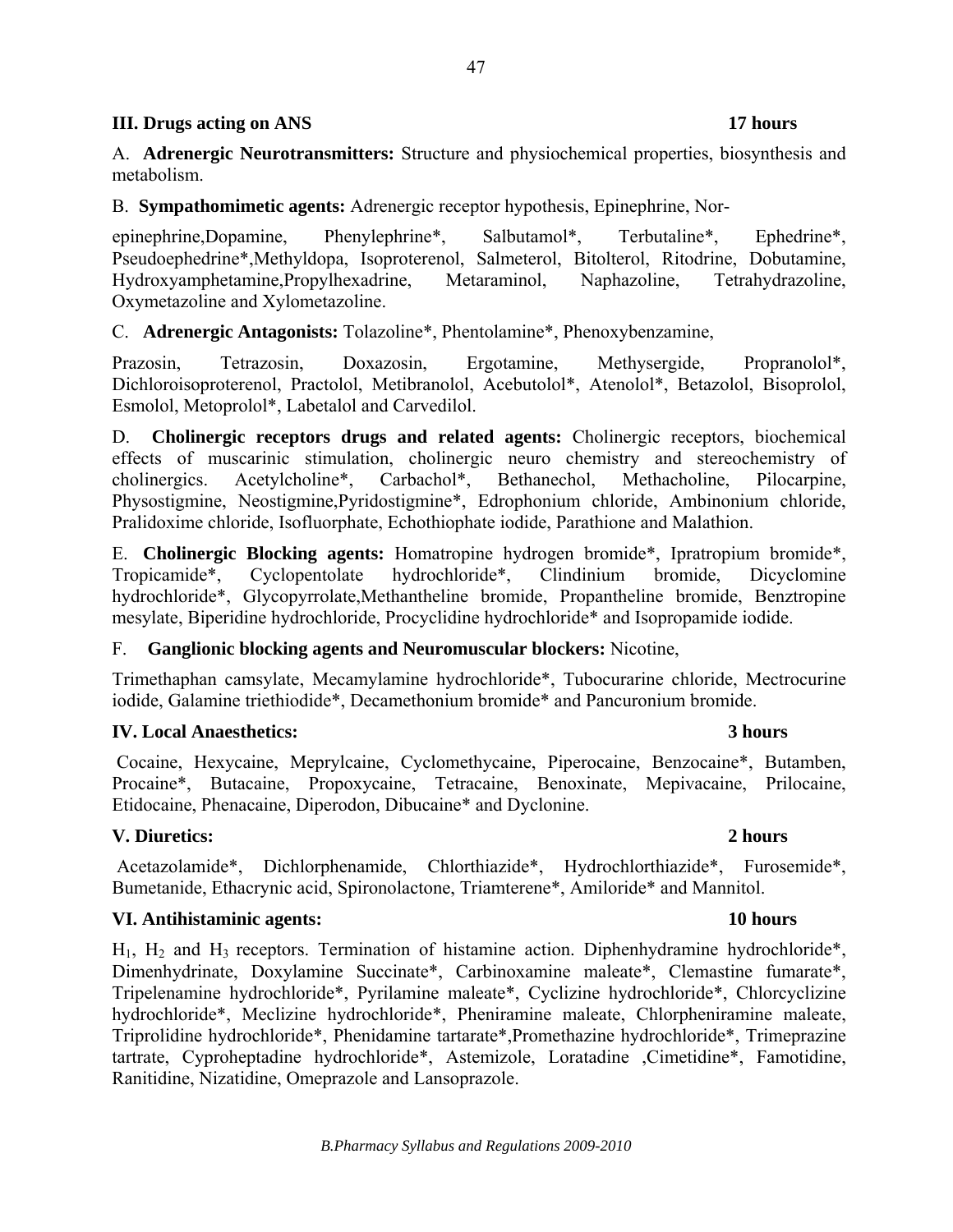# **VII. Prostaglandins and other Eicosanoids: 3 hours**

 Eicosanoids biosynthesis. Drug action mediated by eicosanoids, design of eicosanoid drugs and eicosanoids approved for human clinical use.

# **VIII. Analgesics, antipyretics and anti-inflammatory drugs. 15 hours**

A. **Morphine and related drugs** : Morphine sulphate, Codeine phosphate.

Hydromorphone hydrochloride, Oxymorphone hydrochloride, Apomorphine hydrochloride, Meperidine hydrochloride\*, Anilerdine hydrochloride, Diphenoxylate hydrochloride, Fentanyl citrate\*, Methadone hydrochloride\*, Levorphanol tartarate, Nalorphine hydrochloride, Levallorphan tartarate and Naloxone hydrochloride\*.

B. **Anti-tussives:** Noscapine, Dextromethorphan hydrogen bromide and Benzonatate.

C. **Anti-inflammatory agents:** Sodium salicylate, Aspirin, Indomethacin\*,

Sulindac, Salsalate\*, Tolmetin sodium, Zomepirac sodium, Diclofenac sodium, Ibuprofen\*, Naproxen\*, Flurbiprofen, Piroxicam\*, Acetaminophen, Phenylbutazone\* and Oxyphenbutazone.

# **PRACTICALS**

1. Synthesis of selected medicinally important compounds (**10 drugs**)

2. Identification test including I.R. spectrum.

3. Establishing the Pharmacopoeial standards for the drugs synthesized (**10 drugs**).

4. Synthesis of any two drug intermediate/drug synthesis by using Microwave irradiation technique

# **REFERENCES**

- 1. Burger's Medicinal Chemistry Vol I to IV.
- 2. Remington's Pharmaceutical Sciences,  $20<sup>th</sup>$  edition.
- 3. Ashutoshkar's Medicinal Chemistry.
- 4. Organic spectroscopy by William Kemp .ELBS, London
- 5. Medicinal Chemistry by W.A. Foye.
- 6. Medicinal Chemistry Wilson and Giswold
- 7. Indian Pharmacopoeia, 1985, 1996 and 2007.
- 8. Bentley and Driver's Textbook of Pharmaceutical Chemistry.
- 9. Pharmaceutical Chemistry (Drug synthesis) Vol. I by Roth.
- 10. Essentials of Medical Pharmacology by Tripathi
- 11. Medicinal Chemistry by K. Ilango

12. The Organic Chemistry of Drug Synthesis Volume 1-6 by Deniel Lednicer , john Wiley and sons, Inc. New York.

13. Pharmaceutical Substances Synthesis (two parts) ,patents, applications by A.Kleemann, J.Engel by Thieme Stuttgart New York .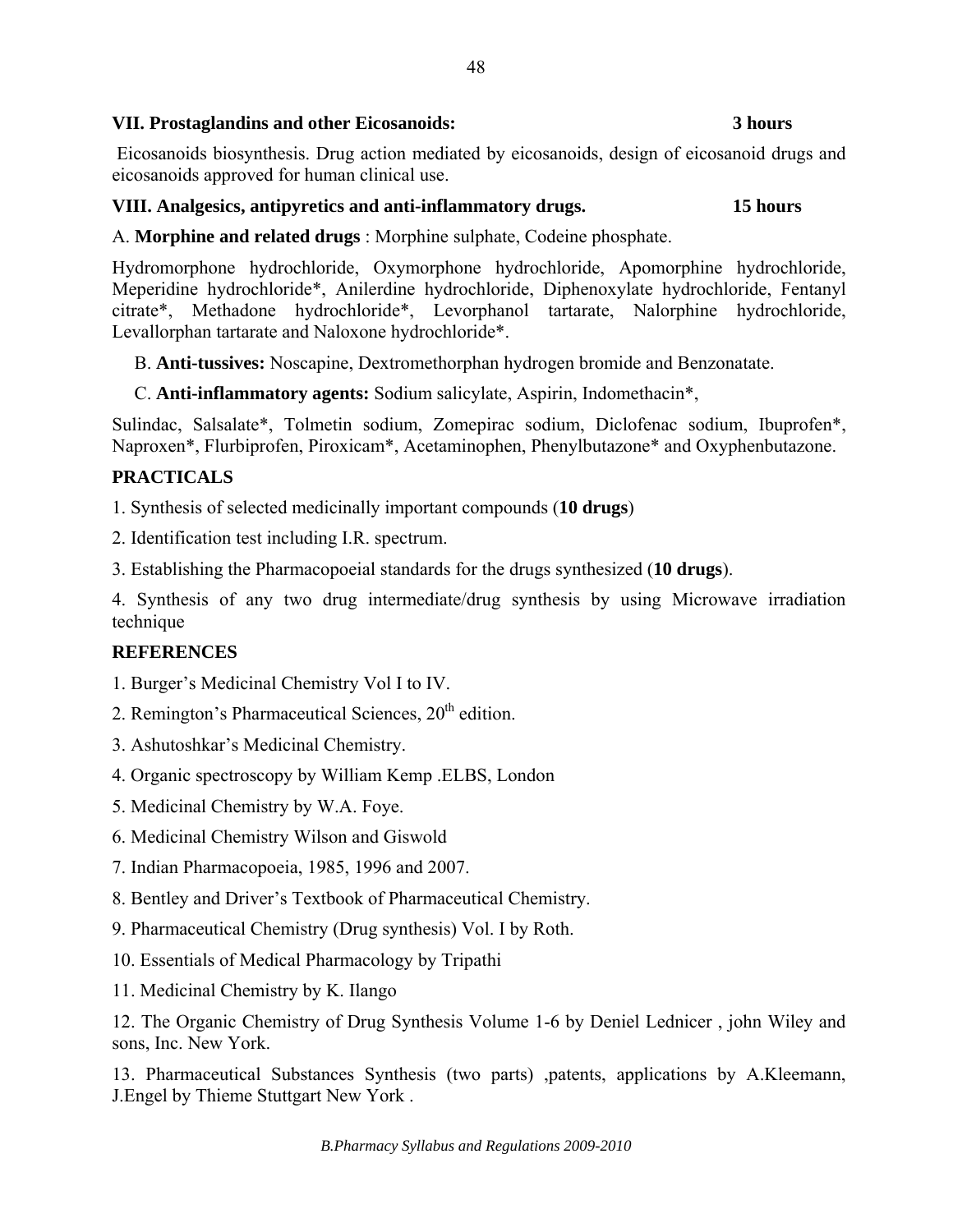14. Organic Chemistry volume 1 & 2 by I.L. Finar publishers ELBS/Longman London .

15. Principles of Medicinal Chemistry by Dr. S. S. Kadam, K.G. Bothara , Nirali Prakashan Pune

16. Medicinal and Pharmaceutical Chemistry by Harkishan Singh, V.K.Kapoor by Vallabh Prakashan New Delhi .

17. Fundamentals of Drug Metabolism and Disposition by H.N. Ladu, H. G. Mandal and E.L. Way Williams and Wilkins Co. Baltimore.

18. Vogel`s Text Book of Practical Organic Chemistry, ELBS / Longman, London.

19. Practical Organic Chemistry by Mann and Saunder. Orient Longman, UK.

20. The Systematic Identification of Organic Compounds by Shriner, Hermann,Morrill, Curtin & Fuson, John Wiley and sons , USA.

21. An Introduction to the chemistry of heterocyclic compounds by R.M. Acheson Wiley Eastern Ltd. New Delhi.

22. Spectrometric identification of Organic Compounds by R. M. Silverstein, G. Claytorn Bassel`s. T.C. Mivvill. John Wiley & Sons USA.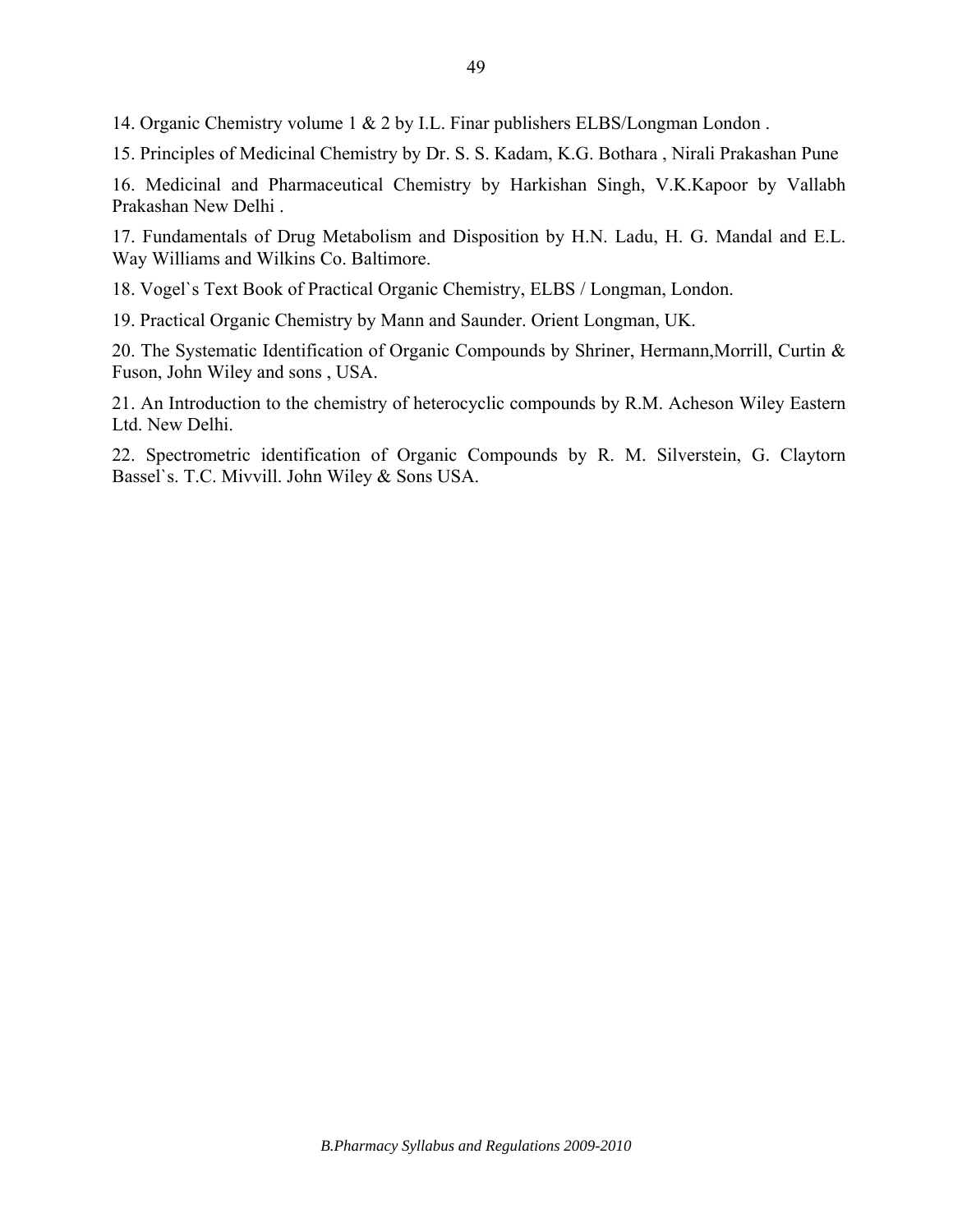## **3.3 PHARMACEUTICAL DOSAGE FORMS AND COSMETIC TECHNOLOGY**

### **THEORY (Total 75 Hours)**

1. **Liquid Dosage forms:** Introduction, types of additives used in formulations, vehicles, stabilizers, preservatives, suspending agents, emulsifying agents, solubiliser, colours, flavours, manufacturing, packaging and evaluation of clear liquids, suspensions and emulsions official in pharmacopoeia. **12 hours**

2. **Semisolid Dosage Forms:** Definition, types, mechanisms of drug penetration, factors influencing penetration, semisolid bases and their selection. General formulation of semisolids, clear gels, manufacturing procedure, evaluation and packaging. **8 hours**

3. **Suppositories:** Ideal requirements, bases, manufacturing procedure, packaging and evaluation. **4 hours** 

4. **Blood Products and Plasma Substitutes:** Collection, processing and storage of whole human blood, concentrated human RBCs, dried human plasma, human fibrinogen, human thrombin, human normal immunoglobulin, human fibrin foam, plasma substitutes, ideal requirements of PVP, dextran, etc. Control of blood products as per IP. **4 hours**

5. **Pharmaceutical Aerosols:** Definition, propellants, general formulation, manufacturing, packaging methods, pharmaceutical applications and evaluation. **6 hours** 

6. **Cosmeticology and cosmetic preparation:** Fundamentals of cosmetic science. Structure and functions of skin and hair. Formulation, Evaluation, packaging of cosmetics for skin, hair, dentifrices and manicure preparations, nail polish, lipsticks, eye lashes, baby care products.

**15 hours**

7. **Packaging of pharmaceutical products:** Types and tests assuring quality of glass. Types of plastics used, permeation, leaching, sorption, chemical reactions, biological tests, modification of plastics by drugs; Different types of closures and closure liners; film wrapper; blister packs, bubble packs, shrink handling; foil / plastic pouches, bottle seals, tape seals, breakable seals and sealed tubes; quality control of packaging material and filling equipment. **10 hours**

## 8. **Sterile pharmaceutical products**

a) Formulation - requirements, factors & related aspects, evaluation of injectable solutions, suspensions and sterile powders, containers and closures.

b) Total parenteral nutrition (TPN) & IV additives.

c) Production facilities and process control – layout, air control, design of aseptic area, LAF and maintenance.

d) Ophthalmic preparations: Requirements, formulation, methods of preparation, containers and evaluation. **12 hours**

**9. a) Good Manufacturing Practice (GMP):** Human behaviour, infestation, condition of equipments and utensils, condition of raw materials, the plant, waste disposal and storage conditions.

 **b) Quality Assurance (QA):** Salient features of ISO 9000, Total quality management and productivity, process, product and equipment validation. **4 hours**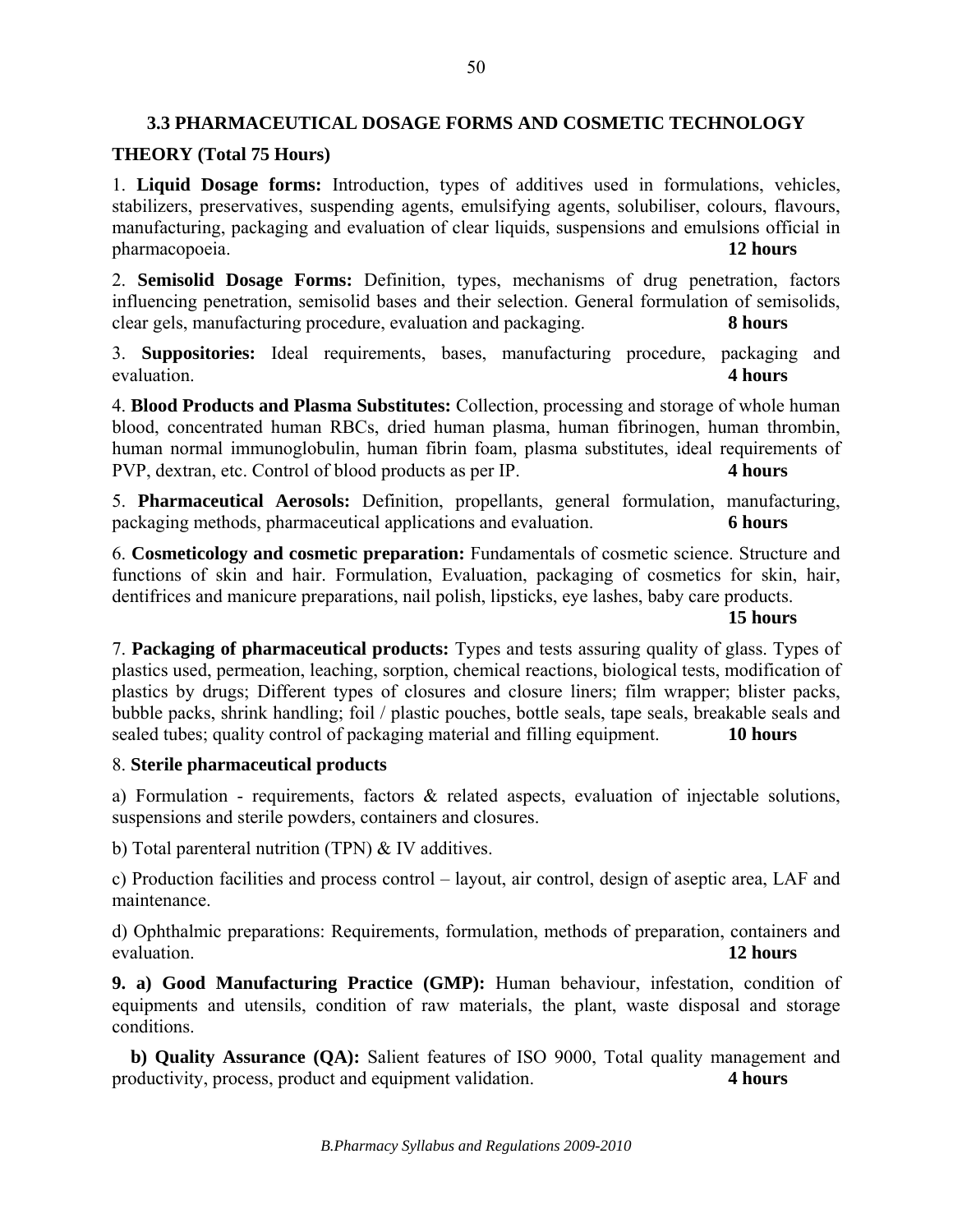# **PRACTICALS**

I. Preparation, evaluation and packaging of:

## **1. Syrups**

- a) Syrup IP
- b) Cough syrup
- c) Antipyretic syrup

# **2. Ointments**

- a) Simple ointment IP
- b) Sulphur ointment IP
- c) Cetrimide emulsifying ointment BPC

# **3. Suppositories**

- a) Indomethacin suppositories BP
- b) Aminophylline suppositories
- c) Iodoform suppositories

# **4. Sterile products**

**II. Formulation of various types of cosmetics for skin, hair, dentifrices and manicure preparations**.

# **III. Packaging materials: Evaluation of materials used in pharmaceutical packaging. REFERENCES**

1. Ansel H.C., Introduction to Pharmaceutical dosage forms, K.M. Varghese and Co, Bombay.

2. Aulton M.E., Pharmaceutics – The Science of Dosage form Design, ELBS/Churchill

Livingstone.

3. Cooper and Gunn's Dispensing for Pharmaceutical Students, CBS publishers, Delhi.

- 4. Carter S.J., Cooper and Gunn's Tutorial Pharmacy CBS Publishers, Delhi.
- 5. Remington's The Science and Practice of Pharmacy, Mack Publishing Co., Easton.
- 6. Lea and Febiger Pharmaceutical Dosage form and Drug Delivery Systems, Philadelphia.

7. Sagarin & Balsam M.S., Cosmetic Science and Technology, Vol-1-3. 2nd ed. John Wiley sons, NY.

8. Stoklosa MJ, Pharmaceutical calculation, Lea and Febiger, Philadelphia.

9. Thomssen S.G., Modern Cosmetics, Universal Publishing Corporation, Bombay.

10. Harry's Cosmeticology.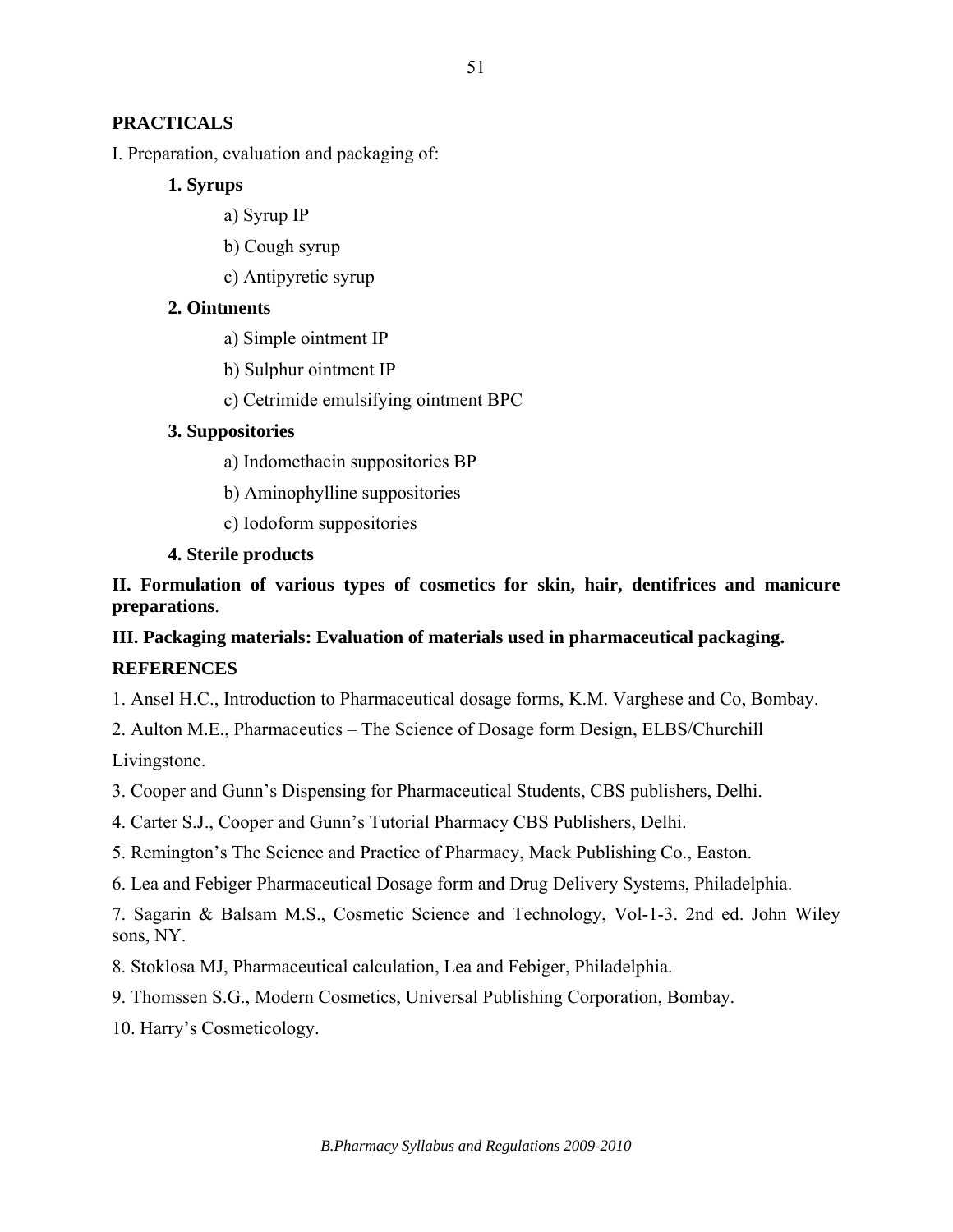# **3.4. PHARMACOLOGY – I**

## **THEORY (Total 75 Hours)**

### **1. General Pharmacology: 16 hours**

Introduction to Pharmacology, Sources of drugs, dosage forms and routes of drug administration, mechanism of action of drugs. Combined effect of drugs, factors modifying drug action, tolerance and dependence. Pharmacogenetics. Absorption, Distribution, Metabolism and Excretion of drugs. Principles of basic and clinical pharmacokinetics. Drug interactions, biological standardization and bioassay of drugs- insulin, heparin, oxytocin, digitalis and d-tubocurarine.

### **2. Pharmacology of Peripheral Nervous System: 17 hours**

a. Receptor, types of receptor, molecular mechanism of drug action, transduction mechanism by G protein coupled recptors and ion channels.

- b. Various neurotransmitters and Neurohumoral transmission (Autonomic and Somatic).
- c. Parasympathomimetics, Parasympatholytics, Sympathomimetics, Sympatholytics, Adrenergic receptor and neuron blocking agents, Ganglionic stimulants and blocking agents.
- d. Neuromuscular blocking agents.
- e. Local anaesthetic agents.

## **3. Pharmacology of Central Nervous System: 19 hours**

- a. Neurohumoral transmission in the central nervous system
- b. General anaesthetics.
- c. Alcohols and disulfiram.
- d. Sedatives, hypnotics, anti-anxiety agents and centrally acting muscle relaxants.

e. Psychopharmacological agents: Antipsychotics, antidepressants, antimaniacs and hallucinogens.

f. Antiepileptic drugs.

g. Drugs used in the treatment of neurodegenerative disorders such as Parkinson's and Alzheimer's diseases.

h. Analgesics, antipyretics, antiinflammatory and antigout drugs

i. Narcotic analgesics and antagonists.

j. C.N.S. stimulants.

k. Drug addiction and drug abuse.

## **4. Pharmacology of Cardiovascular System: 13 hours**

- a. Digitalis and cardiac glycosides.
- b. Antihypertensive drugs.

c. Antianginal and vasodilator drugs including calcium channel blockers and beta adrenergic antagonists.

- d. Antiarrhythmic drugs.
- e. Antihyperlipidemic drugs.
- f. Drugs used in the therapy of shock.

# **5. Drugs acting on Urinary System: 5 hours**

a. Fluid and electrolyte balance

b. Diuretics and Anti-diuretics.

### *B.Pharmacy Syllabus and Regulations 2009-2010*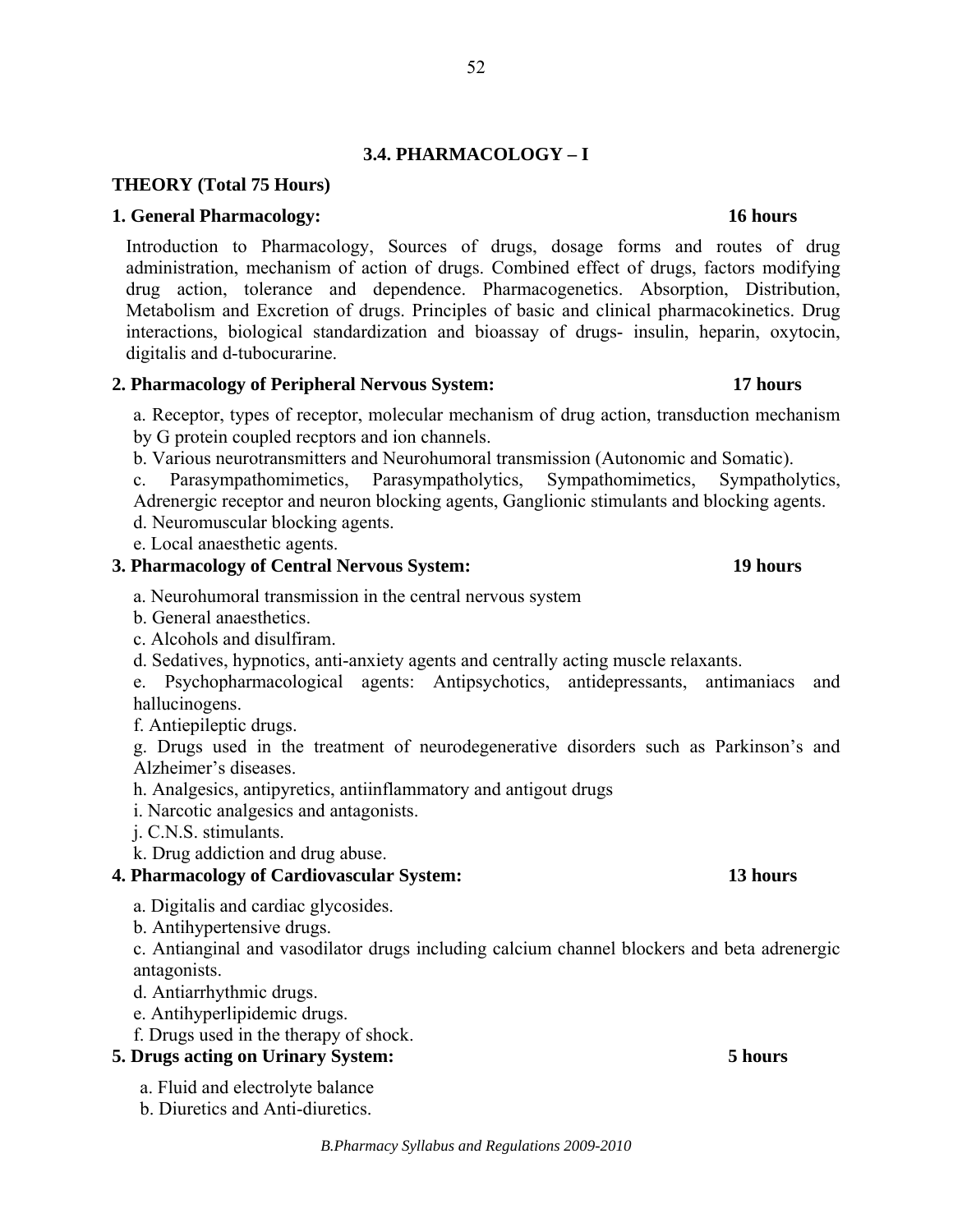### **6. Drugs acting on Respiratory system: 5 hours**

- a. Antiasthmatic drugs including bronchodilators.
- b. Antitussives and expectorants.
- c. Respiratory stimulants.

# **PRACTICALS**

1. Common laboratory animals and anaesthetics used in animal studies. Some common and standard techniques of bleeding, intravenous injection, intra-gastric administration, procedures for rendering animal unconscious and chemical euthanasia, separation of plasma and serum.

2. Study of different routes of administration of drugs in mice/rats. To study the effect of hepatic microsomal enzyme inhibitors and inducers on the phenobarbitone sleeping time in mice.

## 3. **Experiments on central nervous system:**

- Evaluation of drugs for anxiolytic, stereotypic behaviour, CNS stimulant and depressant activities
- Evaluation of drugs for analgesic activity in rodents using thermal, chemical and physical stimuli.
- Evaluation of muscle relaxant properties using rotarod apparatus, chimny test
- Measurement of extra pyrimidal side effects like catatonia
- Demonstration of anticonvulsant and antiinflammatory activities
- Evaluation of local anesthetic activity.
- 4. Effect of autonomic drugs on rabbit's eye.
- 5. Statistical calculations in Pharmacology
	- a. Student's t test
	- b. ANOVA
- 6. Experiments based on computer models like ExPharm.

# **REFERENCES**

- 1. Rang, M.P, Dale M.M, Ritter J.M-Pharmacology.
- 2. Pharmacology and Therpeutics Satoskar.
- 3. Goodman and Gilman's, The Pharmacological basis of therapeutics.
- 4. Kulkarni S.K., Hand book of Experimental Pharmacology.
- 5. Chronopharmacology by B. Lammer.
- 6. Topics of Molecular Pharmacology I & II by Nurger and Roberts.
- 7. Medical Pharmacology by K.D. Tripathi.
- 8. Essentials of Pharmacotherapeutics by F.S.K. Barar.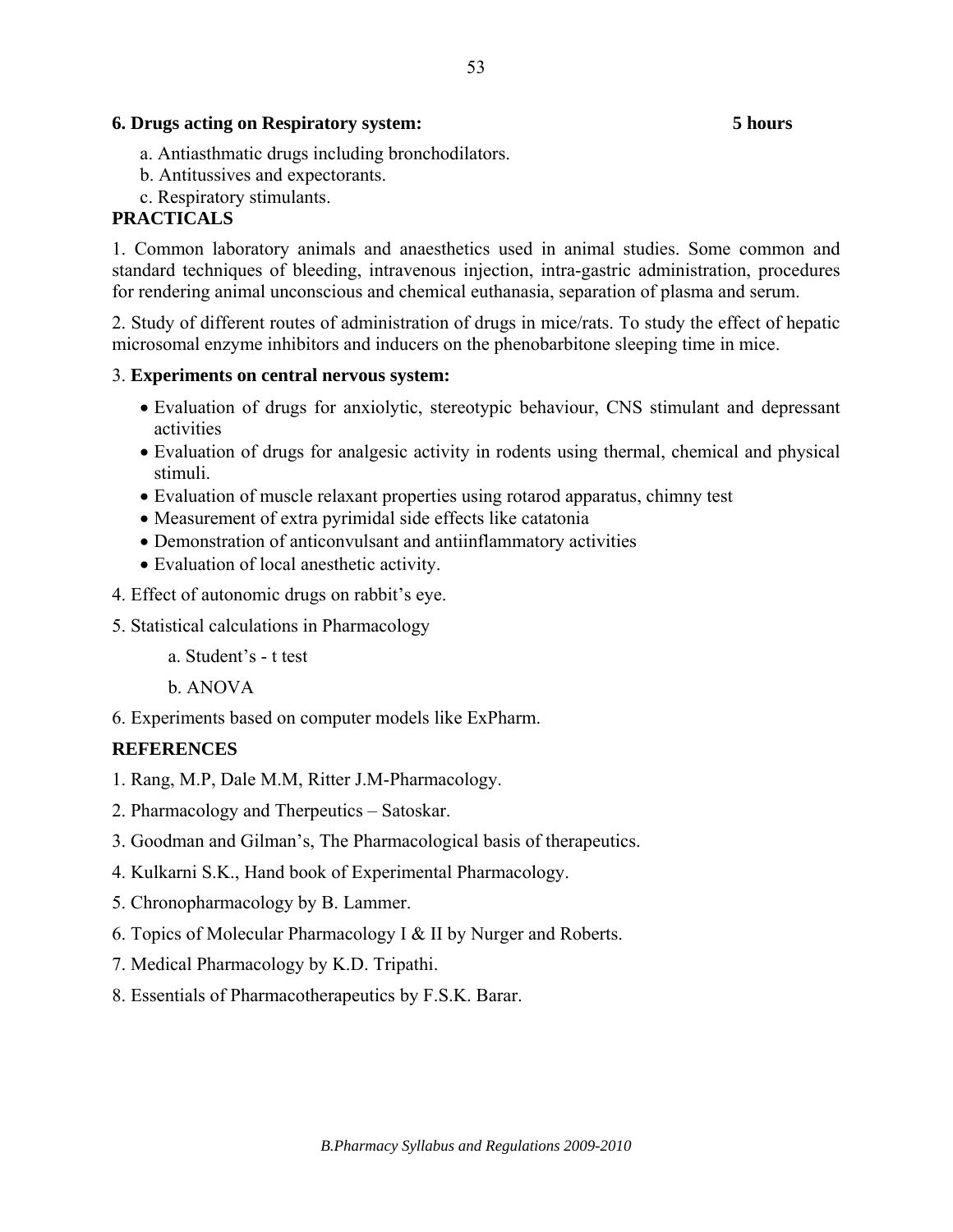# **3.5. HOSPITAL AND CLINICAL PHARMACY**

# **THEORY (Total 75 Hours)**

## **1. Organisation and structure: 8 hours**

Organisation of a hospital, hospital pharmacy, Responsibilities of a hospital pharmacist, Pharmacy and Therapeutic committee, Budget preparation and Implementation.

## **2. Hospital formulary: 3 hours**

Contents, drug profile, preparation and revision of hospital formulary.

# **3.Purchase,Distribution and inventory control of drugs in hospitals: 8 hours**

- i) Purchasing Procedures
- ii) Dispensing of drugs to outpatients and inpatients
- iii) Types of distribution of drugs and charging policies in Hospital
- iv) Dispensing of Controlled drugs.

# **4. Central sterile supply unit and their management:**

Types of materials for sterilization, packing of materials prior to sterilization, sterilization equipments and supply of sterile materials. **6 hours** 

# **5. Drug information services: 6 hours**

Drug information centre, sources of information on drugs, disease treatment schedules, procurement of information, computerized services (e.g. MEDLINE), retrieval of information.

# **6. Nuclear Pharmacy: 6 hours**

Introduction to Radiopharmaceuticals, radioactive half-life, units of radioactivity. Production of radiopharmaceuticals, methods of isotopic tagging, preparation of radioisotopes in laboratory using radiation dosimetry and radioisotope generators. Permissible radiation dose level, radiation hazards, their prevention and specifications for radioactive laboratory.

**7.** i) **Adverse drug reactions:** Classification, excessive pharmacological effects, secondary pharmacological effects, idiosyncrasy, allergic drug reactions, genetically determined toxicity, toxicity following sudden drug withdrawal. Methods of detecting adverse drug effects: spontaneous case reports, record linkage studies, Cohort studies & case control studies.

 ii) **Drug interactions :** Types - Pharmacokinetic and Pharmacodynamic drug interactions with suitable examples. Common Drug –Drug and Drug –Food interactions. **18 hours**

8. **Concept of** medication history interviews, patient medication profile, patient medication counseling . Barriers and steps in counseling, types of medication error and patient compliance.

# **7 hours**

# 9.**Therapeutic Drug Monitoring**:

 Introduction, indications, dosage individualization, Pharmacist's intervention, TDM of specific drugs- Digoxin, Theophyllin, Gentamycin & Phenytoin. **5 hours** 

# 10.**Clinical Trails**:

 Reasons for conducting clinical trials , different phases of clinical trials. Guidelines governing clinical trials – GCP-ICH, Ethics in clinical research. **8 hours**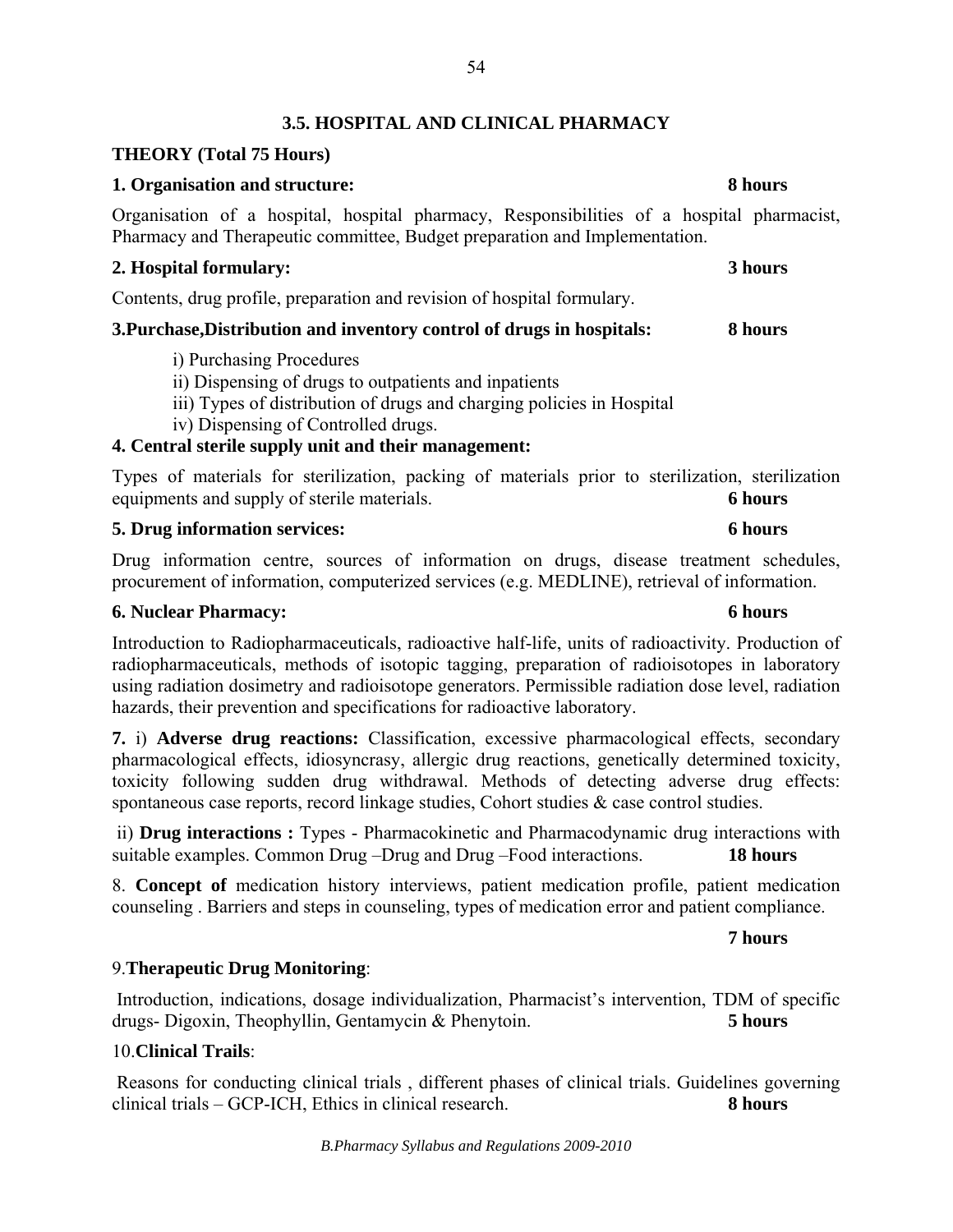## **FIELD WORK**

1. Posting to Pharmacy (drug stores) to know prescription handling, dispensing, storage, record keeping and to know various companies and their brand names (8days / 4 weekends). Submission of a report after the posting period is over.

2. Posting to Hospital (Private or Government)

a. To know purchasing procedures, storage, record keeping, pharmacy service to in patients and out patients.

b. To prepare a model hospital formulary.

c. To go towards along with doctors and nurses to know about drug distribution

d. Prescription charging, methods of suggesting dosage regimen, (8 days/ 4 weekends).

After the period of posting, submission of an assignment about whatever drugs the candidate had learned in the hospital and their drug interactions with other drugs from literature/reference books.

### **REFERENCES**

1. Remington's Pharmaceutical Sciences, Eighteenth edition.

2. A textbook of Hospital Pharmacy by S.H. Merchant and J.S. Qadry.

3. Hospital Pharmacy by William E. Hassan.

4. Textbook of Biopharmaceutics and Clinical Pharmacokinetics by Sartaray Hiage.

5. Clinical Pharmacokinetics concepts and Application by Malcom.

6. A text book of clinical Pharmacy Practice-Essential concepts and skills by G. Parthasarathy, Karin Nyfort-Hansen, Milap C. Nahara.

7.GCP-ICH Guidelines.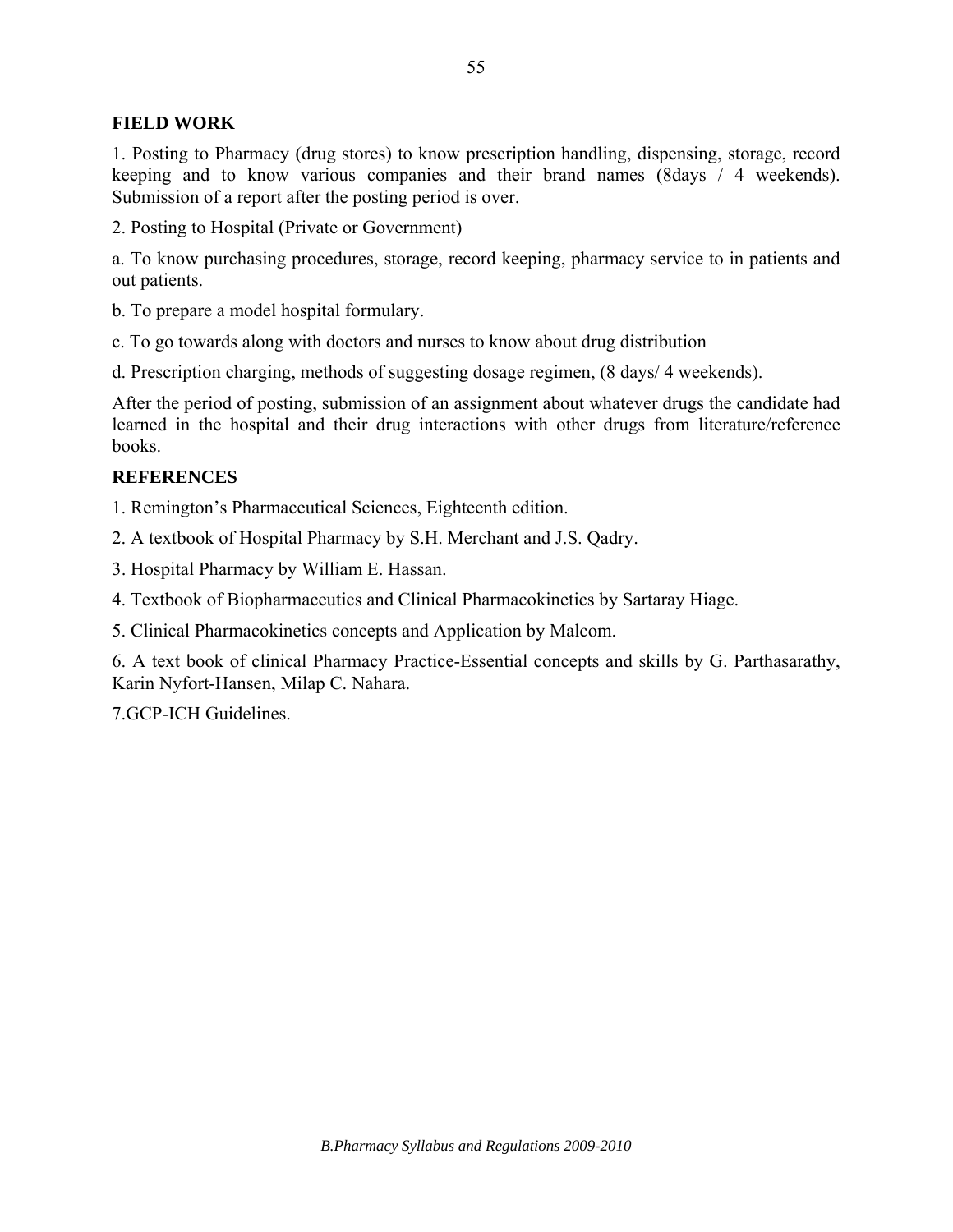# **3.6. PHARMACEUTICAL BIOTECHNOLOGY**

# **THEORY (Total 75 Hours)**

## **II. Basic aspects of Pharmaceutical Microbiology and Biotechnology**

- 1. a) Microbes of Pharmaceutical importance. **1 Hour**
	- b) Importance of Aseptic technique.
- 2. Classification of Microorganisms with detailed reference to Bacteria Morphology, isolation and identification, growth and cultural characteristics, enumeration and reproduction. Brief study on fungi and viruses – Morphology, growth and reproduction. **14 Hours**
- 3. Sterilization & Disinfection **12 Hours**
	- a) Official sterilization methods heat, gaseous, filtration  $\&$  radiation study of Mechanism, instrumentation and conditions, applications, merits and demerits. Detailed study of official sterility testing method.
	- b) Disinfection Classification, Mechanism and uses of disinfectants in brief. Factors affecting disinfection and methods of disinfectant evaluation.

# **II. Microbial Biotechnology 6 Hours**

- 1. Microbial genetics including transformation, transduction, conjugation and transposable elements.
- 2. Microbial biotransformation and production of single cell protein.
- 3. Microbiological assay of antibiotics and vitamins.

# **III. Immunology and Immuno Biotechnology 14 Hours**

- 1. Introduction, types of Immunity, antigens and haptens. Antibodies, antigen antibody reactions, complement systems, structure and functions of MHC, antigen recognition and presentation. Hypersensitivity response, immunostimulation and suppression, immuno deficiency diseases and autoimmune disorders.
- 2. Immunologicals: Preparation and quality control of products representing various categories like

| Toxoids                   | - Diphtheria and Tetanus,     |
|---------------------------|-------------------------------|
| Live Bacterial Vaccines   | $-BCG$                        |
| Killed Bacterial Vaccines | - Cholera, DPT.               |
| Viral Vaccines            | - Polio, Rabies and small pox |
| Antitoxins                | - Diphtheria                  |
| Official Immunoglobulins. |                               |

- 3. Hybridoma Technology Introduction, techniques of production and applications.
- 4. Immunoblotting techniques: ELISA, Western blot, Southern blot and Northern blot.

# **IV Molecular Biology and Genetic Engineering 12 Hours**

- 1. Introduction to Molecular Biology, transcription and translation processes.
- 2. Study of cloning vectors, restriction endonucleases, cloning strategies and gene expression.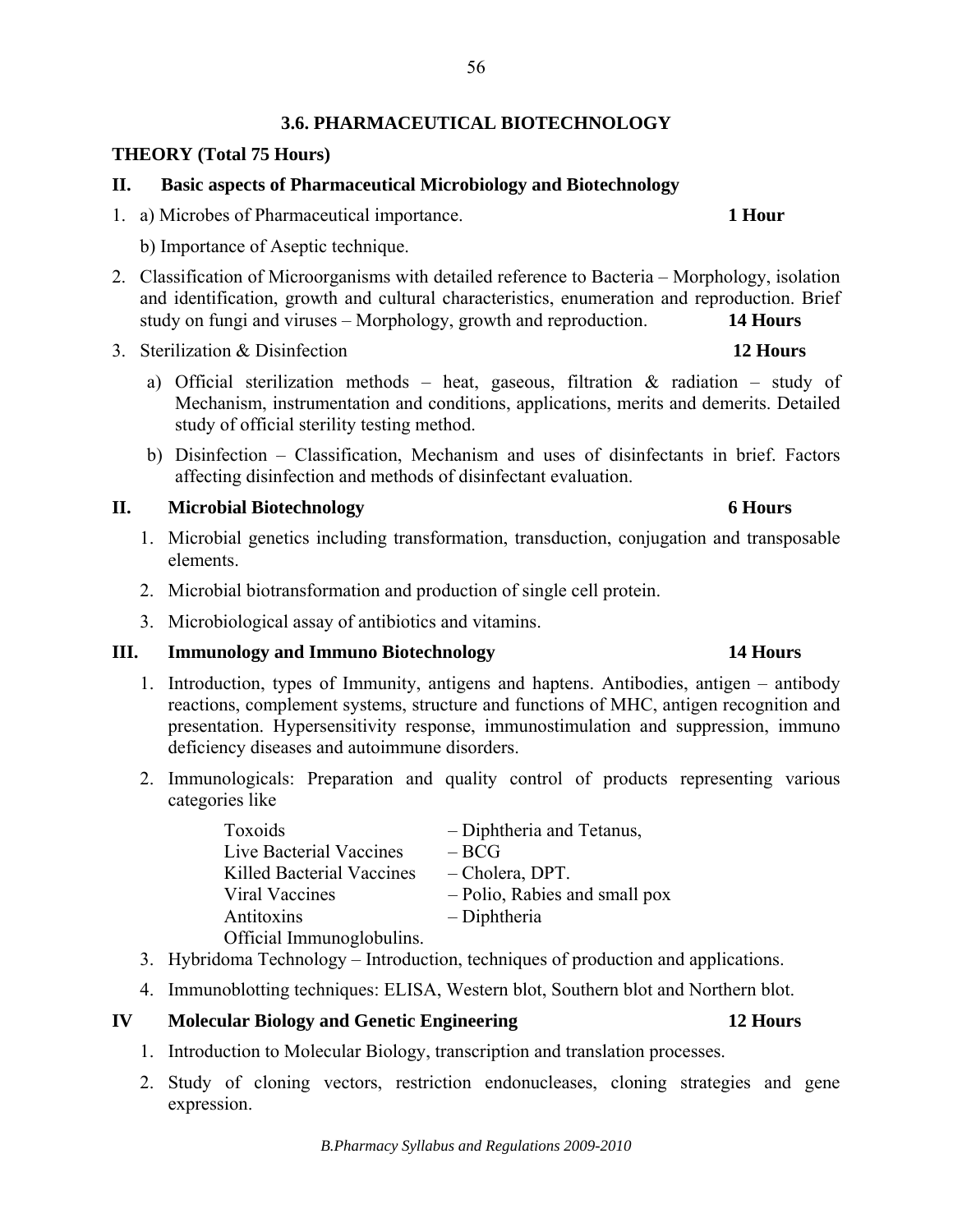- 3. Applications of recombinant DNA technology and genetic engineering in the production of following products.
	- (i) Regulatory Protein Interferon
	- (ii) Vaccines Hepatitis B
	- (iii) Hormones Insulin
- 4. Brief study of regulatory aspects of Biopharmaceutical Products.

### **V. Bioprocess technology 10 Hours**

- 1. Basic principles of fermentation, brief study on screening methods of industrially important microbes.
- 2. Study design and operation of fermentor and study of different parameters.
- 3. Bioprocess of following metabolites.

| Organic Solvent | - Alcohol            |
|-----------------|----------------------|
| Organic acid    | $-$ Citric acid      |
| Antibiotics     | $-$ Penicillin       |
| Vitamin         | $-$ Vitamin $B_{12}$ |
| Amino acid      | - Glutamic acid      |

## **VI. Enzyme Biotechnology 3 Hours**

Brief introduction to immobilization methods and applications. Biosensors.

### **VII. Animal Biotechnology 3 Hours**

## Growth of animal cells in culture. General procedure for maintenance of cell culture, Medias used, primary and established cell culture and applications of animal tissue culture.

## **PRACTICALS**

- (1) Aseptic Transfer
- (2) Preparation of Nutrient Media
- (3) Culture Techniques
	- (1) Liquid Media Inoculation
	- (2) Solid Media Inoculation like Streak plate, Pour plate, Stab culture, Swab culture.
- (4) Microscopic Techniques:
	- (1) Unstained preparation: Motility study by hanging drop method.
	- (2) Stain Preparations
		- a) Simple
		- b) Differential staining: Gram staining
		- c) Spore Staining
		- d) Capsule Staining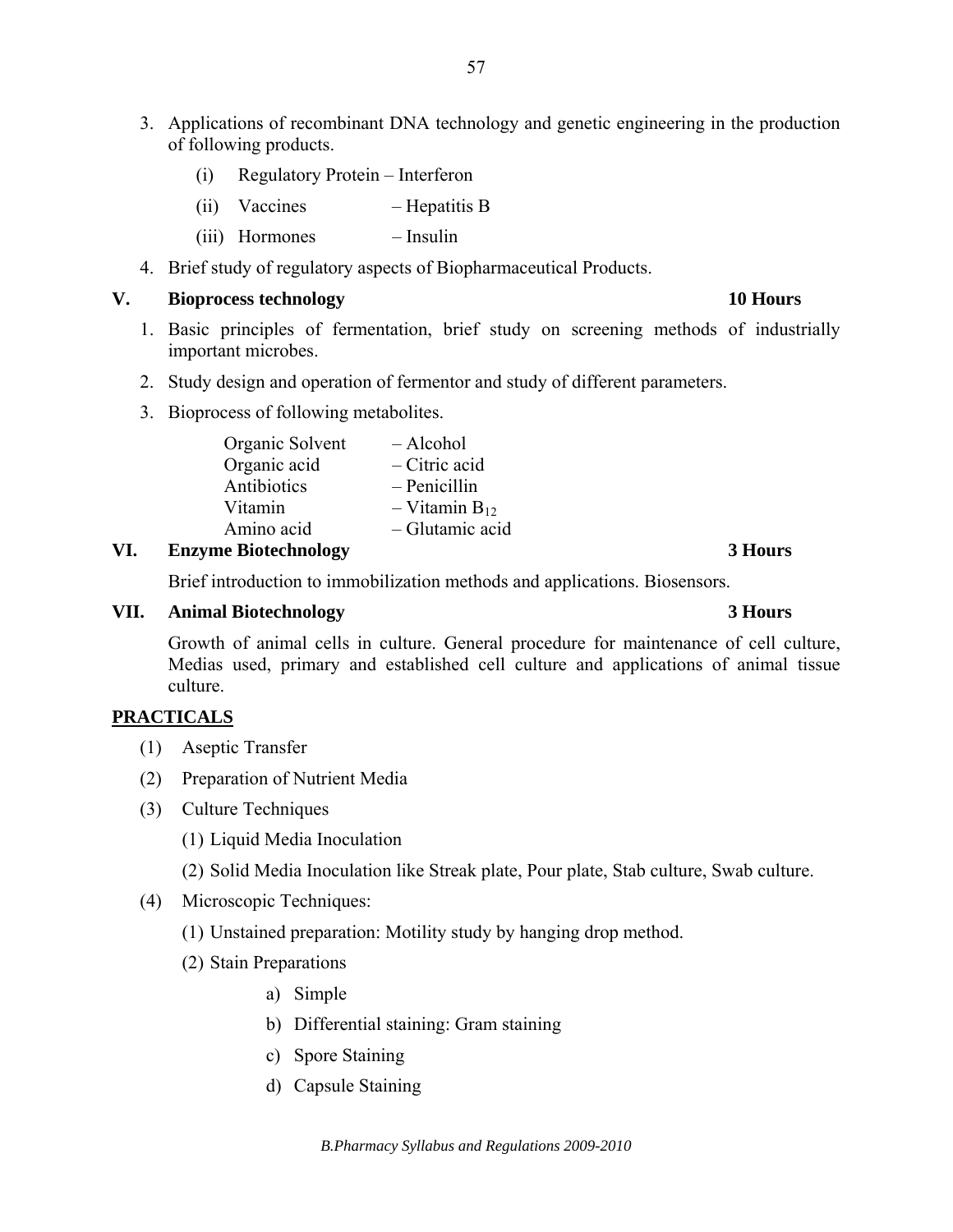- (5) Identification of Bacteria, based on biochemical tests like amylolytic, proteolytic carbohydrate fermentation, citrate utilization, indole production.
- (6) Bacterial enumeration by standard plate count technique (viable count).
- (7) Sterility testing Direct inoculation technique.
- (8) Disinfectant evaluation by Riedel Walker test.
- (9) Production of Fermentation products like Alcohol, Amylase and streptomycin.
- (10) Food microbiology: Microbiology of milk quality control test by methylene blue reduction test and plate count method.
- (11) Microbiological assays of antibiotics and vitamins by
	- 1) Kirby Bauer Method
	- 2) Turbidimetric Method
- (12) Bacteriology of water: Identification of coliform bacteria.
- (13) Isolation of DNA and its purity estimation.
- (14) Immobilization of whole cells / Enzyme.

## **REFERENCES**

- 1. Microbiology by Pelczar, Reid and Chan.
- 2. Essential and applications of Microbiology by Judy Kandal.
- 3. Microbial Genetics by David Freifeider.
- 4. General Microbiology by R.Y. Stanier.
- 5. Microbiology by Prescott.
- 6. Textbook of Microbiology by Anathanarayanan and Panicker
- 7. Immunology by Weir
- 8. Immunology by Ivan Roitt.
- 9. Microbiology A laboratory manual by James G. Cappuchino
- 10. Laboratory Microbiology by L. Jack Bradshaw.
- 11. Practical Medical Microbiology Mackie and Mc Cartney.
- 12. Pharmaceutical Microbiology by Hugo and Russel.
- 13. Textbook of Biotechnology by Vyas and Dixit.
- 14. Textbook of Biotechnology by R.C. Dubey.
- 15. Principles of Gene Manipulation by S.B. Primrose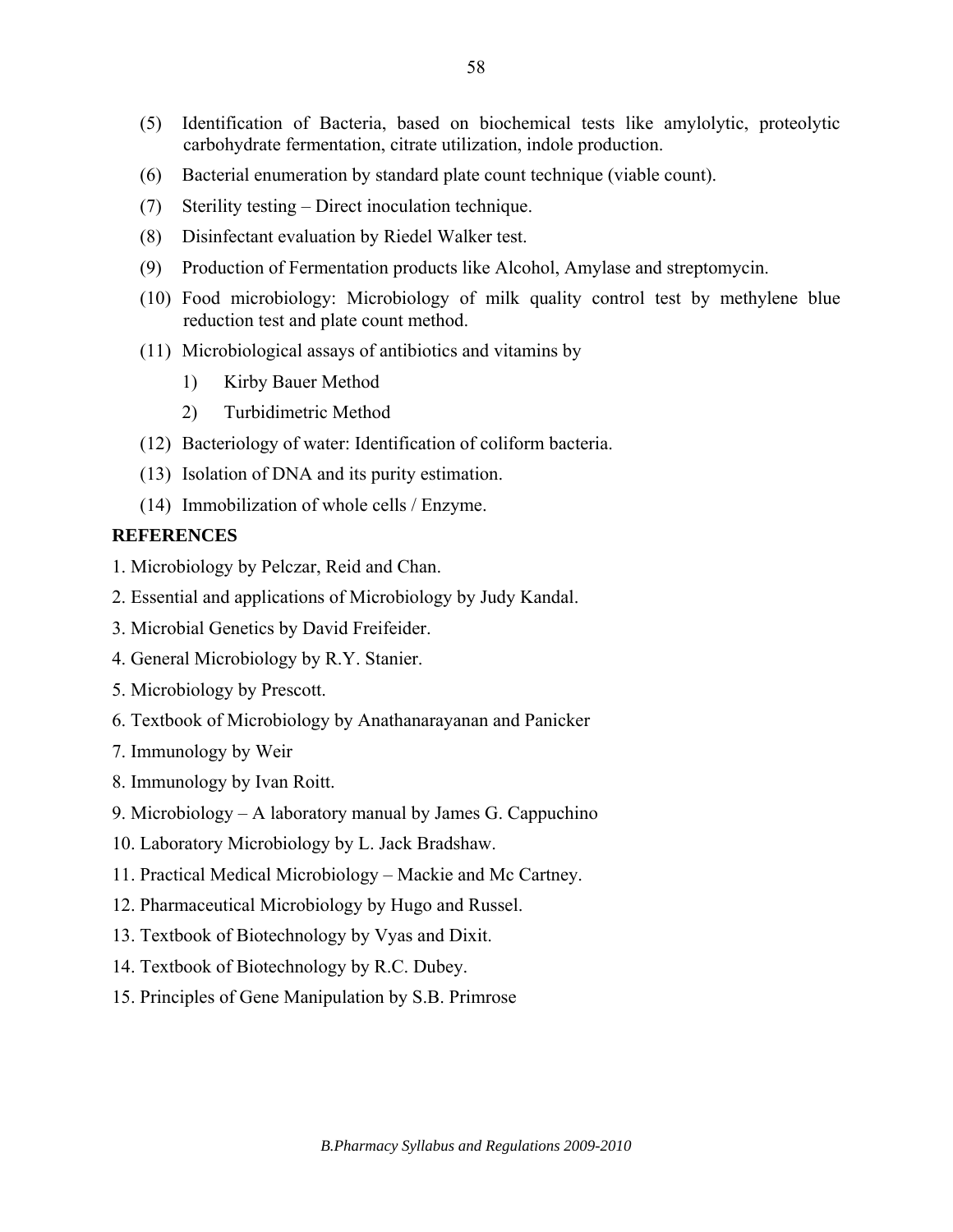# **FOURTH YEAR B. PHARMACY DEGREE**

# **4.1. FORMULATIVE PHARMACY AND BIOPHARMACEUTICS**

## **THEORY (Total 75 Hours)**

## 1. **Preformulation studies: 4 hours**

a) Study of physical properties of drugs like physical form, particle size, shape, density, wetting, dielectric constant, solubility, dissolution, organoleptic property and their effect on formulation, stability and bioavailability.

## 2. **Stability studies: 7 hours**

a) Study of chemical properties of drugs like hydrolysis, oxidation, reduction, racemisation, polymerization, etc. and their influence on formulation and stability of products.

b) Stabilization and stability testing protocol for various pharmaceutical products.

# 3. **Capsules: 6 hours**

Advantages and disadvantages of capsule dosage form, material for production of hard gelatin capsules, size of capsules and method of capsule filling. Soft gelatin capsule, capsule shell and capsule content, importance of base absorption, manufacturing, quality control, stability testing and storage of capsule dosage forms.

# 4. **Micro-encapsulation: 7 hours**

Types of microcapsules, importance of micro encapsulation in pharmacy, micro encapsulation by Co-acervation phase separation, multi-orifice centrifugation, spray drying, spray congealing, polymerisation, air suspension technique, pan coating and other techniques. Evaluation of microcapsules.

## 5. **Tablets 12 hours**

a) Classification of different types of tablets, tablet excipients, granulation technology on large scale by various techniques, different types of tablet compression machinery and equipment employed, processing problems of tablets and evaluation of tablets.

b) Coating of tablets: Types of coating, film-forming materials, formulation of coating solution, equipments for coating, film defects and evaluation of coated tablets.

# 6. **Prolonged Action Pharmaceuticals: 7 hours**

Benefits, limitations, oral products terminology, types and construction of products and evaluation.

# 7. **Novel Drug delivery systems: 12 hours**

Transdermal delivery systems, Osmotic drug delivery systems, Liposomes, Nanoparticles.

# 8. **Bio-pharmaceutics and Pharmacokinetics 20 hours**

a) **Bio-pharmaceutics:** Rate of drug absorption after administration, drug concentration in blood, biological factors in drug absorption, physico-chemical factors, dosage form consideration for gastrointestinal absorption, drug distribution, site seeking and drug elimination.

b) **Pharmacokinetics:** Compartment models, a brief study of parameters like biological half life, apparent volumes of distribution, renal clearance, total body clearance, absorption, elimination rate constants and significance of the data.

c) **Bioavailability and bio-equivalency testing:** Definitions, dosage forms, dissolution rate and bio-equivalency testing.

### *B.Pharmacy Syllabus and Regulations 2009-2010*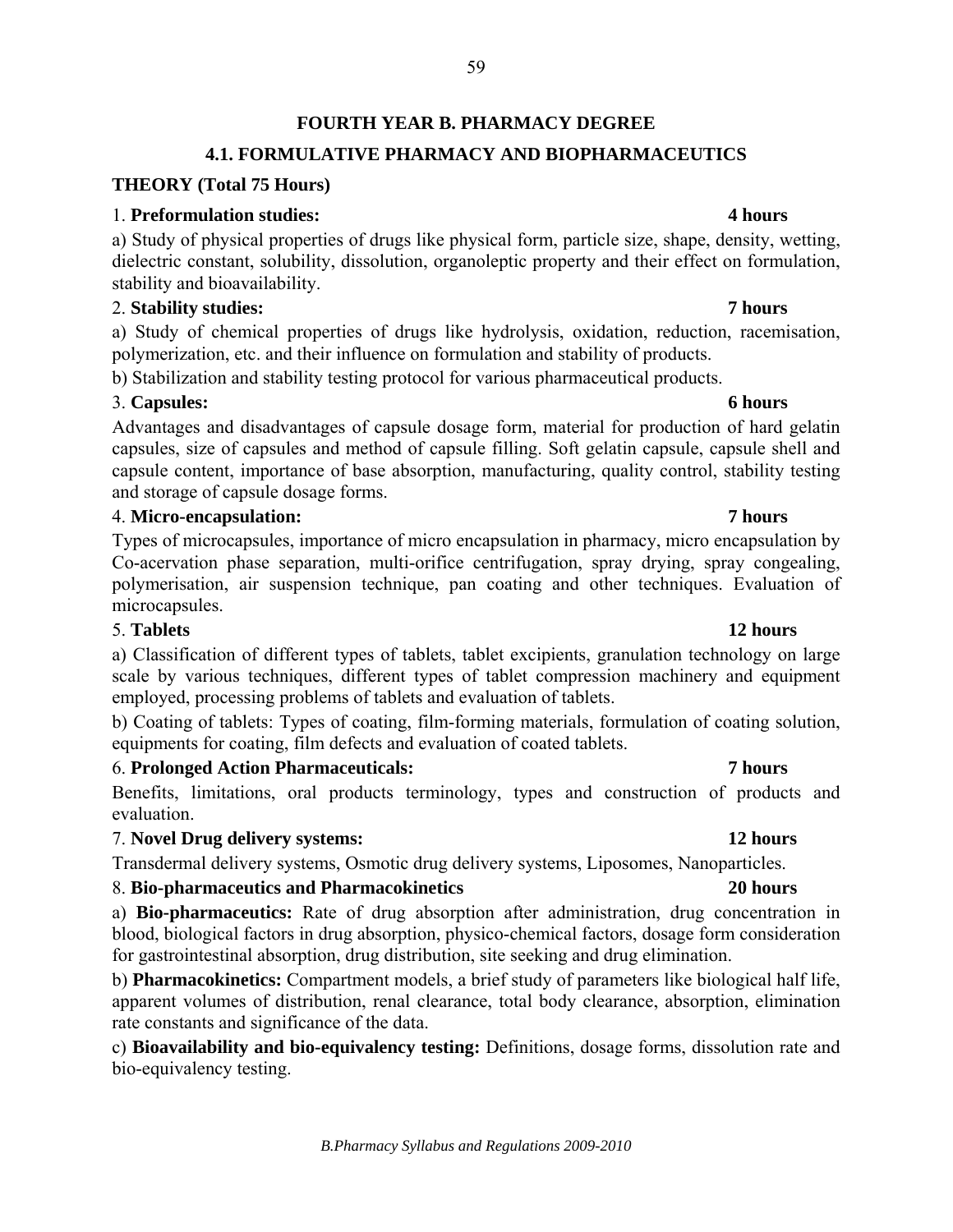## **PRACTICALS**

Experiments devised to study the formulation of dosage forms, stability testing of formulated dosage forms, evaluation of dosage forms, evaluation of dosage form necessities (additives) in the stable formulation of dosage forms, bioavailability testing and others to illustrate topics mentioned in theory.

## **REFERENCES**

- 1. Pharmaceutical dosage forms: Tablets volume 3 by Liberman and Lachman
- 2. Pharmaceutical dosage forms: Parenteral medications Vol-1, 2 by Liberman and Lachman.
- 3. Pharmaceutical dosage forms: Disperse systems Vol-1, by Liberman and Lachman.
- 4. Remington's Pharmaceutical Sciences (RPS).
- 5. Modern Pharmaceutics by Banker and Gilberts.
- 6. Theory and Practice of Industrial Pharmacy by Lachman.
- 7. Hard Capsules by Ridgway. K. Pharmaceutical Press, London.
- 8. Biopharmaceutics and Clinical Pharmacokinetics by Milo Gibaldi.
- 9. Novel Drug Delivery System by Y.W. Chein.
- 10. Biopharmaceutics and Pharmacokinetics –an introduction by Robert. E. Notari.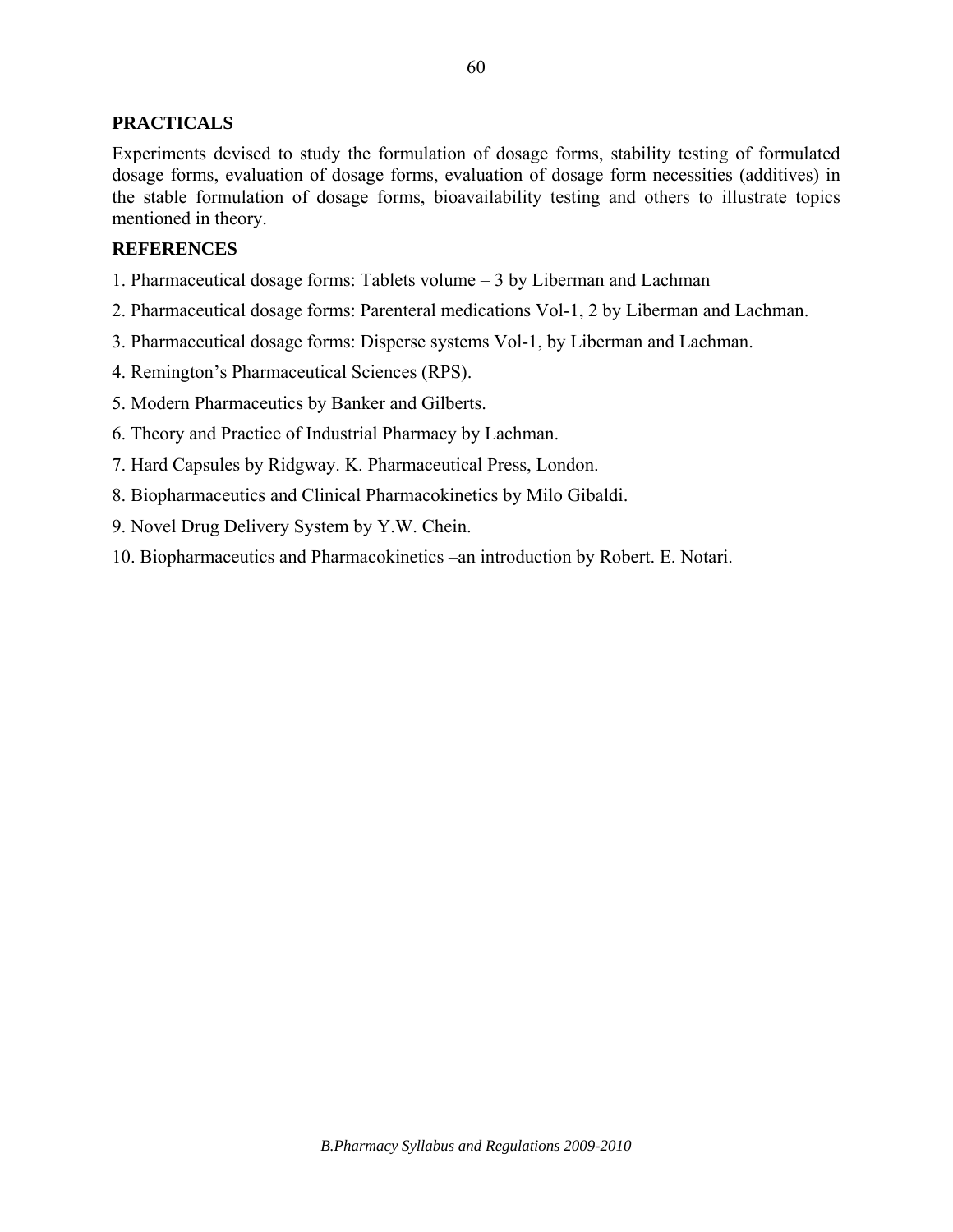# **THEORY (Total 75 Hours)**

1. **7 hours**

a. Modern methods of extraction, application of latest techniques like Chromatography,

Electrophoresis and spectroscopic methods in the isolation, purification and identification of crude drugs.

b. Stability test for herbal extracts.

c. Study of utilization of radioactive isotopes in the investigation of Biogenetic studies.

# 2. **Enzyme Biotechnology 6 hours**

Introduction, General methods of isolation, purification, enzyme reactors and applications of

immobilized enzymes in drug analysis.

Enzyme used in pharmacy; methods of preparation  $\&$  isolation of

a. Papain b. Pepsin c. Pancreatin d. Pectinase e.streptokinase.

# 3. **Plant tissue culture: 10 hours**

 a. Introduction, Historical development, types of cultures, nutritional requirements, application of plant tissue culture for the production of secondary metabolites.

b. Detailed study of callus culture, cell suspension culture, single cell culture, totipotency and application, clonal propagation, enzyme immobilization technique.

c. Role of plant growth regulators for the production of secondary metabolites.

4. Industrial production and pharmaceutical application of phytoconstituents such as, **10 hours** 

Sennosides, Cardiac glycosides, Vinca alkaloids, Quinoline alkaloids, Menthol, Citric acid, Podophyllotoxin, Diosgenin, Solasodine, and Tropane alkaloids.

# 5. **Natural allergens: 10 hours**

Introduction, classification of allergens, preparation of allergenic extracts, Sensitivity testing and treatment of allergy, Hallucinogenic, teratogenic and other toxic plants.

# 6. **Preparation and standardization of herbal formulations 6 hours**

- a. Preparation and uses of Tinctures, Herbal syrups, Herbal creams, Herbal shampoos
- b. WHO guidelines for the assessment of herbal medicines.
- c. Estimation of heavy metals in herbal preparations.

# 7. **Alternative system of medicine. 9 hours**

a. Basic principles involved in Ayurveda, Siddha, Unani and Homeopathy.

b. Types of formulation used in alternative system of medicine.

 c. Preparation and standardization of Aristas, Asawas, Gutikas, Churnas, Lehyas and Bhasmas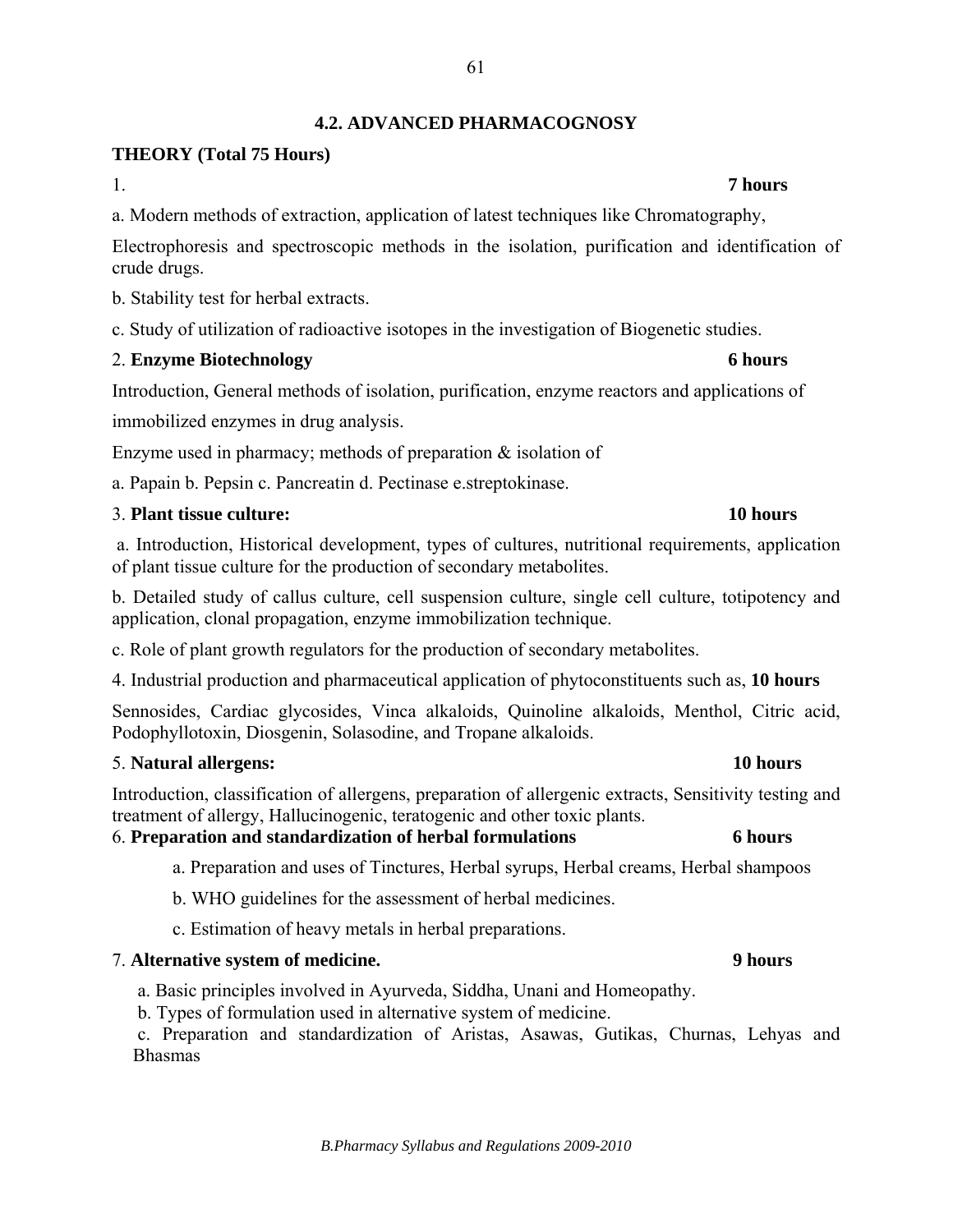## 8. **4 hours**

 a. A brief account of plant based industries and utilization involved in work on medicinal and aromatic plants in India.

b. Export potential of medicinal and aromatic plants of India.

# 9. **Antibiotics and Antiviral drugs 7 hours**

Biosynthesis of Penicillin.Biosynthesis of Cephalosporin. Amino glycosides: Biosynthesis of streptomycin. Antiviral drugs, Glycyrrhizin, Gossypol, Hypericin, Inophyllum B, Calanotide A&B, Vidarabine. Plant constituents with Anti-HIV activity.

# 10. **6 hours**

a) Basic metabolic pathways leading to the formation of plant secondary metabolites.

 b) Biogenesis and pharmaceutical application of the following phytoconstituents Atropine, Morphine, digoxin, Reserpine, Ergometrine.

# **PRACTICALS**

# **1. Monograph exercise as per I.P.**

- a) Castor oil.
- b) Shark liver oil.
- c) Honey.

# **2. Exercise involving isolation of active principles**

- a) Caffeine from tea dust.
- b) Quinine from Cinchona bark.
- c) Citric acid from Lemon.
- d) Casein from Milk.
- e) Starch from Potato.
- f) Pectin from Orange peel
- **3. Nutraceuticals** Spirullina, Almond, Amla, Corn oil, Soyabean oil, Honey.

# **4. Chemical Assays**

- Aldehyde content of volatile oil.
- Ester value of fixed oil.
- Phenol content of volatile oil.
- Alkaloidal assay of belladonna leaf.
- Eugenol content of clove oil.
- Cineole content of eucalyptus oil.

# **5. Physical evaluation of powdered drugs**

- Determination of Moisture content (Loss of drying).
- Extractive values.
- Ash values.
- Swelling factors.
- -Determination of foreign organic matter.
- -Determination of crude fibre content.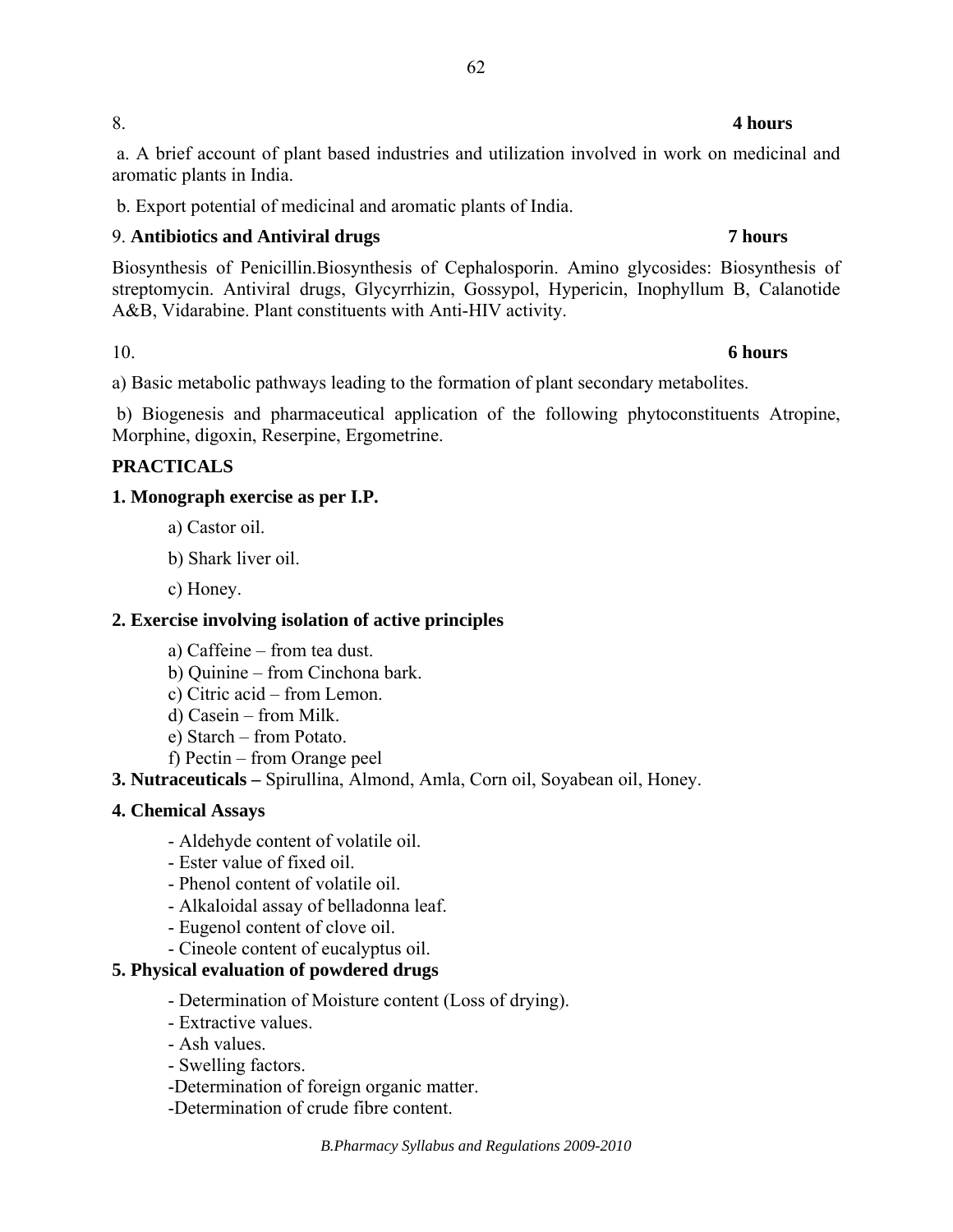7. Extraction of volatile oils – menthe oil, coriander oil, fennel oil.

8. Identification of natural products such as amino acids, alkaloids and glycosides using TLC and paper chromatographic profiles.

9. Preparation and standardization of Ayurvedic formulations -tailam.

10. Preparation and standardization of herbal extracts – garlic, turmeric, garcinia.

- 11. Preparation of herbal cosmetics shampoos, creams and lipsticks.
- 12. Demonstration of experiments in column chromatography.
- 15. Isolation of a plant enzyme papain and pectinase.

## **REFERENCES**

- 1. The formulation and preparation of cosmetics, fragrances and flavours.
- 2. Pharmacognosy by Trease and Evans 15th Edition.
- 3. Biochemistry Harold Varley.
- 4. Pharmacognosy by Trease and Evans 14th edition.
- 5. Herbal Drug Industry R.D. Chowdary.
- 6. Remington's Pharmaceutical Sciences.
- 7. WHO Guidelines Website. http:/www/who.int/druginformation
- 8. Pharmacognosy and Pharmaco biotechnology 10th edition, James Robbers Mary Lyn., K Speedy and Varro, E. Tylor.
- 9. Standardisation of Botanicals.
- 10. Quality control herbal drugs –Pulok K. Mukherjee.
- 1. Pharmacognosy and Phytochemistry I<sup>st</sup> Edition, Vol I and II by Vinod. D. Rangari.
- 2. Practical Pharmacognosy, III<sup>rd</sup> Edition, C.K. Kokate.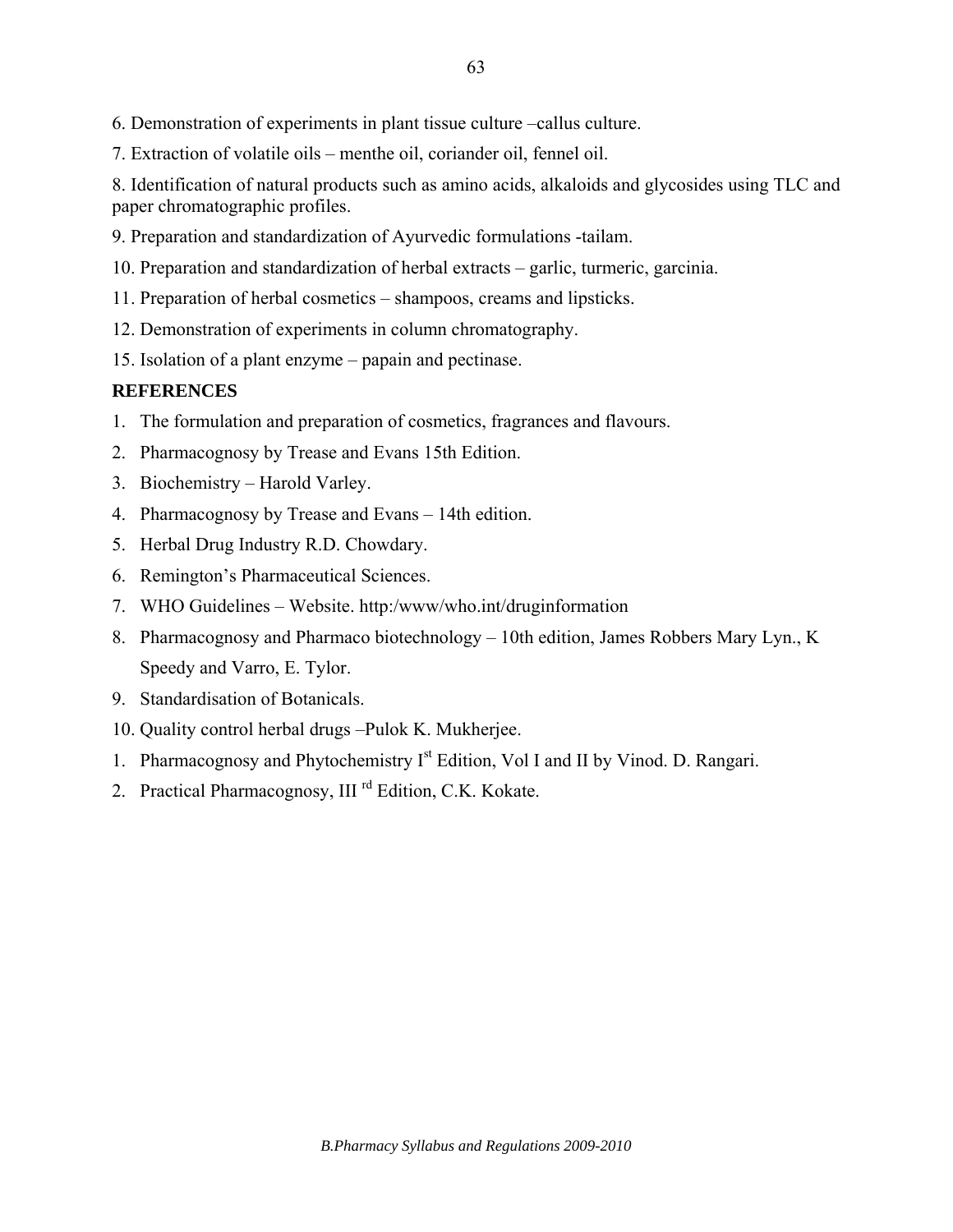## **4.3. PHARMACOLOGY – II**

## **THEORY (Total 75 Hours)**

### 1. **Drugs acting on the Gastrointestinal Tract: 6 hours**

- a) Antacids, antisecretory and antiulcer drugs.
- b) Laxatives and Antidiarrhoeal drugs.
- c) Appetite stimulants and suppressants.
- d) Emetics and antiemetics.

### 2. **Pharmacology of Endocrine system: 12 hours**

- a) Hypothalamic and pituitary hormones.
- b) Thyroid hormones and antithyroid drugs, Parathormone, Calcitonin and Vitamin D.
- c) Insulin, Oral hypoglycaemic agents and glucagon.
- d) Adrenocortico tropic hormone and corticosteroids.
- e) Androgens and anabolic steroids
- f) Estrogens, progesterone and oral contraceptives.
- g) Drugs acting on the uterus.

## 3. **Chemotherapy: 18 hours**

a) General principles of chemotherapy, development of drug resistance and its intervention.

b) Sulfonamides and co-trimoxazole.

c) Antibiotics – Penicillins, Cephalosporins, Chloramphenicol, Erythromycin, Quinolones and miscellaneous antibiotics.

d) Chemotherapy of tuberculosis, leprosy, fungal diseases, viral diseases, urinary tract infections and sexually transmitted diseases.

e) Chemotherapy of malignancy.

f) Study of antimalarial, antiamoebic, anthelmentic and anti AIDS drugs.

### 4. **Drugs acting on the Haemopoietic system: 6 hours**

a) Haematinics.

b) Anticoagulants, vitamin K and haemostatic agents.

- c) Fibrinolytic and anti-platelet drugs.
- d) Blood plasma volume expanders.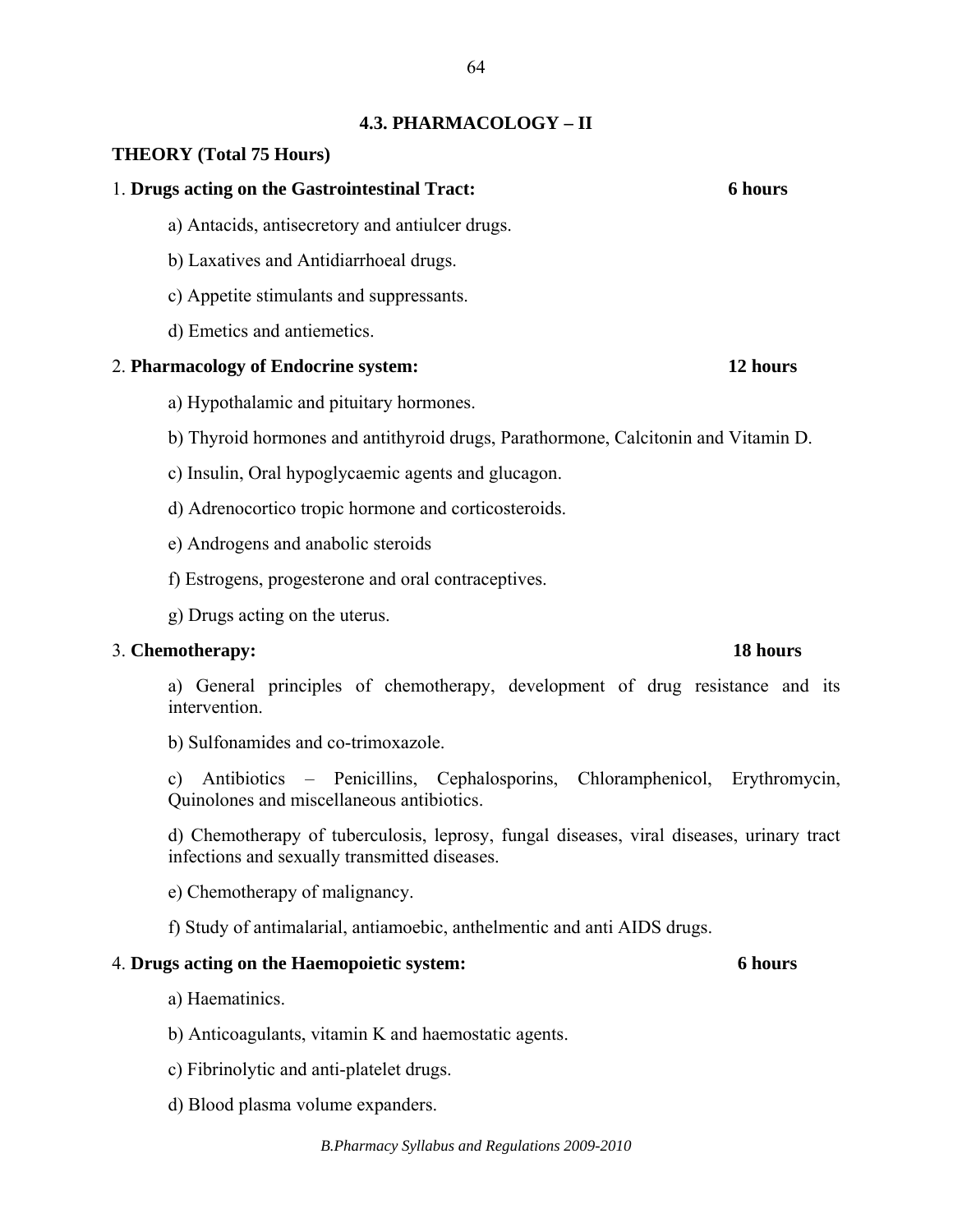## 5. **Autocoids: 8 hours**

a) Histamine, 5-hydroxy tryptamine and their antagonists.

b) Prostaglandins, Thromboxanes and Leukotrienes.

c) Pentagastrin, Cholecystokinin, Angiotensin, Bradykinin and Substance P.

## 6. **Principles of Toxicology: 6 hours**

a) Definition of poison, general principles in the treatment of poisoning.

b) Heavy metals and heavy metal antagonists.

c) Definition for acute, sub acute and chronic toxicity, genotoxicity, carcinogenicity,

teratogenicity and mutagenicity.

d) Hepatotoxicity and drugs used to correct hepatic function

# 7. **Ophthalmic Pharmacology: 4 hours**

Eye functions and pathophysiology of different eye diseases

Drugs used to treat glaucoma and conjunctivitis

## 8. **Chronopharmacology: 2 hours**

Definition of rhthms and cycles. Biological clock and their significance leading to chronotherapy.

# 9. **New drug development: 4 hours**

Concepts, pre-clinical trials, design of clinical trials phases of clinical trials and testing of drugs in human.

## 10. **Immunopharmacology: 4 hours**

Study of body defense mechanism, disease related to immune system, Immunostimulants and immunosuppressants.

## **11. Bio-statistics 5 hours**

- 1. Scope of statistical methods in Pharmacy.
- 2. Collection of tabulation of data.
- 3. Definition of arithmetic mean, median, mode, standard deviation and standard error of mean deviation
- 4.Student's t test and Paired t-test

5.ANOVA

- 6.Chi square test
- 7.Fischer's exact test
- 8.Kruskal Wallid wilcoxon signed rank test, P values

9.Regression and correlation.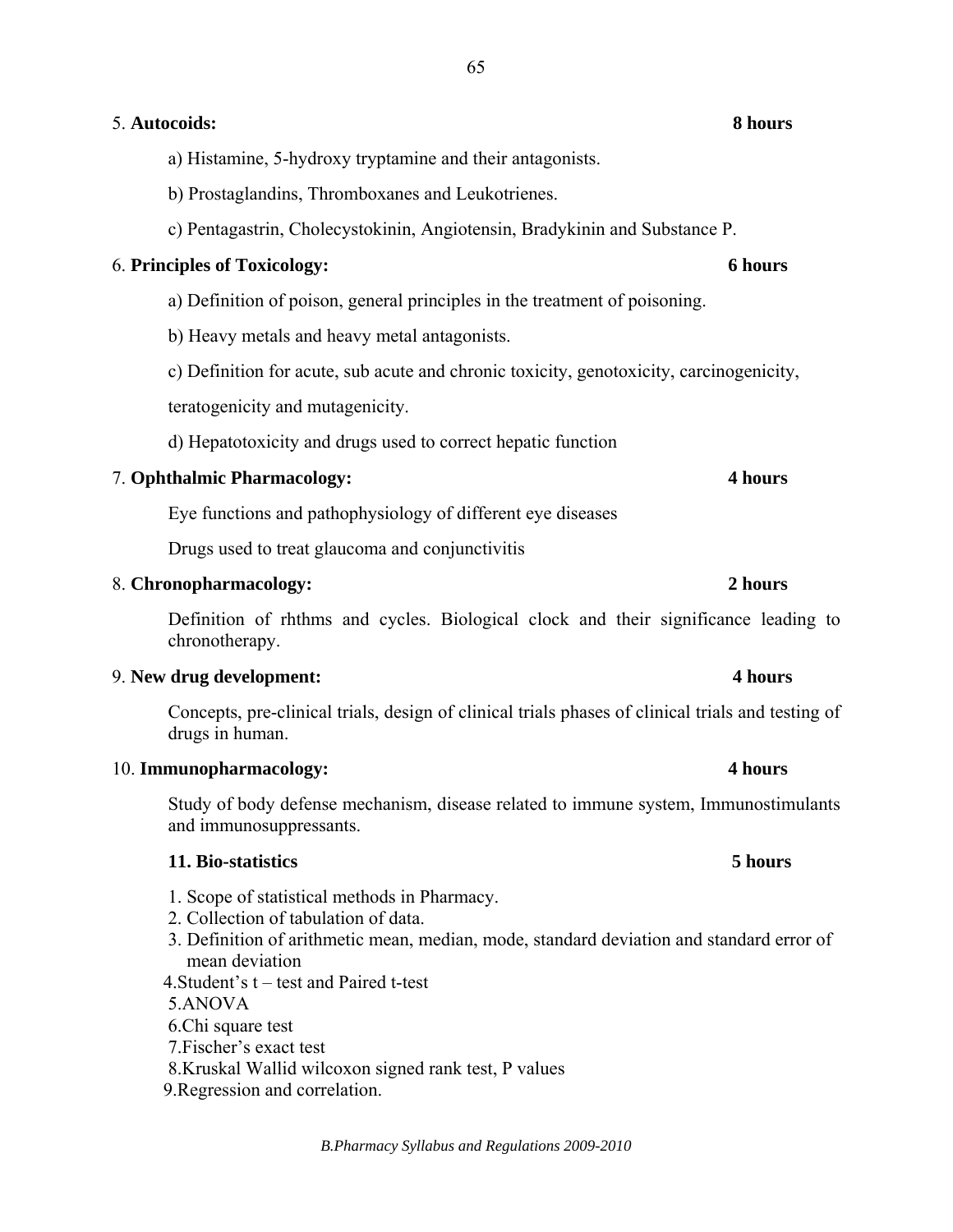# **PRACTICALS**

# 1. **Experiments on isolated preparations:**

- Study on basic concept of *in vitro* experimental pharmacology. Commonly used instruments in experimental pharmacology- organ bath, levers, balancing, mounting procedures to be followed in *in vitro* measurements.
- Study on different tissues, agonists, antagonists and receptors employed in *in vitro* evaluation.
- Dose response curve (cumulative and non-cumulative) and pD2 measurement of agonist in different tissues like skeletal muscles and smooth muscles (rat fundus, colon, guinea pig ileum, rabbit jejunum)
- Blocking of agonist response using appropriate antagonist in isolated tissue preparation
- Study of potentiating response of different drugs in isolated tissue preparation
- To estimate the strength of the test sample of agonist / drug (e.g. Acetylcholine, Histamine, 5-HT, Oxytocin, etc.) using a suitable isolated muscle preparation employing matching bioassay, bracketing bioassay and interpolation bioassay.
- To record the CRC of 5-HT on rat fundus preparation
- To record the CRC of nor-adrenaline on rat anococcygeus muscle preparation.

# 2. **Biochemical measurements**

- Hyperglycaemic and euglycaemic activity of oral hypoglycaemic agents
- Anticoagulants studies using sheep blood
- Liver function tests
- Demonstrate the antiulcer activity using simple models and evaluation of ulcer index.

3. Estimation of bioavailability parameters *viz* AUC, t<sub>max</sub>, K<sub>el</sub> from blood and urine samples in human volunteers or in laboratory animals.

# **REFERENCES**

- 1. Craig C.R. and Stitzel R.R. Modern Pharmacology.
- 2. Ghosh M. N, Fundamentals of Experimental Pharmacology.
- 3. Katzung, B.G., Basic and Clinical Pharmacology.
- 4. Laurence, D.R. and Bennet P.N, Clinical Pharmacology.
- 5. Mycek M.J., Gerlnet S.B and Perper M.M. Pharmacology: Lippincott's Illustrated Reviews.
- 6. Rang M.P. Dale M.M, Ritter J.M. Pharmacology.
- 7. Pharmacology and Therapeutics, Satoskar.
- 8. Goodman and Gilman's, The Pharmacological Basis of Therapeutics.
- 9. Handbook of Experimental Pharmacology by S.K. Kulkarni.
- 10. Chronopharmacology by B. Lammer.
- 11. Topics of Molecular Pharmacology I and II by Nurger and Roberts.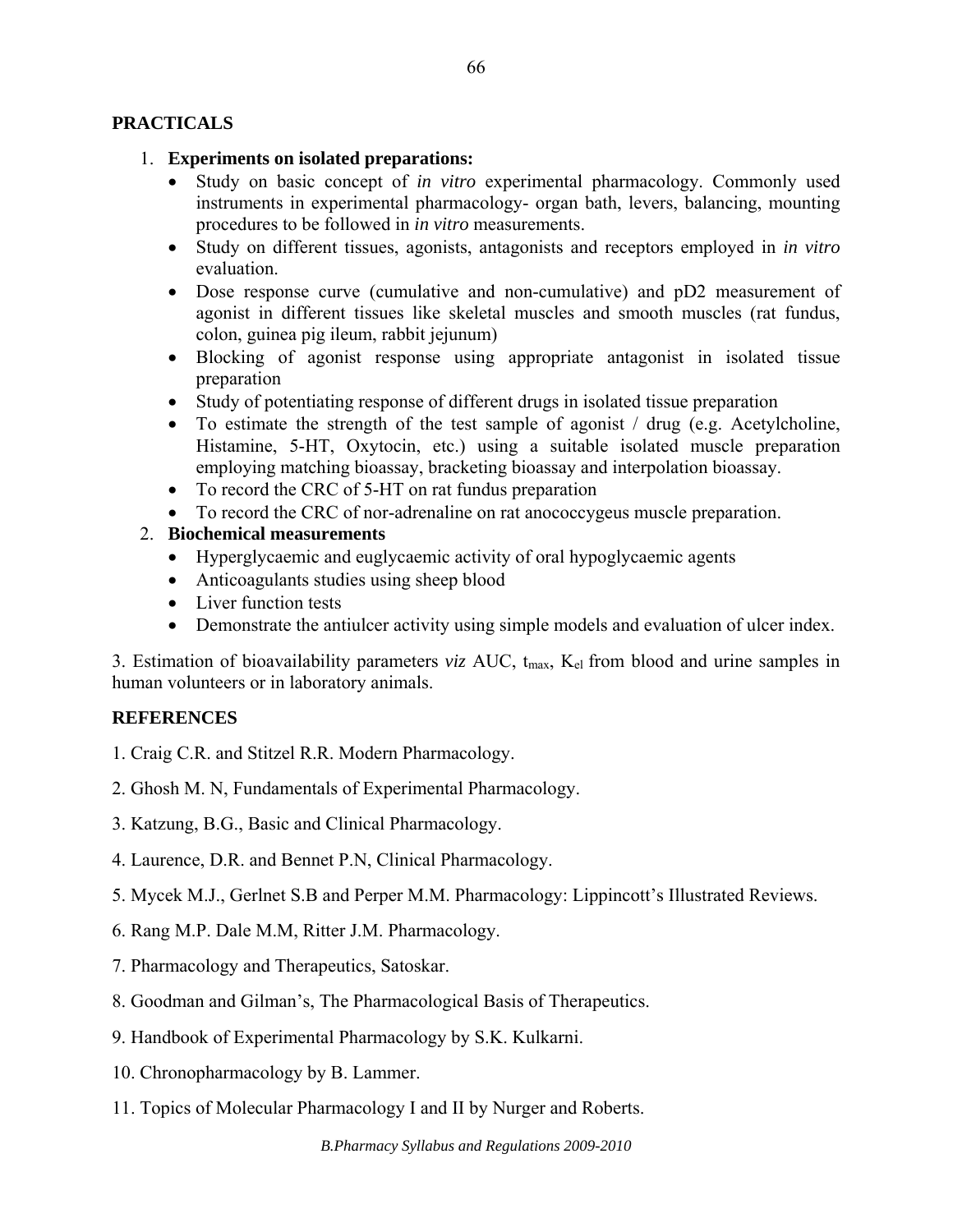## **4.4. MODERN METHODS OF PHARMACEUTICAL ANALYSIS**

### **THEORY (Total 75 Hours)**

**I. Introduction and theoretical aspects, basic instrumentation, and applications of the following analytical techniques. 17 hours** 

- 1. UV and Visible Spectroscopy
- 2. Fluorimetry,
- 3. Infrared Spectroscopy.
- 4. Atomic Absorption Spectroscopy.
- 5. Flame emission spectroscopy.
- 6. Nephelo turbidimetry.

## **II. Separation techniques 18 hours**

Introduction and theoretical concepts, preparation, procedure, instrumentation, method of detection and application of the following chromatographic techniques.

1. Column chromatography**:** Adsorption and Partition theory, preparation, procedure and methods of detection.

2. Paper chromatography**:** Theory of partition, different techniques employed and

different grades of papers used, quantitative and qualitative detection.

3. Thin layer chromatography**:** Theoretical consideration, preparation, procedure and

detection of compounds.

4. Ion Exchange chromatography**:** Types of exchangers, mechanism of ion exchange and column operation.

5. Gas Chromatography**:** Introduction, fundamentals of column operation and detection.

6. High performance liquid chromatography

7. High Performance Thin Layer Chromatography.

8. Counter current extraction, ultra centrifugation and gel filtration.

9. Electrophoresis.

## **III. Electrometric titrations. 15 hours**

1**. Potentiometric titrations:** Introduction, Electrochemical cells, Nernst equation, halfcells, electrodes, measurement of potential, applications and advantages

2. **Conductometric titrations:** Basic concepts, different types of conductometric titrations, apparatus used, applications and advantages.

3. **Polarography:** Introduction, Theory, apparatus, method of analysis, pulse polarography, applications and advantages.

4. **Amperometry:** Amperometric titrations with one electrode, general procedure, titration curves, applications and advantages.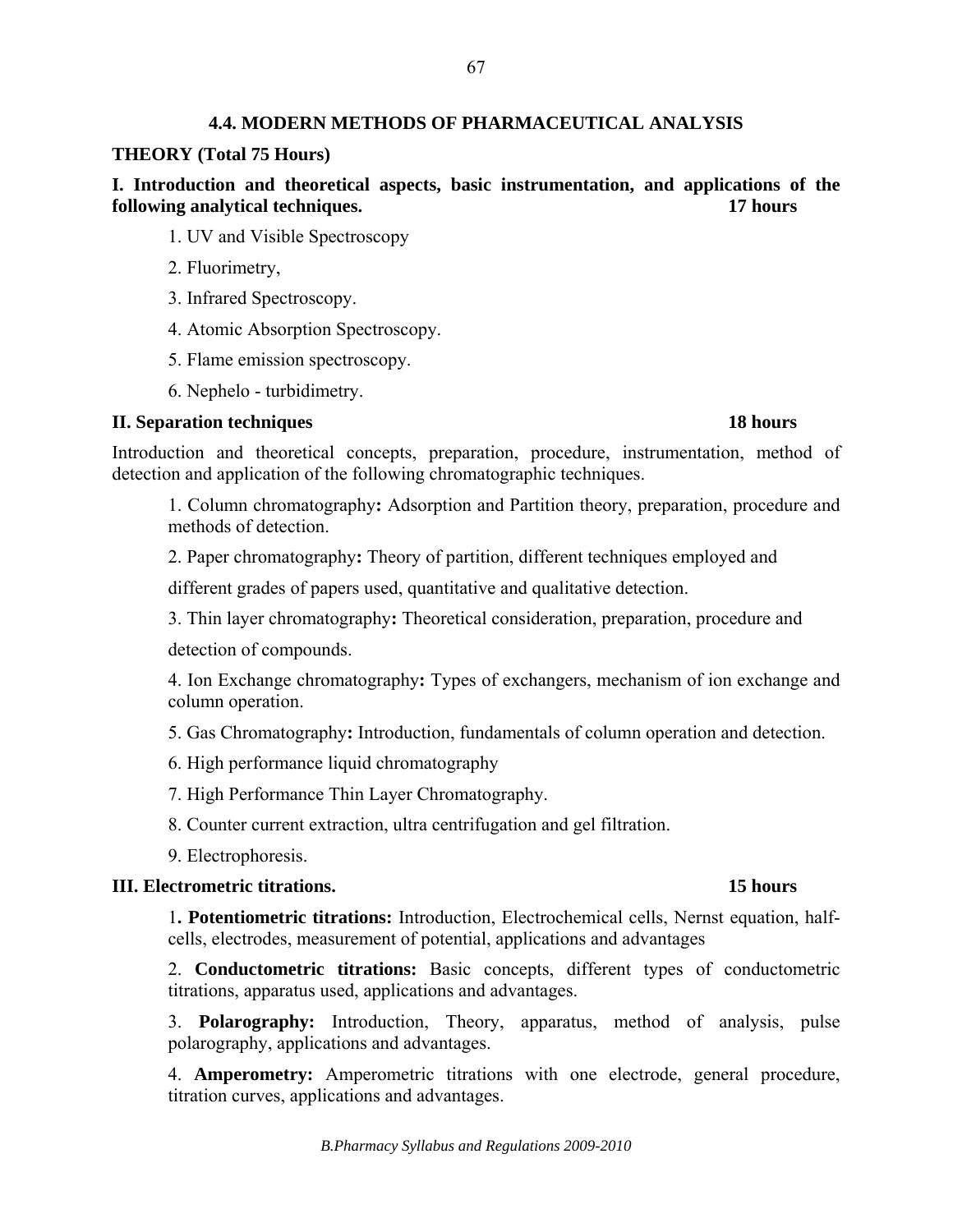# **IV. A preliminary introductory study of following topics. 10 hours**

- 1. Nuclear Magnetic Resonance Spectroscopy.
- 2. Electron Spin Resonance spectroscopy.
- 3. Mass Spectrometry
- 4. Radio Immuno Assay.
- 5. X-ray Diffraction.

## **V. Quality Assurance 15 hours**

 Basics concepts of GLP, ISO 9000, TQM, International Conference of Harmonization (ICH), Regulatory aspects, calibration and validation of analytical equipments and procedures.

## **PRACTICALS**

1. Chromatographic analysis of some pharmaceutical products.

2.Exercises involving Nephelo-turbidimeter, colorimeter, spectrophotometer, flamephotometer, pH meter and fluorimeter, conductometric, potentiometric, polarographic, amperometric titrations.

3. Infra Red spectra peak identification for different functional groups.

## **REFERENCES**

1. How to practice GMP – A Plant for total quality control by P.P. Sharma.

- 2. Pharmaceutical process validation by Ira. R. Berry and Robert A. Nash.
- 3. Practical Pharmaceutical Analysis by Beckett and Stenlake.
- 4. Organic Spectroscopy by Y.R. Sharma.
- 5. Instrumental methods of analysis by Gurdeep Chatwal.
- 6. Spectroscopy by William Kemp.
- 7. Textbook of Chemical Analysis A.J. Vogel.
- 8. Textbook of Pharmaceutical Analysis by K.A. Connors.
- 9. Indian Pharmacopoeia '96, Vol I and II.

10. Spectrometric identification of organic compounds by R.M. Silverstein, John Wiley and Sons Inc.

11. Quantitative analysis of Drugs in Pharmaceutical Formulations by P.D. Seth.

12. Analytical Chemistry by Garry Christian.

13. Application of Absorption Spectroscopy of Organic Compounds by John R. Dyer.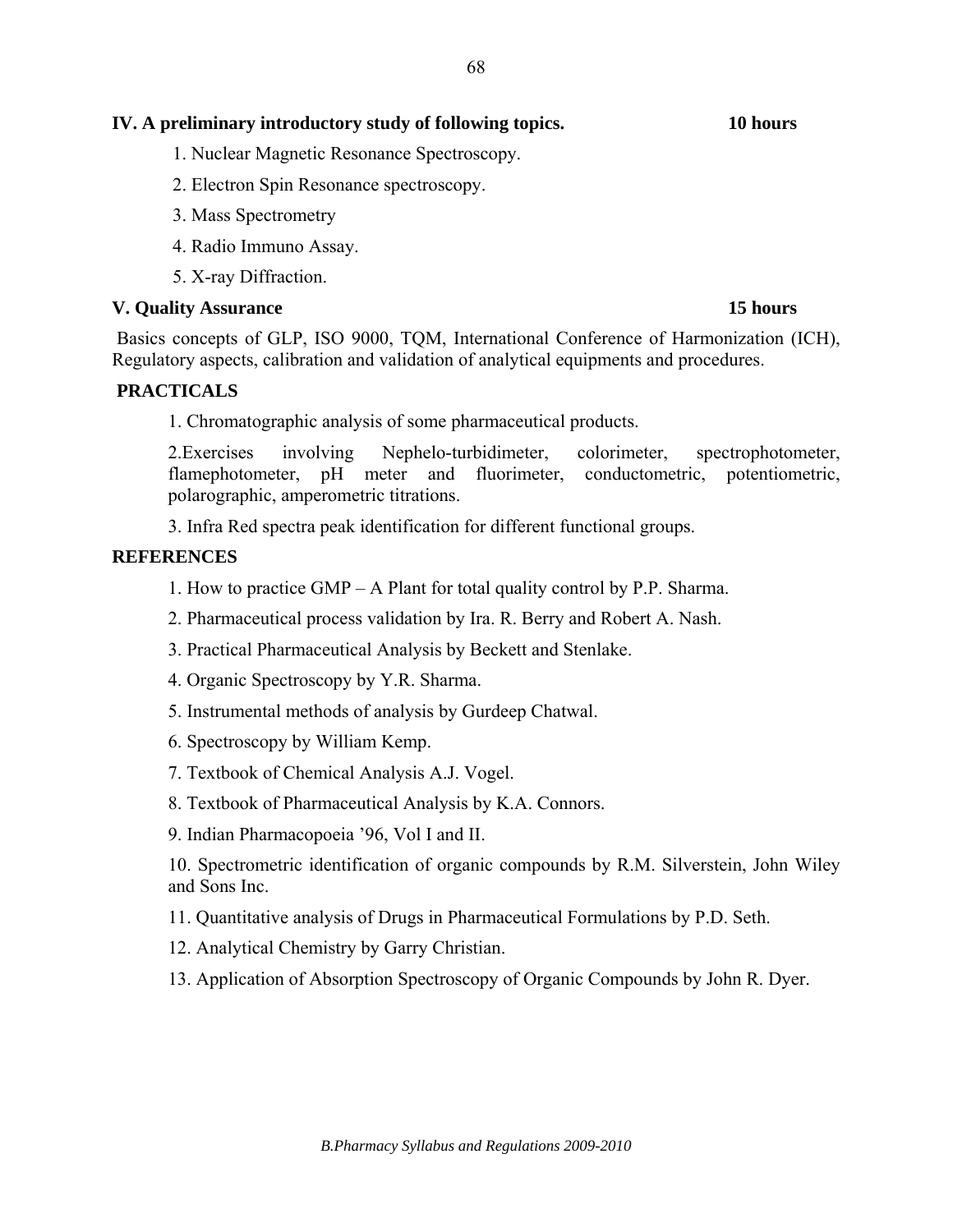# **4.5. MEDICINAL CHEMISTRY-II**

# **THEORY (Total 75 Hours)**

# I. **Principles of drug design: 8 hours**

Traditional analog, Quantitative Structure Activity Relationship (QSAR) and mechanism based approaches. A brief introduction to graph theory, application of mechanism based approaches. Application of quantum mechanics, computer aided drug designing (CADD) and molecular modeling.

II. Classification, mode of action (biochemical and molecular basis wherever applicable) structure activity relationship (selected topics viz. IIB, IIC, III, IV, VII and X) including physiochemical and stereo chemical properties and synthesis of selected drugs (Drugs marked with asterisk only) in the following categories.

## **1. Anti-infective agents: 15 hours**

A. **Local Anti-infective Agents:** Ethyl alcohol, Isopropyl alcohol, Formaldehyde,

Sodium glutaraldehyde solution, Liquefied phenol, Hexachlorophene\*, Eugenol, Hexyl resorcinol, Anthralin, Hydrous benzoylperoxide, Halazone\*, Benzalkonium chloride\*, Methylbenzethorium chloride\*, Cetylpyridiniumchloride, Chlorhexidine gluconate\*, Gentian violet, Methylene blue, Thiomersal, Methyl paraben and Sodium benzoate.

B. **Anti-Fungal Agents:** Clotrimazole, Econoazole nitrate, Butoconazole,

Miconazole\*, Ketoconazole\*, Fluconazole, Naftifine hydrochloride, Tolnaftate\*, Cyclopiroxolamine, Amphotericin-B, Nystatin, Natamycin and Griseofulvin.

# C. **Synthetic Antibacterial Agents:** Nalidixic Acid\*, Cinoxacin, Norfloxacin,

Enoxacin, Ciprofloxacin, Ofloxacin, Lomefloxacin, Sparfloxacin, Furazolidine, Nitrofurantoin\* and Methanamine.

D. **Anti-tubercular Agents:** INH\*, Ethionamide, Pyrazinamide, Para amino salicylic acid\*, Rifampicin, Rifabutin, Cycloserine\* and Sterile capreomycin sulphate.

E **Anti-protozoal Agents:** Metronidazole\*, Diloxanide\*, Iodoquinol\* , Pentamidine Isethionate, Atovaquone and Eflornithine,

F. **Anthelmintics:** Piperazine salts\*, DEC\*, Thiabendazole\*, Mebendazole\*, Albendazole, Niclosamide, Oxamniquine, Praziquantal and Ivermectin.

G. **Anti-scabious and Anti-pedicular Agents:** Benzyl Benzoate\*, Lindane\* (Gamaxene), Crotamiton\* and Permethrin.

# **2 . Sulphonamides and Sulphones: 5 hours**

Historical development, chemistry and nomenclature, reducing crystalluria by lowering pKa, synergism of sulfonamides and folate reductase inhibitors, sulphamethizole\*, sulfisoxazole, sulphamethizine, sulfacetamide sodium\*, sulphapyridine, sulfamethoxaole\*, sulphadiazine, mixed sulfonamides, mefenide acetate, silver sulfadiazine\*, sulfasalazine, dapsone\* and solapsone.

# **3. Antimalarials: 4 hours**

History and development of Quinine sulphate, Chloroquine phosphate\*, Hydroxy chloroquine sulphate, Amodiaquine hydrochloride\*, Primaquine phosphate, Quinacrine hydrochloride, Mefloquine, Pyrimethamine, Trimethoprim, Cycloguanil pamoate and Sulfadoxine.

## 69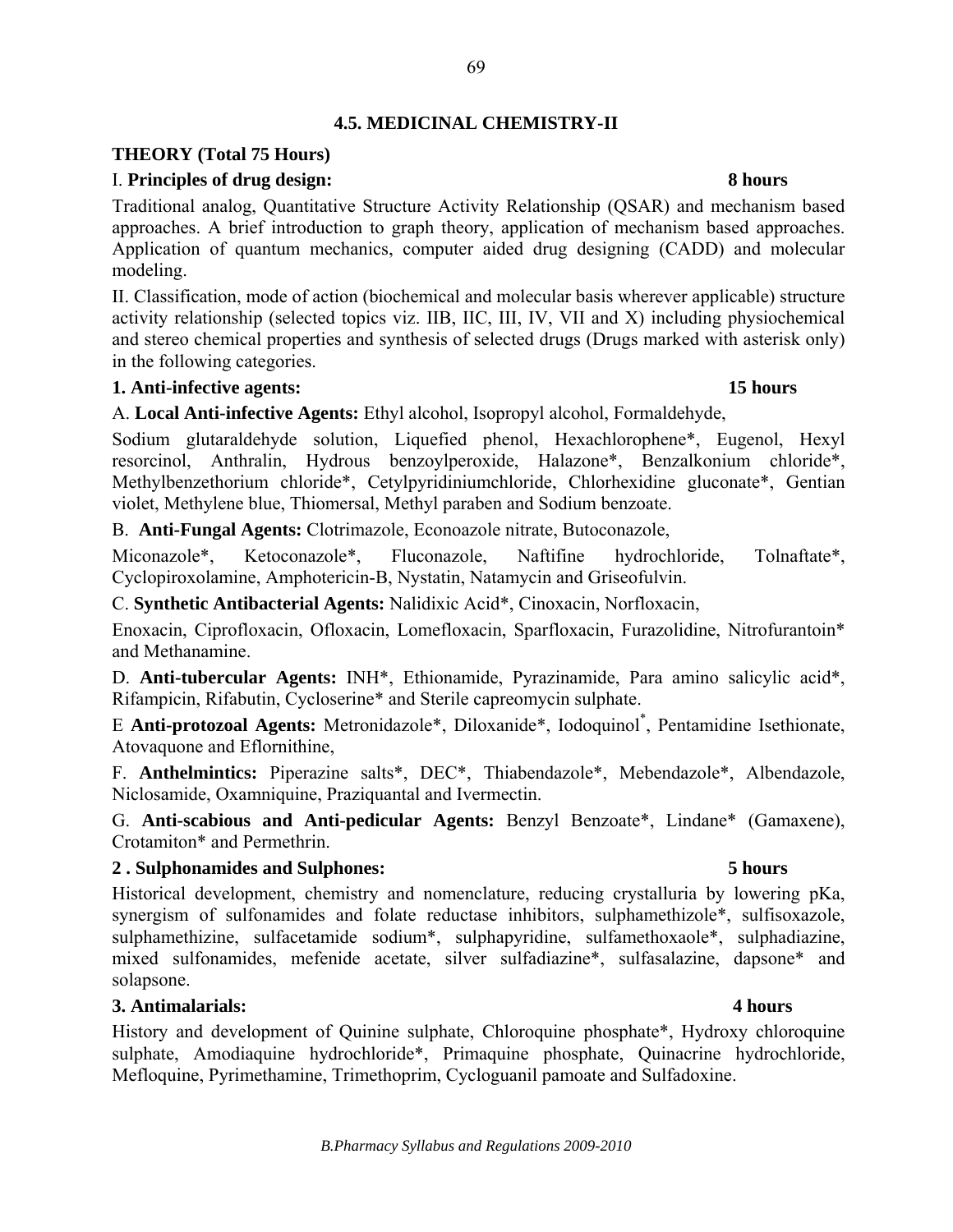# **4. Antibiotics: 8 hours**

History, background and current status of

a. Penicillins and Cephalosporins. b. Aminoglycosides. c. Tetracyclines. d. Macrolides.

e. Lincomycins. f. Polypeptides. g. Unclassified antibiotics like: Chloramphenicol\* and its prodrugs, Novobiocin sodium and Mupirocin.

# **5. Antiviral agents: 2 hours**

Amantadine hydrochloride\*, Rimantadine hydrochloride, Idoxuridine trifluoride, Acyclovir\*, Gancyclovir, Foscarnet sodium, Zidovudine, Didanosine, Lamivudine, Ribavirin and Ritonavir.

# **6. Anti-neoplastic agents: 4 hours**

Meclorethamine, Cyclophosphamide\*, Melphalan, Chlorambucil, Busulfan, Thiotepa, Procarbazine, Mercaptopurine\*, Thioguanine, Fluorouracil, Floxuridine, Cytarabine, Methotrexate\*, Azathioprine, Dactinomycin, Daunorubicin hydrochloride, Doxorubicin hydrochloride, Idarubicin hydrochloride, Bleomycin sulphate, Mitomycin, Plicamycin, Etoposide, Vinblastin sulphate, Vincristin sulphate, Cisplatin\* , Hydroxy urea, Pipobroman, Mitotane and Dromostanolone propionate.

# **7. Drugs acting on CVS: 12 hours**

A. **Anti-anginal**: Vasodilators and Cardiotonics: Amylnitrate, Nitroglycerin\*, Pentaerythritol tetranitrate, Isosorbide dinitrate\*, Verapamil, Diltiazem hydrochloride and Nifedipine, Amlodipine, Bepridil hydrochloride, Felodipine, Nicardipine, Dipyridamole, Digoxin, Digitoxin and Deslanoside.

B. **Anti-arrythmic Drugs**: Quinidine sulphate, Procainamide hydrochloride\*, Disopyramide phosphate\*, Lidocaine hydrochloride and Phenytoin sodium\*.

C. **Anti-hypertensive Agents**: Captopril, Lisinopril, Enalapril, Benzapril hydrochloride, Quinapril hydrochloride, Reserpine, Guanethidine monosulphate\*, Methyldopate hydrochloride\*, Clonidine hydrochloride, Hydralazine hydrochloride\*, Sodium nitroprusside, Diazoxide and Minoxidil.

D. **Anti-hyperlipidemic agents**: Clofibrate, Dextrothyroxine sodium, Cholestyramine resin, Niacin\* and Probucol.

E. **Anti-coagulants and anti-thrombolytics**: Protamine sulphate, Dicoumarol**\***, Warfarin sodium and Anisindione.

# **8. Hormones and related drugs: 6 hours**

- a. Insulin and its preparation, hypoglycemic agents.
- b. Synthetic hypoglycemic agents.
- c. Oxytocin and vasopressin.
- d. Thyroid and anti-thyroid drugs.

# **9. Steroids and related drugs 6 hours** 6 hours

Glucocorticoids, Mineralocorticoids, Oesterogens, Progestrogens, Androgens, Chemistry of natural hormones and synthetic derivatives including contraceptives.

# **10 . Diagnostic drugs and reagents** : **3 hours**

Congo Red, Evans Blue, Methacoline Chloride, Erythrosine Sodium, Benzyl Penicilloylpolylysine, Iodipamide meglumine, Tyropanoate sodium, Pentagastrin, Phenolsulphonphthalein, Indocyanin Green and Fluorescein sodium**\***.

# **11. Brief Introduction to Combinatorial Chemistry 2 hours**

### *B.Pharmacy Syllabus and Regulations 2009-2010*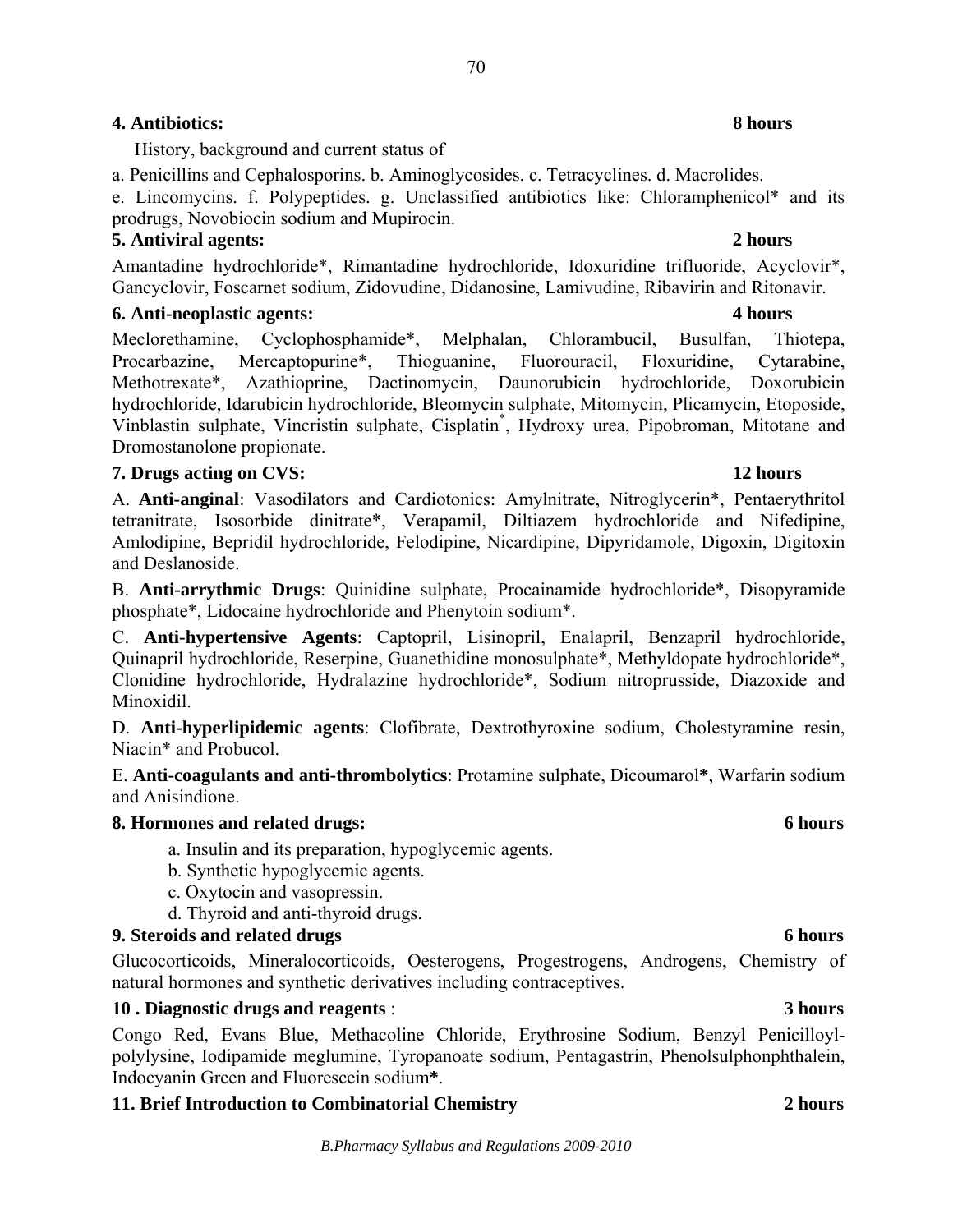# **PRACTICALS**

1. Synthesis of selected drugs from course content involving two or more steps of synthesis and study spectral analysis of drug synthesized (at least 8 drugs).

2. Establishing the Pharmacopoeial standards of drugs synthesized.

3. Determination of partition co-efficient, dissociation constant and molar refractivity of compounds for QSAR analysis (at least 3 experiments).

## **REFERENCES**

1. Burger's Medicinal Chemistry, Vol I to IV.

2. Remington's Pharmaceutical Sciences,  $20<sup>th</sup>$  edition.

3. Ashutoshkar's, Medicinal Chemistry.

4. Medicinal Chemistry by Kadam, Vol I and II

5. Medicinal Chemistry, W.A. Foye.

6. Medicinal Chemistry, Wilson and Giswold.

7. Organic Chemistry by I.L. Finar, Vol. II.

8. The Organic Chemistry of Drug Synthesis by Lednicer, Vol. 1-5.

9. Medicinal Chemistry by K. Ilango

10.The Organic Chemistry of Drug Synthesis Volume 1-6 by Deniel Lednocer, John Wiley and sons, Inc. New York.

11. Pharmaceutical Substances Synthesis (two parts) ,patents, applications by A. Kleemann, J.Engel by Thieme Stuttgart New York.

12. Medicinal and Pharmaceutical Chemistry by Harkishan Singh, V.K.Kapoor by Vallabh Prakashan New Delhi.

13. Spectrometric identification Of Organic Compounds by R. M. Silverstein, G. Claytorn Bassel`s. T.C. Mivvill. John wiley & sons USA.

14. Organic spectropscopy by William Kemp .ELBS, London

15. Fundamentals of Drug Metabolism and Disposition by H.N. Ladu, H. G. Mandal and E.L. Way Williams and Wi;kins Co. Baltimore.

16. Vogel`s Text Book of Practical Organic Chemistry , ELBS / Longman , London.

17. Practical Organic Chemistry BY Mann and Saunder. Orient Longman, UK.

18. The Systematic Identification of Organic Compounds by Shriner, Hermann,Morrill, Curtin & Fuson, John Wiley and sons , USA.

19. An Introduction To The Chemistry Of heterocyclic Compounds by R.M. Acheson Wiley Eastern Ltd. New Delhi.

20. Spectrometric identification Of Organic Compounds by R. M. Silverstein, G. Claytorn Bassel`s. T.C. Mivvill. John wiley & sons USA.

21. Indian Pharmacopoeia, 1985, 1996 and 2007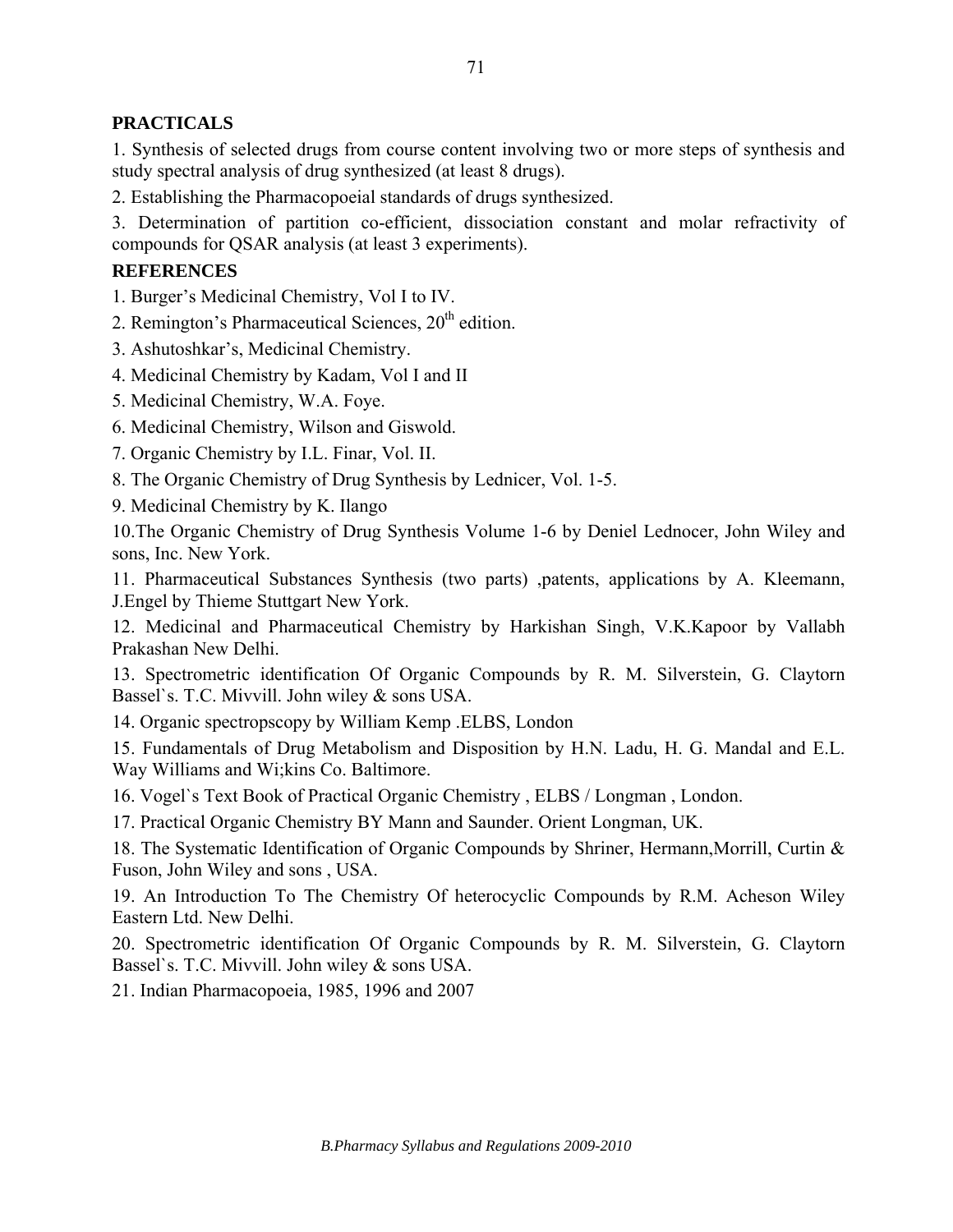## **4.6. PHARMACEUTICAL JURISPRUDENCE AND PHARMACY BUSINESS MANAGEMENT**

## **THEORY (Total 75 Hours)**

## **FORENSIC PHARMACY**

1. Definition and scope of Forensic Pharmacy, Pharmacist's role in drug treatment, drug usage and pharmacist as a member of health care team. **9 hours**

2. Pharmaceutical legislation in India: Historical development of Pharmaceutical education in India and its present status, Professional ethics in Pharmacy practice, legal and ethical responsibilities of Pharmacists. **8 hours**

3. A detailed study and the understanding of the various act and rules (as last amended) governing the Pharmaceutical Profession in India. **20 hours**

- a. Pharmacy Act 1948.
- b. Drugs and Cosmetics Act 1940 and Rules 1945.
- c. Narcotics and Psychotropic Substances Act.
- d. Drugs and Magic Remedies (Objectionable Advertisement) Act 1955.
- e. Medicinal and Toilet Preparations (Excise duties) Act and Rules.
- f. Essential Commodities Act.
- g. Drugs (Price Control) order 1995, Pharmaceutical policy 2002.
- h. Medical Termination of Pregnancy Act.
- i. Prevention of Cruelty of Animal Act 1960 including study of CPCSEA guidelines, INSA and ICMR guidelines.
- j. Indian Patent Act with special reference to pharmaceutical products.

### **PHARMACY BUSINESS MANAGEMENT**

### 1. **Concept of Management: 14 hours**

Administrative management (Planning, Organizing, Staffing, Directing and Controlling), Entrepreneurship Development and Operative Management, (Personnel, Materials, Production, Financial Marketing, Time/Space Margin / Morale). Principles of Management (Co-ordination, Communication, Motivation, Decision-Making, Leadership, Innovation, Creativity, Delegation of Authority / Responsibility, Record keeping), Identification of key points to give maximum thrust for development and perfection.

### 2. **Pharmaceutical marketing: 12 hours**

Functions, buying, selling, transportation, storage, finance, insurance, feedback, information, channels of distribution, wholesale, retail departmental store, multiple shops and mail order business.

### 3. **Salesmanship: 12 hours**

Principles of sales promotion, advertising, ethics of sales merchandising, literature, detailing, recruitment, training, evaluation and compensation to the pharmacist.